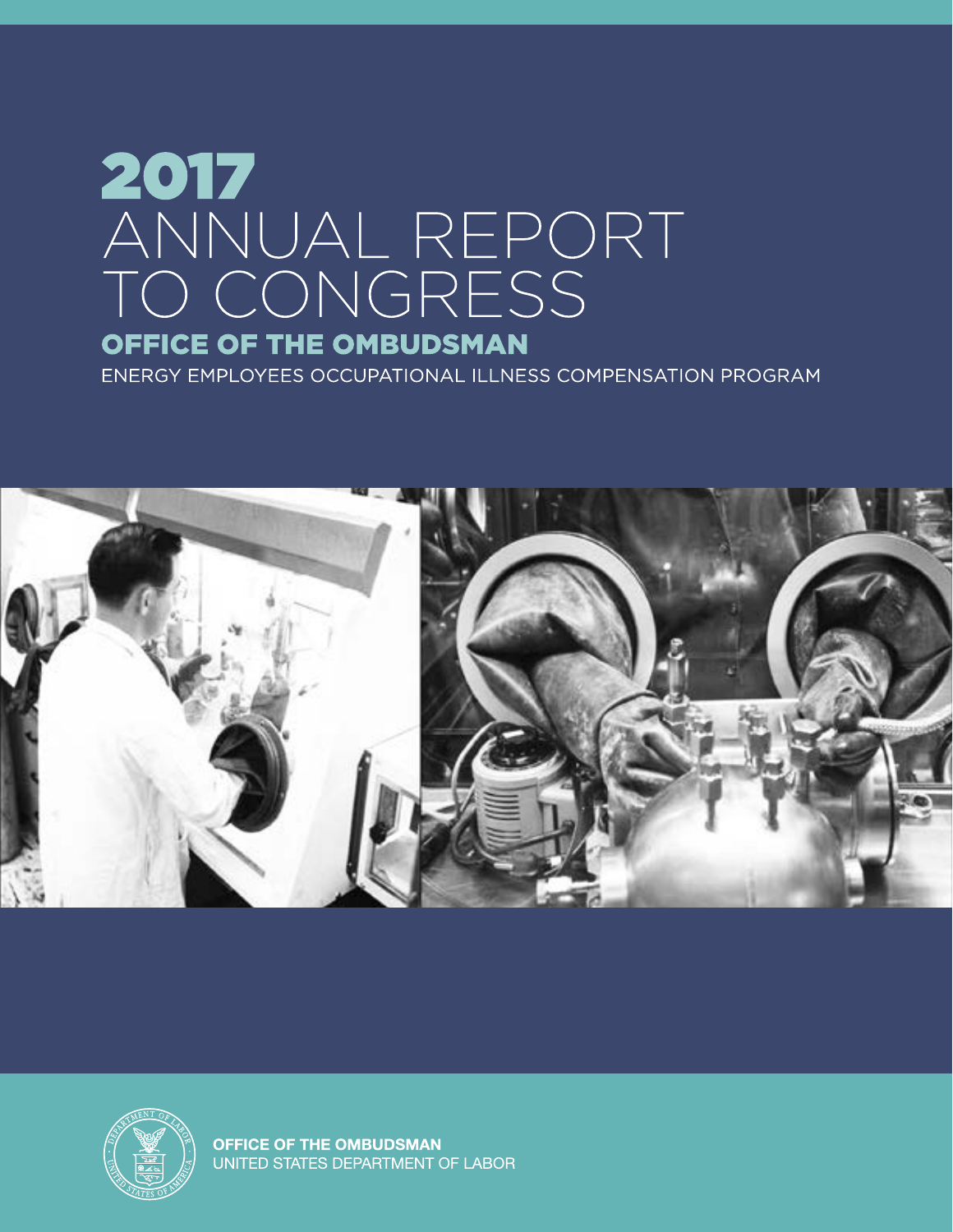Photo on the cover: **Savannah River Site; SRS at 60—Glove boxes**. Glove boxes are sealed containers that are designed to allow manipulation of objects where a separate atmosphere is desired. Gloves built into the sides of the glove boxes are arranged so that the user can place his or her hands into them and perform tasks inside the box without breaking containment so the user can work with hazardous substances, such as radioactive materials. Part, or all, of the box is usually transparent to allow the user to see the material he or she is working with. Photo courtesy of **[energy.gov.](http://www.energy.gov)**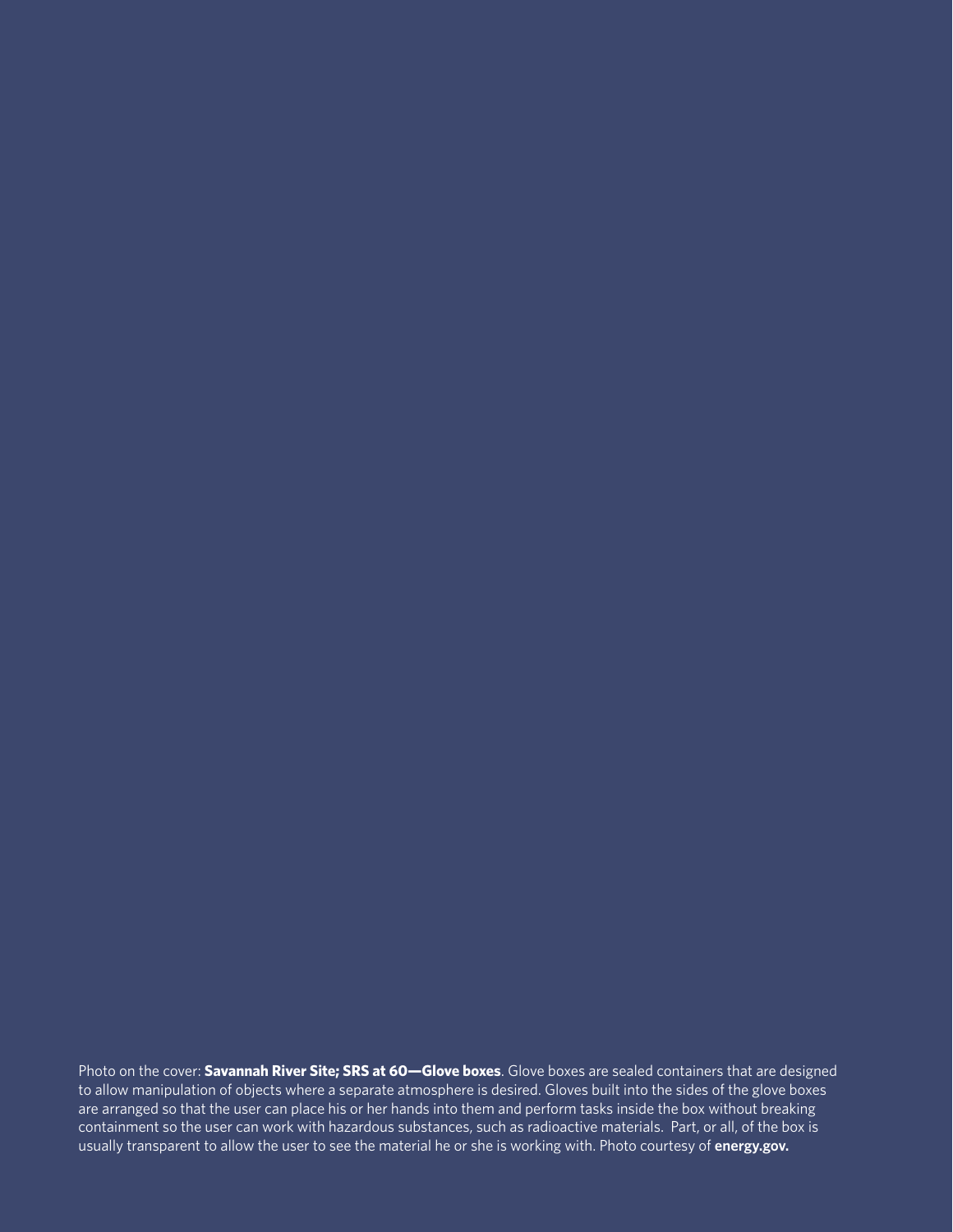# TABLE OF CONTENTS

|     | <b>Preface to the Report</b>                                                                     | ii.             |
|-----|--------------------------------------------------------------------------------------------------|-----------------|
| Τ.  | <b>INTRODUCTION</b>                                                                              | 1               |
| П.  | <b>EXECUTIVE SUMMARY</b>                                                                         | 6               |
| Ш.  | <b>TABLES</b>                                                                                    | 9               |
|     | Table 1–Complaints, Grievances, and Requests for Assistance                                      | 10              |
|     | Table 2-Complaints by Facility                                                                   | 11              |
| IV. | <b>ASSESSMENT OF COMMON DIFFICULTIES</b>                                                         | 12 <sub>2</sub> |
|     | Chapter 1-Issues with the Statute                                                                | 12              |
|     | <b>Chapter 2-Lack of Awareness of the EEOICPA Program</b>                                        | 16              |
|     | <b>Chapter 3-Claimants Do Not Understand the EEOICPA</b>                                         | 20              |
|     | <b>Chapter 4-Difficulties Obtaining Assistance</b>                                               | 24              |
|     | <b>Chapter 5-Difficulties Obtaining Representation and Locating</b><br>Physicians                | 29              |
|     | <b>Chapter 6-Difficulties Locating Evidence</b>                                                  | 31              |
|     | <b>Chapter 7-Difficulties with the Weighing of Evidence</b>                                      | 36              |
|     | <b>Chapter 8-Difficulties with the Adjudication Process</b>                                      | 43              |
|     | <b>Chapter 9-Interactions with DEEOIC</b>                                                        | 51              |
|     | <b>Chapter 10-Circumstances Confronting Claimants Not</b><br>Adequately Addressed by the Program | 58              |
| V.  | SUMMARY OF THE ISSUES AND DIFFICULTIES<br><b>ENCOUNTERED IN 2017</b>                             | 60              |
|     | <b>Appendix 1-Acronyms (Abbreviations) Used in this Report</b>                                   | 63              |
|     | Appendix 2-Common Misconceptions about the EEOICPA Program                                       | 65              |
|     | Appendix 3-DOL's Response to the 2015 Annual Report to Congress                                  | 66              |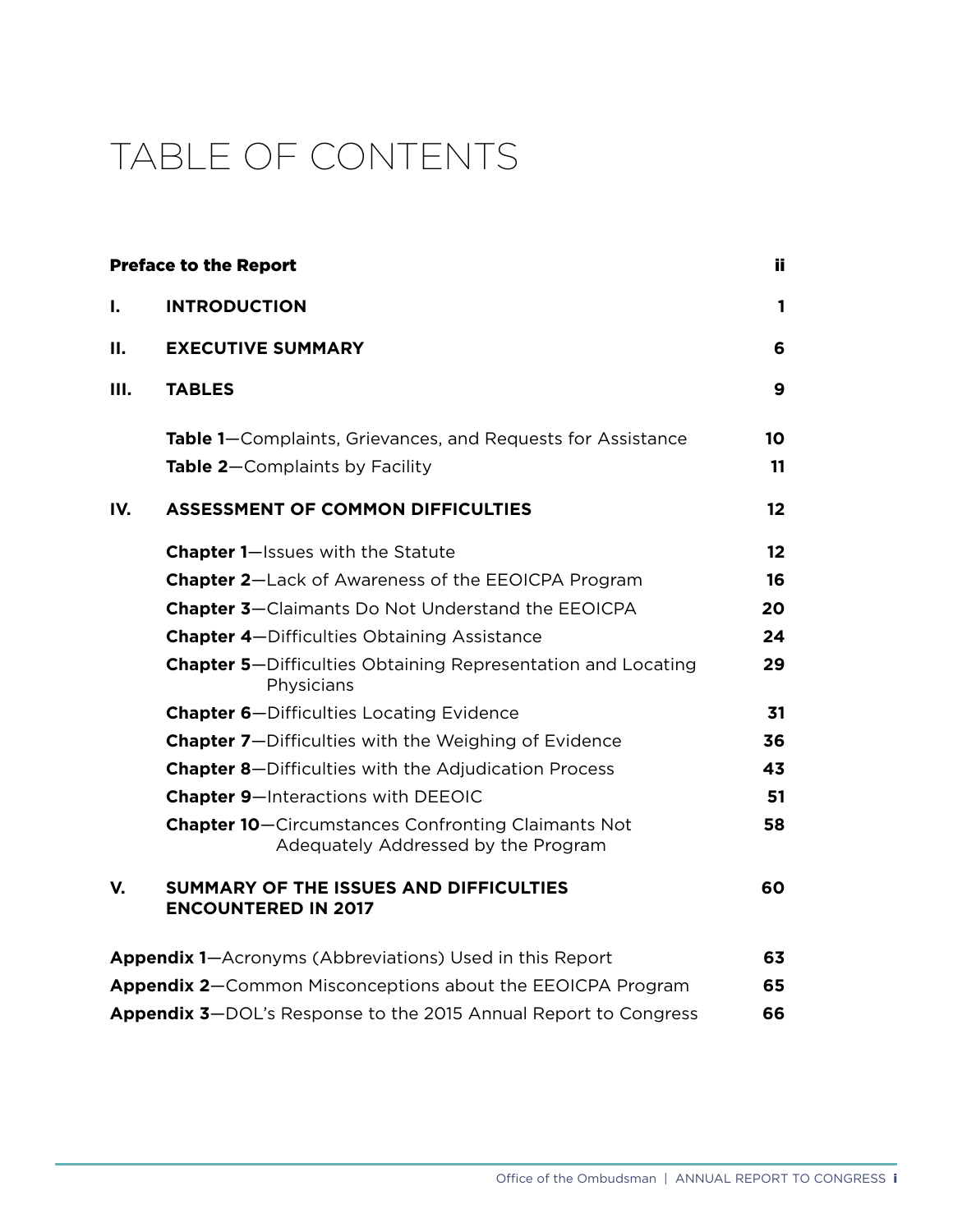# <span id="page-3-0"></span>PREFACE TO THE REPORT

In this Annual Report to Congress the Ombudsman for the Energy Employees Occupational Illness Compensation Program sets forth the complaints, grievances, and requests for assistance that we received during calendar year 2017, and provides an assessment of the most common difficulties encountered by claimants and potential claimants in that year. However, before addressing the complaints, grievances and requests for assistance that we received in 2017, we would like to acknowledge some of the efforts undertaken by the Division of Energy Employees Occupational Illness Compensation (DEEOIC) in calendar year 2017 to assist claimants in filing and processing claims under the Energy Employees Occupational Illness Compensation Program Act (EEOICPA):

- In October 2016, DEEOIC announced the launching of a new Public Reading Room on its website. As of January 1, 2017, the records posted on this website included the Department of Labor's (DOL's) Response to the EEOICPA Ombudsman's 2014 Annual Report to Congress; EEOICPA Actuarial Reports for FY 2008–2015; and DEEOIC Staff Training Materials. Other materials posted on this website include: Accountability Review Reports; Contract Medical Consultant/Second Opinion Audits; and Program Summary Statistics.
- DEEOIC also announced the creation of a centralized medical bill processing unit staffed by medical benefits examiners (MBEs) who specialize in the review and adjudication of home health care and other ancillary medical benefits requests. The MBEs are located within various District Offices but will operate under the direction of the National Office.
- Teleconferences were held on May 23–24, 2017, and September 19–20, 2017, where medical providers were able to learn more about medical benefits and medical billing under the EEOICPA.
- DEEOIC's first authorized representative workshop was held on December 6–7, 2017 in Jacksonville, Florida. DEEOIC developed this hands-on workshop in order to provide information tailored to the specific needs of authorized representatives and attorneys who represent claimants under the EEOICPA. There were several sessions over two days, presented by DEEOIC claims supervisors, Resource Center (RC) staff, and representatives from National Institute for Occupational Safety and Health (NIOSH), Department of Energy (DOE) and this Office.
- The following workshops were held:
	- › Town Hall Meetings in Central California on March 15 and 16, 2017;
	- › A Town Hall Meeting in Metropolis, Illinois on June 14, 2017;
	- › Medical Benefits Meeting and a Traveling Resource Center in Shiprock, New Mexico on August 22, 2017;
	- › Medical Benefits Meeting and a Traveling Resource Center in Monticello, Utah on August 23, 2017;
	- › An Open House and Traveling Resource Center in Albuquerque, New Mexico on September 7, 2017; and,
	- › A Traveling Resource Center in Santa Fe, New Mexico on November 15, 2017.

In addition, we wish to acknowledge the many instances throughout the year where members of the DEEOIC staff assisted claimants and/or our office in resolving matters brought to their attention.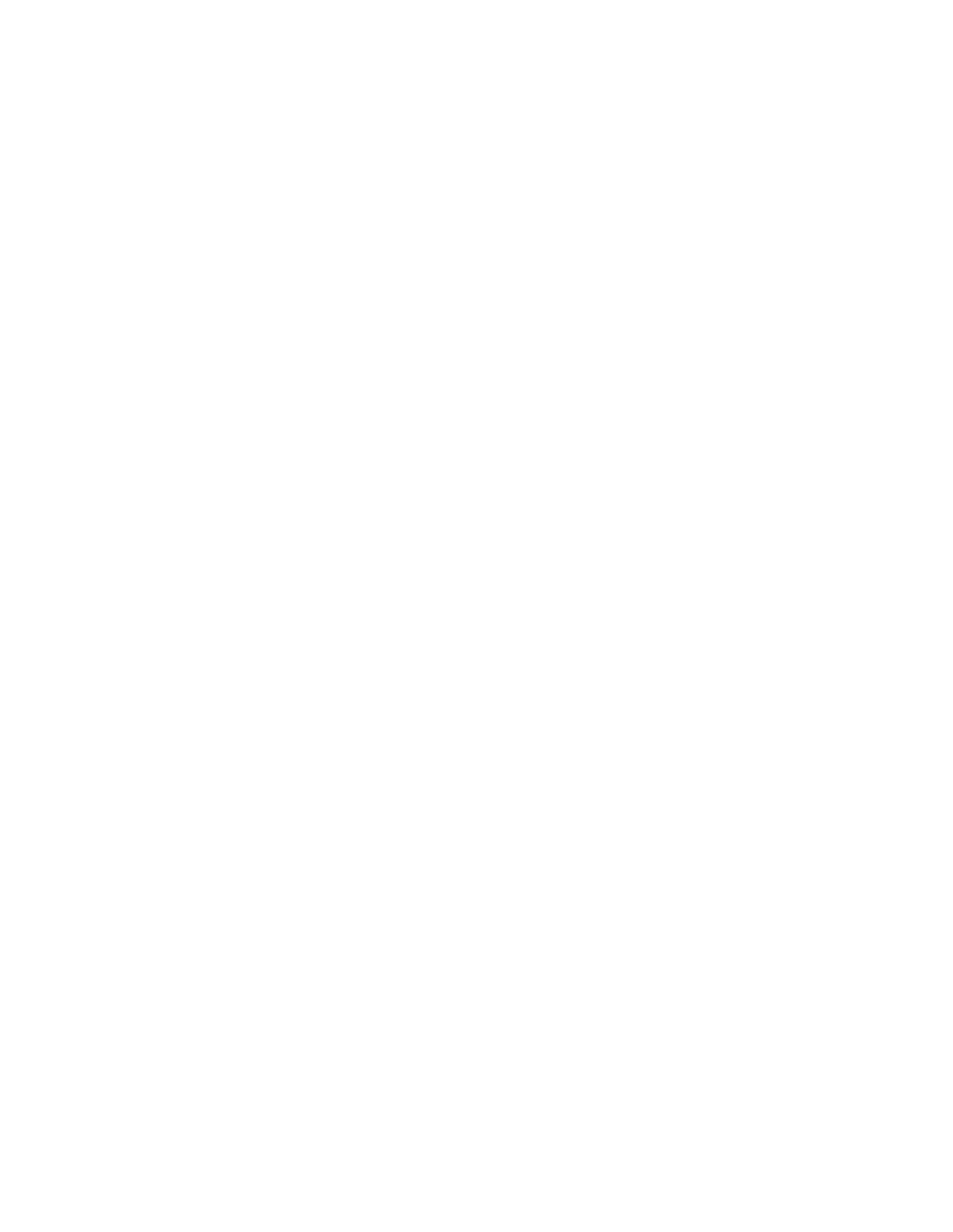<span id="page-6-0"></span>

#### A. An Overview of the Energy Employees Occupational Illness Compensation Program Act (the EEOICPA)

On October 30, 2000, Congress enacted the EEOICPA as Title XXXVI of Public Law 106-398, the Floyd D. Spence National Defense Authorization Act for Fiscal Year 2001. Among the findings made in enacting this program Congress recognized that:

- 1. *Since World War II, Federal nuclear activities have been explicitly recognized under Federal law as activities that are ultra-hazardous. Nuclear weapon production and testing have involved unique dangers, including potential catastrophic nuclear accidents that private insurance carriers have not covered and recurring exposures to radioactive substances and beryllium that, even in small amounts, can cause medical harm.*
- 2. *Since the inception of the nuclear weapons program and for several decades afterwards, a large number of nuclear weapons workers at sites of the Department of Energy and at sites of vendors who supplied the Cold War effort were put at risk without their knowledge and consent for reasons that, documents reveal, were driven by fears of adverse publicity, liability, and employee demands for hazardous duty pay.*
- 3. *Many previously secret records have documented unmonitored exposures to radiation and beryllium and continuing problems at these sites across the Nation, at which the Department of Energy and its predecessor agencies have been, since World War II, self-regulating with respect to nuclear safety and occupational safety and health. No other hazardous Federal activity has been permitted to be carried out under such sweeping powers of self-regulation.*

*See* 42 U.S.C. § 7384(a)(1), (2), and (3).

The purpose of the EEOICPA is "…to provide for timely, uniform, and adequate compensation of covered employees, and where applicable, survivors of such employees, suffering from illnesses incurred by such employees in the performance of duty for the Department of Energy and certain of its contractors and subcontractors." *See* 42 U.S.C. § 7384d(b). As originally enacted in October 2000, the EEOICPA contained two parts, Part B and Part D.

Part B, which is administered by the Department of Labor (DOL), provides the following compensation and benefits:

- 1. Lump-sum payment of \$150,000 and the payment of medical expenses (for the covered illness starting as of the date of filing) for:
	- a. Employees of the Department of Energy, as well as its contractors, subcontractors, and employees of atomic weapons employers (AWEs) with radiation- induced cancer if: (1) the employee developed cancer after working at a covered facility; and (2) the cancer is "at least as likely as not" related to covered employment.<sup>1</sup>

<sup>&</sup>lt;sup>1</sup> An atomic weapons employer is an entity, other than the United States, that: (A) processed or produced, for use by the United States, material that emitted radiation and was used in the production of an atomic weapon, excluding uranium mining and milling; and (B) is designated by the Secretary of Energy as an atomic weapons employer for purposes of the compensation program [EEOICPA]. See 42 U.S.C. § 7384l(4).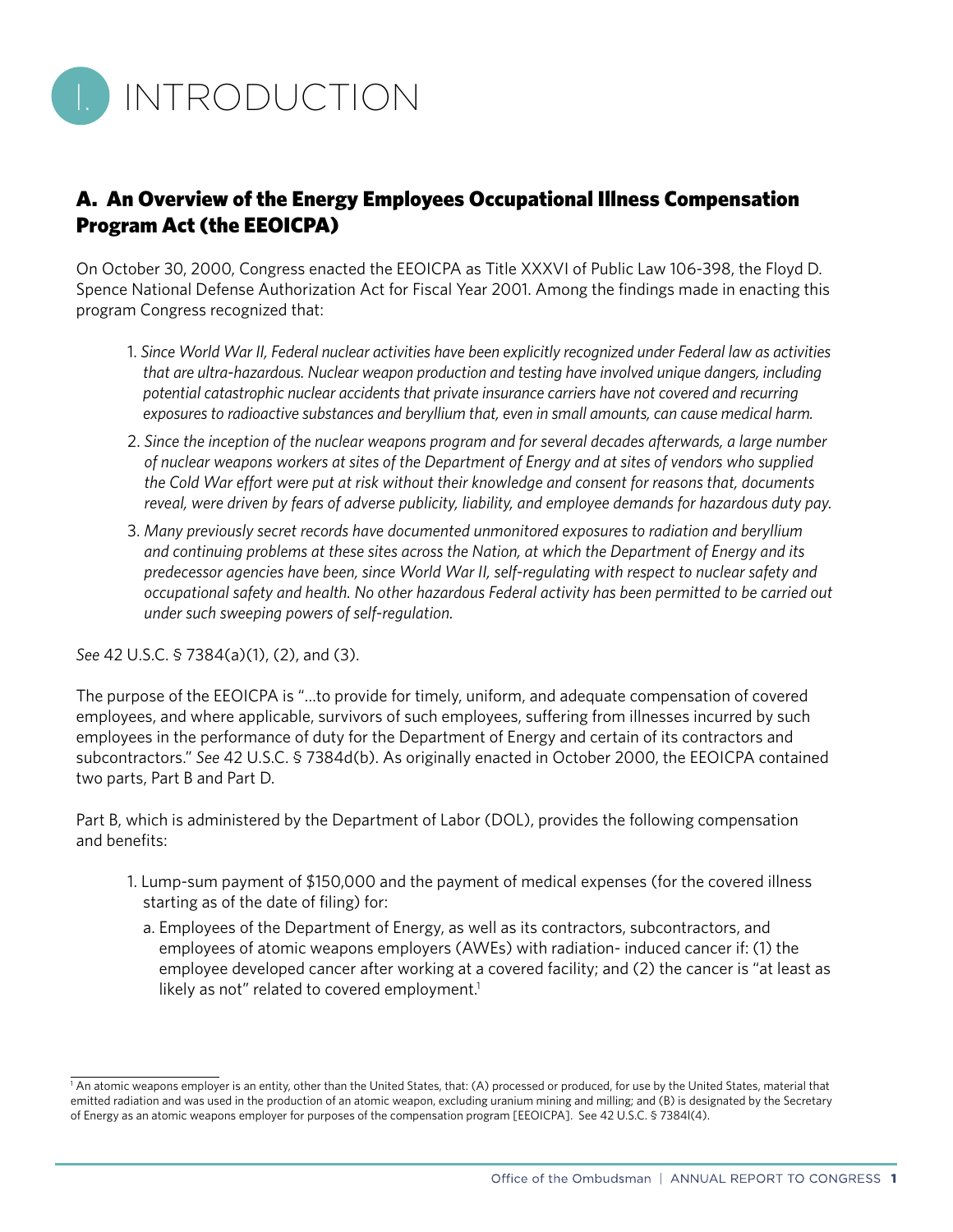On October 30, 2000, Congress enacted the EEOICPA as Title XXXVI of Public Law 106-398, the Floyd D. Spence National Defense Authorization Act for Fiscal Year 2001. Among the findings made in enacting this program Congress recognized that:

- 1. *Since World War II, Federal nuclear activities have been explicitly recognized under Federal law as activities that are ultra-hazardous. Nuclear weapon production and testing have involved unique dangers, including potential catastrophic nuclear accidents that private insurance carriers have not covered and recurring exposures to radioactive substances and beryllium that, even in small amounts, can cause medical harm.*
- 2. *Since the inception of the nuclear weapons program and for several decades afterwards, a large number of nuclear weapons workers at sites of the Department of Energy and at sites of vendors who supplied the Cold War effort were put at risk without their knowledge and consent for reasons that, documents reveal, were driven by fears of adverse publicity, liability, and employee demands for hazardous duty pay.*
- 3. *Many previously secret records have documented unmonitored exposures to radiation and beryllium and continuing problems at these sites across the Nation, at which the Department of Energy and its predecessor agencies have been, since World War II, self-regulating with respect to nuclear safety and occupational safety and health. No other hazardous Federal activity has been permitted to be carried out under such sweeping powers of self-regulation.*

*See* 42 U.S.C. § 7384(a)(1), (2), and (3).

The purpose of the EEOICPA is "…to provide for timely, uniform, and adequate compensation of covered employees, and where applicable, survivors of such employees, suffering from illnesses incurred by such employees in the performance of duty for the Department of Energy and certain of its contractors and subcontractors." *See* 42 U.S.C. § 7384d(b). As originally enacted in October 2000, the EEOICPA contained two parts, Part B and Part D.

Part B, which is administered by the Department of Labor (DOL), provides the following compensation and benefits:

- 1. Lump-sum payment of \$150,000 and the payment of medical expenses (for the covered illness starting as of the date of filing) for:
	- a. Employees of the Department of Energy, as well as its contractors, subcontractors, and employees of atomic weapons employers (AWEs) with radiation- induced cancer if: (1) the employee developed cancer after working at a covered facility; and (2) the cancer is "at least as likely as not" related to covered employment.<sup>1</sup>
	- b. Employees who are members of Special Exposure Cohort (SEC) and who develop one of the specified cancers outlined in 42 U.S.C. § 7484I(17).<sup>2</sup>
	- c. All federal employees, as well as employees of the DOE, its contractors and subcontractors, or designated beryllium vendors who worked at a covered facility where they were exposed to beryllium and who develop Chronic Beryllium Disease (CBD).3

<sup>2</sup> If a claimant qualifies for inclusion in a SEC class and develops one of the specified cancers, that claimant receives compensation for that specified cancer without the completion of a radiation dose reconstruction by the National Institute for Occupational Safety and Health, and without a determination by DOL of the probability of causation that the cancer was caused by exposure to radiation at a covered facility.

<sup>&</sup>lt;sup>3</sup> Last year DOL's Office of the Solicitor informed us that every federal employee is a potential "covered beryllium employee" as defined in 42 U.S.C. § 7384l(7)(A), by virtue of inclusion of the Federal Employees Compensation Act (FECA) definition of "employee" in 5 U.S.C. § 8101(1) into that definition. This definition of the term, "covered beryllium employee" is more expansive than the definition of "covered beryllium employee" found on DEEOIC's webpage under the "Explanation of Benefits Under Part B and Part E" link. There are potential claimants who could benefit from being made aware of this clarification. See 42 U.S.C. § 7384l(7)(A).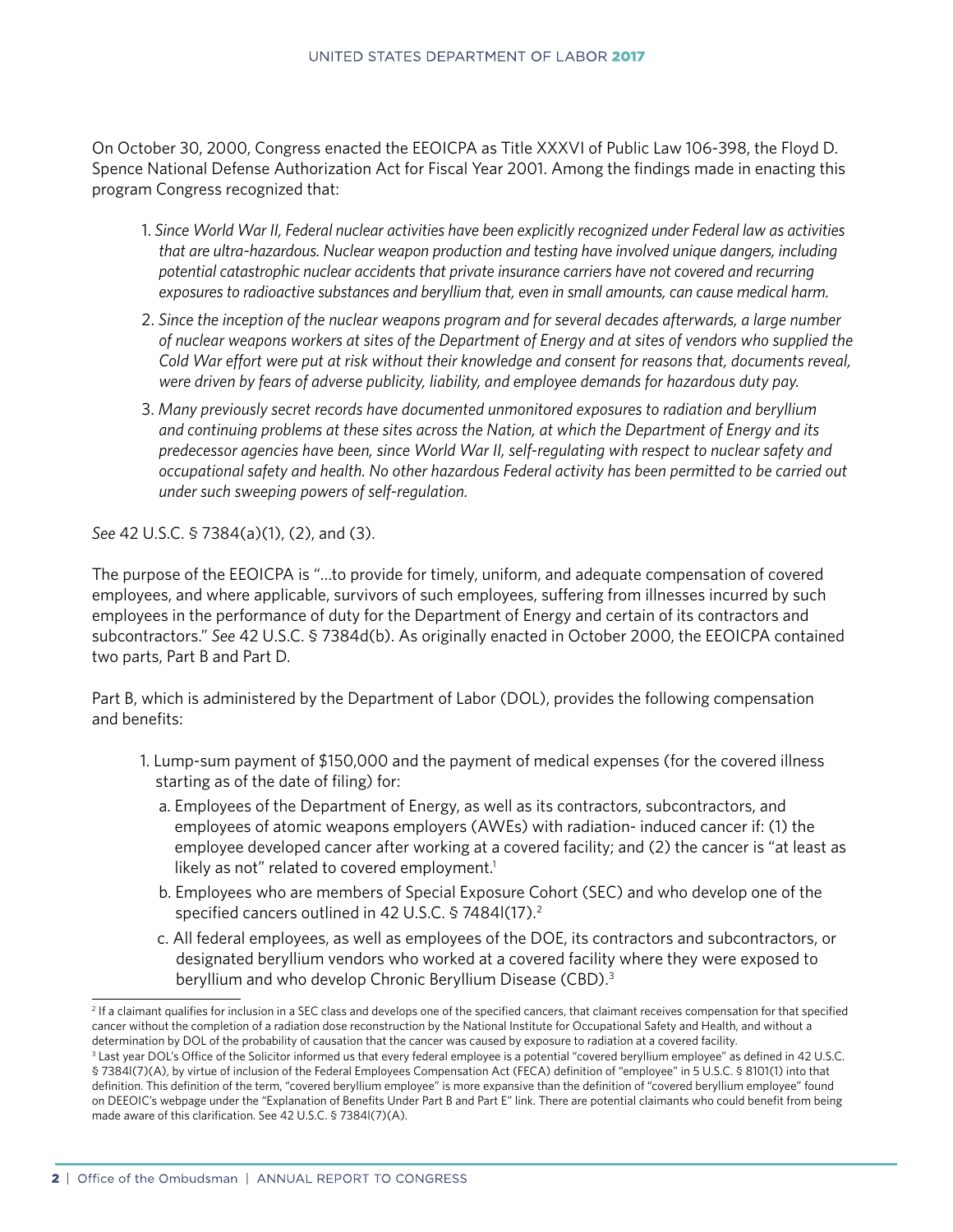d. Employees of the DOE or its contractors and subcontractors who worked at least 250 days during the mining of tunnels at underground nuclear weapons test sites in Nevada or Alaska and who develop chronic silicosis.

Note: if the employee is no longer living, eligible survivors of the employees listed above are entitled to \$150,000 in lump-sum compensation under Part B.

- 2. A lump-sum payment of \$50,000 and medical expenses for the covered illness to uranium miners, millers, and ore transporters, or their survivors, who are awarded \$100,000 under Section 5 of the Radiation Exposure Compensation Act (RECA), 42 U.S.C. § 2210 note.
- 3. All federal employees, as well as employees of the DOE, its contractors and subcontractors, whose claims for beryllium sensitivity are accepted under Part B are entitled to medical monitoring to check for the development of CBD.

Part D of the EEOICPA required DOE to establish a system by which DOE contractor employees and their eligible survivors could seek assistance in obtaining state workers' compensation benefits if a Physicians Panel determined that the employee sustained a covered illness as a result of work-related exposure to a toxic substance at a DOE facility. However, on October 28, 2004 Congress abolished Part D and created Part E in Subtitle E of Title XXXI of the Ronald W. Reagan National Defense Authorization Act for Fiscal Year 2005, Public Law 108-375, 118 Stat. 1811, 2178 (October 28, 2004). Part E is administered by DOL.

The compensation and benefits allowable under Part E are as follows:

- 1. DOE contractor and subcontractor employees who develop an illness due to exposure to toxic substances at DOE facilities are entitled to medical expenses and may receive monetary compensation of up to \$250,000 for impairment and/or wage-loss.
- 2. Eligible survivors of DOE contractor and subcontractor employees receive compensation of \$125,000 if the employee's death was caused, contributed to, or aggravated by the covered illness. If the employee had between 10 and 19 years of wage-loss, the survivor receives an additional \$25,000. On the other hand, if the worker had 20 or more years of wage-loss, the survivor receives an additional \$50,000.
- 3. Uranium miners, millers, and ore transporters are eligible for medical benefits, as well as up to \$250,000 in monetary compensation for impairment and/or wage-loss if they develop an illness as a result of toxic exposure at a facility covered under Section 5 of the Radiation Exposure Compensation Act (RECA). Employees who qualify as uranium miners, millers, or ore transporters under Section 5 of RECA are eligible for compensation and medical benefits under Part E, even if they did not receive compensation under RECA.

DOL has primary authority for administering Part B and Part E of the EEOICPA. However, there are other federal agencies that are also involved with the administration of this program.

1. The DOE ensures that all available worker and facility records and data are provided to DOL. This includes: (1) providing DOL and/or the National Institute for Occupational Safety and Health (NIOSH) with information related to individual claims such as employment verification and exposure records; (2) supporting DOL, NIOSH, and the Advisory Board on Radiation and Worker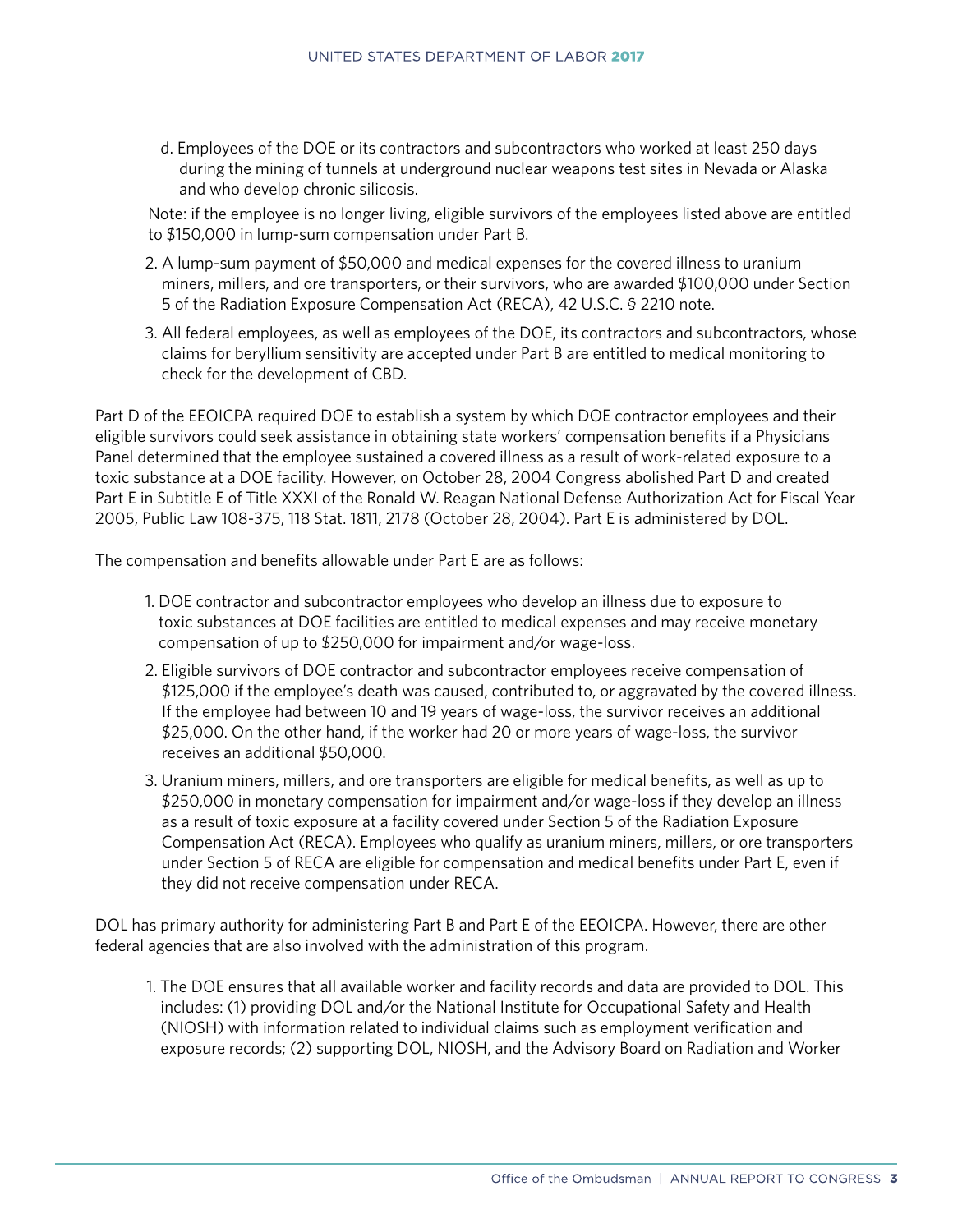Health with large-scale records research and retrieval efforts at various DOE sites; (3) conducting research, in coordination with DOL and NIOSH on issues related to covered facility designations; and (4) hosting the Secure Electronic Records Transfer (SERT) system, a DOE hosted environment where DOL, NIOSH, and DOE can securely share records and data.

- 2. NIOSH conducts activities to assist claimants and supports the role of the Secretary of Health and Human Services (HHS) under EEOICPA. These activities include: (1) developing scientific guidelines for determining whether a cancer is related to the worker's occupational exposure to radiation; (2) developing methods to estimate worker exposure to radiation; (3) using the dose reconstruction regulation to develop estimates of radiation dose for workers who have applied for compensation; (4) overseeing the process by which classes of workers can be considered for inclusion in the Special Exposure Cohort; and (5) providing staff support for the independent Advisory Board on Radiation and Worker Health that advises HHS and NIOSH on dose reconstructions and SEC petitions.
- 3. The Ombudsman to NIOSH helps individuals with a variety of issues related to the SEC petition process and the dose reconstruction process. The Ombudsman to NIOSH also conducts outreach to promote a better understanding of the EEOICPA, as well as the claims process.

#### B. The Office of the Ombudsman

Public Law 108-375, which was enacted on October 28, 2004, established within the DOL an Office of the Ombudsman (the Office). The duties of the Office are to:

- 1. Provide information to claimants and potential claimants about the benefits available under Part B and Part E, and on the requirements and procedures applicable to the provision of such benefits.
- 2. Make recommendations to the Secretary of Labor regarding the location of resource centers for the acceptance and development of EEOICPA claims.
- 3. Carry out such other duties as the Secretary specifies.

*See* 42 U.S.C. § 7385s-15(c). The EEOICPA also requires the Office to submit an annual report to Congress. This annual report is to set forth:

- 1. The number and types of complaints, grievances, and requests for assistance received by the Office during the preceding year; and
- 2. An assessment of the most common difficulties encountered by claimants and potential claimants during the preceding year.

*See* 42 U.S.C. § 7385s-15(e).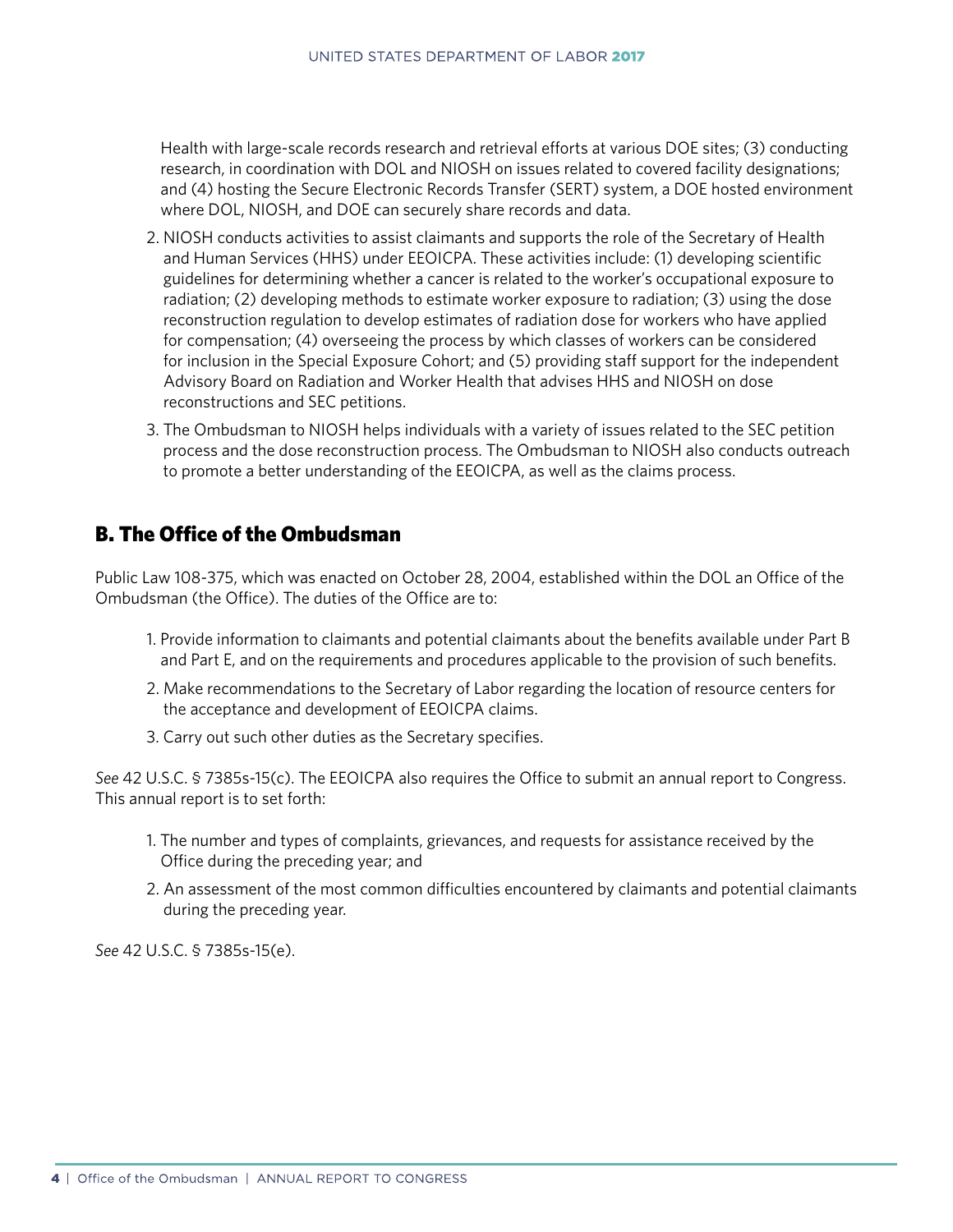Claimants, family members, authorized representatives (ARs), home health providers, and others contacted us throughout the year with concerns and questions about the EEOICPA claims process.4 In most instances, these individuals did not contact us simply to register a complaint. Rather, they usually contacted us because they wanted assistance with a claim. In many instances, these individuals only turned to us for help when other efforts to obtain assistance had been unsuccessful.

Within the limits of our authority, we made every effort to assist the individuals who contacted us. Thus, as appropriate we: (1) directed individuals to the office or agency that could best provide needed information and assistance; (2) explained the benefits provided by this program, as well as the requirements and procedures for obtaining these benefits; (3) answered questions about the program; (4) made individuals aware of the tools and resources that had been developed to assist them; (5) provided guidance on how to access these tools and resources; and (6) provided individuals with a listening ear to hear their concerns and complaints.

<sup>4</sup> Throughout this Report we will frequently refer to the EEOICPA as "the program".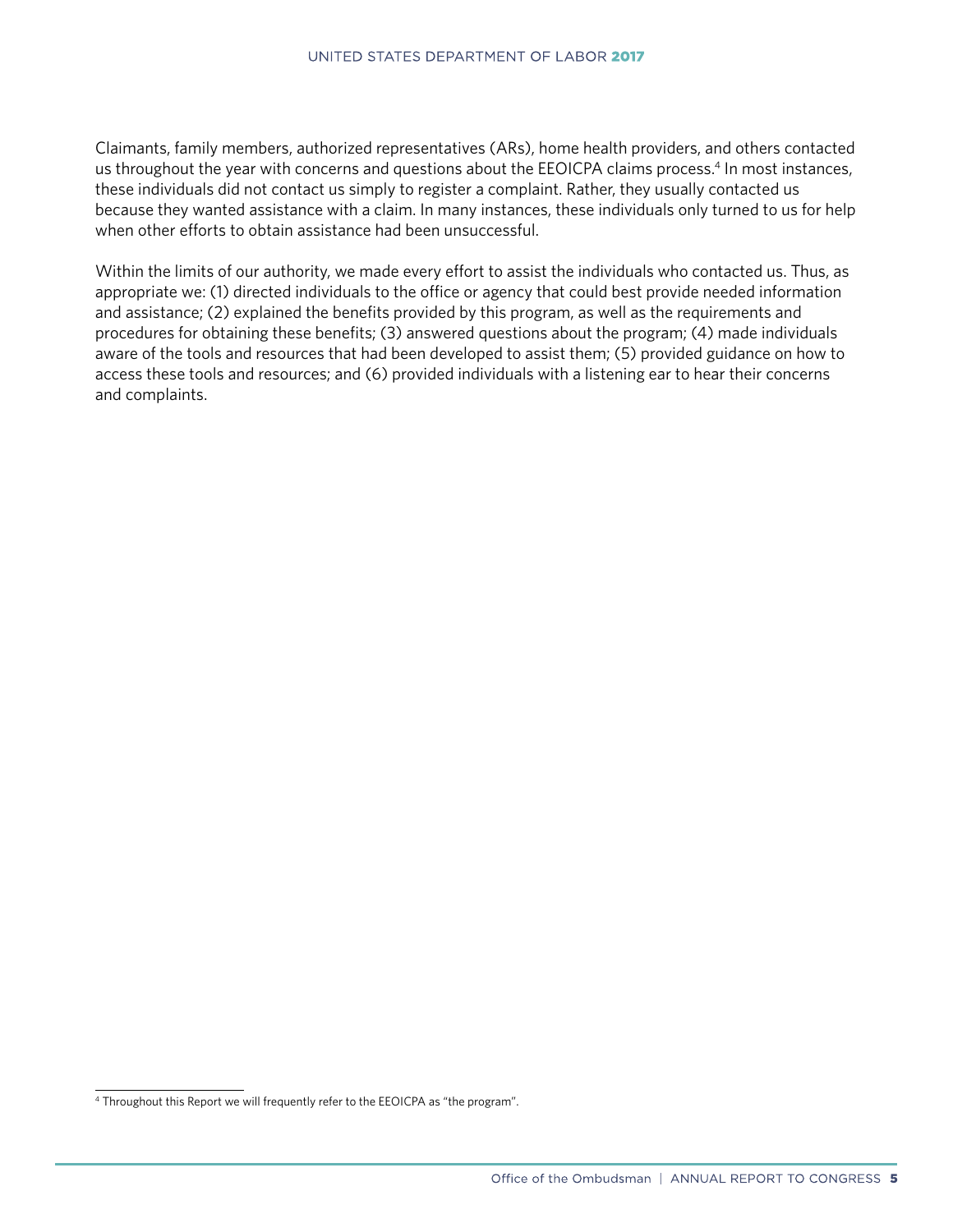<span id="page-11-0"></span>

Many of the individuals who contacted us were encountering a problem with their EEOICPA claim. Nevertheless, it is important to dispel the notion that most of these individuals contacted us simply because they were upset with the outcome of their claim. That simply is not true. Each individual who approached us came with their own unique set of facts and circumstances. Yet, there are some broad categories of concerns that the individuals we encountered raised:

#### 1. Those who just learned about the program and were seeking additional information.

Some of the individuals who contacted us had just learned about the program. In many instances, these individuals had not filed a claim and contacted us to find out what they needed to do, and where they needed to go to file a claim. We frequently found that while they had not yet filed a claim, these individuals had already started to form negative opinions about this program. In particular, we frequently talked to claimants who found it troubling that it had taken so long to learn about this program. And it only added to their concerns when they had to learn about this program from others, rather than from the government. We also found that, even though they had not filed a claim, some individuals were already starting to worry that the delay in learning about this program would impede their ability to develop evidence to support their claim.<sup>5</sup>

#### 2. Those who wanted to know what to do next.

Many claimants pursued their claim without ever having a good understanding of the EEOICPA claims process. Thus, it was not unusual to encounter claimants who approached us because they wanted to know the next steps they needed to take in pursuing their claim. In many instances, these claimants did not simply want to know what to do, they also wanted to understand why they were being asked (or needed) to take these next steps. Consequently, we frequently found that the claimants who approached us needed someone to provide a brief overview of the claims process, and to explain where they were in that process. And because this program can be complex, we frequently found that claimants needed an overview of the claims process even when this process had been previously explained to them. The claimants who approached us oftentimes hoped that we could explain the next steps in the claims process, and could explain these next steps in a manner that they understood.

Some claimants also found it difficult to follow the guidance/directives given to them. While difficulties following guidance/directives can arise at every stage of the claims process, a common scenario that we encountered involved instances where claimants were asked to submit additional evidence (or were advised that existing evidence was insufficient to prove a particular element of their claim). In these situations, claimants often turned to us because they: (1) needed guidance on where to look for evidence; (2) needed someone to clarify what DEEOIC wanted; and/or (3) they did not understand why the evidence they previously submitted was not sufficient. Before turning to us for assistance many of these claimants had already talked to DEEOIC. In turning to us, these claimants often complained that DEEOIC had not fully answered their concerns/questions.

<sup>&</sup>lt;sup>5</sup> In other instances, this concern arose later in the claims process, oftentimes when they subsequently encountered difficulties trying to locate evidence to support their claim.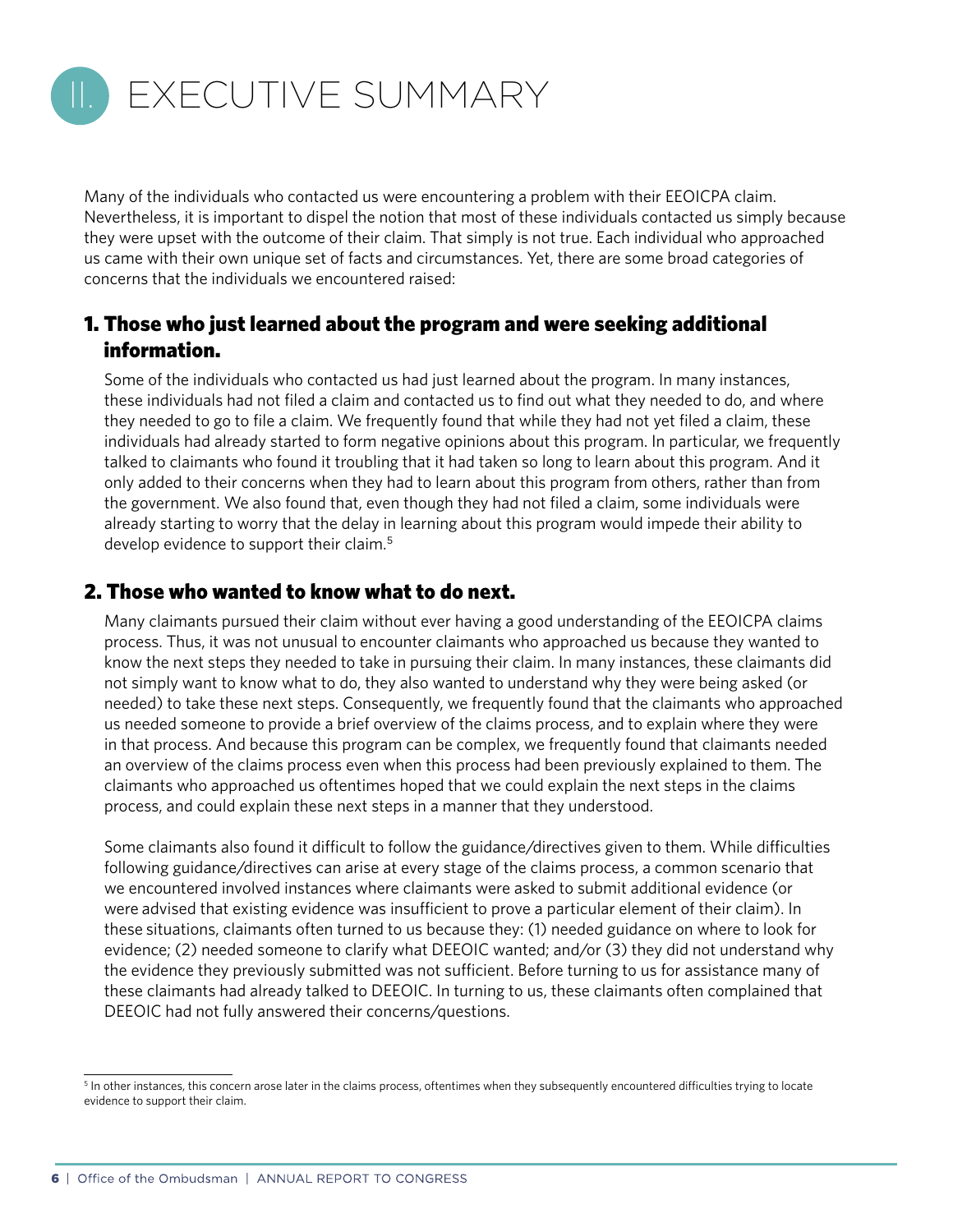#### 3. Those who wanted to know the status of their claim.

Throughout the year it was very common to be approached by individuals who wanted to know the status of their claim. These requests frequently came from claimants who noted that their request was prompted by a lack of action (or a lack of updates from DEEOIC) on their claim. In some instances, claimants maintained that it had been weeks or months since they last heard (or received) anything about their claim.<sup>6</sup> In other instances, we were approached by claimants who complained that DEEOIC's response to their status inquiry had not been very informative. Consequently, we were routinely approached by claimants who hoped that we might be able to provide a more detailed explanation for the delay they were experiencing. Although the response that we were able to provide oftentimes was not the detailed explanation that they wanted, most claimants were appreciative to receive any information we could provide.

When the delay continued for what the claimant deemed to be an extended period of time, we often observed an increase in the claimant's level of frustration. As the delay continued, frustrations would sometimes surface as the claimant repeatedly received the same vague response to his/her status inquiries. It further added to these frustrations when no one was able to provide them with an estimate of how long the delay would continue.<sup>7</sup> In fact, some claimants complained that there did not appear to be any rules governing how long DEEOIC could delay their claim.

#### 4. Those who had lost track of their claim.

We were approached by claimants who asked us to check on their claim, or asked us to explain what had happened with their claim. Although we usually assumed that these claimants were asking about the status of their claim, as the conversations continued, we sometimes discovered that these claimants had more basic concerns. In some instances, we found that these claimants were so overwhelmed by the claims process that they could not tell us if their claim was pending, or if they had received a recommended or final decision. In other instances, while they could tell us they had received a decision, they could not tell us if they had received a recommended decision, a final decision and, they oftentimes did not understand, and thus, could not explain the decision they had received. These claimants essentially did not understand what had happened in their case and why.

We find it worth noting that we most frequently encountered claimants with these basic questions about their claim at the outreach events we attended. Our conversations with them often revealed that while they may have wrestled for years with such basic questions about their claim, they had never felt comfortable seeking answers. However, when they encountered us at the outreach event, they decided, oftentimes after some hesitation, to take advantage of that opportunity to see if we could provide some insights and/or information.

 Whenever we encountered a claimant who did not understand what had happened in their claim, we would make every effort to provide them with some level of information. In some instances, resolving the claimant's concern simply required providing the claimant with the status of his/her claim. On the other

<sup>6</sup> In explaining why they did not directly contact the claims examiner (CE ) for the status of their claim, many claimants indicated that they did not want to bother the CE. Thus, in contacting our office, claimants often hoped to obtain the status of their claim without "bothering" the CE. When advised that we would have to contact DEEOIC to obtain the status, some claimants asked that we drop the matter.

<sup>7</sup> There were instances where in response to our status inquiry, DEEOIC not only provided the status of the claim but also provided an estimate of when the claimant could expect to see action on his/her claim.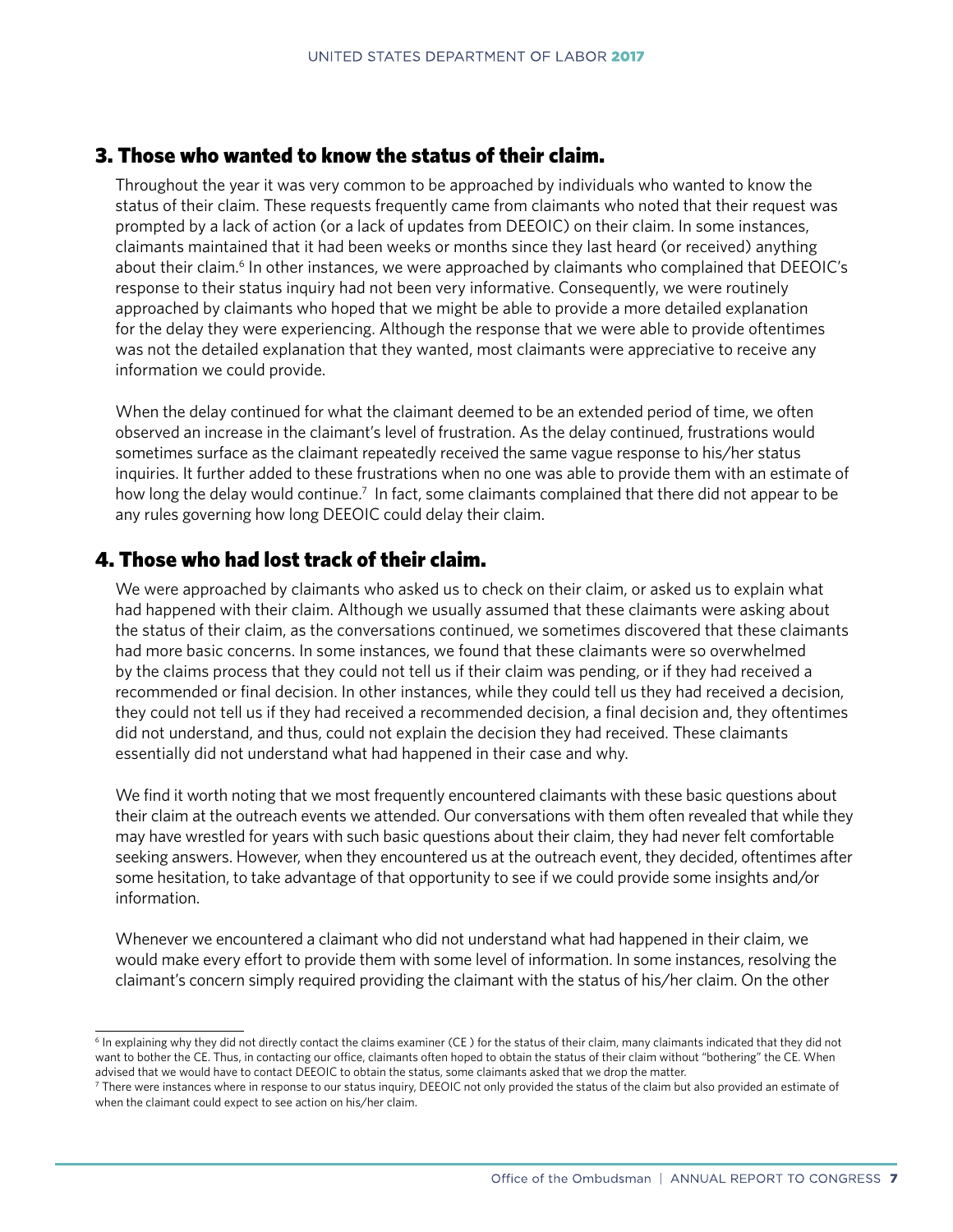hand, when our inquiry determined that a decision had been issued, we endeavored to explain the decision. Encounters such as these revealed to us the extent to which some claimants did not have a working understanding of the claims process.

#### 5. Those who needed direct assistance.

In some instances, simply telling the claimant what action they could take was not sufficient. Some claimants needed assistance in carrying out these instructions. Many of the claimants we encountered were at an advanced age and/or were suffering from an illness. We heard from claimants who questioned whether these factors were taken into consideration when developing the policies and procedures applicable to this program. Others complained that while the program should have been well aware that many claimants would be at advanced age and/or suffering from an illness, little assistance was available to address these situations.

Yet, it was not just those who were of an advanced age and/or were suffering from an illness who needed assistance with this claims process. This can be a complex program and, as a result, some claimants found it difficult to fully understand the legal, scientific, and/or medical concepts that form the basis of the program. DEEOIC, and the other agencies involved in the administration of this program have developed a host of useful tools and resources to assist claimants. Yet, many of these tools and resources are only found online. Thus, those without access or only limited access to the internet oftentimes were unable to take advantage of these tools and resources. Moreover, even with access to the internet, some claimants found these tools and resources difficult to find and/or use.

In the report that follows we discuss the most common difficulties encountered by claimants and potential claimants in 2017. And in our opinion, these difficulties go beyond the fact that these claimants and potential claimants simply disagreed with the outcome of their claim.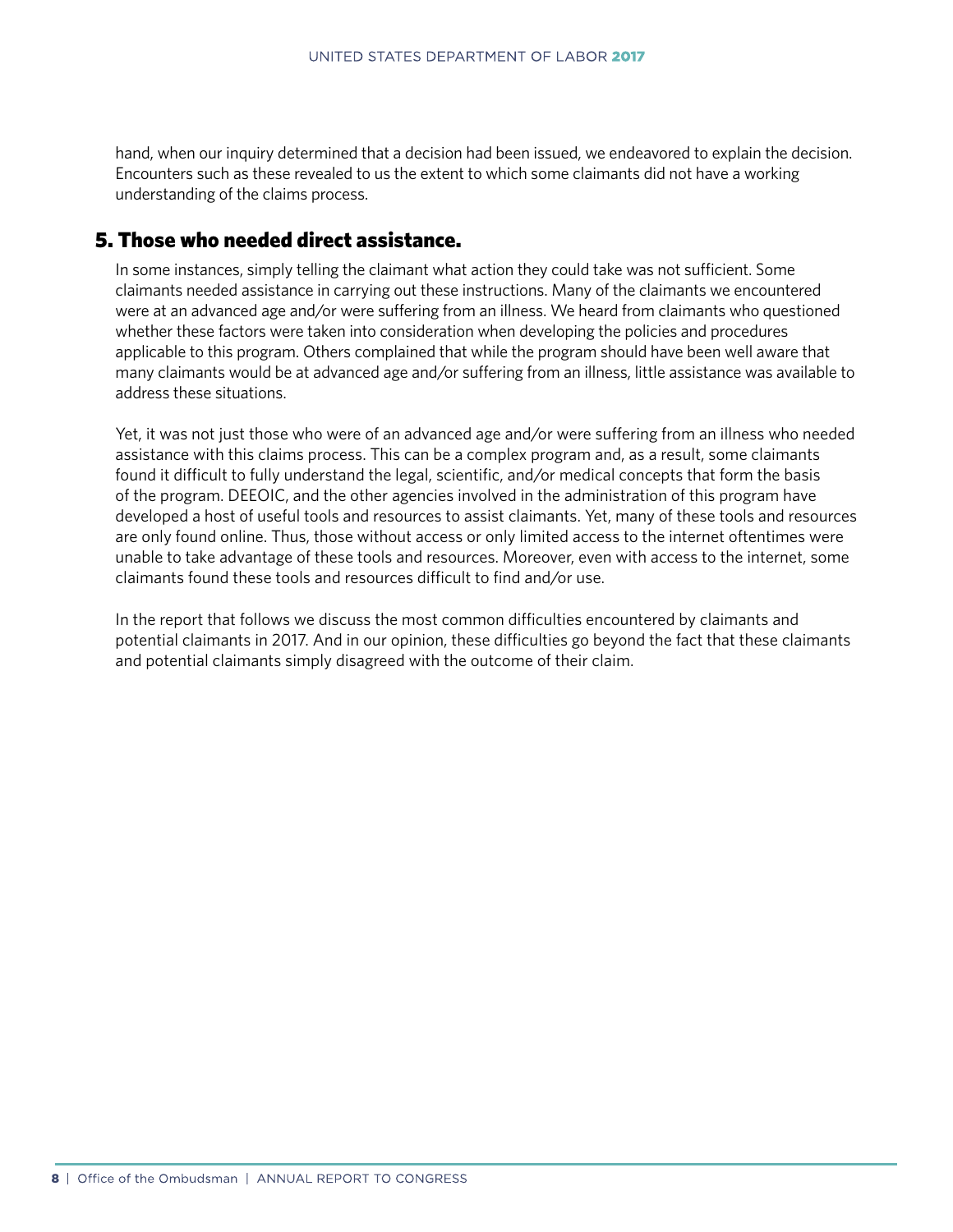<span id="page-14-0"></span>

In our annual report we are to set forth the numbers and types of complaints, grievances, and requests for assistance that this Office received in the preceding calendar year, and we are to provide an assessment of the most common difficulties encountered by claimants and potential claimants in that year. The tables below set forth the numbers and types of complaints, grievances and requests for assistance that the Office of the Ombudsman received in calendar year 2017. In reviewing these tables, it is important to keep in mind that:

- In most instances, individuals did not contact our Office simply to register a complaint or grievance. Most individuals contacted our Office because they needed assistance with their claim, or had questions about their claim and/or the claims process.
- The claimants who came to us for assistance oftentimes were not familiar with this program and thus, found it difficult to articulate the specific assistance they needed.
- A common way of seeking information and assistance involved telling us their story, which could include details of their employment at a covered facility and/or outlining their experiences with the EEOICPA claims process. In listening to their stories, as well as through our efforts to obtain the limited information shared by the program, we identified and attempted to classify their grievances and complaints.
- In our experience, when individuals contacted us, we typically were required to explain the EEOICPA claims process in a general way, and then lay out for the individual where their case was in the claims adjudication process. Then, by listening to their story and asking them to read or share documents with our office, we could better appreciate the assistance they were seeking, or understand the problems they were attempting to bring to our attention.

Consequently, Table 1 is our effort to classify the types of complaints, grievances, and requests for assistance that we received in 2017.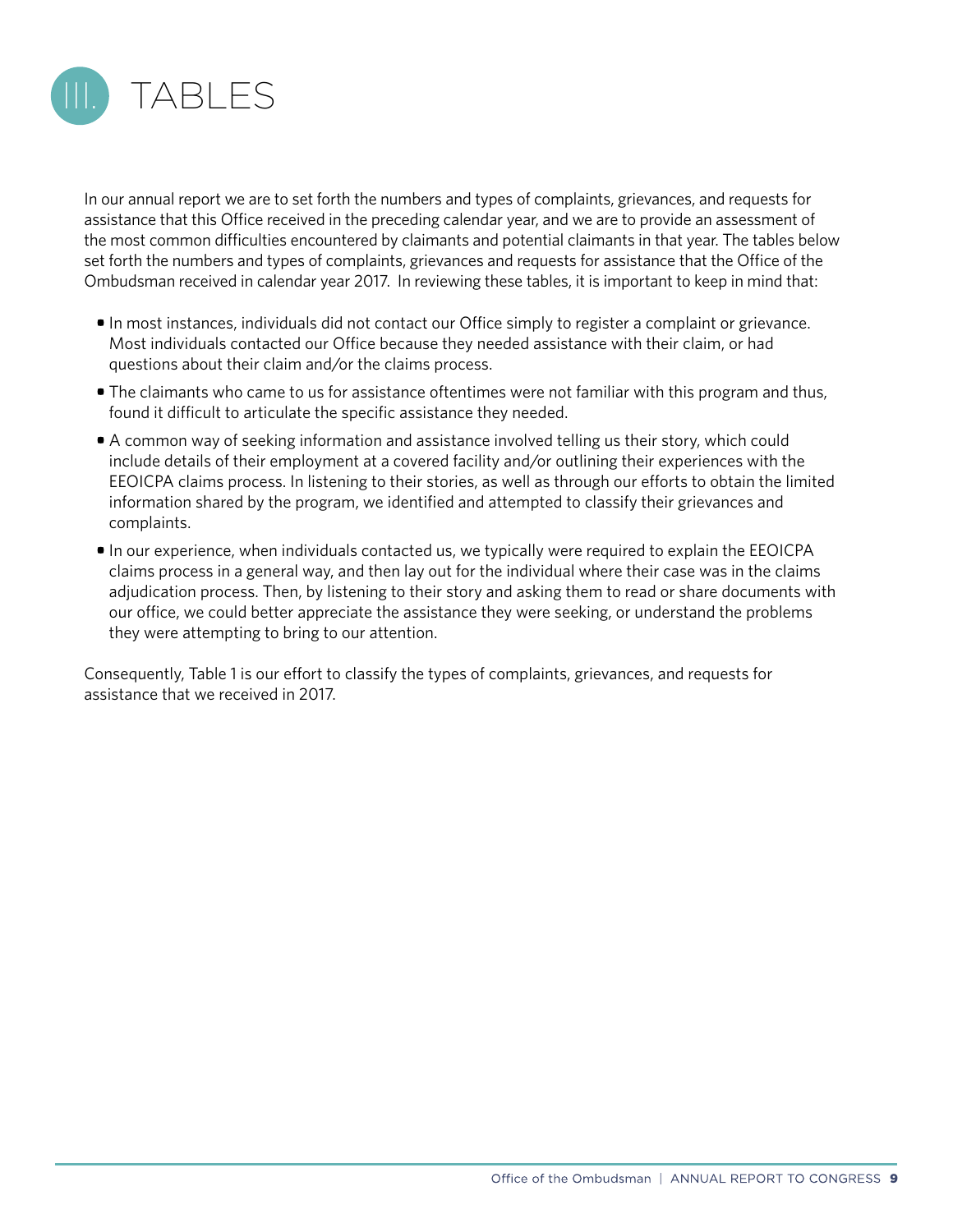#### <span id="page-15-0"></span>TABLE 1.—COMPLAINTS, GRIEVANCES, AND REQUESTS FOR ASSISTANCE

| Covered Employment<br>51<br>1<br>Covered Facility<br>20<br>$\mathbf{z}$<br>Covered Illness<br>39<br>3<br>In some instances the issue involved efforts to<br>establish a diagnosis of CBD.<br>27<br>Survivor Eligibility<br>4<br>Exposure to a Toxic Substance<br>83<br>5<br>38<br>Claimants often questioned: (1) whether all of their<br>Dose Reconstruction Process<br>6<br>which they had been credited.<br>Issues Related to Special Exposure Cohorts<br>22<br>7<br>73<br>8<br>Causation<br>17<br>9<br>Impairment<br>15<br>Wage-Loss<br>10<br><b>Medical Benefits</b><br>11<br>46<br>Home Health Care Issues<br>47<br>12<br>13<br>Issues Related to Payment of Medical Bills<br>48<br>Status Inquiries<br>77<br>14<br>us to provide information on the status of their claim.<br>In many of these instances, a delay in the processing<br>of the claim caused the claimant to seek the status of<br>his/her claim.<br>15<br>108<br>Delays<br>Issues related to RECA<br>10<br>Many of these inquiries expressed a desire to extend<br>16<br>the RECA program.<br>17<br>Interactions with DEEOIC<br>• Communication<br>73<br>• Inappropriate Conduct<br>25<br>. Not enough notice of upcoming hearing<br>8<br>3<br>• Other issues<br>These complaints raised concerns about the services<br>Complaints about authorized representatives<br>12<br>18<br>and providers<br>or providers.<br>Did Not Know Where to File a Claim<br>26<br>19<br>43<br>Issues Related to Reopening/Reconsideration<br>Many of the complaints involved requests asking how<br>20<br>to request reopening and burden of proof.<br>Due Process Concerns<br>56<br>Including 22 cases that raised questions about<br>21<br>DEEOIC's current approach to hearing loss.<br>Needed more information about the program<br>97<br>22 <sub>1</sub><br>General Requests for Assistance<br>23<br>113<br>41<br>24<br>Problems trying to locate records<br>9<br>Cap on Benefits<br>25<br>59<br>Miscellaneous<br>26<br>• General<br>3<br>5<br>• Problems contacting someone other than<br><b>DEEOIC</b><br>• Offset/Coordination of benefits<br>3 | <b>CONCERN</b> | NUMBER OF COMPLAINTS,<br><b>GRIEVANCES, &amp; REQUESTS FOR</b><br><b>ASSISTANCE</b> | <b>COMMENTS</b>                                          |
|--------------------------------------------------------------------------------------------------------------------------------------------------------------------------------------------------------------------------------------------------------------------------------------------------------------------------------------------------------------------------------------------------------------------------------------------------------------------------------------------------------------------------------------------------------------------------------------------------------------------------------------------------------------------------------------------------------------------------------------------------------------------------------------------------------------------------------------------------------------------------------------------------------------------------------------------------------------------------------------------------------------------------------------------------------------------------------------------------------------------------------------------------------------------------------------------------------------------------------------------------------------------------------------------------------------------------------------------------------------------------------------------------------------------------------------------------------------------------------------------------------------------------------------------------------------------------------------------------------------------------------------------------------------------------------------------------------------------------------------------------------------------------------------------------------------------------------------------------------------------------------------------------------------------------------------------------------------------------------------------------------------------------------------------------------------------------------------------------------------|----------------|-------------------------------------------------------------------------------------|----------------------------------------------------------|
|                                                                                                                                                                                                                                                                                                                                                                                                                                                                                                                                                                                                                                                                                                                                                                                                                                                                                                                                                                                                                                                                                                                                                                                                                                                                                                                                                                                                                                                                                                                                                                                                                                                                                                                                                                                                                                                                                                                                                                                                                                                                                                              |                |                                                                                     |                                                          |
|                                                                                                                                                                                                                                                                                                                                                                                                                                                                                                                                                                                                                                                                                                                                                                                                                                                                                                                                                                                                                                                                                                                                                                                                                                                                                                                                                                                                                                                                                                                                                                                                                                                                                                                                                                                                                                                                                                                                                                                                                                                                                                              |                |                                                                                     |                                                          |
|                                                                                                                                                                                                                                                                                                                                                                                                                                                                                                                                                                                                                                                                                                                                                                                                                                                                                                                                                                                                                                                                                                                                                                                                                                                                                                                                                                                                                                                                                                                                                                                                                                                                                                                                                                                                                                                                                                                                                                                                                                                                                                              |                |                                                                                     |                                                          |
|                                                                                                                                                                                                                                                                                                                                                                                                                                                                                                                                                                                                                                                                                                                                                                                                                                                                                                                                                                                                                                                                                                                                                                                                                                                                                                                                                                                                                                                                                                                                                                                                                                                                                                                                                                                                                                                                                                                                                                                                                                                                                                              |                |                                                                                     |                                                          |
|                                                                                                                                                                                                                                                                                                                                                                                                                                                                                                                                                                                                                                                                                                                                                                                                                                                                                                                                                                                                                                                                                                                                                                                                                                                                                                                                                                                                                                                                                                                                                                                                                                                                                                                                                                                                                                                                                                                                                                                                                                                                                                              |                |                                                                                     |                                                          |
|                                                                                                                                                                                                                                                                                                                                                                                                                                                                                                                                                                                                                                                                                                                                                                                                                                                                                                                                                                                                                                                                                                                                                                                                                                                                                                                                                                                                                                                                                                                                                                                                                                                                                                                                                                                                                                                                                                                                                                                                                                                                                                              |                |                                                                                     | work had been credited or (2) the level of exposures to  |
|                                                                                                                                                                                                                                                                                                                                                                                                                                                                                                                                                                                                                                                                                                                                                                                                                                                                                                                                                                                                                                                                                                                                                                                                                                                                                                                                                                                                                                                                                                                                                                                                                                                                                                                                                                                                                                                                                                                                                                                                                                                                                                              |                |                                                                                     |                                                          |
|                                                                                                                                                                                                                                                                                                                                                                                                                                                                                                                                                                                                                                                                                                                                                                                                                                                                                                                                                                                                                                                                                                                                                                                                                                                                                                                                                                                                                                                                                                                                                                                                                                                                                                                                                                                                                                                                                                                                                                                                                                                                                                              |                |                                                                                     |                                                          |
|                                                                                                                                                                                                                                                                                                                                                                                                                                                                                                                                                                                                                                                                                                                                                                                                                                                                                                                                                                                                                                                                                                                                                                                                                                                                                                                                                                                                                                                                                                                                                                                                                                                                                                                                                                                                                                                                                                                                                                                                                                                                                                              |                |                                                                                     |                                                          |
|                                                                                                                                                                                                                                                                                                                                                                                                                                                                                                                                                                                                                                                                                                                                                                                                                                                                                                                                                                                                                                                                                                                                                                                                                                                                                                                                                                                                                                                                                                                                                                                                                                                                                                                                                                                                                                                                                                                                                                                                                                                                                                              |                |                                                                                     |                                                          |
|                                                                                                                                                                                                                                                                                                                                                                                                                                                                                                                                                                                                                                                                                                                                                                                                                                                                                                                                                                                                                                                                                                                                                                                                                                                                                                                                                                                                                                                                                                                                                                                                                                                                                                                                                                                                                                                                                                                                                                                                                                                                                                              |                |                                                                                     |                                                          |
|                                                                                                                                                                                                                                                                                                                                                                                                                                                                                                                                                                                                                                                                                                                                                                                                                                                                                                                                                                                                                                                                                                                                                                                                                                                                                                                                                                                                                                                                                                                                                                                                                                                                                                                                                                                                                                                                                                                                                                                                                                                                                                              |                |                                                                                     |                                                          |
|                                                                                                                                                                                                                                                                                                                                                                                                                                                                                                                                                                                                                                                                                                                                                                                                                                                                                                                                                                                                                                                                                                                                                                                                                                                                                                                                                                                                                                                                                                                                                                                                                                                                                                                                                                                                                                                                                                                                                                                                                                                                                                              |                |                                                                                     |                                                          |
|                                                                                                                                                                                                                                                                                                                                                                                                                                                                                                                                                                                                                                                                                                                                                                                                                                                                                                                                                                                                                                                                                                                                                                                                                                                                                                                                                                                                                                                                                                                                                                                                                                                                                                                                                                                                                                                                                                                                                                                                                                                                                                              |                |                                                                                     | These are instances where claimants specifically asked   |
|                                                                                                                                                                                                                                                                                                                                                                                                                                                                                                                                                                                                                                                                                                                                                                                                                                                                                                                                                                                                                                                                                                                                                                                                                                                                                                                                                                                                                                                                                                                                                                                                                                                                                                                                                                                                                                                                                                                                                                                                                                                                                                              |                |                                                                                     |                                                          |
|                                                                                                                                                                                                                                                                                                                                                                                                                                                                                                                                                                                                                                                                                                                                                                                                                                                                                                                                                                                                                                                                                                                                                                                                                                                                                                                                                                                                                                                                                                                                                                                                                                                                                                                                                                                                                                                                                                                                                                                                                                                                                                              |                |                                                                                     |                                                          |
|                                                                                                                                                                                                                                                                                                                                                                                                                                                                                                                                                                                                                                                                                                                                                                                                                                                                                                                                                                                                                                                                                                                                                                                                                                                                                                                                                                                                                                                                                                                                                                                                                                                                                                                                                                                                                                                                                                                                                                                                                                                                                                              |                |                                                                                     |                                                          |
|                                                                                                                                                                                                                                                                                                                                                                                                                                                                                                                                                                                                                                                                                                                                                                                                                                                                                                                                                                                                                                                                                                                                                                                                                                                                                                                                                                                                                                                                                                                                                                                                                                                                                                                                                                                                                                                                                                                                                                                                                                                                                                              |                |                                                                                     | rendered by or the conduct of authorized representatives |
|                                                                                                                                                                                                                                                                                                                                                                                                                                                                                                                                                                                                                                                                                                                                                                                                                                                                                                                                                                                                                                                                                                                                                                                                                                                                                                                                                                                                                                                                                                                                                                                                                                                                                                                                                                                                                                                                                                                                                                                                                                                                                                              |                |                                                                                     |                                                          |
|                                                                                                                                                                                                                                                                                                                                                                                                                                                                                                                                                                                                                                                                                                                                                                                                                                                                                                                                                                                                                                                                                                                                                                                                                                                                                                                                                                                                                                                                                                                                                                                                                                                                                                                                                                                                                                                                                                                                                                                                                                                                                                              |                |                                                                                     |                                                          |
|                                                                                                                                                                                                                                                                                                                                                                                                                                                                                                                                                                                                                                                                                                                                                                                                                                                                                                                                                                                                                                                                                                                                                                                                                                                                                                                                                                                                                                                                                                                                                                                                                                                                                                                                                                                                                                                                                                                                                                                                                                                                                                              |                |                                                                                     |                                                          |
|                                                                                                                                                                                                                                                                                                                                                                                                                                                                                                                                                                                                                                                                                                                                                                                                                                                                                                                                                                                                                                                                                                                                                                                                                                                                                                                                                                                                                                                                                                                                                                                                                                                                                                                                                                                                                                                                                                                                                                                                                                                                                                              |                |                                                                                     |                                                          |
|                                                                                                                                                                                                                                                                                                                                                                                                                                                                                                                                                                                                                                                                                                                                                                                                                                                                                                                                                                                                                                                                                                                                                                                                                                                                                                                                                                                                                                                                                                                                                                                                                                                                                                                                                                                                                                                                                                                                                                                                                                                                                                              |                |                                                                                     |                                                          |
|                                                                                                                                                                                                                                                                                                                                                                                                                                                                                                                                                                                                                                                                                                                                                                                                                                                                                                                                                                                                                                                                                                                                                                                                                                                                                                                                                                                                                                                                                                                                                                                                                                                                                                                                                                                                                                                                                                                                                                                                                                                                                                              |                |                                                                                     |                                                          |
|                                                                                                                                                                                                                                                                                                                                                                                                                                                                                                                                                                                                                                                                                                                                                                                                                                                                                                                                                                                                                                                                                                                                                                                                                                                                                                                                                                                                                                                                                                                                                                                                                                                                                                                                                                                                                                                                                                                                                                                                                                                                                                              |                |                                                                                     |                                                          |
|                                                                                                                                                                                                                                                                                                                                                                                                                                                                                                                                                                                                                                                                                                                                                                                                                                                                                                                                                                                                                                                                                                                                                                                                                                                                                                                                                                                                                                                                                                                                                                                                                                                                                                                                                                                                                                                                                                                                                                                                                                                                                                              |                |                                                                                     |                                                          |
|                                                                                                                                                                                                                                                                                                                                                                                                                                                                                                                                                                                                                                                                                                                                                                                                                                                                                                                                                                                                                                                                                                                                                                                                                                                                                                                                                                                                                                                                                                                                                                                                                                                                                                                                                                                                                                                                                                                                                                                                                                                                                                              | <b>TOTAL</b>   | $\star$ 1,297                                                                       |                                                          |

\*The 1,297 complaints, grievances, and requests for assistance were the result of 733 interactions with claimants, authorized representatives, home health providers and others.

The complaints, grievances, and requests for assistance that we received in 2017 did not simply come from a few claimants situated in one area of the country. In 2017, we received complaints from claimants who had worked at 46 different facilities. Table 2 is a list of those 46 facilities. We note that in many instances the claimant did not identify the facility where he/she worked. Thus, this table is limited to those complaints, grievances, or requests for assistance where the facility was identified.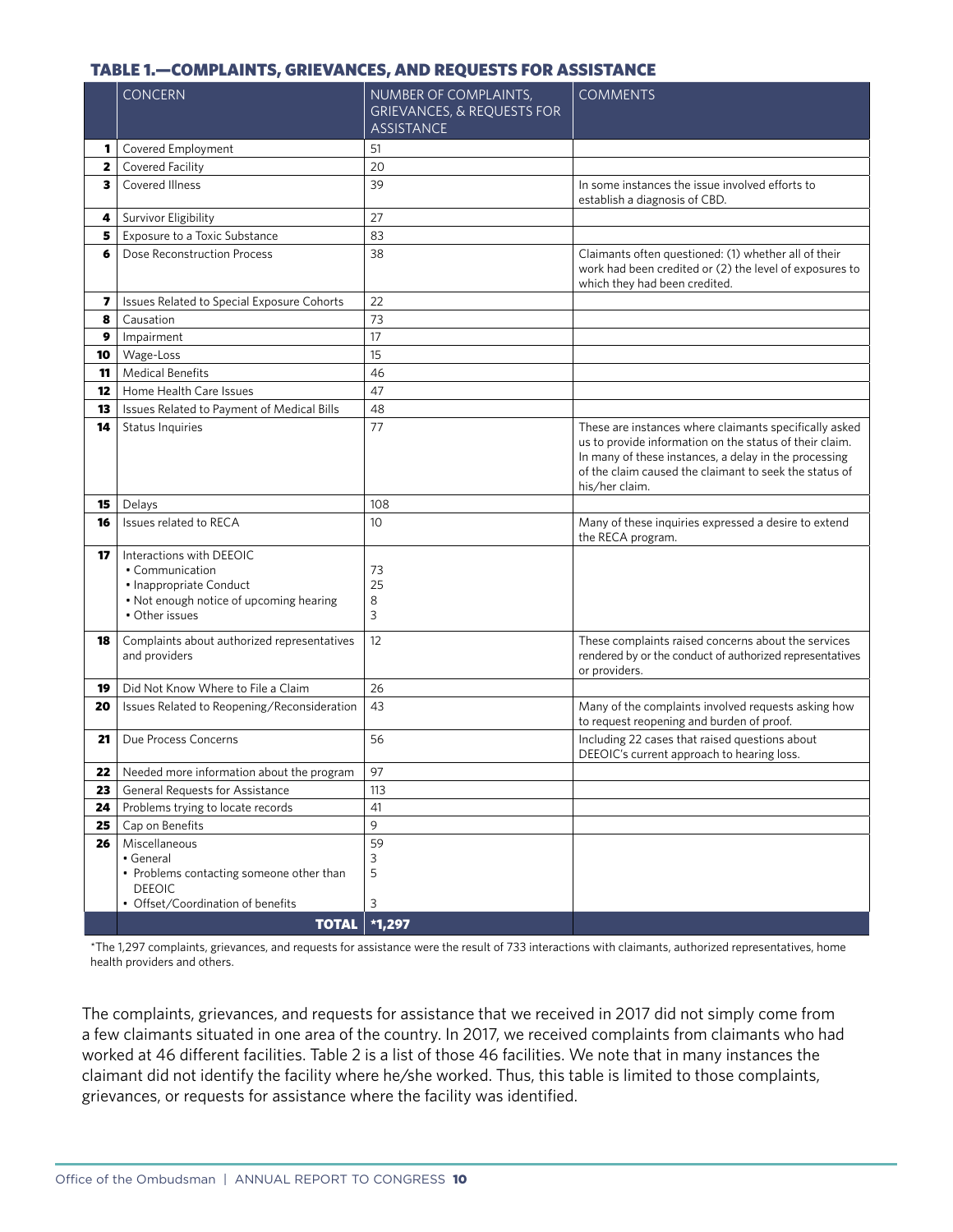#### <span id="page-16-0"></span>TABLE 2.—COMPLAINTS BY FACILITY

| <b>FACILITY</b>                                        | <b>LOCATION</b>                  | <b>NUMBER OF</b><br><b>COMPLAINTS</b>    |
|--------------------------------------------------------|----------------------------------|------------------------------------------|
| Albany Research Center                                 | Albany, Oregon                   | 2                                        |
| Allied Chemical Corporation Plant                      | Metropolis, Illinois             | $\overline{2}$                           |
| Amchitka Island Nuclear Explosion Site                 | Amchitka Island, Alaska          | 5                                        |
| American Beryllium Company                             | Sarasota, Florida                | $\mathbf{1}$                             |
| Ames Laboratory                                        | Ames, Iowa                       | 3                                        |
| Area IV of the Santa Susana Field Laboratory           | Santa Susana, California         | 14                                       |
| Argonne National Laboratory-East                       | Argonne, Illinois                | $\overline{2}$                           |
| Bethlehem Steel                                        | Lackawanna, New York             | $\mathbf{1}$                             |
| <b>Blockson Chemical Company</b>                       | Joliet, Illinois                 | $\mathbf{1}$                             |
| Bridgeport Brass, Company, Havens Laboratory           | Bridgeport, Connecticut          | $\overline{2}$                           |
| Brookhaven National Laboratory                         | Upton, New York                  | $\sqrt{4}$                               |
| Brush Beryllium Company                                | Cleveland, Ohio                  | 3                                        |
| <b>Clarksville Modification Center</b>                 | Clarksville, Tennessee           | 3                                        |
| Dow Chemical Corporation (Madison Site)                | Madison, Illinois                | 10                                       |
| <b>Feed Materials Production Center</b>                | Fernald, Ohio                    | 8                                        |
| General Electric Company (Ohio)                        | Cincinnati/Evendale, Ohio        | $\overline{2}$                           |
| General Steel Industries                               | Granite City, Illinois           | 10                                       |
| Hanford                                                | Richland, Washington             | 26                                       |
| Hooker Electrochemical                                 | Niagara Falls, New York          | 1                                        |
| Idaho Nation Engineering Laboratory                    | Scoville, Idaho                  | $\overline{7}$                           |
| Iowa Ordnance Plant (Line 1 and Associated Activities) | Burlington, Iowa                 | 22                                       |
| Kansas City Plant                                      | Kansas City, Missouri            | $\overline{7}$                           |
| Lawrence Livermore National Laboratory                 | Livermore, California            | 6                                        |
| Los Alamos National Laboratory                         | Los Alamos, New Mexico           | 9                                        |
| Mallinckrodt Chemical Co.                              | St. Louis, Missouri              | $\mathbf{1}$                             |
| Mound Plant                                            | Miamisburg, Ohio                 | $\overline{4}$                           |
| Nevada Test Site                                       | Mercury, Nevada                  | 22                                       |
| Nuclear Materials and Equipment Corp. (NUMEC) (Apollo) | Apollo, Pennsylvania             | $\mathbf{1}$                             |
| Oak Ridge<br>$K-25$<br>$Y-12$<br>$X-10$                | Oak Ridge, Tennessee             | 22 (Site not specified)<br>8<br>25<br>11 |
| Pacific Northwest National Laboratory                  | Richland, Washington             | $\overline{2}$                           |
| Pacific Proving Ground                                 | Republic of the Marshall Islands | 3                                        |
| Paducah Gaseous Diffusion Plant                        | Paducah, Kentucky                | 22                                       |
| Pantex Plant                                           | Amarillo, Texas                  | 5                                        |
| Pinellas Plant                                         | Clearwater, Florida              | 10                                       |
| Portsmouth Gaseous Diffusion Plant                     | Piketon, Ohio                    | 16                                       |
| Rocky Flats Plant                                      | Golden, Colorado                 | 47                                       |
| Sandia National Laboratory                             | Albuquerque, New Mexico          | 6                                        |
| Savannah River Site                                    | Aiken, South Carolina            | 13                                       |
| The Dayton Project                                     | Dayton and Oakwood, Ohio         | $\mathbf{1}$                             |
| United Nuclear Corporation                             | Hematite, Missouri               | $\mathbf{1}$                             |
| Various Uranium Mines                                  |                                  | 19                                       |
| Wah Chang                                              | Albany, Oregon                   | 9                                        |
| Weldon Spring Plant                                    | Weldon Spring, Missouri          | $\mathbf{1}$                             |
| <b>TOTAL</b>                                           |                                  | 400                                      |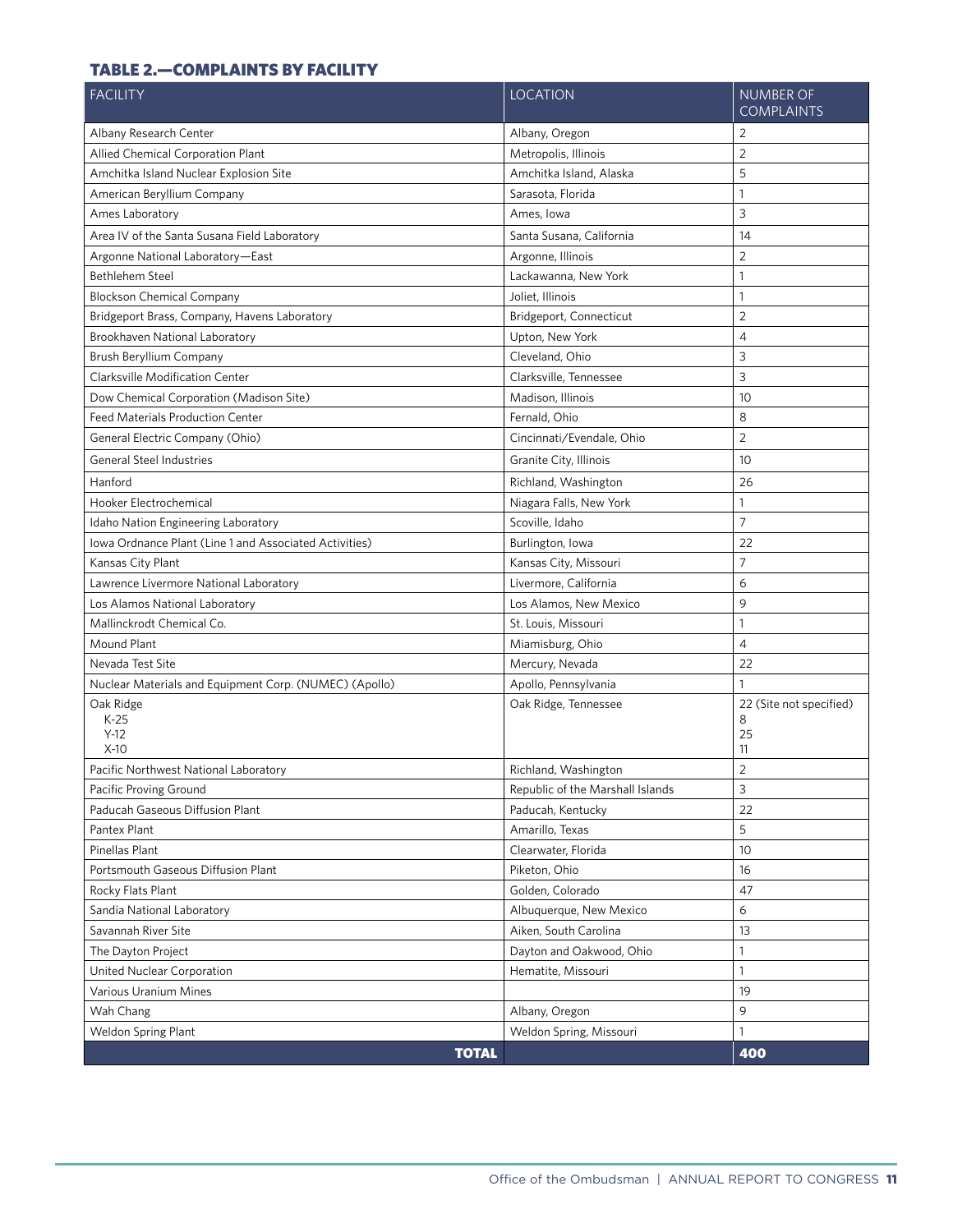<span id="page-17-0"></span>

### CHAPTER 1 ISSUES WITH THE STATUTE

Some of the complaints brought to our attention in 2017 raised issues that directly involved the statute as written. Changes to the statute must be undertaken by Congress. However, there were some instances where the concerns with the statute also raised issues involving the administration of this program.

#### A. Employees of Atomic Weapons Employers (AWEs) are only covered under Part B and that coverage is limited to cancers caused by radiation exposure.

 beryllium sensitivity, and chronic silicosis. *See* 42 U.S.C. § 7384l(9).8 In 2017, former employees of AWEs continued to complain about the limitations of coverage under the EEOICPA. In particular, former AWE employees complained that under Part B they were only covered for cancers caused by exposure to radiation. It troubled these AWE employees that they were not covered under Part B for the other illnesses potentially covered under Part B, namely chronic beryllium disease,

AWE employees also questioned why they were not covered at all under Part E of the program.<sup>9</sup> We routinely talked to AWE employees who maintained that their exposures to toxic substances had not been limited to radiation. These employees asserted that in the course of their employment they had been exposed to a variety of toxic materials. Thus, they could not understand why they were not covered under Part E for illnesses related to their exposure to these other toxic substances. For example, we encountered former AWE employees diagnosed with chronic beryllium disease (CBD) who maintained that in the course of their employment they were exposed to beryllium. These employees could not understand why they were not covered under this program for this illness.

The AWE employees who questioned why were only covered under Part B for cancers caused by radiation exposure, and not covered at all under Part E, did not want to hear that this was how the statute was written. They wanted someone to explain why the statute was written in this manner.

#### B. The program does not cover every employee who was onsite at a covered facility.

The statute specifically identifies and defines the employees covered under this program. *See* 42 U.S.C. § 7384l(1). Workers were often disappointed when they discovered that, although they had worked at a facility and now suffered from an illness potentially related to that employment, they did not meet the statute's definition of a covered employee. Upon discovering that they were not covered under this

<sup>8</sup> Employees of AWEs only qualify under Part B as a "covered employee with cancer." *See* 42 U.S.C. § 7384l(9).

<sup>9</sup> Part E covers DOE contractors and subcontractor employees per 42 U.S.C. §§ 7385 s and s-1, as well as employees who qualify as uranium workers under Section 5 of RECA, 42 U.S.C. § 2210 note.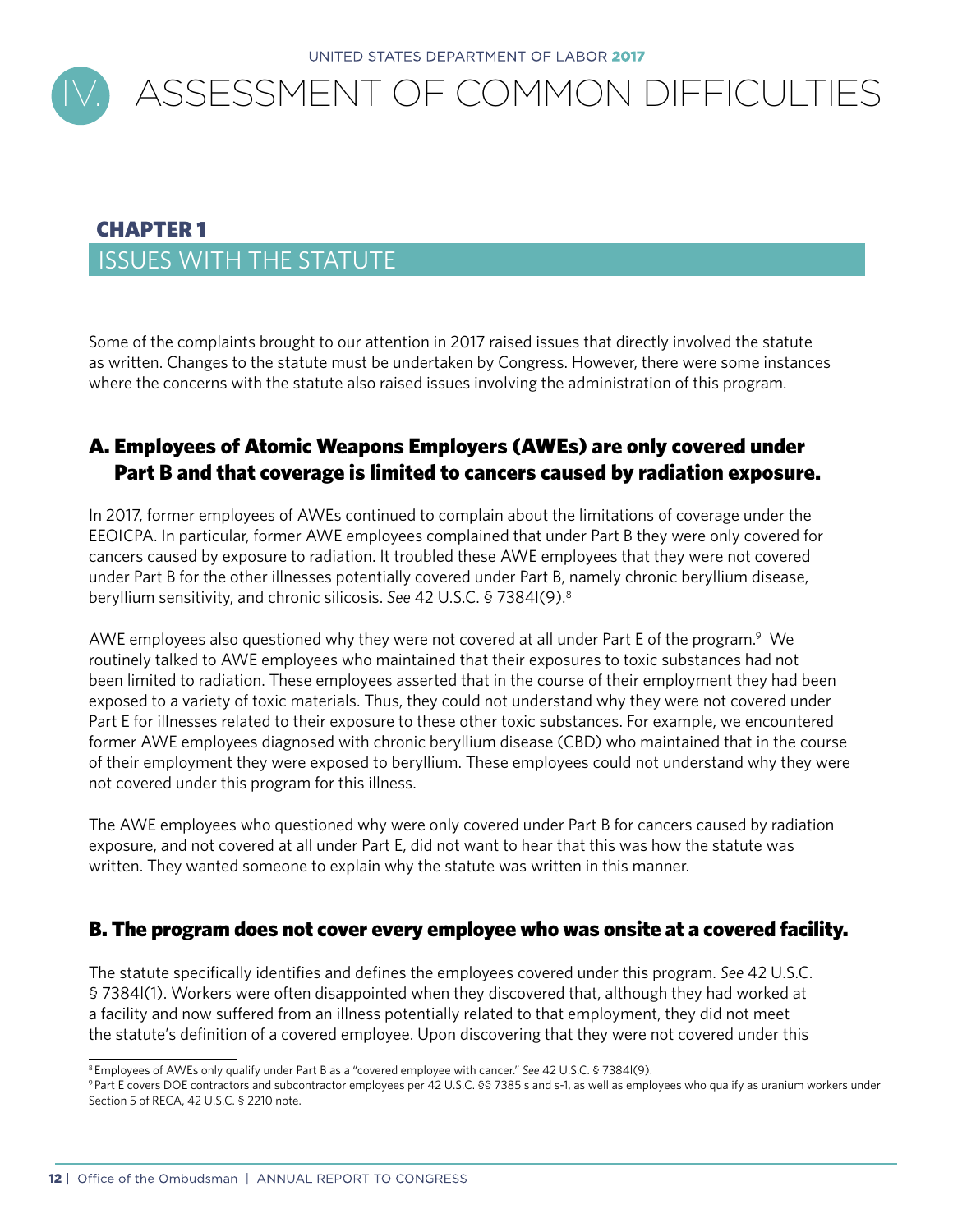program, workers often argued that it was unfair to limit this program's coverage to only certain employees. They argued that this program should cover all of the workers who were onsite and thus at risk for being affected by these toxic substances. This was the precise argument raised by some former employees of the Department of Defense who had worked at Bikini Atoll in the Marshall Islands. These employees could not understand why, in spite of their employment at Bikini Atoll, they were not covered under this program.10

> *"I have been referred to the Ombudsman office regarding the matter of EEOICPA denying/excluding DOD workers that served equally as energy workers but are continue[d] to be excluded…"*

> > Email dated August 2017.

In 2017, we also encountered former workers who were dismayed when they learned that operations pertaining to the Naval Nuclear Propulsion Program were specifically excluded from coverage under this program. *See* 42 U.S.C. § 7384l(12).

Employees who did not meet the statutory definition of a covered employee frequently complained that little, if any, effort was undertaken to direct them to other programs that might compensate them and/or provide medical benefits for their illnesses arising from exposure to toxic substances while working at these sites. For example, former federal employees who were not covered under this program complained that in spite of numerous conversations with various federal agencies concerning their illness, they had not been informed of the Federal Employees' Compensation Act.

#### C. Chronic Lymphocytic Leukemia is not a specified cancer.

There continued to be confusion in 2017 regarding whether chronic lymphocytic leukemia (CLL) is a specified cancer. The answer is no, CLL is not a specified cancer. The confusion arose in 2012 when NIOSH made changes affecting its approach to radiation dose reconstructions on claims for CLL. Prior to March 7, 2012, NIOSH regulations excluded claims for CLL from radiation dose reconstructions, and all such claims were denied under Part B. However, on March 7, 2012, NIOSH announced a new rule instructing that CLL be treated as potentially caused by radiation. As a result of NIOSH's new rule, claims for CLL are now forwarded to NIOSH for a radiation dose reconstruction. The confusion arose because some claimants mistakenly assumed that NIOSH's new rule also meant that CLL would be added to the statutory list of specified cancers.

The EEOICPA statute contains a list of specified cancers. *See* 42 U.S.C. § 7384l(17). A claim for cancer can be accepted without having to undergo a radiation dose reconstruction if the worker (or former worker): (1) qualifies as a member of the Special Exposure Cohort (SEC) and (2) has a specified cancer. *See* 42 U.S.C. § 7384l(17). While the statute identifies leukemia as a "specified cancer," the statute excludes CLL from the

<sup>&</sup>lt;sup>10</sup> While these employees had worked at Bikini Atoll, at least some of them worked on the island during periods when remediation work was performed. It appears that at least some of these claims were denied because the remediation was done on the Department of Defense "side" on the island or through the Department of Interior.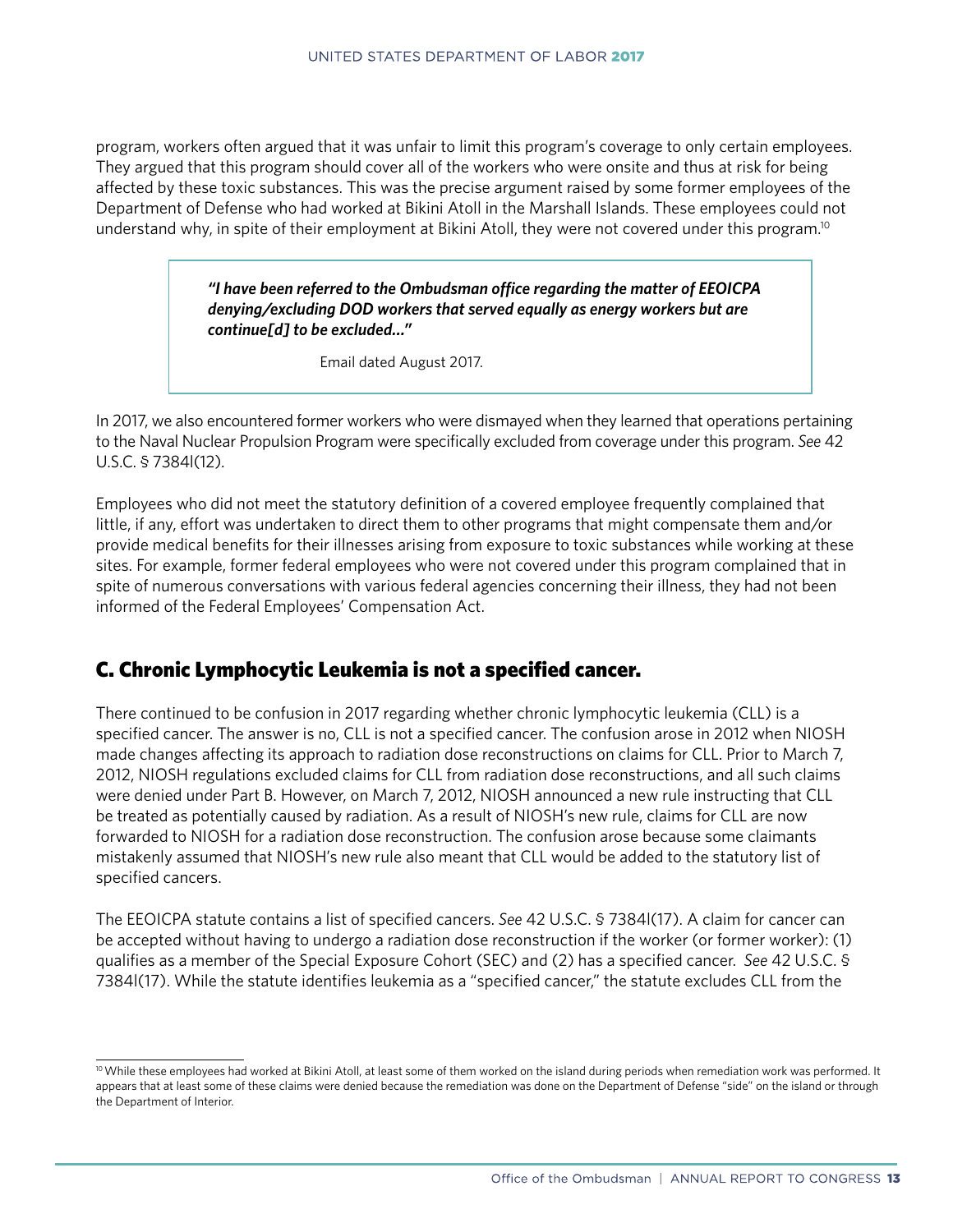list of specified cancers. See 42 U.S.C. §§ 7384l(17)(A) and (D).<sup>11</sup> Consequently, NIOSH's announcement recognizing CLL as a radiogenic cancer, and instructing that claims for CLL undergo a radiation dose reconstruction did not change the fact that the statute still specifically excludes CLL from the list of specified cancers.

Claimants were disappointed to discover that NIOSH's decision to treat CLL as potentially caused by radiation did not result in CLL being added to the list of specified cancers. In contacting us, claimants often questioned what needed to be done to bring this matter to Congress' attention.

#### D. The cap on monetary compensation.

Most claims accepted under Part B result in a lump-sum payment of \$150,000.12 *See* 42 U.S.C. § 7384s(a). On the other hand, the maximum aggregate compensation permitted under Part E is \$250,000. *See* 42 U.S.C. § 7385s-12. During the year we encountered claimants who complained that as a result of one, or both, of the statutory caps on monetary compensation they were not fully compensated for their illnesses.<sup>13</sup> For example, claimants who became ill at an early age, and thus reached the Part E statutory maximum well before their normal retirement age, sometimes complained that because of this statutory cap they were not fully compensated for all of the wage-loss they sustained as a result of their accepted illness.

In our experience, complaints about the statutory caps on monetary compensation usually arose when:

- 1. The accepted condition continued to deteriorate even after the claimant was paid the statutory cap; or,
- 2. Claimants who received the statutory cap subsequently developed additional illnesses.<sup>14</sup>

#### E. Attorney fees.

The fee schedule for attorney's fees found in the statute continued to cause difficulties for both claimants and authorized representatives (AR). *See* 42 U.S.C. §§ 7385g and 7385s-9.

#### **1) Difficulties applying Section 7385g to Part E claims.**

 Under Part B, with respect to services rendered in connection with a claim, an individual cannot receive a payment that is more than:

<sup>11</sup> Section 7384l(17)(A) refers to a specified disease, as that term is defined in Section 4(b)(2) of RECA, 42 U.S.C. 2210 note. Section 4(b)(2) of RECA, in turn, excludes CLL as a specified disease. CLL is also excluded from the list of specified cancers by Section 7384l(17)(D) of the Act. See 42 U.S.C. § 7384l(17)(D).

<sup>&</sup>lt;sup>12</sup> The exceptions are for claimants under Part B with an accepted claim for beryllium sensitivity who are limited to medical monitoring and no monetary compensation and, Part B claimants with an approved claim under Section 5 of RECA who are entitled to an additional \$50,000 lump-sum payment under Part B of the EEOICPA.

<sup>&</sup>lt;sup>13</sup> These caps apply only to monetary compensation, and do not include medical benefits.

<sup>&</sup>lt;sup>14</sup> A worker or former worker who received the statutory maximum compensation under the EEOICPA can still file claims for additional illnesses. If these additional claims are accepted, the worker or former worker will not receive additional monetary compensation. However, he/she will be entitled to medical benefits for the additional accepted illnesses.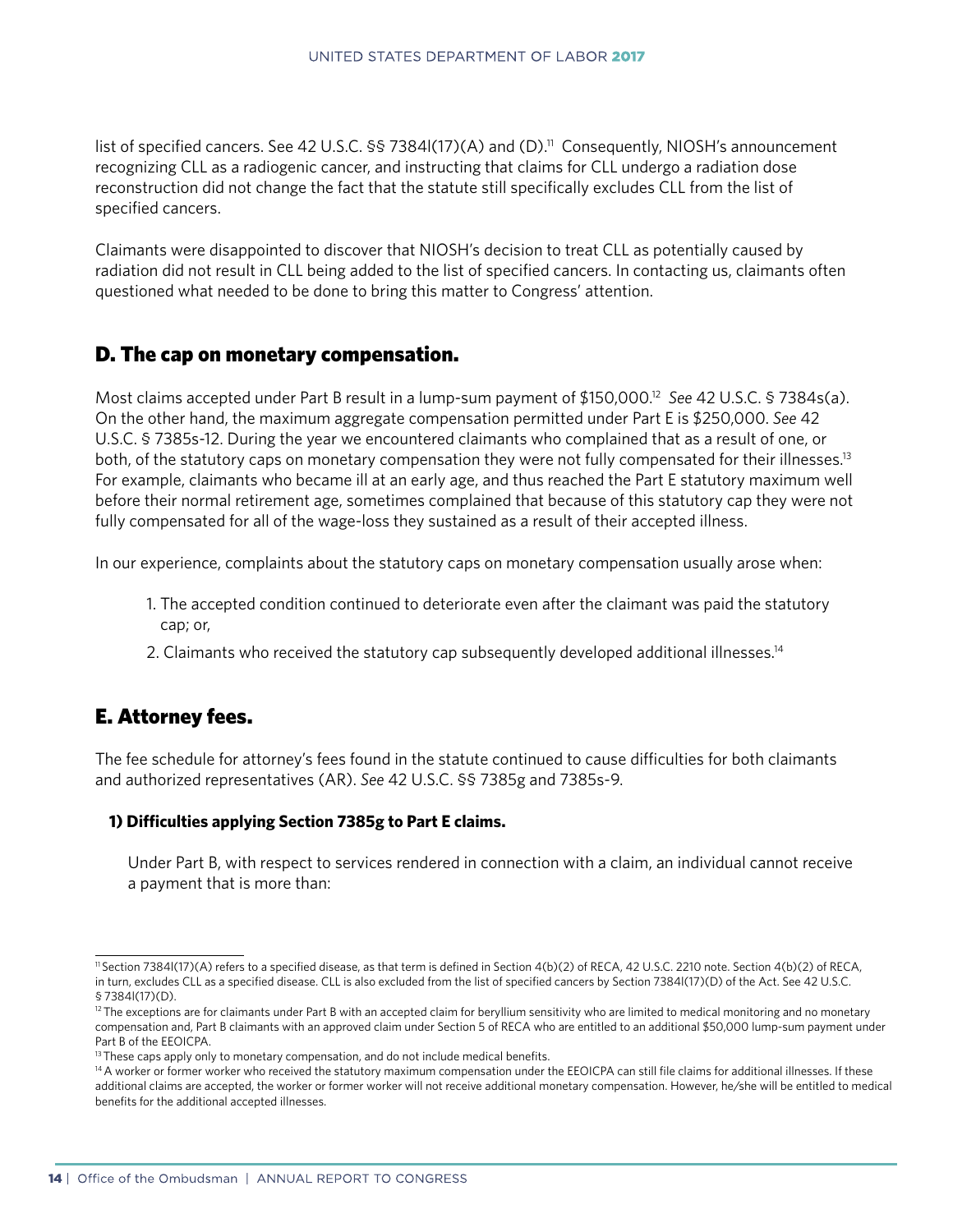- (1) 2 percent for the filing of an initial claim for payment of lump-sum compensation; and,
- (2) 10 percent with respect to objections to a recommended decision denying payment of lump-sum compensation.

*See* 42 U.S.C. § 7385g. In incorporating the Part B fee schedule into Part E, it is stated that Section 7385g shall apply to payments under Part E to the same extent that it applies to payments under Part B. *See* 42 U.S.C. § 7385s-9. Claimants and ARs routinely complained that it was not always easy to apply the Part B fee schedule to Part E claims. In particular, it was noted that when their claim is accepted under Part B, most claimants are entitled to a set lump-sum payment of either \$150,000 or \$50,000, as well as medical benefits. On the other hand, after a Part E claim filed by the worker/ former worker is accepted, the claimant is initially entitled to only medical benefits for the accepted illness. The Part E worker/former worker can separately file for impairment compensation and/or wageloss compensation, which must then be separately adjudicated by DEEOIC. Citing to this difference in awarding benefits, claimants and ARs complained that they did not always understand how the Part B attorney fee provision applied to their Part E claims.

#### **2) Difficulties applying fee schedule for certain services.**

 Claimants and ARs also complained that the fee schedule did not address the fee to be paid for a variety of services often needed by claimants in pursuing an EEOICPA claim. For instance, it was noted that the fee schedule did not address the fee to be paid for assisting claimants in resolving home health care, durable medical equipment, or medical billing issues. Some claimants believed that the failure to address the fee to be paid for performing these services explained why some ARs refused to provide representation for these services. There was a belief that where the guidance was not clear regarding the amount that could be charged, many ARs declined to assist claimants in pursuing these benefits, and instead limited their representation to those services outlined in the fee schedule, i.e., obtaining payment of lump-sum compensation.

#### **3) No consideration given to the complexity of the case.**

 We also talked to claimants who believed that as the fee schedule is currently written, some ARs found it advantageous to avoid the more complex cases. In advancing this argument, it was noted that the fee paid to the AR is a percentage of the compensation received by the claimant, and that the fee schedule did not give any consideration to the amount of time expended on the case, or the complexity of the case. As a result, claimants complained that there was little, if any, incentive for ARs to take on complex and/or time-consuming cases.

DEEOIC cannot change the fee schedule. Yet, there is a desperate need for more ARs, and for ARs who are willing to assist claimants with every aspect of the claims process, not just certain types of claims or issues.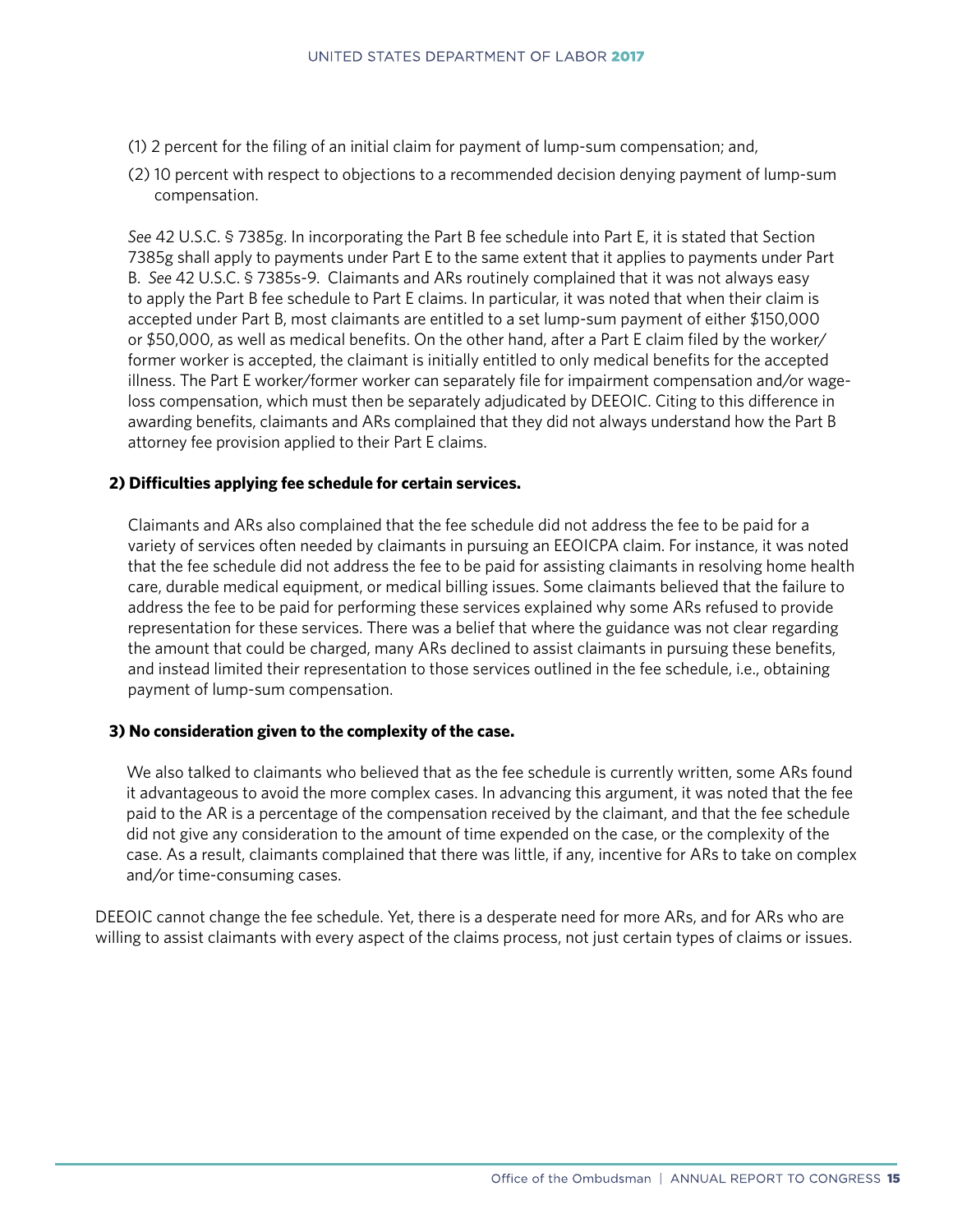### <span id="page-21-0"></span>CHAPTER 2 LACK OF AWARENESS OF THE EEOICPA PROGRAM

In 2017, we continued to encounter claimants and potential claimants who complained they only recently learned of the program, and/or that the delay in being notified of the program negatively impacted their ability to process their claim. We also encountered claimants who struggled with their claim because they did not fully understand the program. This chapter discusses the most common difficulties that arose from a lack of awareness of the EEOICPA.

#### A. Difficulties arising from delays in being made aware of the program.

#### *"Loss for words"*

The description used by a claimant to explain his/her reaction when he/she first learned of this program in 2017.

In its response to our 2015 Annual Report, DOL agreed that widespread direct notification to all of the individuals potentially impacted by the nuclear weapons program had been a challenge. DOL's response then discussed some of the initiatives undertaken to increase awareness of this program. Yet, in spite of the efforts undertaken by the DEEOIC and the Joint Outreach Task Group (JOTG) to increase awareness, difficulties arising from delayed notification to claimants persisted.15

father passed away after filing his claim but before the processing of his claim was completed.<sup>16</sup> An encounter in November exemplified the problem that we continued to see. The surviving child of a former worker began his/her complaint by noting that the EEOICPA was created more than 35 years after his/her father retired from work at a covered facility. This adult child then told us that he/she was at a "loss for words" to describe how it felt to know that it took another 17 years after the creation of this program for his/her father to become aware of it. As with other claimants who raised similar concerns, this claimant firmly believed that his/her father had been negatively impacted by the delay in being notified of the EEOICPA. In this instance, the

#### B. DEEOIC's outreach efforts tends to focus on areas near covered facilities.

In the past, DEEOIC focused much of its outreach activities on areas near covered facilities.<sup>17</sup> We heard from claimants who felt that DEEOIC not only limited its outreach to areas near covered facilities, but also limited its outreach to areas near facilities that employed (or once employed) large numbers of employees. Claimants complained that this approach ignored the fact that over the years potential claimants had sometimes moved to other areas of the country.

<sup>&</sup>lt;sup>15</sup> The JOTG is comprised of representatives from DOL, DOE, the Office of the Ombudsman for EEOICPA, HHS, the Office of the Ombudsman for HHS's NIOSH, plus representatives from DOE's Former Worker Medical Screening Program. This task group allows these agencies the opportunity to exchange ideas, share resources, and develop outreach strategies for targeting current and potential claimants.

<sup>&</sup>lt;sup>16</sup> In this instance, none of the surviving children qualified as eligible survivors under Part E.

<sup>&</sup>lt;sup>17</sup> In response to our 2011 Annual Report, DEEOIC noted that due to limited resources with which to conduct outreach activities, it concentrated efforts to transmit program information in areas near covered facilities, and stated that this was done in order to reach the largest number of affected workers.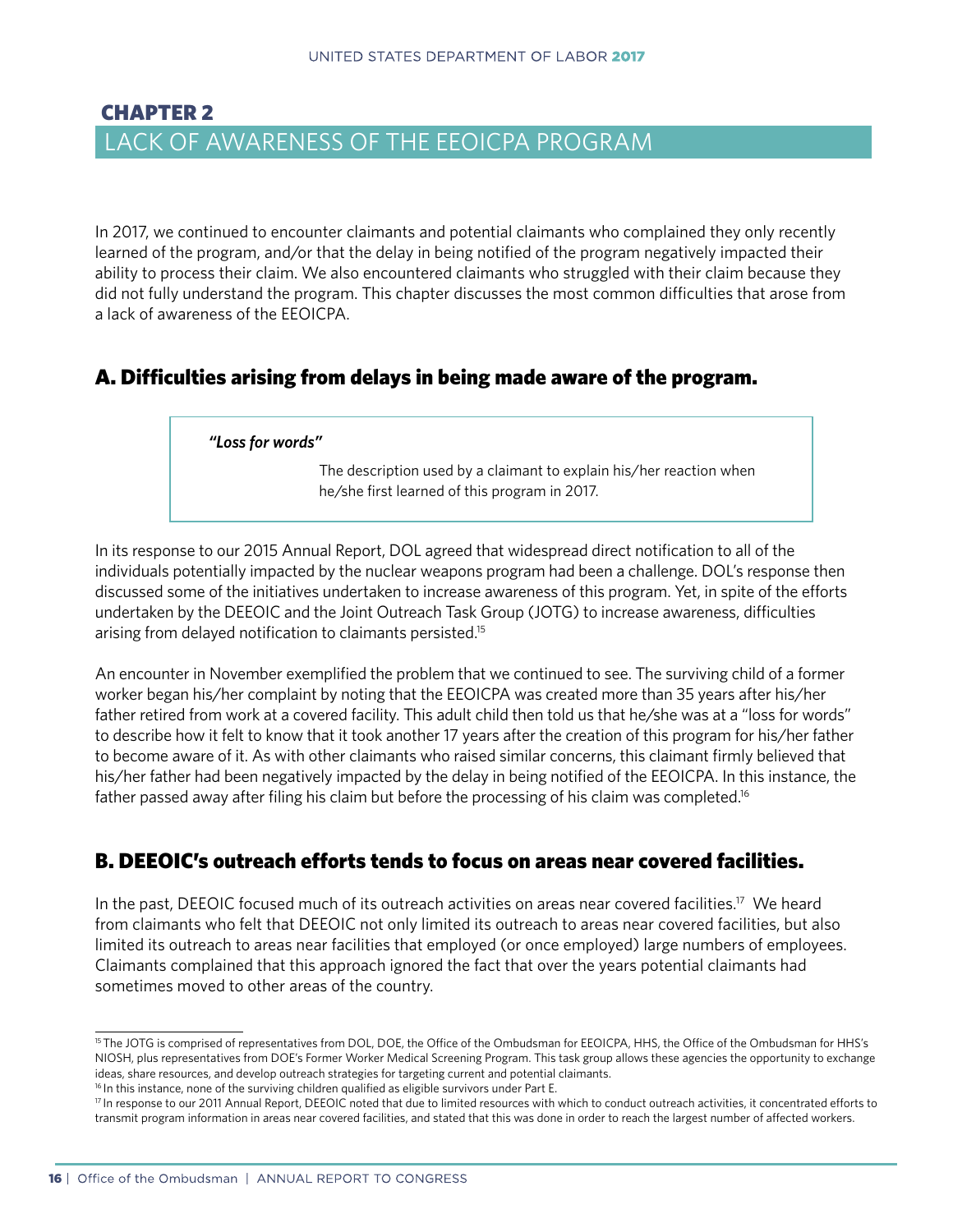The need for outreach extends beyond the areas near covered facilities. Nevertheless, it can be beneficial to return to an area to hold additional outreach events. At most of the outreach events we attended in 2017 there were usually some attendees (sometimes one or two, sometimes more) who were just learning about the program. And we found this to be true even when the event was held in areas that had hosted previous outreach events. Our conversations with some of these individuals revealed that there can be a variety of reasons why some people were just learning about this program. Yet, regardless of why they were just learning about this program, returning to an area to hold additional meetings not only provided another opportunity to reach these individuals, but also increased the chances that when they had questions, there was an event where they could meet face-to-face with agency representatives.<sup>18</sup>

In discussing its efforts to increase awareness, DEEOIC noted its use of its network of the 11 Resource Centers to provide an initial point-of-contact for workers interested in filing claims. In spite of these efforts, some claimants questioned if the Resource Centers were doing enough to increase awareness in all areas of the country. We encountered claimants who indicated that they had attended outreach events where the Resource Center had simply emphasized its role in accepting new claims, and did not provide a basic overview of the program and/or explain what the claimant could expect to happen as they progressed through the claims process. Although these events were often held in areas that had hosted previous outreach events, claimants felt that more information should have been shared in order to assist those who were not familiar with the program, as well as those with specific questions/issues.<sup>19</sup>

In addition, we routinely encountered claimants who were under the impression that Resource Centers simply helped with the initial filing of the claim. This explains why some claimants never approached the Resource Center to ask questions or for help with other problems.

#### C. The efforts to increase awareness beyond the vicinity of covered facilities.

*"...We moved from [near the covered facility] at that time and we just learned last spring of the possibility of occupational illness from radiation for certain former employees…"*

Email dated August 2017.

In our opinion, one of the biggest challenges to increasing awareness of this program continued to be outreach to those who had moved away from the area where they once worked. Potential claimants sometimes moved away long before this program was created, and since moving away have not kept in contact with former colleagues. In some instances, potential claimants moved to areas of the country where it was rare to encounter other former nuclear workers, thus lessening the chances that they would encounter a colleague or a physician who would know about (or tell them about) this program. Moving to an area without a lot of other former nuclear workers also lessened the chances that DEEOIC, JOTG, or

<sup>&</sup>lt;sup>18</sup> It has been our observation that some claimants would prefer to speak to someone face-to-face.

<sup>19</sup> While the Resource Center usually brought materials that discussed the program, some claimants felt that without an overview of the program, those who were not familiar with the program might not make the effort to pick up these materials.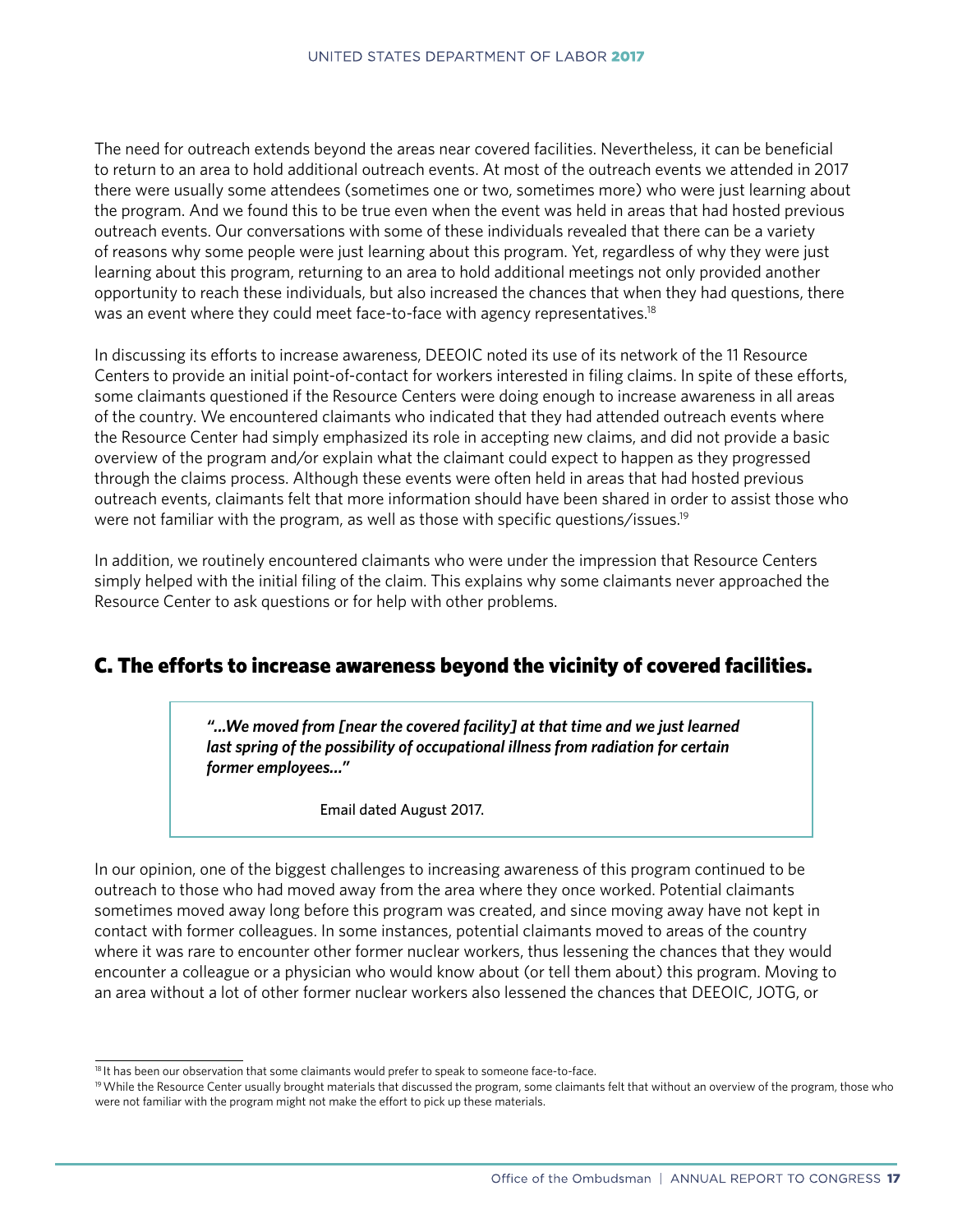one of the other agencies involved with this program would hold an outreach event nearby. In addition, just because a claimant who moved away later talked to a former colleague did not guarantee that they would talk about this program. We routinely encountered claimants who noted that it was entirely by coincidence that they learned of this program. Take, for example, an individual we encountered at an event in South Carolina. This individual did not have an illness, but approached us because he/she had just learned about this program and wanted more information. When we realized that this individual had lived and worked in the Midwest, we asked how this individual came to attend an event in South Carolina. The answer was that he/she was visiting a friend in the area and saw a newspaper article announcing this event. Encounters such as this have convinced us that there are potential claimants, especially potential claimants who subsequently moved to other areas of the country, who still are not aware of this program, and would benefit from being contacted directly by DOL.

In prior Annual Reports, we noted that the mailing list compiled and used by DOL to notify individuals of upcoming outreach events only contained contact information for individuals who had already filed claims. Thus, mailings that rely on this list are limited in their ability to reach individuals who do not already know about this program. On the other hand, the DOE and its Former Worker Medical Screening Program (FWP)20 has compiled rosters containing contact information for former DOE employees, contractors, and subcontractors who worked at some of these covered facilities. The DOE and FWP rosters are not limited to those who have filed EEOICP claims, and have been used by the JOTG to notify claimants and potential claimants of upcoming JOTG events.21 However, at best, the JOTG holds 3 or 4 outreach events per year and these events are usually held near former or existing covered facilities. When our Office has sought their assistance, the DOE FWPs have been very receptive when asked to utilize their rosters to notify individuals about upcoming events that our Office has sponsored. DOE has assisted DEEOIC by using its roster to notify potential claimants of upcoming DEEOIC events. However it is not entirely clear the extent to which this assistance has been provided.<sup>22</sup>

#### D. Notice to employees of Atomic Weapons Employers and Beryllium Vendors.

Over the years, we were approached by former AWE employees who alleged that DOL had let the employer take the lead in notifying employees of the EEOICPA.<sup>23</sup> Some of these AWE employees complained that their employer had undertaken little, if any effort to notify them of this program. We continued to receive similar complaints in 2017.

<sup>&</sup>lt;sup>20</sup> The FWP was mandated by Congress in the Fiscal Year 1993 National Defense Authorization Act, which charged the DOE with conducting an on-going medical screening program, offered at no cost, for its former workers who may be at risk for occupational disease as a result of their work at DOE sites. Program activities were initiated in 1996 at seven defense nuclear facilities, and medical screenings began to be offered in 1997. The program now serves all former workers from all DOE sites in locations close to their residences. In FY 2017, the FWP conducted 2,814 initial medical screenings and 5,787 re-screen medical exams. When a condition is possibly work-related, the FWP physicians include causation language. This language can be helpful to participants who decide to file a claim under the EEOICPA. See 2017 Former Worker Medical Screening Program Annual Report, pgs. v, vii. [**[https://www.energy.gov/](https://www.energy.gov/sites/prod/files/2018/04/f51/2017-FWP-Report.pdf) [sites/prod/files/2018/04/f51/2017-FWP-Report.pdf](https://www.energy.gov/sites/prod/files/2018/04/f51/2017-FWP-Report.pdf)**].

<sup>&</sup>lt;sup>21</sup> The 2017 FWP Annual Report stated that invitations are sent by the FWP projects to individuals using the last known address, and when addresses are found to be outdated or inaccurate, the FWP projects use address-update services to obtain current contact information. The organizations administering the FWP also check list of workers' names against the National Death Index to ensure the letters of invitation are not sent to individuals who are deceased. See 2017 Former Worker Medical Screening Program Annual Report, pg. 5.<br><sup>22</sup> According to the 2017 Former Worker Medical Screening Program Annual Report, in 2017 the FWP participated in 525 outreach events and assisted the

DOL with 9 of its outreach events. See 2017 Former Worker Medical Screening Program Annual Report, pg. 5.<br><sup>23</sup>The DOE FWPs do not perform health screenings for former AWE employees, and thus, these workers are not included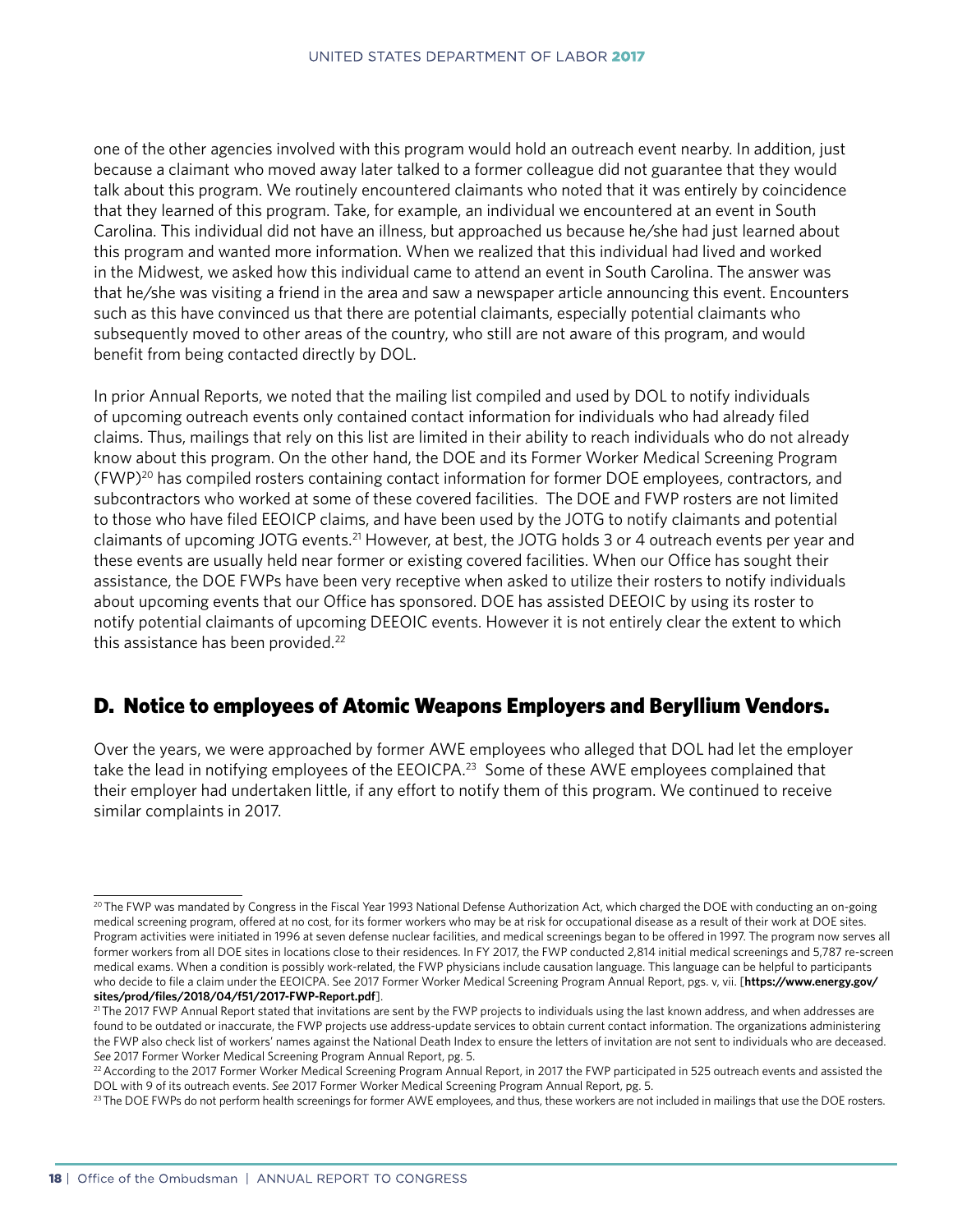In one instance this year, an AWE that had been at the center of a controversy over whether employees would have to pay to obtain documentation verifying their employment at the company was again brought to our attention when employees contacted us after receiving a letter from their employer. We were told that the letter was a very comprehensive letter explaining the EEOICPA program. While these employees were pleased to receive this letter, a number of them noted that this was the first notice they had received from their employer informing them of this program.

#### E. Difficulty ensuring that claimants know they are covered under this program.

In attempting to increase awareness of this program, it can also be a challenge to ensure that the target audience for a given outreach event understands that they may be covered under this program and that the event is intended for them. It has been our observation that because some claimants and potential claimants did not recognize the terms or acronyms that were used in the invitation, promotional material, or press release, they did not realize that they or a family member may be covered under the EEOICPA. For example, while the statute refers to DOE contractor and subcontractor employees, we found that some former workers never thought of themselves as DOE contractor or subcontractor employees. Rather, they viewed themselves as an employee of a particular contractor or subcontractor who happened to have performed work at a covered site. We often saw this with subcontractor employees who, in many instances, did not immediately associate themselves as being a DOE subcontractor employee. We encountered similar issues with surviving family members who sometimes knew so little about the worker's employment that it was difficult for them to recognize that they might be eligible under the EEOICPA. For this reason, in sending out notices of upcoming events, we have found it helpful, when possible, to include in our letter the names of the covered facilities in the area.<sup>24</sup>

<sup>&</sup>lt;sup>24</sup> In our experience, while an individual may not recognize that they or a family member once worked as a DOE contractor or DOE subcontractor, they will often recognize the name of the facility where the work occurred.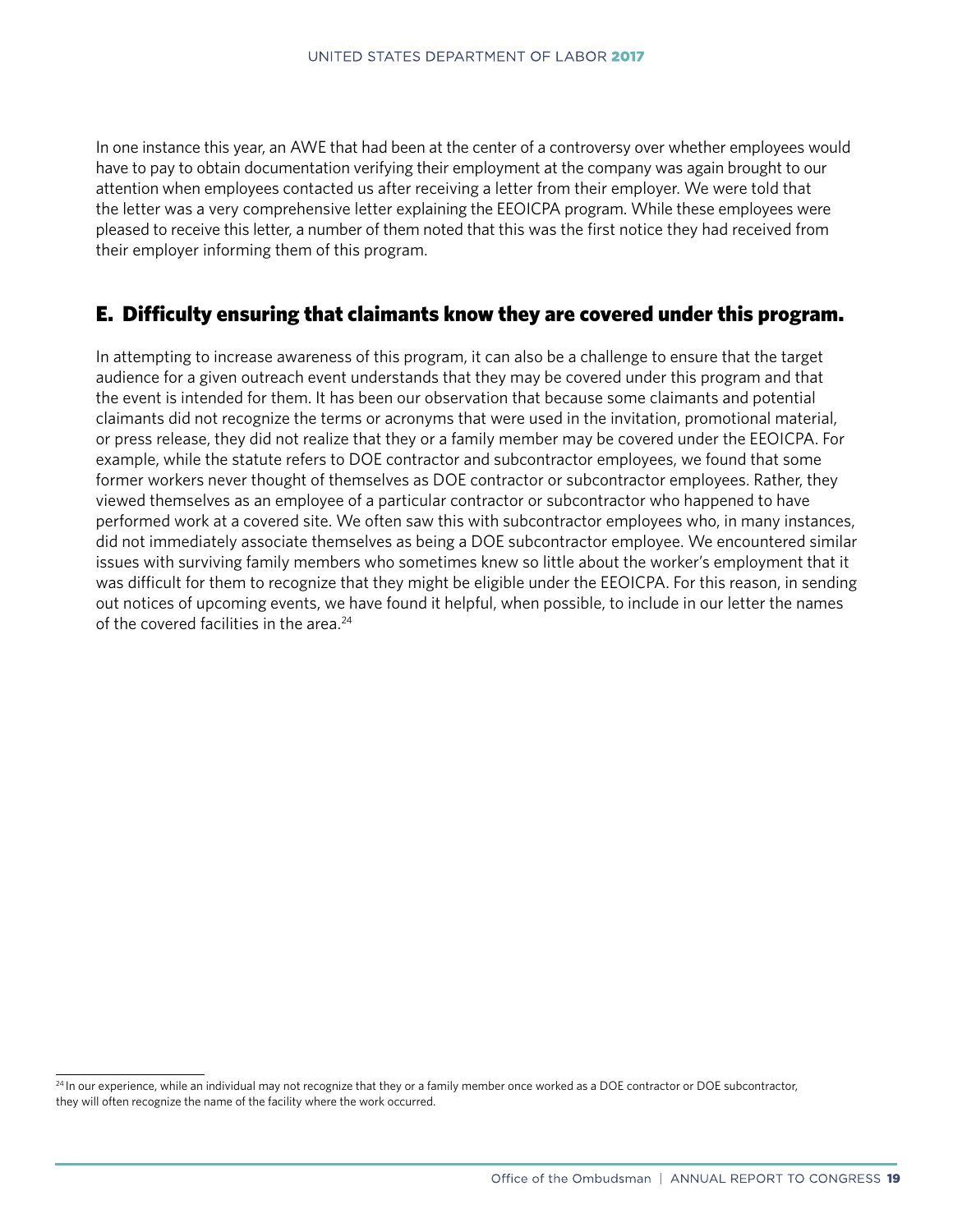# <span id="page-25-0"></span>CHAPTER 3 CLAIMANTS DO NOT UNDERSTAND THE EEOICPA

*"...What is part B and part E[?] I don't understand. I have COPD."*

E-mail from potential claimant, May 2017.

#### A. Claimants do not have a basic understanding of this program.

The vast majority of the claimants who contacted our office came with a story to tell. Oftentimes, in listening to these stories it soon became clear that many of these claimants did not have a good understanding of this program. In fact, in its response to our 2015 Annual Report, DOL agreed that "[s]ome claimants go through the entire adjudication process without ever acquiring a good understanding of how this program works..." DOL also agreed that there were claimants who did not have access to information via the internet, and many others who may not have understood the information that was provided. Thus, in its response, DOL outlined some of the steps it had undertaken to increase the understanding of how this program works.

Consistent with this response, the Resource Centers and DEEOIC routinely distributes written materials at outreach events. In addition, the staffs of the Resource Centers and DEEOIC are available to provide claimants with information and guidance. In 2017, DEEOIC also sponsored the first, in a series, of authorized representative workshops. This workshop, held in Jacksonville, Florida, was a two-day event designed to provide training on a variety of subjects related to EEOICPA. Yet, in spite of DEEOIC's efforts, we continued to encounter claimants who struggled with their claim because they did not understand the EEOICPA and/ or the claims process.

Our encounter with a Beryllium Support Group highlights the magnitude of this problem. In planning to attend this event, since we were going to an area that had hosted previous outreach events, we assumed that most of the attendees at this support group meeting would have a basic understanding of the EEOICPA and the claims process. However, once there, we quickly realized that our assumption was wrong. Attendees at this meeting had basic questions about EEOICPA, including claimants with accepted claims, who asked us to explain the difference between Part B and Part E.

As in past years, most of the claimants who contacted our office this year did not have an AR, or if they had an AR, the AR was a family member or friend. In either event, many of the individuals who contacted our office had little, if any previous experience with this program. These claimants and ARs usually began the claims process without first receiving an overview of the program, and oftentimes processed the entire claim without the benefit of such an overview. In fact, it often appeared to us that some claimants and ARs processed their EEOICPA claim simply relying on what others had told them about this program or based on their experiences with other compensation programs. We also frequently found that since they were never told about the various tools and resources that were available, many claimants and ARs struggled through the adjudication process without knowing there were online tools and resources that could have provided some measure of assistance.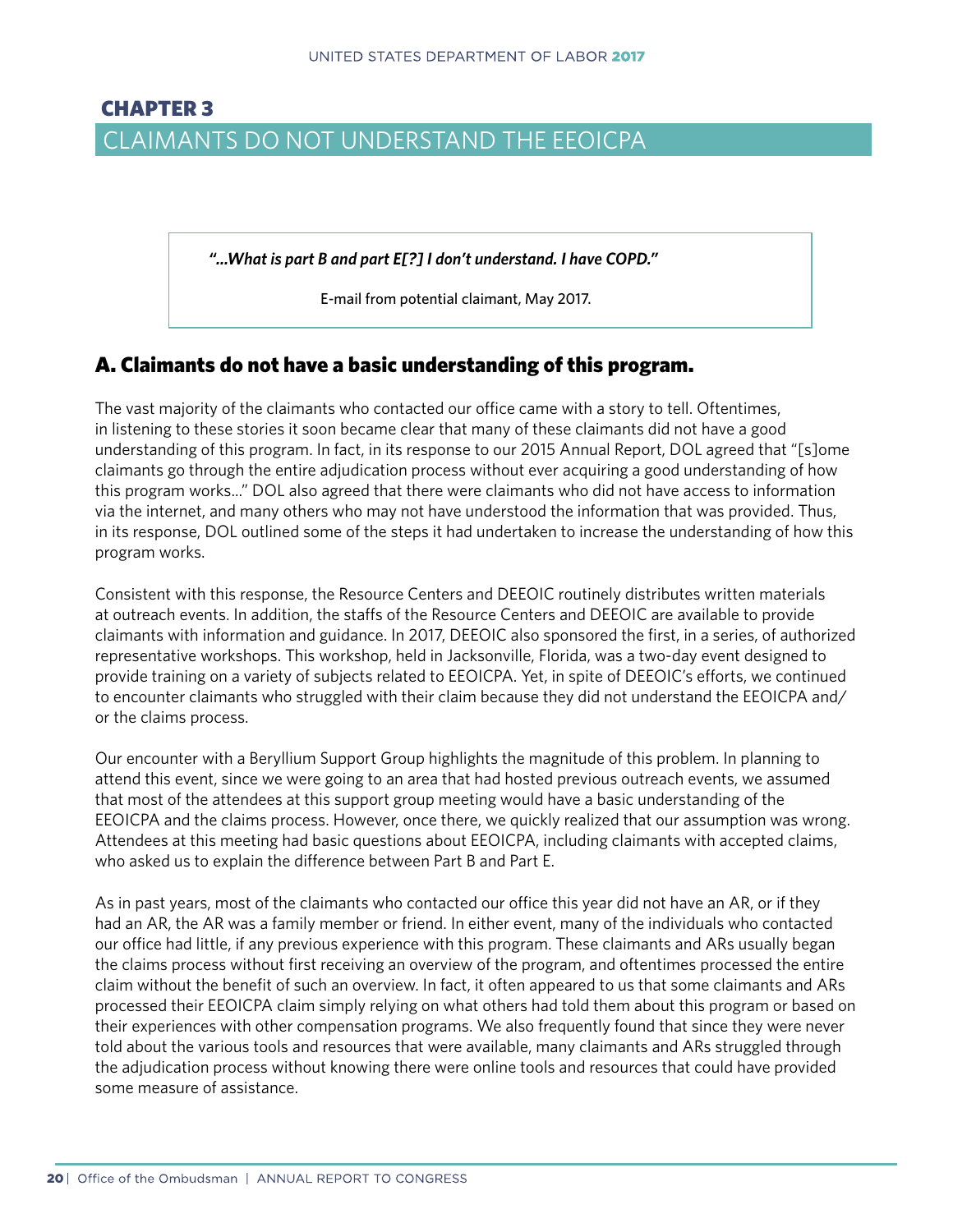This program is complex and there is a lot of information. A continuing frustration for many of the claimants that we encountered is that throughout the claims process no one took the time to explain the claims process. In this regard, claimants often complained that even when they were told what to do, no one ever explained why they were taking the suggested action, or what they could expect after taking this action.

#### B. Difficulties arising from misconceptions about this program.

There are some misconceptions about this program that persist to this day. In some instances, a claimant's decision whether to file a claim, or how to proceed in processing his/her claim can be impacted by these misconceptions. One of the most common misconceptions is that this program only compensates for cancer. Even in 2017, we encountered claimants who called this program "the cancer program" as well as others who made it clear that they thought that this program only compensated for cancer.

> *"...I am retired and I worked for xxx for over 30 years. Are you required to have cancer... or is this meeting for anyone who worked at xxx. I know friends who got settlements for cancer but did not know it was for other medical problems."*

> > E-mail from potential claimant, May 2017.

Another misconception of claimants was that if their claim for cancer was denied, there was no point in filing for additional cancers that were diagnosed after the first claim was denied. We especially encountered this misconception among claimants whose original claim for skin cancer had been denied. In complaining to us about the denial of their claim for skin cancer, these claimants would often refer to subsequent skin cancers that had been diagnosed. When asked if they had filed claims for these additional skin cancers, the answer was often no. Encounters such as these were so common that when we attended outreach events we started to raise this issue on our own.<sup>25</sup>

Appendix 2 outlines some of the common misconceptions that we encountered in 2017. Claimants could benefit from efforts to correct these common misconceptions.

#### C. Information only provided if claimants asked for it.

 *"We've been denied three times...Although the DOL references sections of the findings from the CMC report, we never received a copy, nor did we receive a copy of the IH report. Is this something you recommend I ask for?"*

> E-mail from a claimant who had been denied three times, yet was never told that he/she had the right to request a copy of the Contract Medical Consultant and Industrial Hygienist reports, January 2017.

<sup>&</sup>lt;sup>25</sup> For instance, when speaking at outreach events, we often incorporate into our presentations statements that clarify some of the more common misconceptions.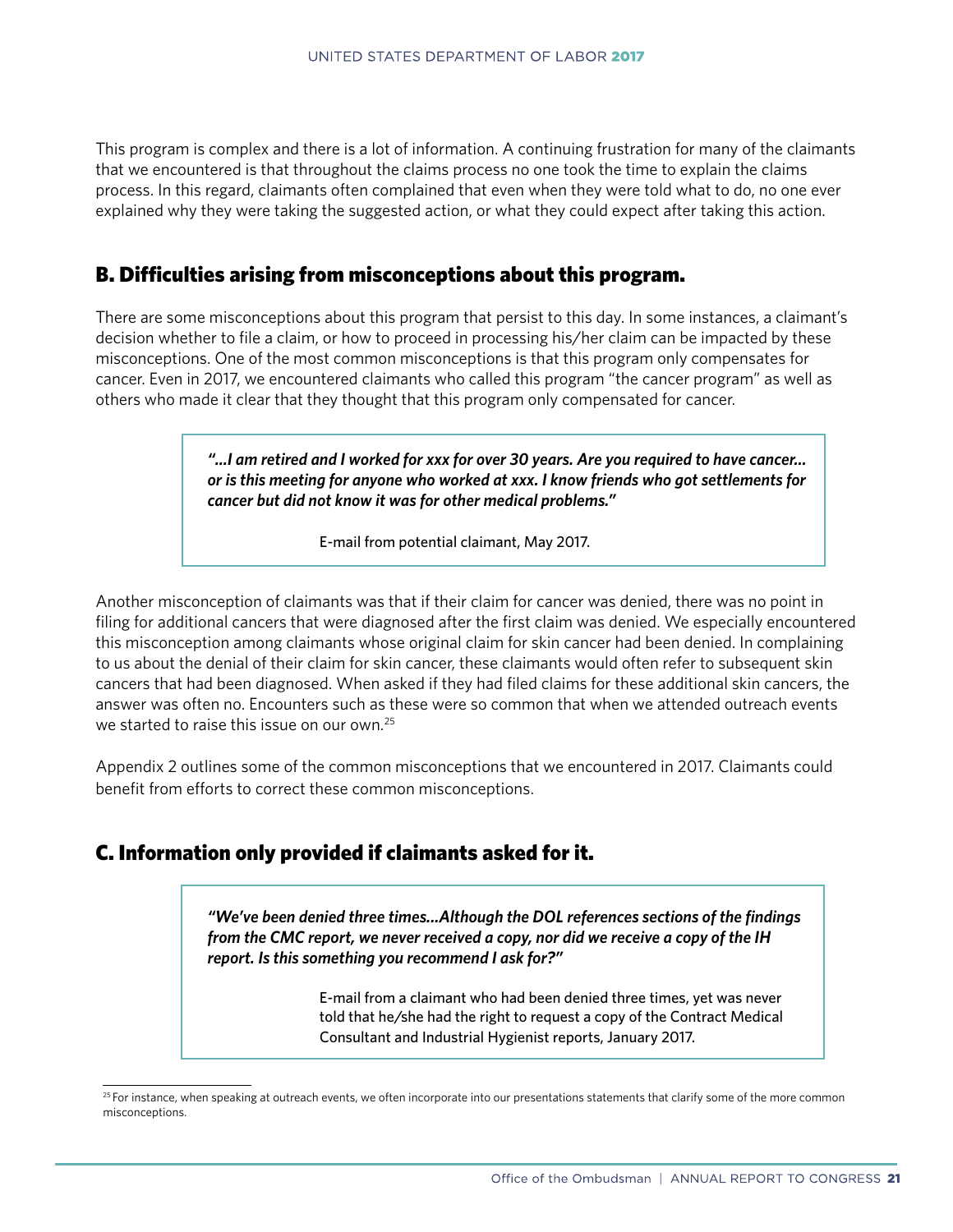When claimants asked their claims examiner (CE) or other DEEOIC staff for specific information, this information was usually provided. However, we talked to claimants who felt that if they did not specifically ask for (or about) information, it was not offered or provided to them. This concern was frequently raised by claimants who complained that, in spite of numerous conversations with DEEOIC while wrestling with a problem, useful information that could have assisted them was only brought to their attention well after the information could have been helpful.<sup>26</sup> Claimants who felt that useful information was not provided to them in a timely manner often argued that since they did not have a good understanding of the claims process, it was unreasonable to expect them to ask for (or about) specific information. In other instances, we heard from claimants who felt that in light of the questions they had asked, it should have been obvious to DEEOIC that they did not have a good grasp of the claims process. Thus, we talked to claimants who argued that DEEOIC should have been more pro-active in thoroughly answering questions and providing assistance. These claimants often expressed frustration at having to navigate such a complex program, and being expected to know what information or assistance to ask for.

#### D. Little effort undertaken to ensure that claimants understood the information provided to them.

Some claimants complained of instances where the information provided to them was vague. Others complained of instances where little, if any, effort was made to ensure that they understood the information provided to them by DEEOIC.

The Resource Centers and/or CEs are there to provide claimants with useful and timely information. In fact, we are aware of instances where the staff of the Resource Centers, District Offices and/or the National Office ensured that claimants were provided with useful information. However, we encountered other instances where after interacting with the Resource Center and/or the District Office the claimant still had questions. This explains why, after talking to their CE, some claimants would contact us with questions about what they had just been told.<sup>27</sup>

DEEOIC frequently suggested that if, following a conversation with his/her CE, the claimant had additional questions we should refer the claimant back to the CE. In most instances this would be our preferable response. However, in many instances we were approached by claimants who were already highly frustrated because of their previous encounters with DEEOIC. In other instances, the claimant made it abundantly clear that he/she did not think that another conversation with DEEOIC would be helpful. In some situations claimants made it clear that they contacted us because they hoped that we would be able to better articulate their concerns (or hoped that we could articulate their concerns in a way that did not aggravate the situation). Moreover, there were some instances where we could sense that telling the claimant to again contact the CE would not be well received.

<sup>&</sup>lt;sup>26</sup> Some claimants complained that only because of individuals outside of DEEOIC did they learn of useful information that the DEEOIC staff did not provide to them.

 $27$  Claimants often approached us hoping to obtain an immediate answer to their question, and hoping to obtain this answer without confronting a lot of bureaucracy. There were many instances where obtaining their answer proved to be more difficult than the claimant imagined. When this Office needs information from DEEOIC about a claim, we are required to ask the claimant to provide us with a signed Privacy Act waiver. Providing this waiver can be difficult for claimants who do not have access to the internet or a facsimile machine. In addition, some claimants made it clear that they viewed the need to submit a waiver as just another unnecessary hurdle to getting their questions answered. Moreover, when requesting information we also have to identify the information that we are seeking. This can often be a challenge since some claimants do not understand the claims process well enough to assist us in identifying the needed information.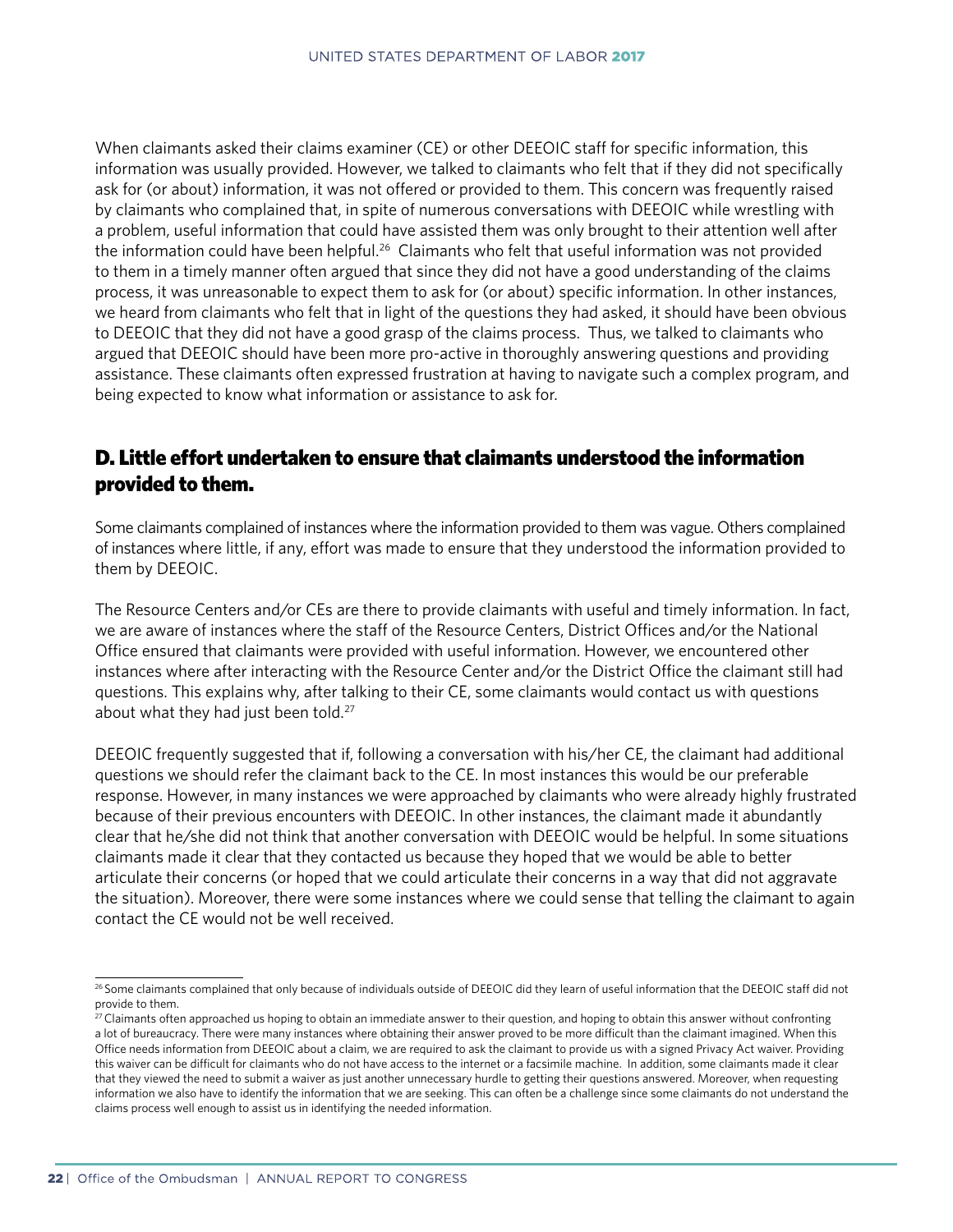This is not to suggest that DEEOIC did not try to answer the claimant's question. In fact, we recognize that there are a host of reasons why some claimants struggled with their claims. Yet, it appears that in some instances sufficient time was not taken to work with the claimant to ensure that he/she fully understood what was being said and/or what needed to be done. Some claimants and ARs could benefit from having access to a person with immediate access to their claim file who would assist them with understanding where they were in the claims adjudication process and could provide them with guidance in developing the evidence needed to prove their claim.

Some may ask why a claimant would need someone to guide them through the claims process if he/she had the option to utilize an AR. As noted earlier: (1) many ARs are family members or friends who themselves have little knowledge of this program; and (2) some claimants cannot find or do not want to use an AR.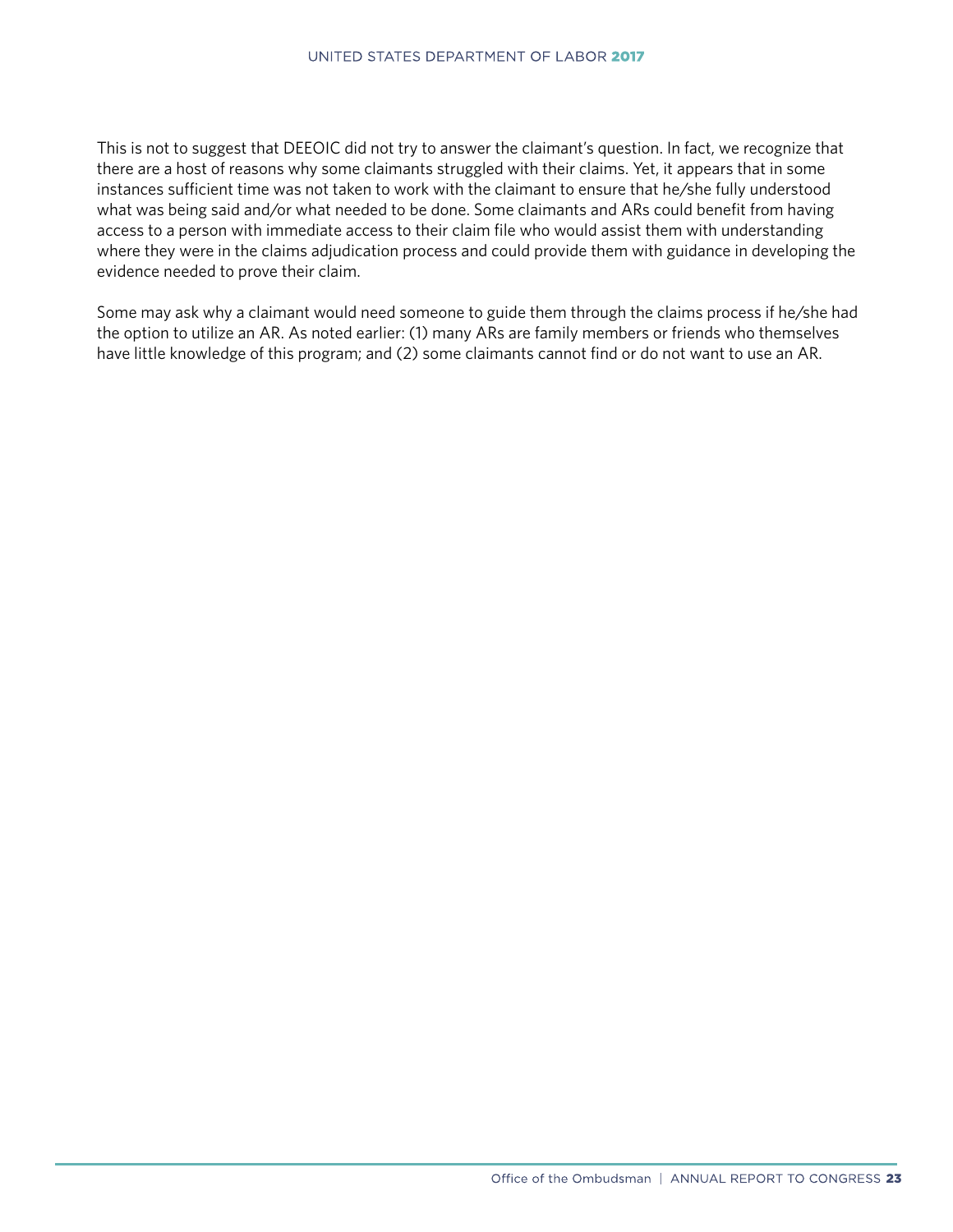# <span id="page-29-0"></span>CHAPTER 4 DIFFICULTIES OBTAINING ASSISTANCE

As previously noted, most of the claimants who approached us wanted assistance with their claim. Some claimants turned to us because they did not know where else to go for assistance. Others turned to us when their other efforts to resolve the concern/problem proved ineffective.

#### A. Claimants do not know where to turn for assistance.

Throughout the year, we talked to claimants who complained that they did not know where to turn for help. One problem is that while a host of resources have been developed to assist claimants, many of these resources are only available online. Claimants with limited, or no access to internet, oftentimes are not aware that these resources exist and/or do not have the ability to access these resources.<sup>28</sup>

 Nevertheless, having access to the internet does not guarantee that claimants will be aware of the various online tools and resources. In our experience, even when they had access to the internet, many claimants rarely, if ever, visited DEEOIC's website. Moreover, it has been our experience that most claimants do not receive a comprehensive overview of the program when they file their claim. This lack of an overview not only means that many claimants proceed with their claim without a good understanding of the claims process, it also means that many claimants are never aware of the resources and tools that have been developed to assist them.

We also found that many claimants did not realize that they could turn to the Resource Center or the CE for help. We routinely encountered claimants who believed that the mission of the Resource Centers was limited to assisting with the filing of new claims for benefits.<sup>29</sup> As a result, these claimants never thought to turn to the Resource Centers for further assistance. Similarly, we talked to claimants who admitted that it never dawned on them to approach their CE for assistance.

In a more general sense, after the Resource Center assists with the filing of a new claim, the claim is sent to the District Office where a CE is assigned to the case. The CE is then responsible for both answering the claimant's questions, as well as making a determination on the claim for benefits. Numerous conversations this year revealed that some claimants did not appreciate that a different level of service was provided by the CE. For instance, some claimants did not appreciate that while they could physically go to the Resource Center and talk to someone or could communicate with the Resource Center via the internet, their interactions with the CE were generally limited to telephone conversations and written correspondence. Consequently, some claimants did not approach their CE for assistance because they wanted to talk to someone face-to-face or via email.

<sup>&</sup>lt;sup>28</sup> In some instances, locating the information online is the best, or the only, effective way to present the information. The Site Exposure Matrices (SEM) database and the list of enrolled health care providers are two examples of tools that can only be effectively presented online. <sup>29</sup> According to Procedure Manual (PM) Chapter 4.3(b) (December 2017), the Resource Centers are to provide seven (7) types of assistance to claimants, as follows: (1) Provide information on claims process and program procedures to the DEEOIC claimant community; (2) Assist claimants

in the completion of the necessary claim forms; (3) Take initial employment verification steps for all new EEOICPA claims filed with the RC; (4) Conduct occupational history development for certain employees; (5) Provide case-specific information and clarification to claimants and ARs; (6) Educate and assist the claimants regarding impairment and wage-loss benefits on cases with positive causation determinations; and (7) Provide medical bill payment assistance to claimants.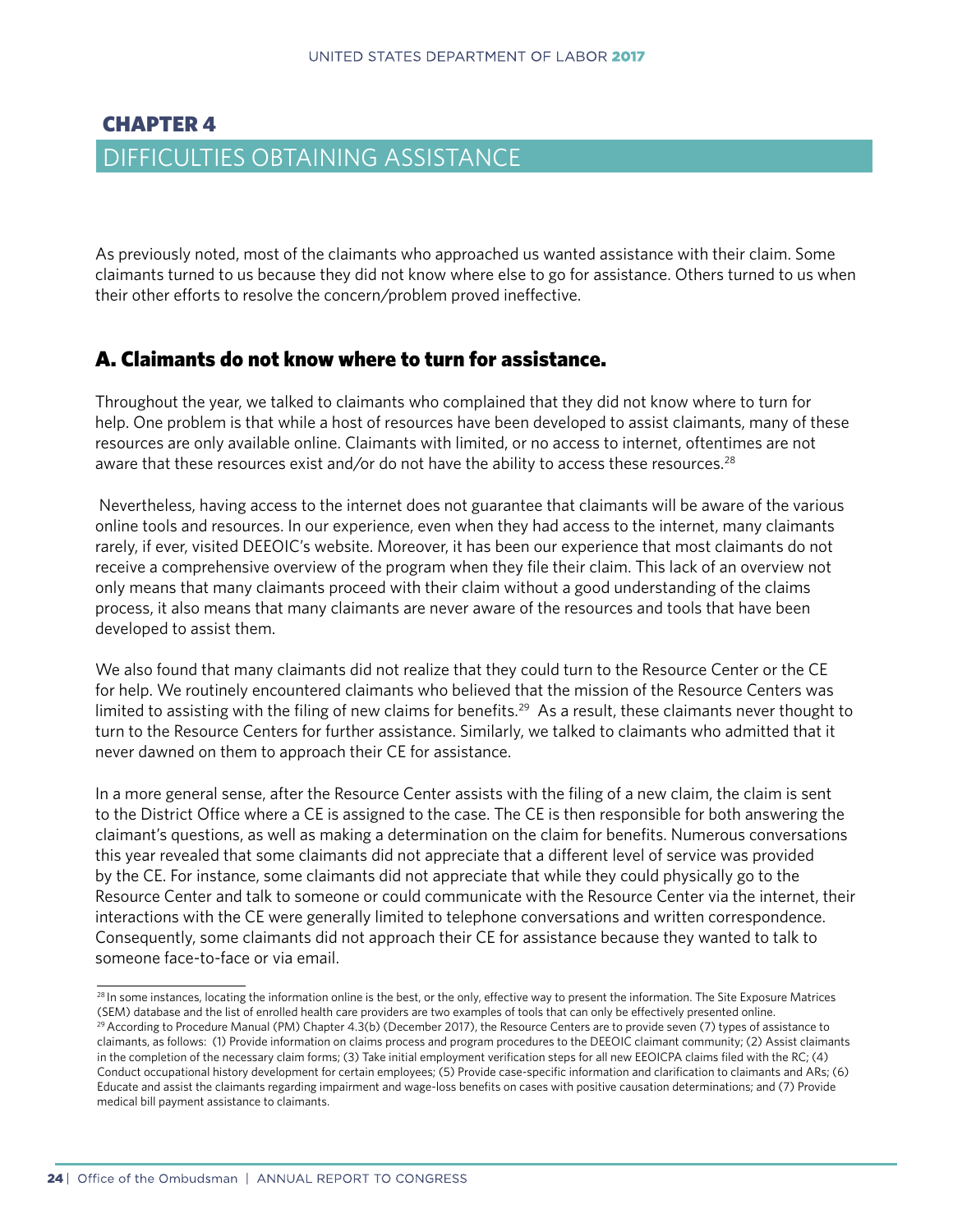Moreover, when it came to approaching the CE for assistance, some claimants had other reservations. In particular:

- Some claimants worried about "bothering" the CE.
- As their claim progressed from developing evidence towards the issuance of a decision, some claimants were hesitant to seek advice from the CE or hearing representative (HR) since they were the person who would make the decision on their claim. Claimants were often concerned that the CE or HR might intentionally or unintentionally provide assistance that steered them towards the result that the CE or HR wanted. This sentiment was frequently expressed by claimants who felt that the CE or HR had already explicitly or implicitly indicated how they would rule on the claim. In these situations, some claimants questioned the quality of the advice that they could expect from someone who had already indicated how they would rule on the claim, while others felt that seeking advice from the CE or HR was a waste of time because a decision had already been reached.

#### B. Vagueness and lack of familiarity with program terminology.

In some instances, claimants encountered difficulties finding information because they were not familiar with the terminology and acronyms used by the program. The SEM database is a good example. If a claimant visited DEEOIC's website, they would see a link to "Site Exposure Matrices – SEM." We routinely heard from claimants who admitted that they had never clicked on this link because no one ever told them the meaning of the terms, "Site Exposure Matrices" or "SEM."30 As a result, when searching for toxic substances known to have been used at a covered facility, some claimants never realized that they could access this information by clicking on the link to the "Site Exposure Matrices-SEM." And we found this to be true even when the SEM had been mentioned in conversations and in documents. In fact, some claimants noted that terms such as SEM were used so commonly that they were embarrassed to admit to anyone that they did not understand what these terms meant.

Claimants also complained that locating information on DEEOIC's webpage could sometimes be difficult because of the vague descriptions found on the website. This complaint was highlighted by a claimant who contacted us looking for information about wage-loss and/or impairment. When advised that there was a link on DEEOIC's webpage entitled "Brochures," including brochures addressing wage-loss and impairment, this claimant complained that the title "Brochures" did not provide sufficient information to make him/her aware of the specific information found on this link.<sup>31</sup> To address the vague descriptions found on DEEOIC's website, some claimants questioned if it was feasible to add a rollover function to the webpage so that when they rolled over certain links with their cursor, they could see a more in-depth description of the information that could be found in the link.

<sup>30</sup> Some claimants told us that while the term "Site Exposure Matrices" or "SEM" was frequently mentioned, they had no idea what it meant. 31 "How Do I Qualify for an Impairment Award Under Part E of the EEOICPA," and "Wage-Loss Benefits Under Part E of the EEOICPA" are two of the brochures available under this link.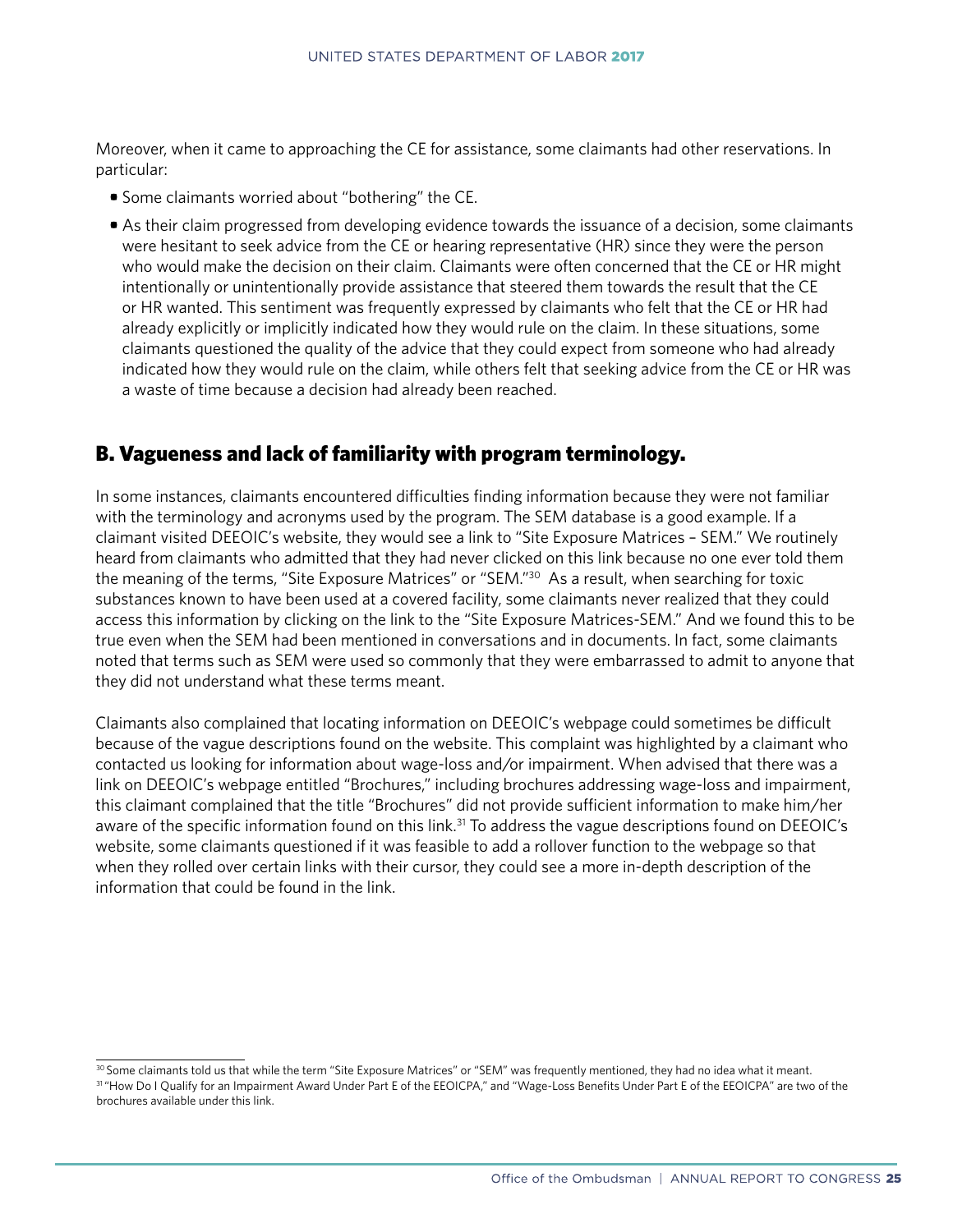#### C. Claimants unable to reach their CE by telephone and/or their messages are not returned.

*"...I talked to [the CE], it is like pulling teeth…[the CE] never follows up…"*

Email from a claimant, March 2017.

 *"If I call my claims examiner I often never get thru. I have been told they have 24 hours to respond. If you leave the house and they call and leave a message that they called you, you have to start the process all over. It makes it very difficult to speak to them..."*

Email from a claimant, April 2017.

 *"...a claims examiner would call me on a private number when she was not in the office. Her calls always came at the end of the day. When I tried to return her calls, she was never in the office and she never returned my calls. Also when she called all she would say in her message was that she was calling about the claim of XXX..."*

Email from an AR, July 2017.

A common complaint noted that claimants found it difficult to talk to someone when they needed help. For years we received complaints indicating that when claimants telephoned DEEOIC for assistance, their telephone calls were not answered, and if they left a message, the message was not returned.<sup>32</sup> These complaints usually involved attempts by claimants to call their CE and/or the District Office.<sup>33</sup> DEEOIC initially responded to these concerns stating that it had implemented technological improvements to ensure that telephone calls were promptly answered and that when staff was not available, telephone calls were returned within a reasonable amount of time. In spite of DEEOIC's response, claimants continued to complain that their telephone calls were not answered and/or their messages were not returned. *See* 2014 Annual Report to Congress, January 8, 2016.

Because these problems persisted, we redoubled our efforts to assess this issue. In a subsequent conversation with DEEOIC on this matter in 2017, DEEOIC noted that its data showed that most telephone calls were returned within 24 hours. In response, we provided DEEOIC with what we had learned from claimants:

- Most of the complaints that we received involved claimants who called his/her CE and had to leave a message because the CE was not available.
- If the clamant did not answer the telephone when the CE returned the call, then because of privacy concerns the CE simply left a message indicating that he/she had called.
- The short message indicating that the CE had called oftentimes dismayed claimants. This was especially true when the claimant had left a detailed message for the CE.34

<sup>&</sup>lt;sup>32</sup> Due to DEEOIC policy, claimants cannot communicate with the CE or with DEEOIC staff by e-mail. Rather their questions or concerns must be communicated via the telephone or letter.

<sup>33</sup> We also receive complaints about interactions with DEEOIC's medical bill contractor, Conduent. In most instances these complaints did not allege that Conduent did not answer the telephone. Rather, the concern was with the quality of assistance provided.

<sup>34</sup> Claimants who lived alone or simply lived with their spouse frequently noted that had they been asked, they would have given DEEOIC permission to leave a detailed message.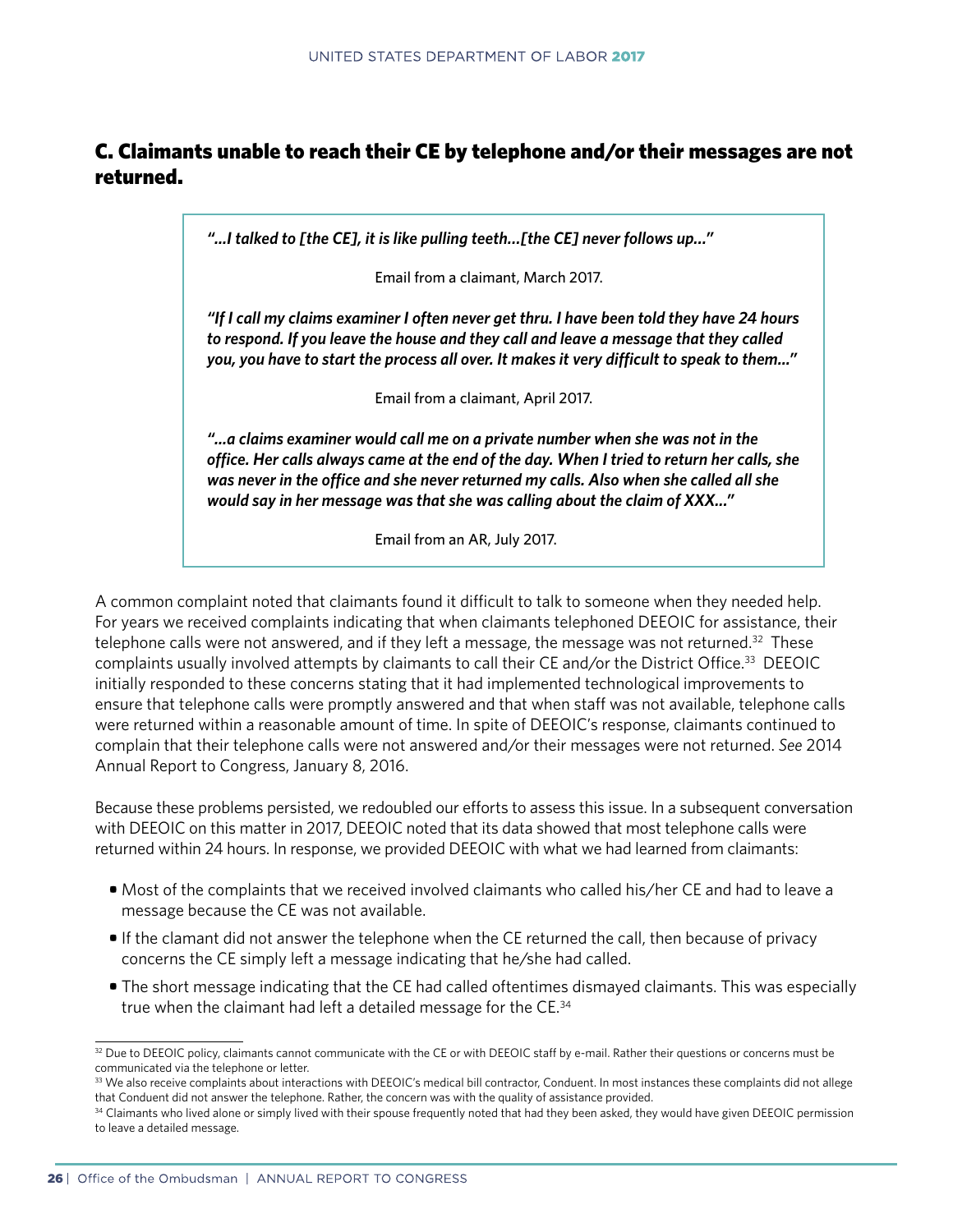- Since the CE's message had not answered his/her question or concern, the onus was on the claimant to again call the CE. When the claimant called the CE again, the CE oftentimes was still not available. Thus, the claimant would leave another message, and as a result, some claimants soon found themselves in an ongoing game of telephone tag with the CE.
- Consequently, some claimants complained that it could take over a week to simply verify that the CE had received information they submitted, or to get an answer to a question. These situations were intensified when the claimant felt that the matter was time-sensitive.

When we brought our observations to DEEOIC's attention, they yowed to look into these matters. Since that time we talked to some claimants who indicated that when they left a message for their CE, they received a return call fairly promptly. However, some of these claimants complained that the person who returned their call was not the CE.35 These claimants asserted that it was a waste of their time to talk to someone who did not know their case, and thus, could not answer their questions. In addition, there were some claimants who continued to assert that their messages were not returned.36

Following our discussion with DEEOIC, it came to our attention that the reason some claimants did not answer the telephone when the CE returned their call was because they did not recognize the caller or the telephone number. This came to our attention when claimants and ARs complained that CEs had called back using a "private line." It turned out that when CEs telephoned, caller ID did not identify the call as coming from DOL and did not display a telephone number that the claimant recognized as being associated with DOL. And this occurred even when the CE called back using a government telephone.<sup>37</sup> This explains why DEEOIC was sometimes able to show that it had tried to return the claimant's telephone call and yet the claimant complained that no one had returned his/her call.

#### D. Assistance with medical bills.

In 2017, we continued to receive complaints alleging a lack of assistance with medical bill-pay issues. We especially encountered these complaints at outreach events. By way of background, when claimants receive medical treatment from an "enrolled health care provider"38 the enrolled provider submits the bills directly to DEEOIC for payment. Therefore, when a claimant utilizes an enrolled provider, they should have little-tono reason to become involved in the bill-pay process. The situations where claimants needed help with the bill-pay process usually arose when:

- (1) They used a provider who was not enrolled in the program and subsequent difficulties arose when they tried to obtain reimbursement for these services; or,
- (2) They learned of an outstanding medical bill that was not paid by DEEOIC. In these situations claimants often intervened because they feared that failure to pay the bill could: (a) impact their credit; (b) result in a collection action; or (c) result in the termination of needed medical services.

<sup>&</sup>lt;sup>35</sup> Many claimants find it troubling when the person with whom they are directed to talk to about their claim keeps changing.

<sup>36</sup> In some instances, it was difficult to determine if the claimant experienced his/her problems receiving a return call before or after DEEOIC vowed to look into this matter.

<sup>&</sup>lt;sup>37</sup> It appears that when telephone calls are made from some of the telephone systems used by DOL agencies, the caller's direct telephone number does not appear on caller ID. Rather, caller ID displays a general number. In addition, caller ID does not identify the call as coming from DOL. <sup>38</sup> An enrolled health care provider is one who has submitted the necessary paperwork to receive electronic payment for medical services directly

from DEEOIC. A health care provider who does not enroll with DEEOIC will not receive electronic payments, and the claimant must directly pay this provider for any medical treatment and seek reimbursement from DEEOIC.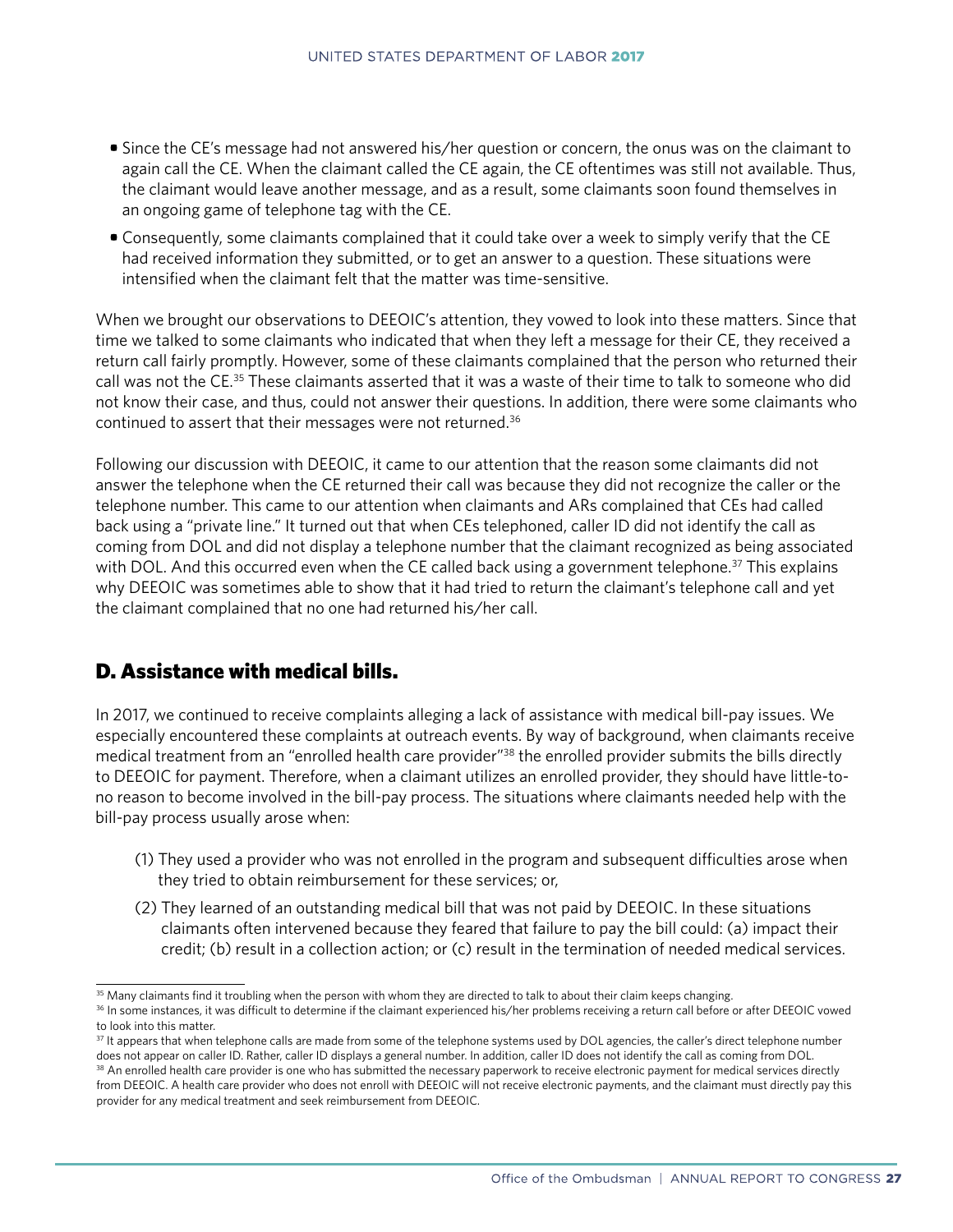Thus, for many claimants becoming involved in the bill-pay process was a new experience. In addition, we found that when they encountered difficulties with bill-pay issues, claimants usually needed immediate help.

> *"I have had many... cancers treated over the years, but have used the DOL program very little...I asked the xxx office to submit the latest claim to DOL but have not heard whether it was settled or not.*

> *During that visit, I was subscribed xxx to treat some cancers...This xxx was only partially covered by some form of insurance and my out of pocket cost was ...If I can be reimbursed for this cost, I would appreciate it."*

> > E-mail from a claimant, February 2017.

DEEOIC has resources to assist claimants with bill-pay issues and we are aware of instances where these resources assisted claimants in resolving medical bill-pay issues.<sup>39</sup> However, some claimants complained that when bill-pay issues arose, (1) they did not know where to turn for assistance, and (2) when they asked for assistance, they did not obtain adequate assistance. A common complaint involved situations where claimants asserted that they repeatedly approached DEEOIC with the same bill-pay issue and, in response, DEEOIC repeatedly provided them with the same guidance that did not resolve the problem. These claimants often felt that their problems could have been resolved (or resolved sooner) if instead of repeatedly telling them what to do, DEEOIC had taken the time to directly work with them and the provider to resolve the problem.

> *"The current issue is there is no process or ownership for an appeal of a fee [for services] being denied...I was told by multiple ACS [now Conduent] employees the codes determine if your claim is approved or denied, they didn't know anything about an appeals process. I was told by an ACS Supervisor there is no appeals process for when a fee is denied. There is only an appeals process if there is a fee reduction. I was told the Claims Examiner had to update my treatment package to add the missing procedure, diagnosis or NDC codes. My CE told me that they can't add codes to the treatment plan. I would have to get the charges processed through my medical insurance or have the billing facility change the codes and re-bill...No one has been able to tell me who reads the information submitted for a Fee Denied Reconsideration, what the process is or how a claimant is notified of the result."*

> > E-mail from a claimant, June 2017.

We also talked to a few claimants who, while happy that their medical bill-pay issue had been resolved, complained that assistance was only provided after he/she persisted in pursuing, or escalating the matter beyond the CE, oftentimes to the National Office.

<sup>39</sup> As noted earlier, providing medical bill payment assistance is one of the types of assistance that the Resource Centers are to provide. See Chapter 4.3(b) (December 2017).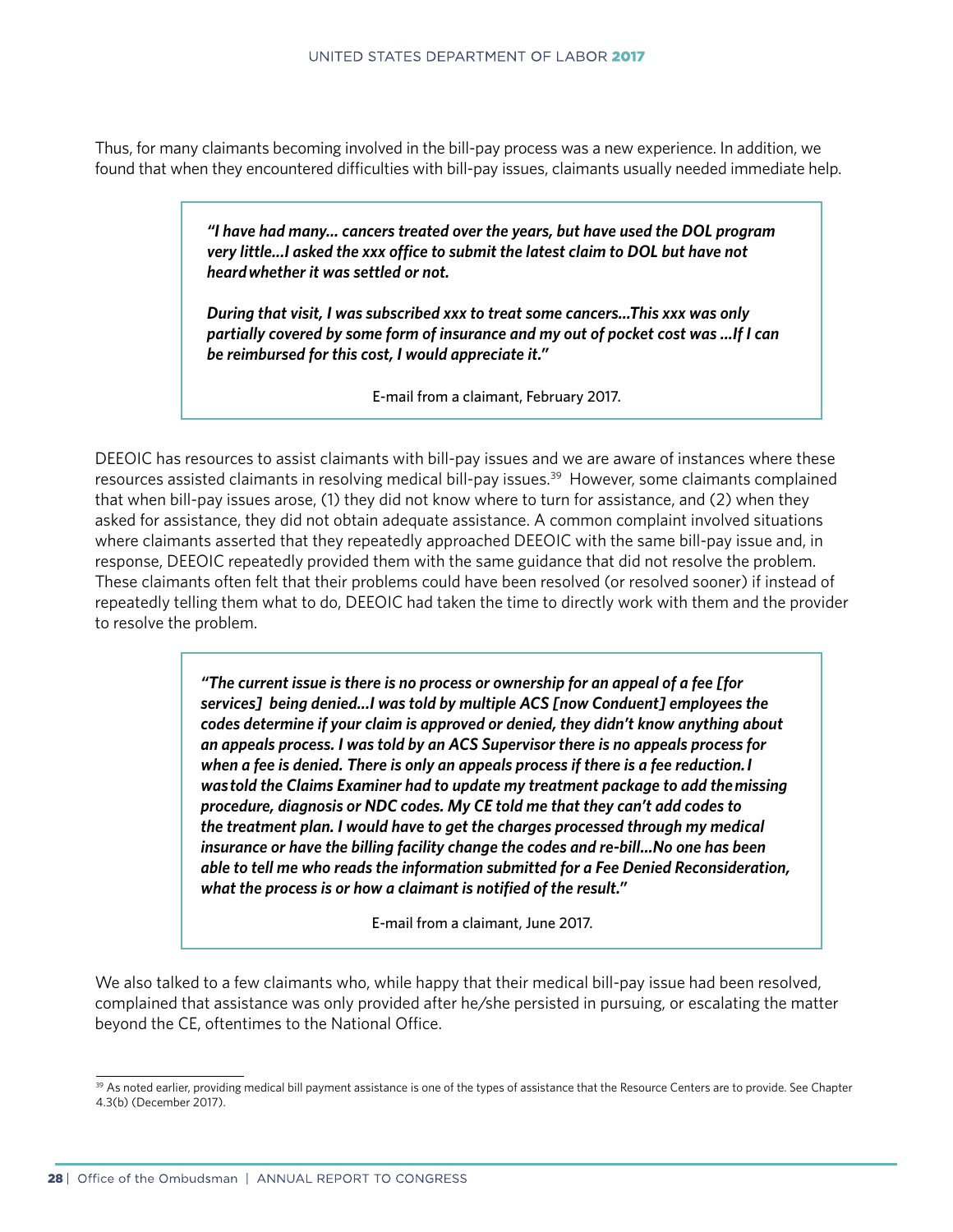## <span id="page-34-0"></span>CHAPTER 5 DIFFICULTIES OBTAINING REPRESENTATION AND LOCATING PHYSICIANS

In Chapter 4, we discussed the difficulties encountered by claimants when attempting to obtain assistance, in general, with their claims. Claimants also complained that it was difficult to find an authorized representative (AR) to help process their claim; while others complained that it was difficult to find physicians who would write the medical reports necessary to support their claim.

#### A. Some claimants cannot find an AR who will represent them.

There were some claimants who did not want to use an AR to process their claims.40 However, this was not true for every claimant. Many claimants wanted to utilize the services of an AR because they were overwhelmed by the legal, medical and/or scientific concepts that arose in their claim. In other instances, claimants sought the assistance of an AR because of physical and/or cognitive limitations that made it difficult to pursue a claim on their own. Yet, while they may have wanted to utilize an AR, some claimants found it difficult, if not impossible, to locate an AR, or to locate an AR who was willing to represent them.

Some claimants blamed their inability to find an AR on the inadequate fees provided by the attorney fee schedule. The difficulties with the current attorney fee schedule are discussed in Chapter 4. In a nutshell, claimants complained that:

- Where the fee schedule did not explicitly address the fee an AR could charge for representing a claimant with a particular matter, some ARs refused to represent claimants on issues related to those matters. Some of the most common matters for which claimants could not obtain AR representation were medical bill-pay issues, home health care issues and/or durable medical equipment or home modification issues.
- Some ARs avoided the more complex and/or time consuming cases because the fee schedule did not take these factors into consideration. We frequently heard from claimants struggling to retain an AR to assist with a complex Part E claim for benefits.
- As some cases became more complex and/or more time consuming, some ARs terminated their representation of claimants, recognizing that they would not be fully compensated for their time and effort.

#### B. Difficult to locate physicians to provide treatment and write narrative medical reports for claimants.

We also received complaints alleging that it was difficult to locate physicians willing to treat EEOICPA patients and/or willing to accept the EEOICPA medical benefits card. To be clear, in many parts of the country there is a

<sup>&</sup>lt;sup>40</sup> The two most common reasons for why some claimants did not utilize the services of an AR were: (1) claimants realized that they would be responsible for any attorney's fees that had to be paid and they had more pressing needs for any compensation they received; and, (2) some claimants did not want to engage in actions that might be viewed as "fighting the government" and they feared that using an AR would be viewed as "fighting the government."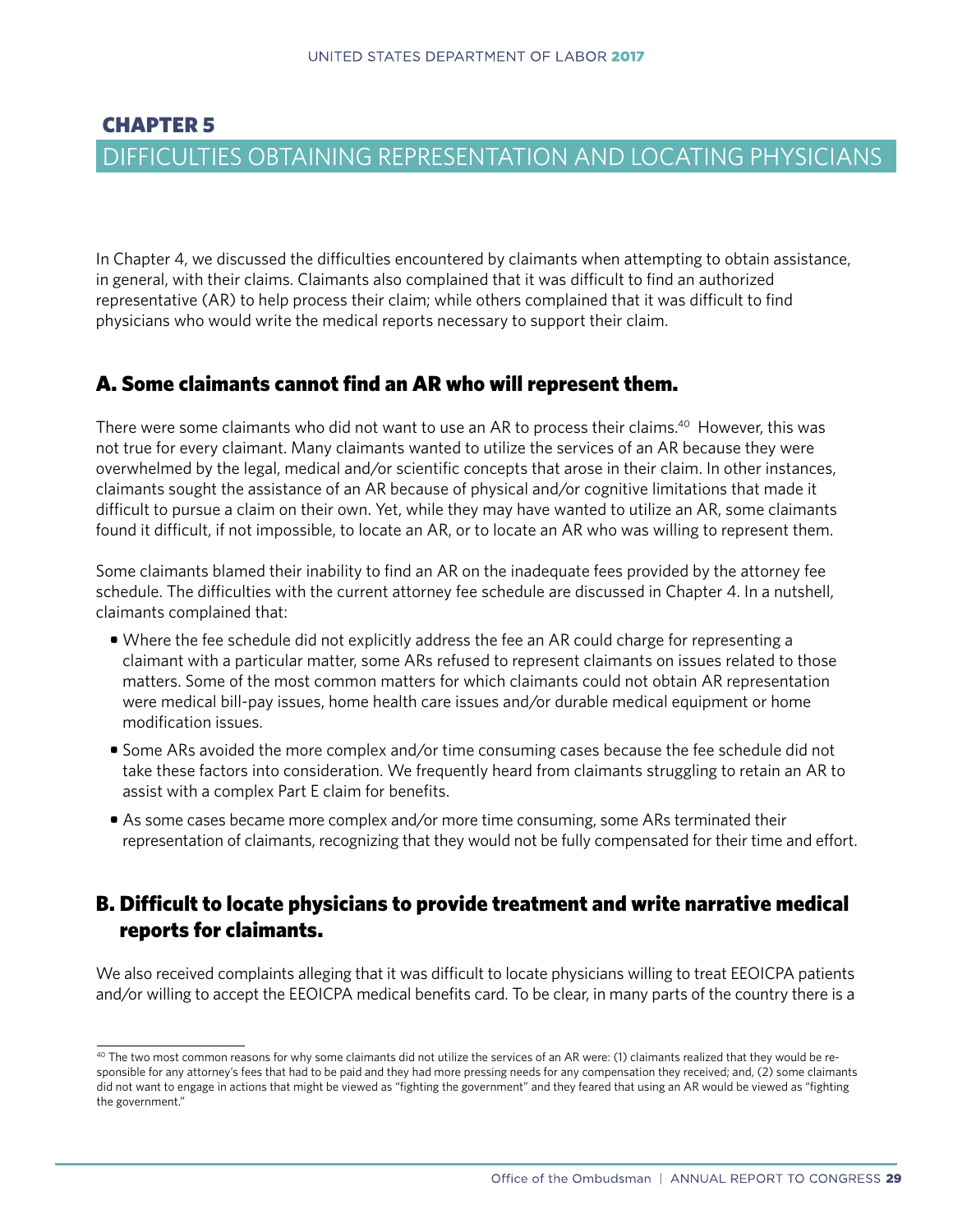general shortage of medical personnel. Yet the claimants who approached us often felt that their search for a physician was made more difficult because of factors specifically related to this program.

For instance, we talked to claimants who were attempting to obtain a medical report addressing the link between their claimed illness and exposure to a toxic substance(s) at a covered facility who firmly believed that local physicians were reluctant to write such a report due to the perception they were being asked to "take on DOE contractors." Claimants often attributed this reluctance to the fact that the DOE contractors were sometimes one of, it not the biggest employer in the area. As one might expect, this assertion was usually raised by claimants who still lived close to the covered facility. These claimants often told of situations where as soon as they asked about the relationship between their illness and their employment, the physician immediately indicated that he/she could not help them.

Other claimants complained of encountering physicians who were unwilling to become involved with workers' compensation claims in general and/or with EEOICPA claims in particular. We routinely heard of instances where in explaining his/her reluctance (or refusal) to treat EEOICPA claimants, the physician had offered one, or both, of the following reasons:

- Prior problems receiving payment for medical treatment of DEEOIC claimants;
- Not wanting to be second guessed by DEEOIC claims staff and/or nurses. According to the complaints we received, some physician questioned the expertise of the person from DEEOIC who was second guessing their opinion and reports, and/or questioned the medical rationale of those who were doing the second guessing.41

We also encountered claimants who attributed the decision of some physicians to stop treating EEOICPA patients to some of the policies that had been adopted by DEEOIC. In particular:

- Some claimants noted they received development letters from DEEOIC asking them to submit additional medical causation evidence without being provided copies of the employment and toxic exposure evidence in their claim file (i.e., SEM search results, employment, and exposure records). These claimants argued that this essentially ensured that their medical evidence would be deemed insufficient, thus requiring them to return to their physician for a supplemental report, usually still without the benefit of the SEM searches or other exposure evidence from their claim file.
- It was also noted that copies of the reports prepared by DEEOIC's specialists, such as Industrial Hygienists (IH) and Contract Medical Consultants (CMC), were only provided to claimants when they received their recommended decision. Once again, claimants complained that this essentially ensured that after they received their recommended decision and were facing a 60-day deadline to file objections to their recommended decision, they would have to return to their physician to ask him/her to review the reports prepared by the DEEOIC specialist, and write another report for them to send to DEEOIC.
- Some claimants felt that their inability to receive advanced guidance outlining the information that should be included in medical reports prepared by their physicians often resulted in these reports being found deficient, thus necessitating a supplemental report from these physicians.

<sup>41</sup> Some years ago DEEOIC hired nurse consultants to assist in the evaluation and analysis of medical evidence. According to Chapter 30.2(j)(3) of the PM, DEEOIC medical staff serve as a technical resource to the District Offices in regards to claims-related issues and can assist in the determination of appropriate services and procedures that require authorization by DEEOIC. Instances of DEEOIC nursing staff calling and/or writing to treating physicians regarding the physicians' treatment recommendations has been an ongoing concern for claimants and their physicians, who complain of the "second guessing" nature of the communication from some nurse consultants or the MBE/CEs they are assisting.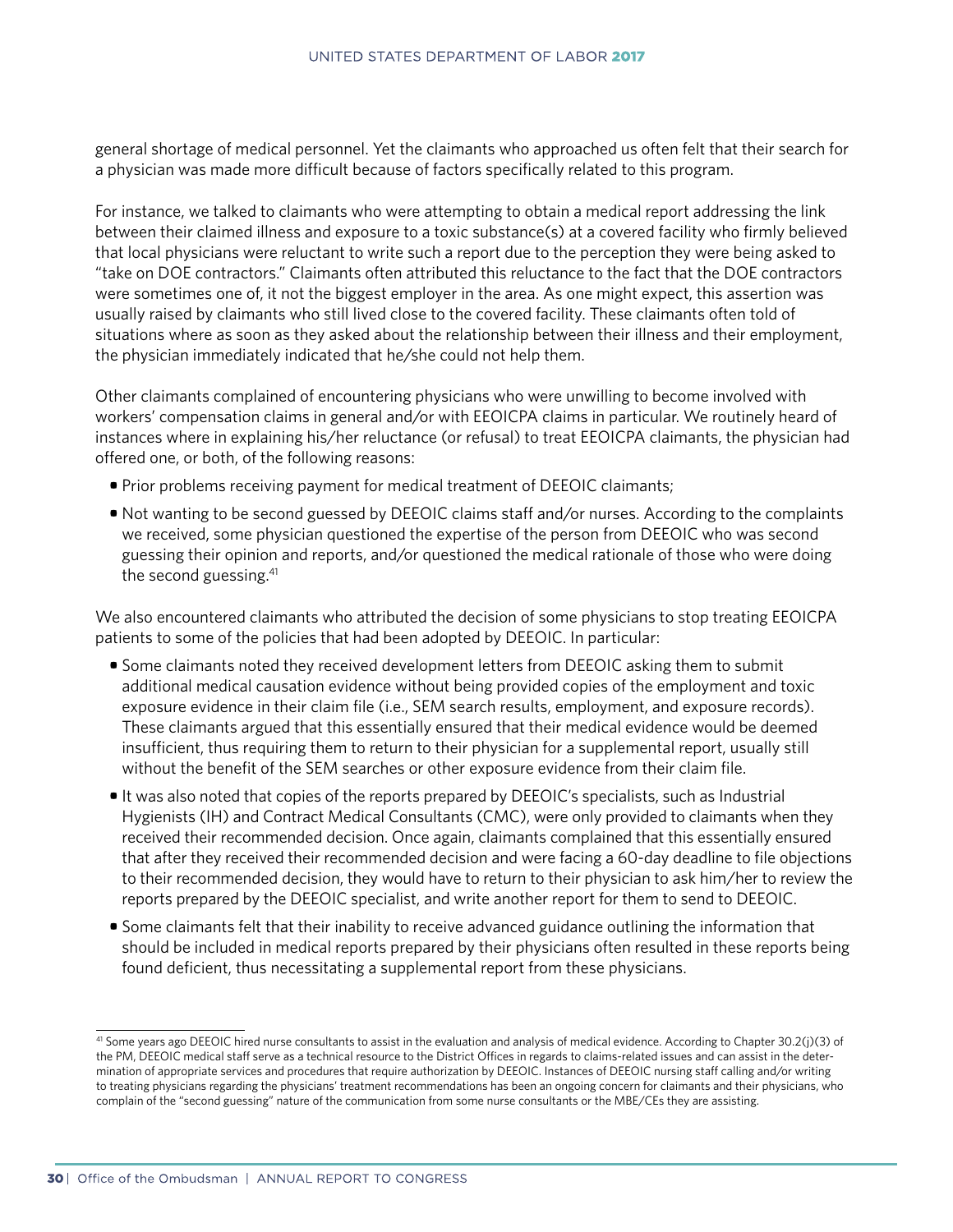## CHAPTER 6 DIFFICULTIES LOCATING EVIDENCE

In our prior annual reports, when discussing complaints concerning the lack of assistance provided to claimants, we focused on DEEOIC's statutory duty to provide assistance. In its response to our 2015 Annual Report, DOL noted that unless otherwise specified in the statute, the claimant bore the burden to prove by a preponderance of the evidence the existence of each criterion necessary to establish their claim for benefits. Therefore, DOL indicated that while it could assist claimants in gathering facts or finding evidence, it was incumbent upon claimants to utilize the available evidence to prove their case.42 To make clear, over the years and continuing in 2017, some claimants have questioned the efforts undertaken by DOL to assist them in gathering facts or finding and developing evidence.

## A. Claimants were not given sufficient time to develop evidence.

After a claim for benefits is filed, DEEOIC sends claimants "development letters" asking the claimant to submit evidence in support of their claim. Moreover, when the evidence submitted by the claimant is deemed by DEEOIC to be insufficient, DEEOIC will send a letter asking the claimant to submit additional evidence. A common complaint arose when claimants were given a limited amount of time, usually 30 days, to submit evidence to support their claim. Claimants argued that it was unreasonable to expect them to obtain and submit additional evidence within 30 days from the date of the letter mailed to them from DEEOIC. We especially heard this argument when claimants were asked to submit medical evidence. Claimants routinely assured us that they felt lucky if they could get an appointment to see the physician within 30 days. Consequently, they argued that it was unreasonable to expect them not only to see the physician but to also obtain and submit the physician's report within 30 days. As a result, there were instances where because the claimant was convinced that he/she could not obtain a medical report from the physician within 30 days, the claimant did not even try. $43$ 

Claimants who were given 30 days to submit additional evidence could have asked for an extension of time to submit this evidence.<sup>44</sup> However, the option to ask for an extension of time was one of the many aspects of this program that often was never brought to the claimant's attention, or only brought to the claimant's attention well after it would have been most useful. The claimants we encountered usually had not been told that they could request an extension of time to submit evidence.

We also received complaints from claimants who noted that while the initial development letter never mentioned they would be provided another 30 day period, they subsequently received a second development letter from DEEOIC affording them another 30 days to submit evidence in support of their claim. Some claimants maintained that they would have pursued their claims differently had they known

<sup>42</sup> DOL further noted that while OWCP was required by 42 U.S.C. § 7384v to provide claims assistance under Part B, OWCP had chosen to voluntarily apply the same standards of assistance to claimants under Part E.

 $43$  For instance, we talked to claimants who noted that because the physician had already expressed reservations about getting involved with the EEOICPA and/or a workers' compensation program, they decided that it was better not to test the physician's patience by trying to obtain a medical report from him/her within 30 days.

<sup>44</sup> The EEOICP Procedure Manual at Chapter 16.5(d)(2) (December 2017) states that, "[r]easonable time extensions may be granted by the CE." Although the PM does not state that requests for an extension of time must be made in writing, in practice, it appears that DEEOIC requires them to be made in writing.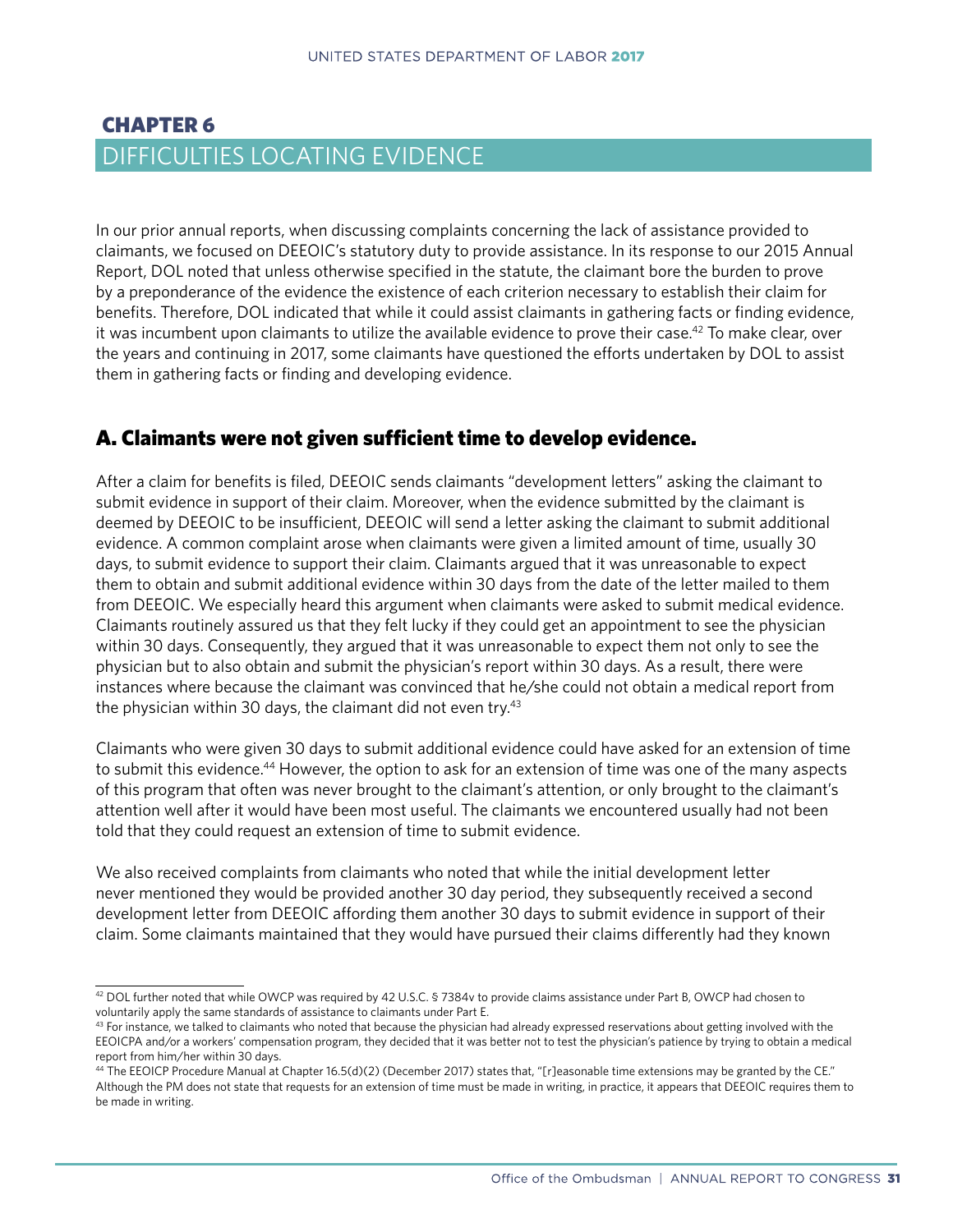they would get a minimum of 60 days to collect and submit evidence to DEEOIC. In addition to indicating that they would have felt less stress, some claimants noted that believing that they only had 30 days to collect evidence had caused them to limit the evidence they tried to collect, or had led them to conclude that they did not have sufficient time to collect any evidence.

Claimants frequently argued that it was unfair that they were only given 30 to 60 days to submit evidence. In support of this argument claimants noted that while they only given 30 to 60 days to submit evidence, DEEOIC often took more than 30 to 60 days when it needed to develop evidence or needed to refer a claim to an expert for an opinion. This led claimants to ask why DEEOIC was not required to operate under the same deadlines that applied to claimants. In the opinion of many claimants, the fact that DEEOIC oftentimes needed more than 30 days to develop medical evidence underscored their argument that it was unreasonable to expect claimants to obtain and submit medical evidence within 30 days.

## B. Assistance obtaining employment and exposure evidence.

When a claim is filed, DEEOIC contacts DOE to verify the claimed employment and, as appropriate, also attempts to verify employment through the Oak Ridge Institute for Science and Education, the Center for Construction Research and Training, Social Security Administration wage data, and/or corporate verifiers. In many instances, DEEOIC's efforts were sufficient to verify employment. However, complaints sometimes arose when DEEOIC was unable to verify claimed employment and then informed claimants that the burden was on them to verify each criterion necessary to establish employment at a covered facility.

While claimants fully understood that it was their burden to verify each criterion necessary for a claim, they routinely reminded us that, in most instances, the government or the employer had (or once had) sole possession of these records. Therefore, since they never possessed the necessary employment records, claimants often asserted that they needed assistance gathering the facts and finding the necessary evidence.

When the records needed to verify employment could not be located, some claimants asked DEEOIC for suggestions of other ways to prove their employment. A common suggestion offered by DEEOIC was for claimants to obtain affidavits from former colleagues. Claimants routinely responded to this suggestion by telling us that they had not kept in contact with former colleagues, and thus, they had no idea how to contact them. We were also told of instances where the colleagues who had knowledge of the claimant's employment and could be located did not have the capacity to complete an affidavit. Thus, in response to the suggestion that they obtain affidavits from colleagues, claimants often wanted to know if the government was willing to assist them in locating these former colleagues. The claimants who raised this question usually felt that since the government was well aware that such records were not publicly available, then the assistance offered to them in gathering facts and finding necessary evidence should have included efforts to assist them in finding these former colleagues. These claimants also believed that the government had access to resources that could facilitate the search for former colleagues. When told that privacy concerns prevented the government from sharing other people's contact information with them, claimants responded by suggesting that instead of providing them with the contact information, the government could directly contact the former colleagues on their behalf.45

<sup>&</sup>lt;sup>45</sup> Among other options, some claimants believed that OWCP could have reviewed previously accepted claims and could have identified former employees who performed the same work (at the same time) or who had worked nearby.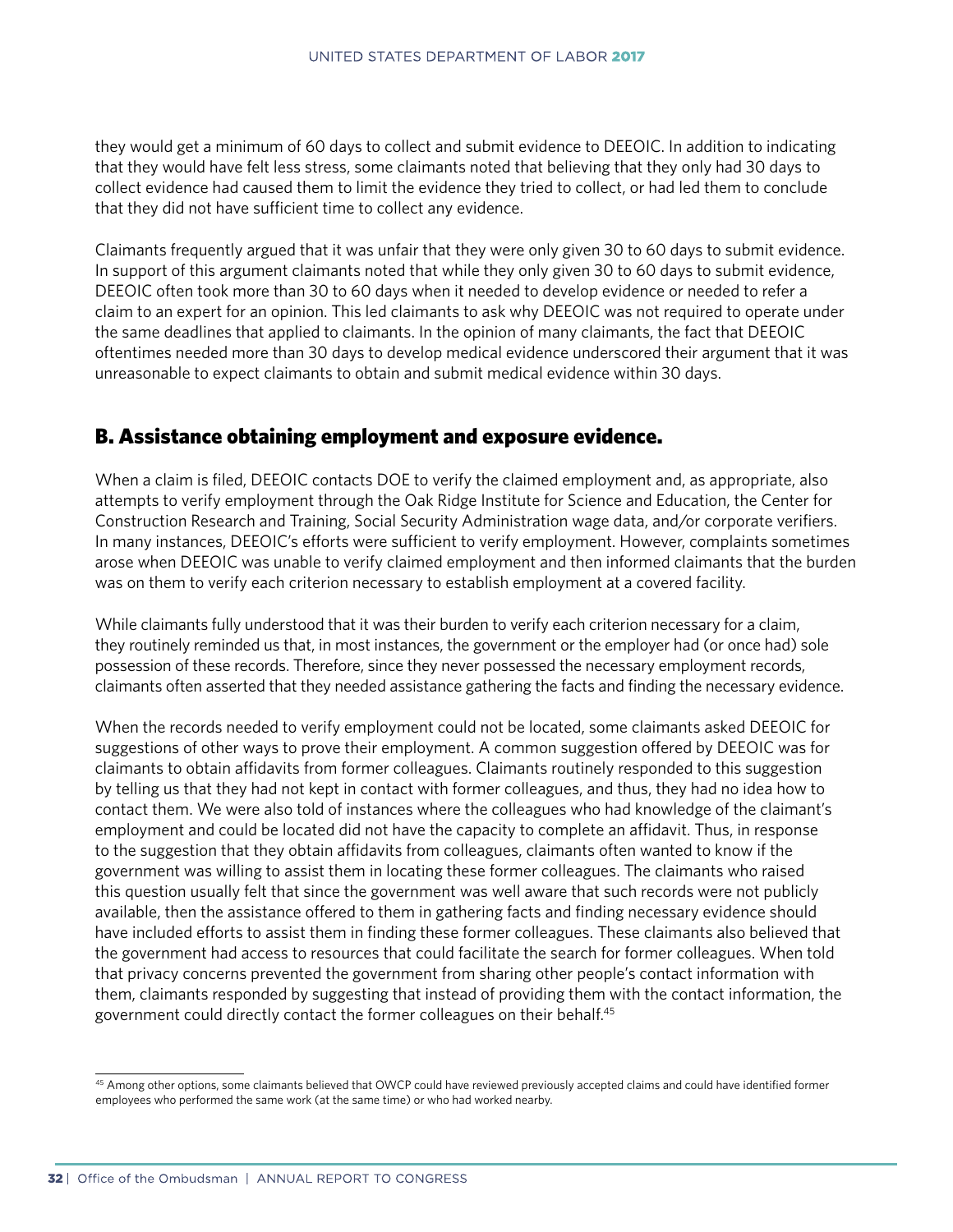However, complaints concerning difficulties obtaining employment records were not limited to the efforts needed to locate former colleagues. During the DEEOIC training session in Jacksonville, Florida, at least one attendee took exception when it was suggested that since DEEOIC obtained employment records from DOE, it was not necessary for claimants to file Freedom of Information Act (FOIA) requests for employment information. A few of the ARs in attendance made it clear to us that they questioned the thoroughness of the process used by DEEOIC to obtain employment records. Over the years, we heard similar concerns from other ARs as well. We have been told of instances where employment documents obtained by claimants as a result of a FOIA request included additional documents that had not been included in the records provided to DEEOIC. From what we can tell, it is not common for claimants to seek records via a FOIA request, or for additional records to be produced as a result of a FOIA request. Yet, even a few instances of the production of additional documents through a FOIA request has caused some ARs (and claimants) to question the thoroughness of the search for records that occurs when DEEOIC requests employment records from DOE.

In another instance, an AR questioned the assistance provided to claimants in obtaining exposure records for former employees of Area IV of the Santa Susana Field Laboratory. In particular, this AR complained that delays in receiving exposure information from the employer had, in turn, delayed NIOSH's ability to promptly perform radiation dose reconstructions. At a meeting held to discuss this concern, the AR was assured that this matter was being addressed. Still, it troubled this AR that: (1) the inactions of the employer had delayed the processing of some claims; and, (2) it appeared that steps to resolve the issue were only undertaken when the matter was escalated.

This same AR questioned the efforts put forth by DEEOIC to assist in verifying the employment of some former Santa Susana employees. At Santa Susana, only employment at Area IV is deemed covered employment. This AR argued that it had been previously established that some workers who routinely worked in Area IV actually signed in at other areas of this facility before they began their work day. It concerned this AR that while DEEOIC had obtained some employment records, DEEOIC had not obtained all of the information needed to identify workers who signed in elsewhere, but worked at Area IV.

## C. Difficulties locating evidence regarding the status of a facility.

Claimants complained about the assistance (or lack of assistance) they received when they questioned a facility's designation as a covered facility under the EEOICPA. Most of these complaints involved instances where claimant questioned the facility's designation as an Atomic Weapons Employer (AWE) facility, but not as a DOE facility. However, there was at least one instance in 2017 where the claimant argued that a facility designated as a Beryllium Vendor should have been designated as an AWE. In addition, there were a few instances where claimants took exception with the designated years of coverage for a particular facility.

Claimants complained that it was extremely difficult to locate the documents necessary to challenge a facility's designation (or lack of designation) as a covered facility. Attempting to challenge a facility's designation was often cited as another instance where a claimant's efforts to locate relevant evidence were severely hampered by the fact that he/she never had access to relevant records, and thus, had no idea where (or to whom) to turn to find this information.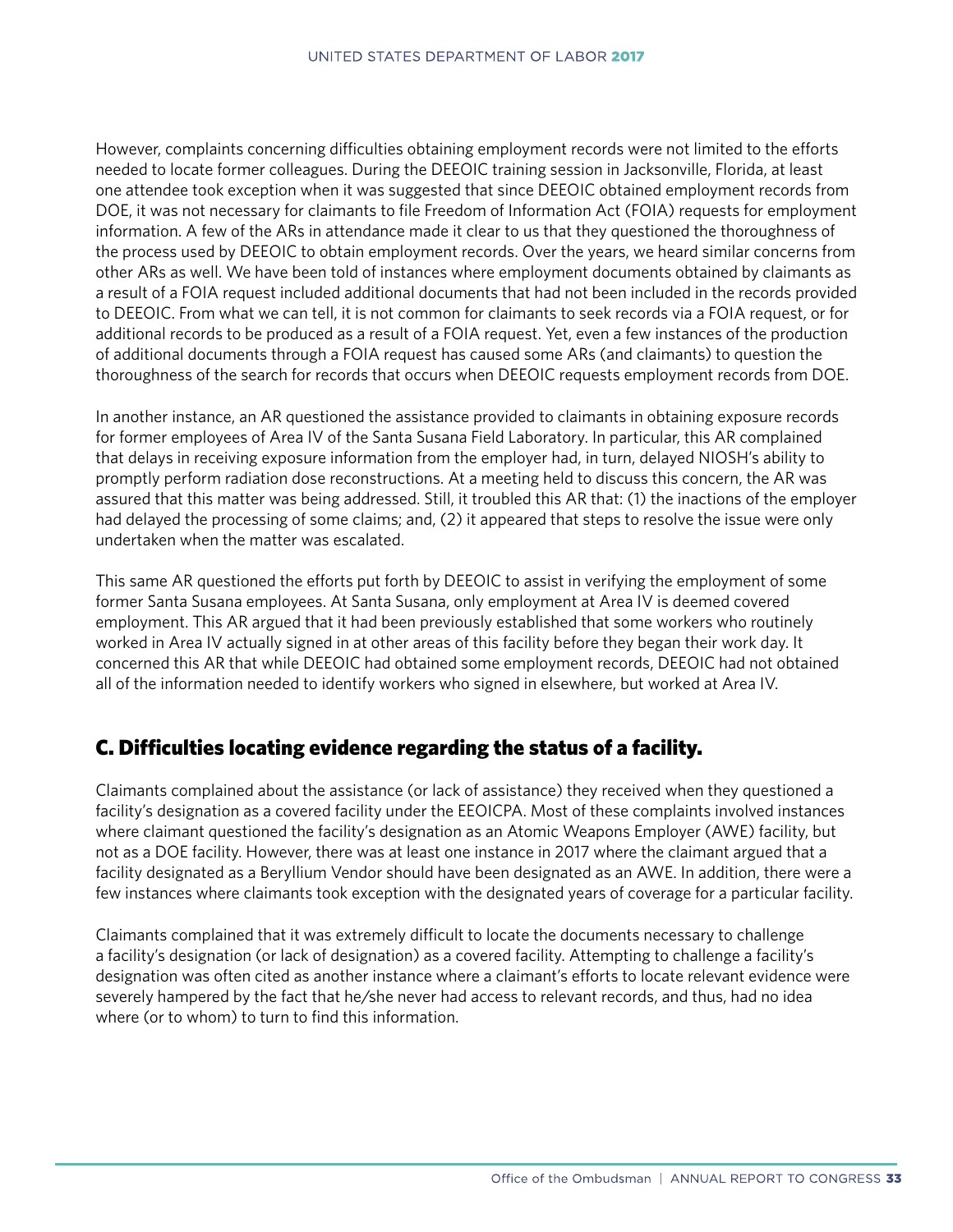We also talked to claimants who complained that the decision process surrounding a facility's designation was never fully explained to them. This issue was raised by some former Pacific Proving Ground (PPG) workers. While at least some of these employees worked at Bikini Atoll during a period of remediation, their claims were denied because they worked on the DOD side of the island or worked with the Department of Interior. In their conversations with us, these employees made it clear that they continued to have questions surrounding their work and whether they were covered employees working at a covered facility. Similar complaints were raised by former AWE employees who noted that while they had been told that their facility qualified as an AWE facility, and not as a DOE facility, the basis for this determination had never been fully explained to them.<sup>46</sup>

It troubled some claimants that, as far as they could determine, the only way to obtain independent review of DEEOIC's determination regarding the designation of a facility was to possibly file an appeal in federal district court. Claimants complained that when the issue of a facility's designation was before the district office or the Final Adjudication Branch (FAB), the district office and/or FAB simply deferred to the previous determination made by DEEOIC and/or DOE on the matter. It troubled these claimants that the district office and/or FAB made no effort to independently review DEEOIC's prior determination. For example, a former employee of Blockson Chemical Company has repeatedly questioned the credibility of the document relied on by DEEOIC to determine the years of coverage for this facility. It troubles this claimant that he/ she has not been able to obtain an independent review of DEEOIC's decision to rely on this document, a document which the claimant believes is flawed.

## D. Lack of guidance developing medical evidence.

We continued to receive complaints concerning the lack of guidance provided to claimants when they were developing medical evidence in support of their claim for benefits under Part E of the EEOICPA. Specifically, claimants complained that when trying to develop medical evidence to establish causation between their illness and toxic exposure at a covered facility, it was often difficult, if not impossible to find guidance outlining what DEEOIC wanted in a medical report (or, specifically what they needed to ask their physicians to include in the report). Some claimants wondered why samples of acceptable medical reports were not available for review.

Others complained that when they initially asked for guidance, at best, they received very general instructions. Claimants who were not given any guidance (or only given general guidance) often found it troubling when, in finding their medical report was insufficient, DEEOIC would then inform them of specific information that was missing. These claimants would frequently ask why more specific instructions had not been provided to them earlier in the claims process.

Some claimants have blamed the lack of specific and timely guidance in developing medical evidence for causing unnecessary tensions between them and their physicians:

• Claimants shared instances where, in asking their treating physician to prepare a medical report for DEEOIC, the situation grew tense as the physician repeatedly demanded additional guidance and the claimant repeatedly explained that DEEOIC's letter asking for additional evidence was the only guidance he/she had received.

<sup>&</sup>lt;sup>46</sup> We talked to former AWE employees who noted (or believed) that their employer had a contract with DOE (or one of DOE's predecessors). Thus, they wanted someone to explain why this contract with DOE did not qualify the employer as a DOE contractor.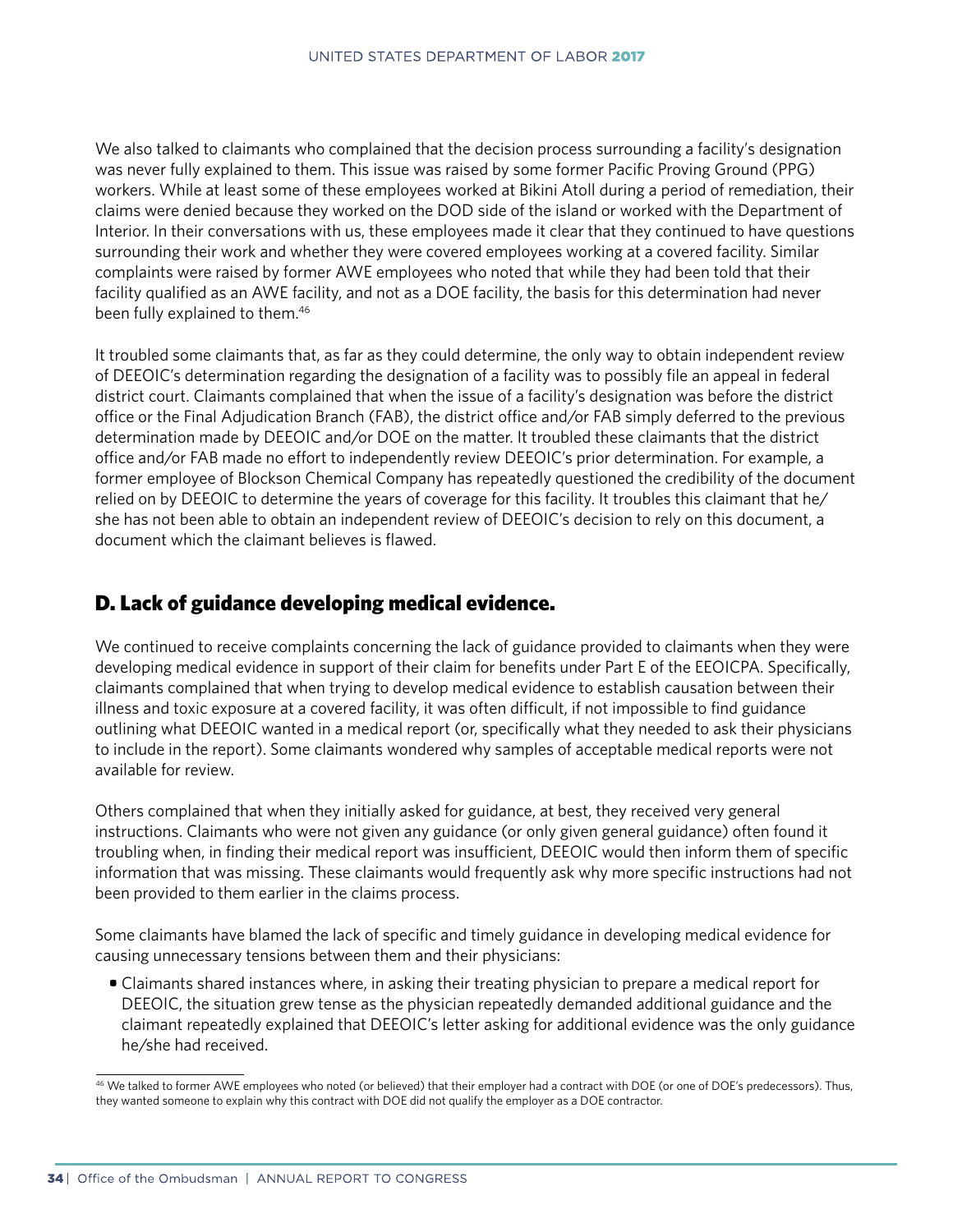• Claimants also indicated that things could become very tense when the physician had previously prepared a medical report and was now being asked to provide additional information. Some claimants noted that their physician did not find DEEOIC's letter asking for additional information to be very helpful. Others noted that their physician balked at providing additional information when the physician felt that his/her earlier report had provided all of the information that was necessary.47

We also talked to claimants who believed that the lack of guidance, and the resulting need to submit supplemental medical reports, was such a common problem that some physicians had become frustrated and had stopped providing treatment for EEOICPA claimants. Throughout the year, we were told of instances where, in refusing to treat a claimant, the physician had specifically cited to the paperwork required by this program as one of the factors prompting this decision.

DEEOIC has responded to the suggestions that some physicians refused to treat EEOICPA patients because of the paperwork by emphasizing that physicians can submit a bill for the time they spend preparing reports. However, both claimants and providers have told us that money was not always the issue, and that money did not address all of the concerns raised by physicians who complained that they were asked to provide multiple clarifications to their report without ever receiving meaningful guidance. Thus, it was emphasized that for some physicians the decision to no longer treat EEOICPA patients was prompted by concerns with managing his/her time.

<sup>&</sup>lt;sup>47</sup> We were told of instances where physicians balked at providing supplemental information because they were adamant that the information sought by DEEOIC had been discussed in their original report.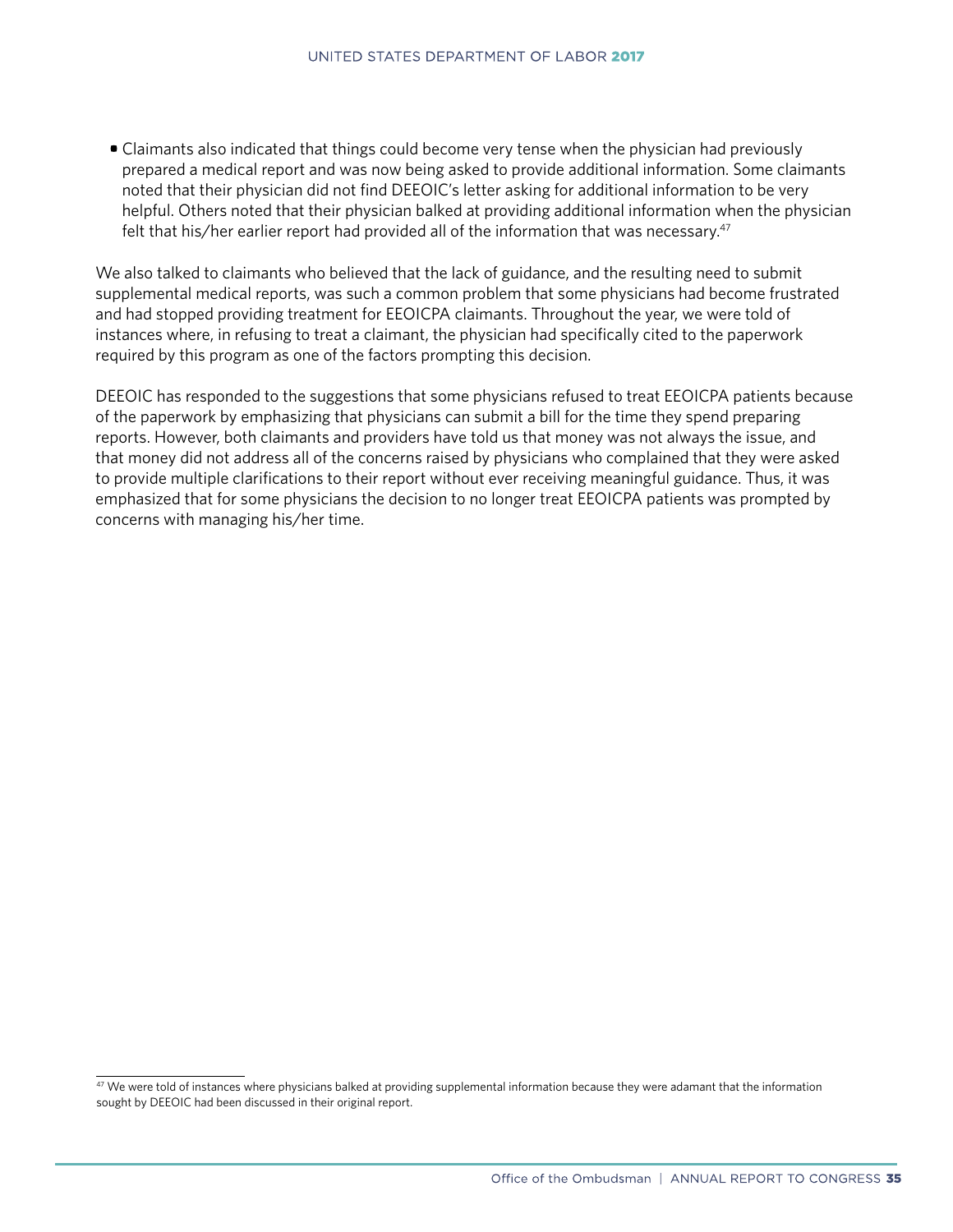## CHAPTER 7 DIFFICULTIES WITH THE WEIGHING OF EVIDENCE

## A. Affidavits prepared by workers and close family members were discredited if not supported by other evidence.

The weight given to affidavits prepared by claimants on their own behalf continued to be an issue for some. Earlier in this report, we addressed the difficulties encountered by claimants when trying to locate evidence to support their claim. When they were unable to locate other evidence or former colleagues to help verify their employment, the only viable alternative in some instances was for the claimant to prepare his/her own affidavit (or to testify at the hearing on his/her own behalf). Claimants complained that DEEOIC has established a very high bar for accepting affidavits prepared by workers (or close family members). In particular, it concerns former workers that DOL generally will only accept the affidavits prepared by them or close family members if the affidavit is supported by other evidence in the record.

Most of the former workers that we encountered who submitted their own affidavit could not support their affidavit/testimony with other documentation. In some instances, relevant evidence was lost or destroyed through no fault of the claimant. In other instances, claimants contended that existing employment records merely outlined the procedures for how the work was supposed to be done, but did not actually describe how the operations at their facility were actually carried out on a day-to-day basis.

Former workers routinely reminded us that they had first-hand knowledge of how these facilities operated. Therefore, former workers found it troubling that as a result of DOL's insistence on additional documentation to corroborate their affidavits, it appeared that no consideration was given to the affidavits or testimony they provided. This concern was frequently raised by former workers who could not only name the toxic substances they worked with, but could also describe how they used these toxic substances in carrying out their duties. We also encountered former workers who not only asserted that they worked at a particular site, but could explain the precise work they performed; describe in great detail where this work was performed; and provide the names of others who worked with them. Yet, many former workers felt that providing DEEOIC with such detailed information was a waste of time since DEEOIC appeared to require that affidavits/testimony be consistent with SEM data or supported by other evidence in the record. Former workers found it frustrating when, after taking the time to develop and submit this evidence, DEEOIC did not undertake any effort to weigh and discuss the credibility of this evidence.

We also encountered claimants who believed that DEEOIC's insistence on other supporting documents was a reflection of DEEOIC's mistrust of claimants. In the opinion of these claimants, DEEOIC's insistence on other supporting documentation was an indication that DEEOIC questioned their credibility.

We also talked to claimants who believed that DEEOIC's approach to affidavits prepared by workers was prompted by DEEOIC's realization that some CEs do not have the technical expertise to judge the credibility of these affidavits. This belief was frequently expressed by workers who complained that in spite of including very specific and very technical facts in their affidavits, their affidavits had been summarily discredited. These workers were often confident that if someone with knowledge of the facilities had reviewed their affidavits, they would have been deemed credible.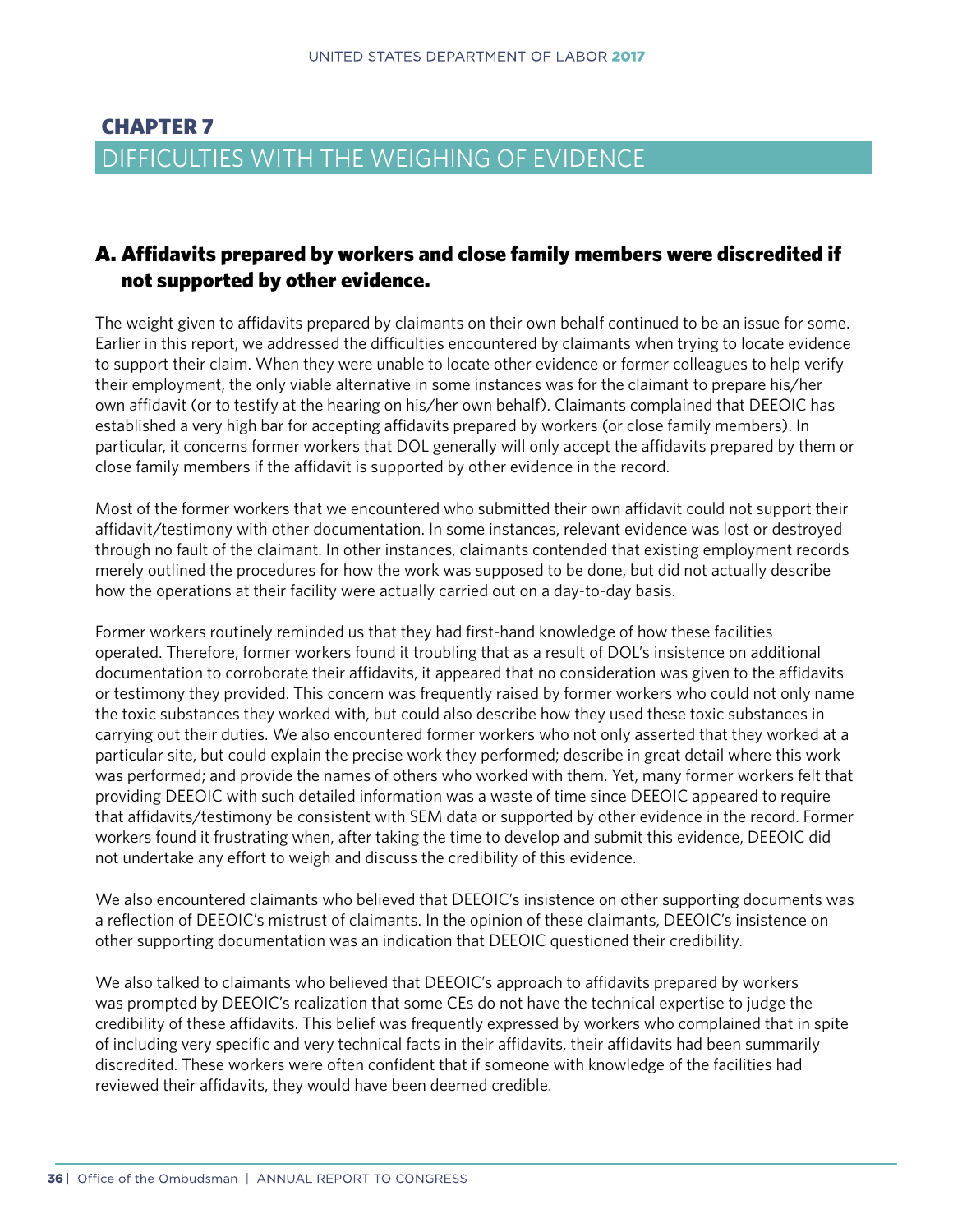In addition, some claimants complained that the bar set by DEEOIC for accepting affidavits prepared by workers (i.e., requiring other supporting documents in the record) was higher than the bar they would have encountered had their claims gone to federal court. Claimants felt that in a court of law their affidavits would have been judged on their credibility.

## B. Claimants did not feel they were provided an adequate opportunity to supplement their evidence.

During the year some claimants complained that they did not have an adequate opportunity to supplement information they had provided to DEEOIC. In an effort to understand this concern, we reviewed many of the 2017 recommended and final decisions that claimants shared with us. Based on our review, and relying on the statements in these decisions, it appeared that prior to the issuance of the recommended decision DEEOIC often provided the claimant with an opportunity to submit additional evidence addressing deficiencies that had been identified. Yet, in spite of our findings, these complaints continued. Upon further review, what we observed was that as they learned more about the evidence needed to prove their claim, claimants were not always made aware that they could supplement any/all of the evidence they previously provided to DEEOIC.

The Occupational History Questionnaire (OHQ) illustrates the problem. When a new claim is filed, the Resource Center completes an Occupational History Questionnaire with each claimant. Claimants participating in the OHQ interview are encouraged to share as much information as possible about their employment and exposure(s) at covered facilities. However, many claimants have reported to us that it was impossible to tell the Resource Center staff everything about their employment in one interview, especially when their employment spanned many years, involved a variety of different job duties; and/or occurred many years ago. Therefore, in completing the OHQ, many claimants indicated that they provided an overview of their employment and assumed that as their claim progressed, DEEOIC would ask for additional information.48 Consequently, it often came as a surprise to claimants when the reports prepared by DEEOIC's specialists and/or the decision issued by the CE or HR relied on information obtained during the OHQ.49 Claimants frequently responded to these situations by asserting that if someone had suggested it, they would have taken the time to supplement the OHQ. There were also other instances where, in light of the additional evidence collected by DEEOIC (and/or the additional evidence they had submitted), claimants argued that it should have been obvious to DEEOIC that the OHQ needed to be supplemented.50

We also found that when claimants provided DEEOIC with additional information to support their claim, they simply updated the one document they were asked to update, or merely focused on one specific fact/ issue. Claimants did not always think (and no one suggested) that they take the time to review and possibly supplement all of the information they had previously submitted to DEEOIC.

<sup>&</sup>lt;sup>48</sup> In our experience, most of the claimants we encountered were not aware that they could ask for a copy of their OHQ to review. And these claimants usually were not informed and did not understand how this information would be used in the adjudication of their claim.

<sup>&</sup>lt;sup>49</sup> The versions of the PM published in 2017 do not indicate whether claimants are provided a copy of the OHQ to review prior to the RC forwarding it to the District Office.

<sup>&</sup>lt;sup>50</sup> We also spoke to claimants who felt that to the extent DEEOIC had encountered a conflict between the information contained in the OHQ and the additional evidence that they had submitted, DEEOIC had not pointed this out to them or sought clarification from them. Many of these claimants maintained that had they been asked, they could have explained any perceived conflicts in this evidence.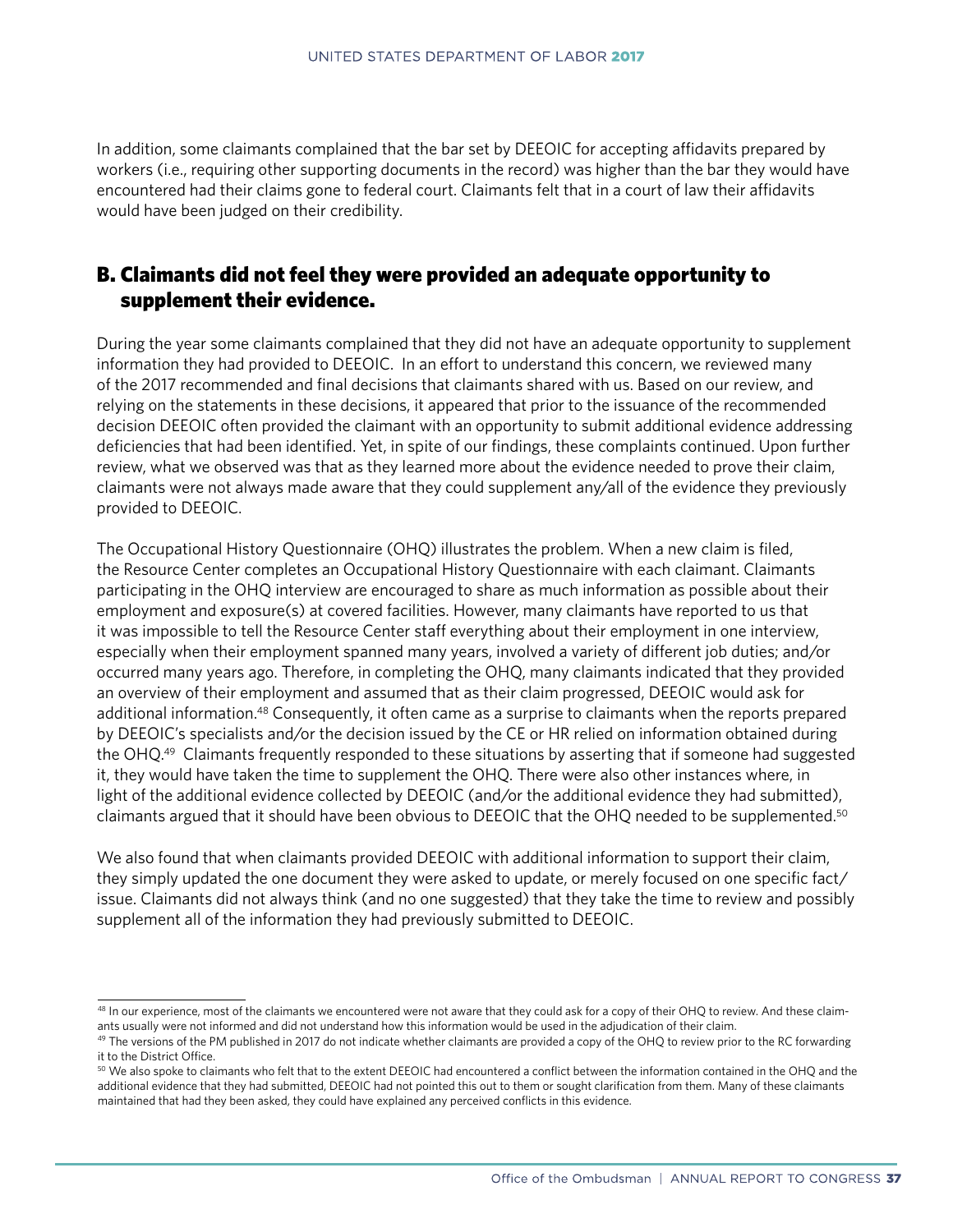In addition, we observed that some claimants did not take advantage of the opportunities presented to them to submit additional evidence; and others did not have any additional evidence to submit. However, we encountered many instances where claimants did not submit additional evidence because they overestimated the quality of the evidence that DEEOIC had obtained from DOE or other sources. A good example of this problem occurred in Part E cases where claimants overestimated the quality of the evidence obtained by DEEOIC from the DOE. In Part E cases, DEEOIC often sends a Document Acquisition Request (DAR) to DOE seeking copies of the worker's personnel file, to include medical, employment, and exposure records.<sup>51</sup> Thus, there were instances where, by the time DEEOIC asked the claimant for additional information in support of his/her claim, DEEOIC had already obtained the DAR records. Many of the claimants we encountered were never told of and never thought to review their DAR records. Rather, they assumed that having obtained their records from DOE, the CE now had an accurate understanding of the work they performed and the toxic substances to which they had been exposed. It surprised these claimants when they learned that, even though DEEOIC had obtained their records, DEEOIC did not have an accurate understanding of their work and/or the toxic substances to which they had been exposed. All of this would make some claimants remark that had they realized DAR records existed in their claim, or that the records DEEOIC obtained were not complete, they would have taken time to review those records and, where necessary, provide DEEOIC with additional information.

## C. Copies of reports by DEEOIC specialists.

In the past, claimants were not automatically provided copies of the reports prepared by DEEOIC specialists, and were not notified of their right to ask for copies of these reports. However, DEEOIC announced that it would now provide claimants with copies of the some of the reports prepared by specialists. While pleased with this announcement, claimants still had concerns. For instance, DEEOIC's announcement indicated that claimants would be provided copies of the reports prepared by DEEOIC's specialist at the same time they received the recommended decision. Many claimants felt that this was too late in the process. Claimants argued that by the time the recommended decision was issued, they had already submitted medical evidence (and sometimes revised medical and exposure evidence per DEEOIC's request). Thus, claimants argued that receiving the specialist's report(s) along with the recommended decision often put them in a position where it would be necessary to return to their treating physician for a supplemental report (or additional evidence), which in turn would infuriate the treating physician and/ or push the treating physician to the point where he/she refused further assistance on the matter, or in the worse instances, end their relationship with the claimant. In addition, it was argued that receiving the specialist reports along with the recommended decision almost always resulted in DEEOIC giving greater weight to the DEEOIC specialist, who had been given the opportunity to review the evidence submitted by claimant, without the claimant's physician or expert having the same opportunity to review any of the evidence from the claim file, i.e., SEM search results, DAR records, etc.

In similar fashion, claimants argued that providing copies of the specialist reports along with the recommended decision put claimants at a clear disadvantage when the CE weighed the report prepared by the CMC against the report prepared by their treating physician. Claimants noted that in many instances, the CMC had been given the opportunity to review the reports prepared by DEEOIC's specialists and the

<sup>&</sup>lt;sup>51</sup> DAR records consist of radiological dose records; incident or accident reports; industrial hygiene or safety records; pay and salary records; job descriptions, medical records, and/or other records. See PM, Chapter 15 (December 2017) for an explanation of the DAR.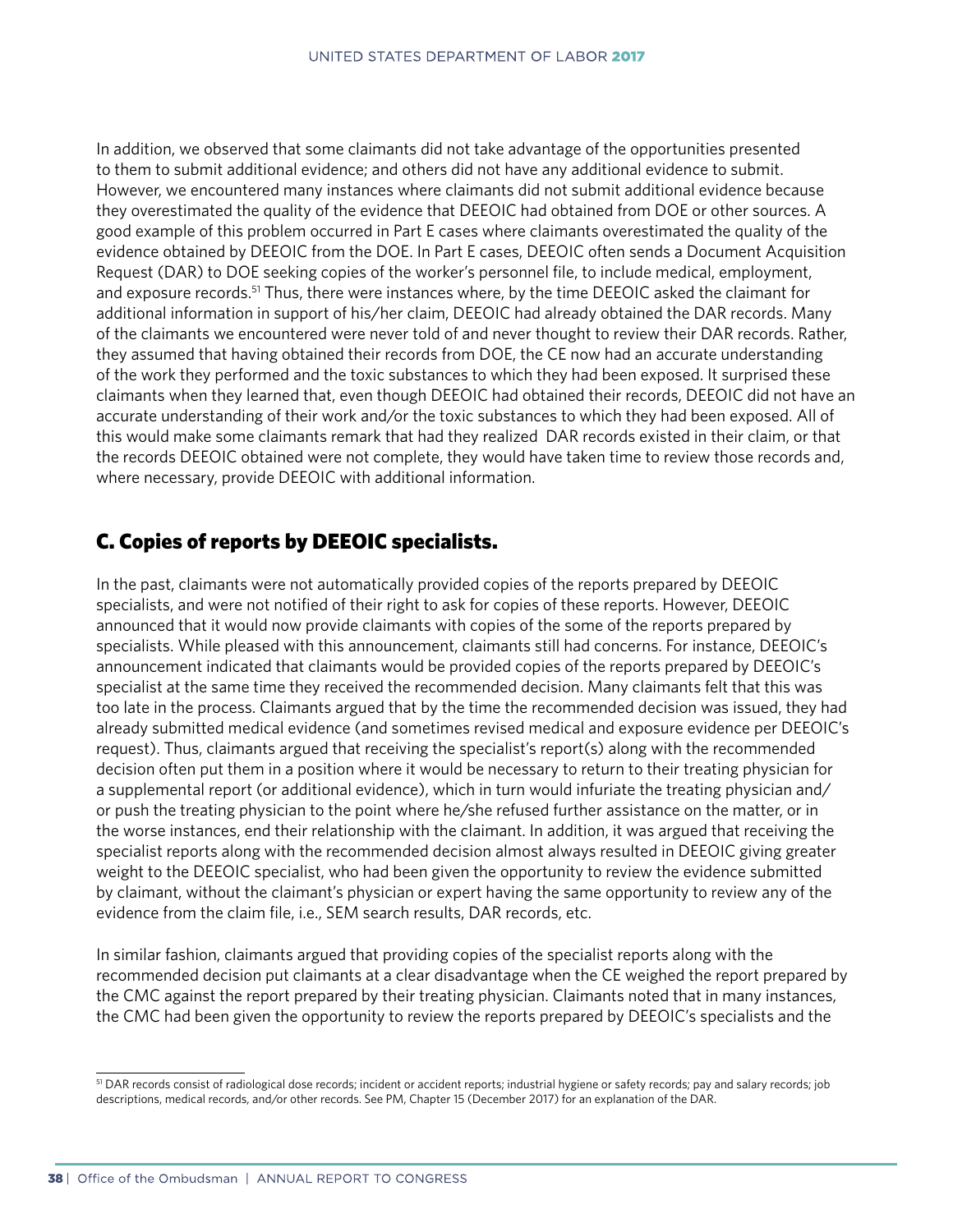claimant's physician, while the claimant's treating physician was not given the opportunity to review the reports prepared by DEEOIC's specialists or the CMC. Under such circumstances, claimants felt that it was a foregone conclusion that the CE would give greater weight to the opinion of the CMC.<sup>52</sup>

Claimants also noted that when DEEOIC forwarded the claim to the CMC, DEEOIC provided a Statement of Accepted Facts (SOAF) which narrowed the issues the CMC was to address, and supplied the CMC with an outline, as well as copies of medical and exposure evidence from the claim file. Claimants argued that it was unfair that their physicians were not provided with the same opportunity to review the SOAF, as well as the evidence that the CE had determined to be relevant to share with the CMC.

In response, DEEOIC has noted that claimants can object to the recommended decision, and as part of their objections can review the specialist reports and submit supplemental (or additional) reports. However, claimants routinely argued that this was not an adequate remedy. Claimants believed that once DEEOIC has issued a decision recommending the denial of their claim, they face a steep, uphill battle to prevent the final decision from denying their claim. To resolve these concerns of unfairness, claimants argued that when the case was before the CE, both the CMC and the treating physician should be on equal footing, with each having the opportunity to review the same evidence and address the same issues.

## D. Issue—the focus on the extent and level of exposure.

For the past few years, and continuing in 2017, there was a noticeable increase in complaints involving cases where the evidence submitted by claimants was deemed lacking because the claimant or their physician did not address the level and/or extent of exposures to a specific toxic substance(s). In response, some claimants complained that they were never aware that they needed to provide specific information addressing the level or extent of their exposures to specific toxic substances. Claimants pointed to this as another example of where, when they participated in the OHQ or asked their physician to prepare a medical report, they did not know that DEEOIC would need specific information on the level and extent of their exposure to specific toxic substances. In fact, some claimants noted that when they completed the OHQ or asked their physician to prepare a medical report, they had not received any of the toxic exposure information DEEOIC had developed, including exposure information from the SEM database and/or DAR records. To address this concern, claimants felt that as DEEOIC identified the specific toxic substances to which they may have been exposed, and began to narrow the focus of its inquiry to the level and extent of exposure to these toxic substances, DEEOIC should have provided them and/or their physicians with the opportunity to review this information, or at the very least, the opportunity to supplement their reports by specifically addressing the extent and the level of exposure to the particular toxic substances identified by DEEOIC. And they wished to do so before the deadline was approaching for them to make a decision regarding whether to file objections to a decision recommending the denial of their claim.

 $52$  DEEOIC requires that medical causation reports from physicians be "well-rationalized," which is described as follows: Specifically, a well-rationalized causation opinion from a qualified physician is one that communicated an accurate understanding of an employee's toxic substance exposure; discusses an employee's medical history and pertinent diagnostic evidence; and applies reasonable medical judgment informed by relevant, creditable medical health science information, as to how the exposure(s) at least as likely as not significantly contributed to, caused or aggravated the employee's claimed condition. PM, Chapter 15.13(b) (December 2017).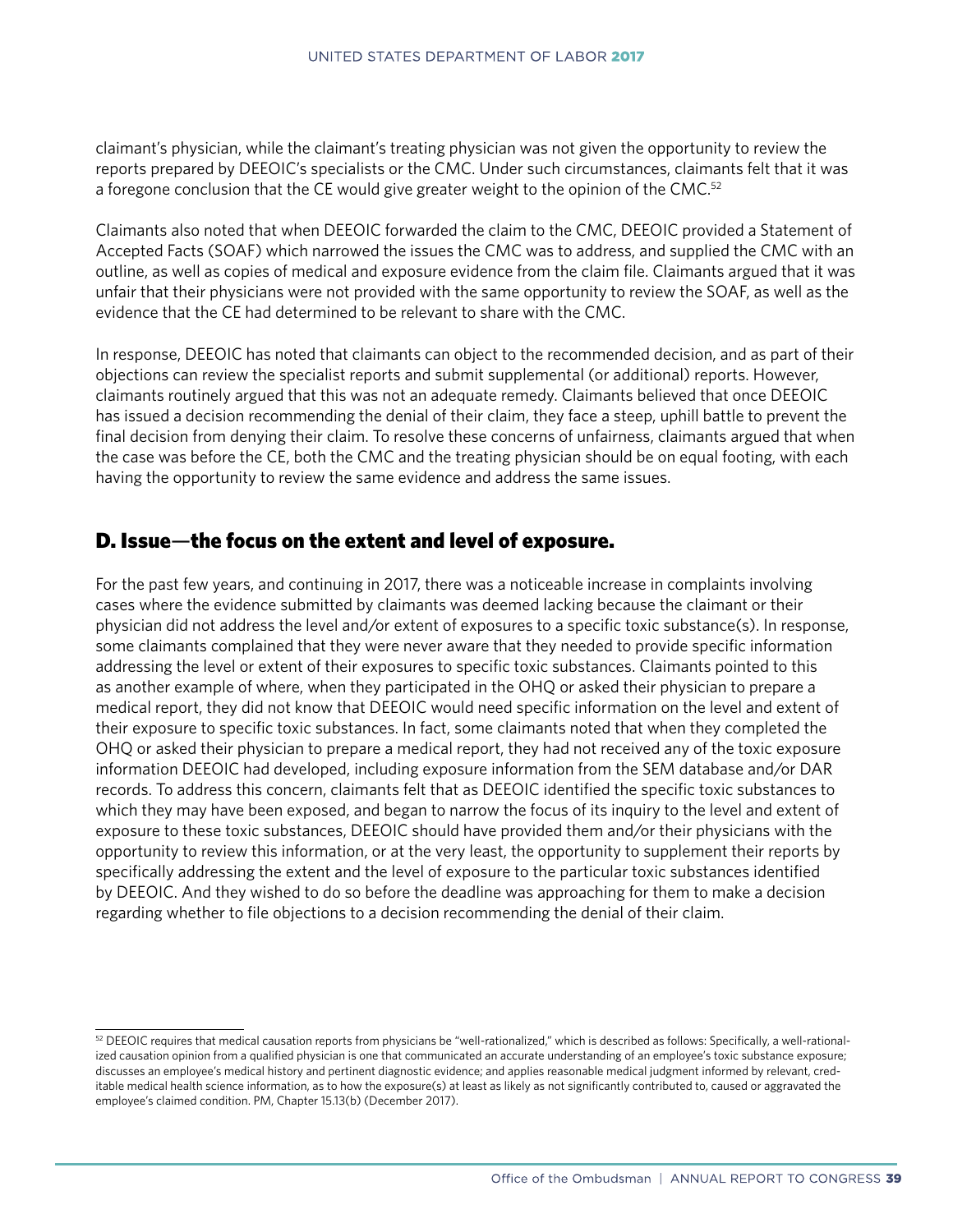In our 2016 Annual Report, we noted that DEEOIC had made statements at various meetings of the Advisory Board on Toxic Substances and Worker Health (ABTSWH) indicating that it would provide treating physicians with the opportunity to review the results of DEEOIC's SEM searches and other exposure evidence in the claimant's file. *See* 2016 Annual Report to Congress. In response to these comments, some claimants and ARs have told us that their treating physicians have not been provided with the opportunity to review DEEOIC's SEM search results and other exposure evidence from their claim file. Still everyone hoped that this would soon become the norm.

In addition, while happy to hear that treating physicians will have the opportunity to review the results of DEEOIC's SEM search results and other exposure evidence in the file, some claimants have questioned the timing of this opportunity. Specifically, claimants questioned if this information would be provided to their physician prior to the issuance of the recommended decision. As noted earlier, many claimants firmly believe that once a decision recommending the denial of a claim is issued, they face a steep, uphill battle to change that result. Thus, claimants feel that it would be most effective if their treating physicians had the opportunity to review the results of the SEM searches, and other exposure evidence, prior to the issuance of the recommended decision.

## E. The weight given to the SEM database and evidence provided by employers.

The Procedure Manual states that "[a] CE is not to discredit evidence from the DAR or other sources because SEM does not validate an exposure." *See* EEOICP Procedure Manual Chapter 15.7(a) (December 2017). In spite of this statement, claimants argued that DEEOIC often used the SEM database as the measure by which all other evidence was evaluated. Claimants complained that other evidence was deemed credible if it was consistent with the information found in SEM, or was rejected (or given little weight), if it was not consistent with the information found in SEM. Since they questioned the accuracy of SEM, claimants often found this reliance on SEM to be problematic.<sup>53</sup>

Concerns regarding the reliance on SEM were raised by former workers of the various gaseous diffusion plants. In complaining that their testimony and affidavits were dismissed because they were inconsistent with information found in SEM, former gaseous diffusion plant workers argued that: (1) they were not given an adequate opportunity to correct the information found in SEM; or, (2) their efforts to correct the inaccuracies in SEM were unsuccessful<sup>54</sup>

Similar complaints were raised by former security guards at the Iowa Ordnance Plant (IOP) who repeatedly questioned DEEOIC reliance on the information in SEM which indicated there were no known toxic substances to which security guards at IOP were exposed. These guards felt that if, instead of relying on the information in SEM, the CE or the IH had talked to them, they could have explained in detail why the information in SEM was incorrect.<sup>55</sup>

<sup>&</sup>lt;sup>53</sup> Some claimants were aware that the SEM homepage contained the disclosure, "The exposure and diagnosed illness information provided on this website is not complete." Some claimants felt that this acknowledged limitation of the data in SEM was not taken into account during the claims adjudication process.

<sup>54</sup> In most instances, former workers did not have records or other documents to support their statements. Nevertheless, they were usually confident

that if their statements were reviewed by someone with technical knowledge of these operations, their statements would be found to be credible. <sup>55</sup> Some of these claimants have produced affidavits, facility maps, and other documentation they believe supports their position that the SEM data with respect to security guards at the IOP is incomplete, particularly because no toxic substances are currently linked to the "security guard" labor category in SEM.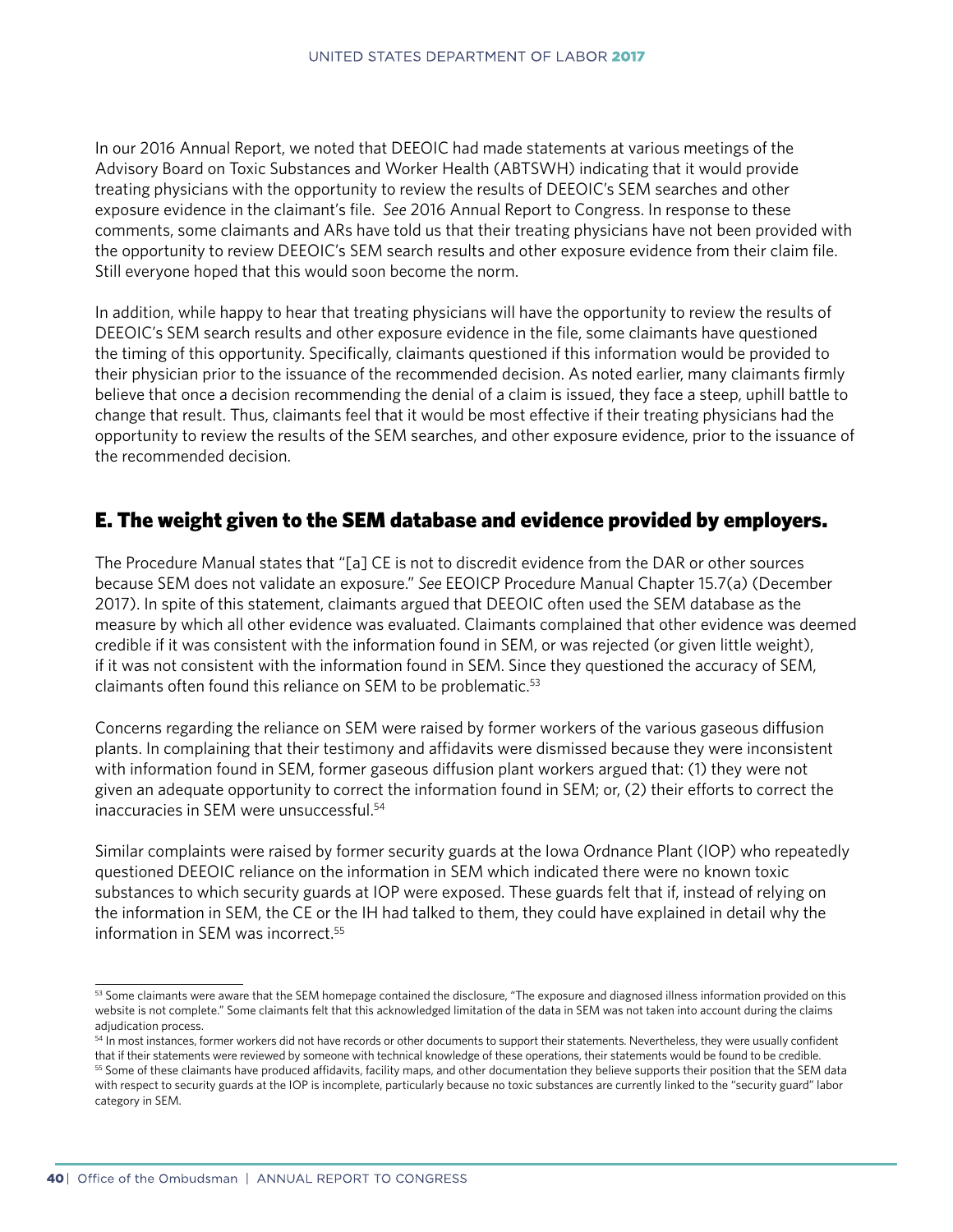A claimant who worked as a chemist complained that in preparing their reports, the IH and CMC had relied on inaccurate information found in SEM.<sup>56</sup> This claimant argued that it would have been beneficial if he/she could have talked to the IH and CMC before they issued their reports.<sup>57</sup> In light of his/her work at this facility, and his/her expertise, this claimant believed that he/she could have corrected many of the inaccuracies found in the SEM.

At its meeting on October 17-19, 2016, the ABTSWH recommended that DEEOIC establish a procedure whereby IHs could interview the claimant directly.<sup>58</sup> DEEOIC subsequently responded by agreeing that there were certain circumstances in which it might be beneficial for the IH to speak directly to the claimant. In response, DEEOIC noted that it had begun to develop procedures for claims examiners to use when such discussions between IHs and claimants are appropriate, and claimants look forward to the implementation of these procedures. Still, some claimants expressed reservations as to whether these new procedures would address their concerns. While claimants seemed pleased with this recommendation, and are hopeful that such a procedure is eventually developed, some questioned how much weight the IH would accord to the information they provided.

We also heard from claimants who questioned what they felt was DEEOIC's unfettered reliance on information provided by employers. Citing to the findings made by Congress in enacting this program, claimants routinely reminded us that:

*Many previously secret records have documented unmonitored exposures to radiation and beryllium and continuing problems at these sites across the Nation, at which the Department of Energy and its predecessor agencies have been, since World War II, self-regulating with respect to nuclear safety and occupational safety and health. No other hazardous Federal activity has been permitted to be carried out under such sweeping powers of self-regulation.*

*See* 42 U.S.C. § 7384(a)(3). In light of this finding by Congress, claimants found it troubling whenever it appeared that DEEOIC did not give any consideration to their efforts to challenge the information provided by the employer. In this regard, claimants found it troubling that affidavits that they submitted had to be supported by other evidence in the record, yet documents submitted by the employer were generally accepted without any questions. This concern was frequently raised by claimants who could cite to documents or reports that questioned the accuracy of information or reports prepared by their employer. For example, former employees of the Rocky Flats Plant could not understand why, in spite of the documented violations found at Rocky Flats, DEEOIC continued to accept, without any hesitation, documents that had been prepared and created or submitted by this employer.

<sup>56</sup> While describing SEM as incomplete, this claimant conceded that there were times when it was beneficial to rely on SEM data. What troubled this claimant was the failure to discuss the document that he/she had prepared in light of the incomplete SEM data.

<sup>57</sup> DEEOIC recognizes that, "Since SEM is based on currently available evidence, the CE needs to be aware that other evidence may be obtained through DAR records or other development that may not correlate with the data in SEM." See Federal (EEOICPA) Procedure Manual, Chapter 15.7(a) (December 2017).

<sup>58</sup> One ABTSWH board member, who is an IH, noted that such interviews were a primary tool by which IHs obtained the information needed to form their expert opinions.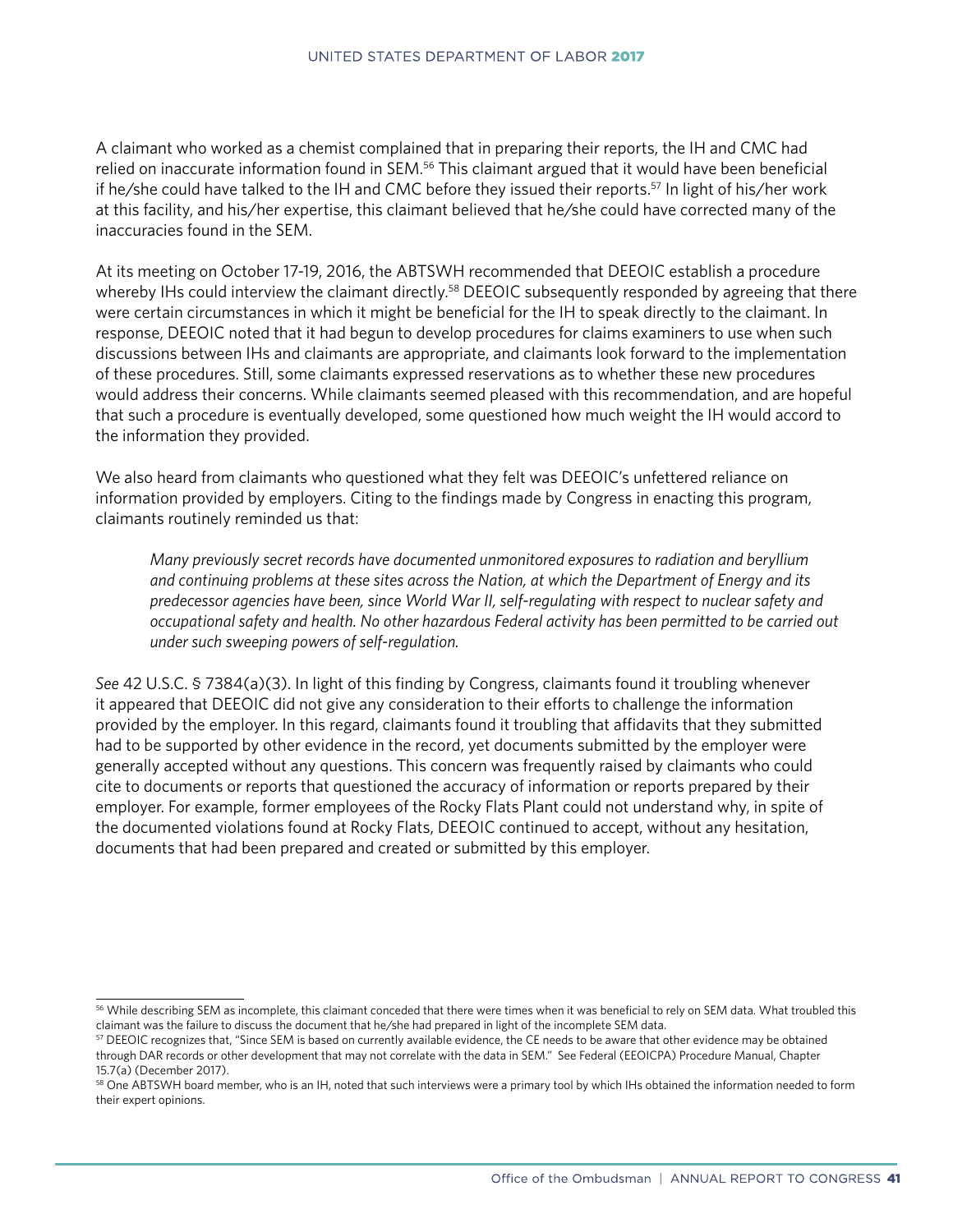## F. Lack of written policy regarding CMC's use of smoking history in Part E causation reports.

We were sometimes approached by claimants when their Part E claims were sent to a CMC for an opinion on causation (whether it was at least as likely as not that exposure to a toxic substance at a covered facility was a significant factor in causing, contributing to, or aggravating the illness). A frequent issue raised by these claimants concerned the CMC's use of their smoking history in forming their opinion on causation. In some instances, particularly after obtaining a copy of the CMC's report, claimants complained that the CMC either: (1) incorrectly stated that the worker was a smoker or had an incorrect smoking history; or (2) attributed the claimed illness to smoking instead of the toxic substance exposure. The claimants who contacted us often questioned the extent to which smoking was permitted to be a factor in adjudicating their EEOICPA claim.

In April 2017, while speaking before the ABTSWH, DEEOIC stated that,

 *"…Well one of the things we've actually tried to do is not consider smoking as part of causation because of the aggravation and contribution. We've in fact instructed doctors, when we refer this, to kind of look at the exposure to work over the smoking…"*

*See* ABTSWH, Transcript at pg. 60 (April 19, 2017).

When asked where this information regarding smoking could be found in published policy, DEEOIC responded,

*"…A lot of it's been in training. I don't know that we've said it in a procedural document. It's something we address in training when we talk to our claims examiners…"* 

*See* ABTSWH, Transcript at pgs. 60, 61, 62 (April 19, 2017). Claimants want to know the extent to which smoking is to be a factor in a causation determination. The claimants who asked this question were often aware of statements made by DEEOIC suggesting that their smoking history was not supposed to be considered.

One example of this confusion involved a claimant who contacted us in 2017 after reading the CMC report and discovered that his/her smoking history was inaccurate. It troubled this claimant that the CMC's opinion relied upon the inaccurate smoking history to determine that smoking was the "likely the cause of the [claimant's] condition." Although this claimant asked us to direct him/her to DEEOIC's policy addressing the extent to which smoking was to be considered in determining causation, we could not refer him/her to a published policy on this subject. Instead, we could only reference the statements by DEEOIC to the ABTSWH in answering the question as to whether the CMC should have considered the employee's smoking history.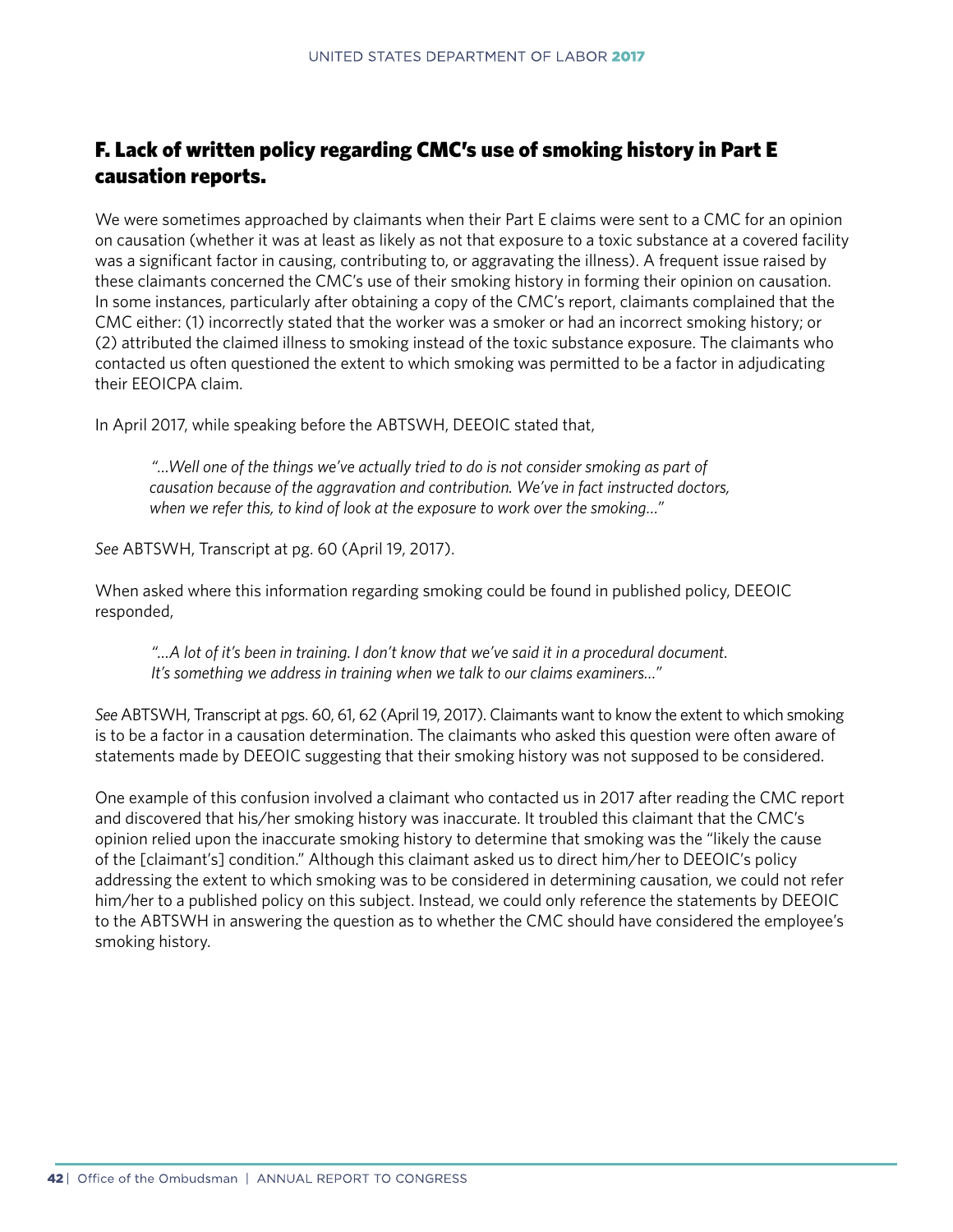# CHAPTER 8 DIFFICULTIES WITH THE ADJUDICATION PROCESS

## A. Decisions Do Not Acknowledge Evidence Submitted by Claimants.

Complaints arose when evidence submitted by claimants was not acknowledged or discussed in the reports prepared by DEEOIC specialists, and/or in recommended or final decisions. The failure to acknowledge and/ or discuss evidence submitted by claimants often caused claimants to:

- 1. Question if their evidence had been overlooked.59
- 2. Conclude that it was a waste of time to develop evidence if DEEOIC was not going to acknowledge or address the evidence in their decisions.<sup>60</sup>

The following example highlights the concerns that arose when evidence submitted by claimants was not acknowledged or discussed by DEEOIC. In this instance, the claimant submitted a document to the Final Adjudication Branch describing his/her work and outlining the toxic substances to which he/she had been exposed. This claimant initially approached us when the evidence he/she submitted was not discussed in the reports prepared by the IH and the CMC, nor was it discussed in DEEOIC's final decision. The claimant worried that the failure to mention his/her evidence suggested that this evidence had been misplaced, and thus that the IH, CMC, and HR were not aware of it.<sup>61</sup> Additionally, it troubled this claimant that throughout the claims process, DEEOIC had relied heavily on the information found in the SEM database. This claimant, who happened to be a chemist, felt that the document he/she submitted identified and clarified erroneous assumptions made by the IH and CMC, who had relied heavily on the SEM database in issuing their reports. Later, when his/her request for reconsideration was denied, this claimant responded by noting that had the CE asked for additional information (or identified issues that needed clarification) he/she would have gladly provided that information.62

During the year, we again heard from former security guards at the IOP who raised similar concerns. Former security guards of the IOP have repeatedly complained that the information in the SEM database regarding their work-related exposures was inaccurate. These employees found it troubling that no one from DEEOIC had ever sat down with them to go over the evidence they had which they believed demonstrated that the SEM database was incorrect.

Moreover, as with the chemist discussed above, these former security guards argued that the SEM database search results were given too much weight. In particular, they argued that DEEOIC had summarily rejected information they provided simply because it was not in accord with SEM. In the opinion of these claimants, DEEOIC had made no effort to ascertain the accuracy of the information they provided. This perception

<sup>&</sup>lt;sup>59</sup> Most claimants we encountered equated the failure to discuss the evidence they submitted to DEEOIC with the failure of this evidence to be considered.

<sup>&</sup>lt;sup>60</sup> The failure to acknowledge evidence they submitted also caused some claimants to question the sincerity of those who encouraged them to submit evidence.

<sup>&</sup>lt;sup>61</sup> In this instance, the document prepared by the claimant was submitted to the CE prior to the issuance of the reports by the IH or CMC, and prior to the issuance of the final decision. The subsequent denial of his/her request for reconsideration was the first time claimant's evidence was acknowledged.

 $62$  According to some claimants, when DEEOIC determined that information was lacking, DEEOIC did not always provide guidance that helped the claimant resolve the situation.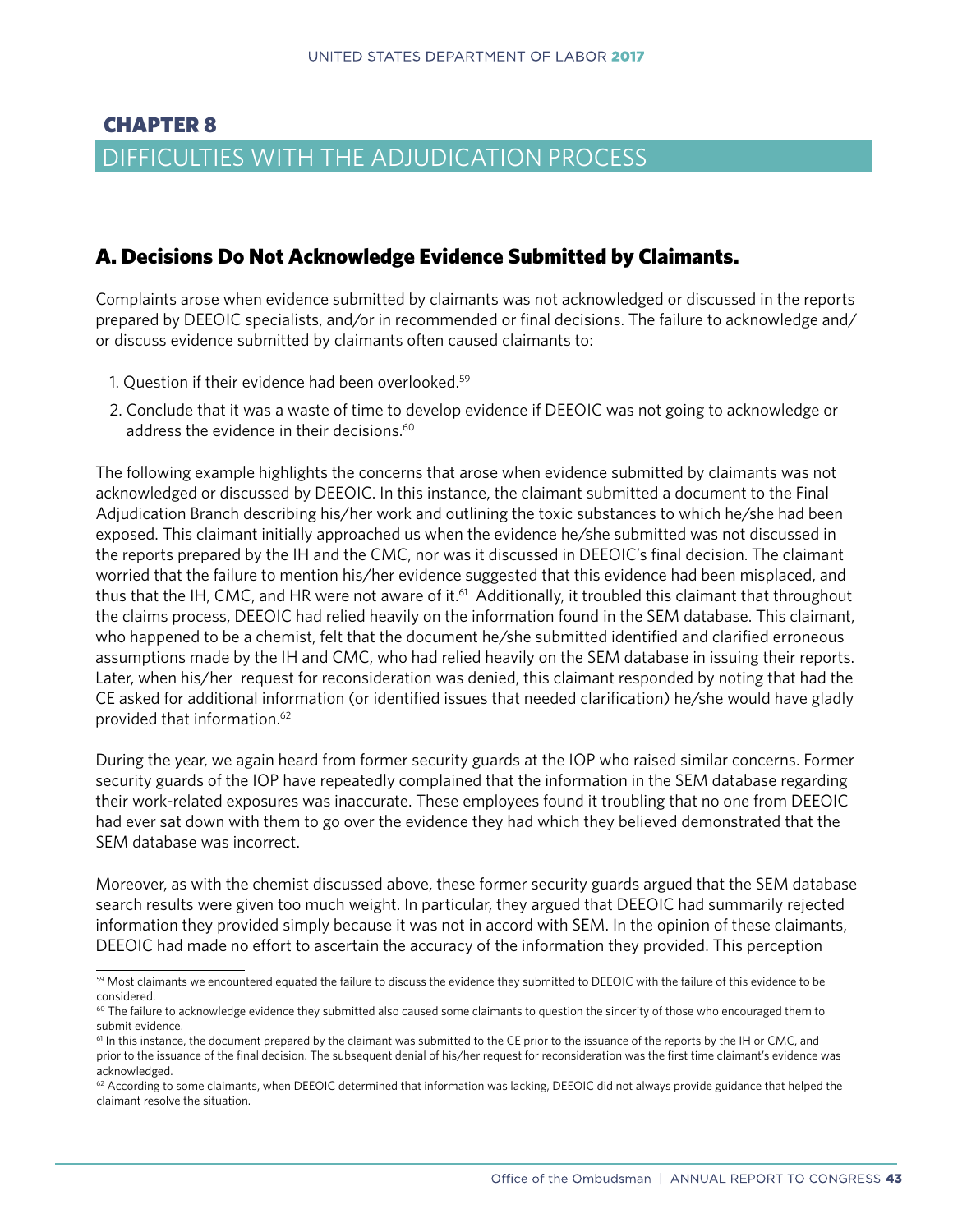really troubled these claimants who felt that, if given the opportunity, they could have provided the IH or CMC with facts that would have verified the accuracy of their information over the absence of information in the SEM database.

## B. Despite being rescinded in February 2017, the language and intent of Circular 15-06 is still being applied in cases.

From the moment EEOICPA Circular No. 15-06 was published in December 2014, claimants took exception to it. Circular 15-06 stated that in light of significant safety improvements that occurred throughout DOE facilities after 1995, absent compelling data to the contrary, it was unlikely that covered Part E employees working after 1995 would have been significantly exposed to any toxic agents at a covered facility. Consequently, this Circular stated that CEs could accept that for employees diagnosed with an illness with a known health affect associated with any toxic substance present at a DOE facility after 1995, any potential exposures would have been maintained within existing regulatory standards and/or guidelines. $63$ 

Therefore, claimants were pleased when at a public meeting held in October 2016, the ABTSWH recommended that Circular No. 15-06 be rescinded, and were even more pleased when DEEOIC rescinded this circular on February 2, 2017. However, since February 2, 2017, claimants have complained of instances where reports by DEEOIC contract specialists and/or decisions issued by DEEOIC used language found in rescinded Circular 15-06. The language from Circular 15-06 that caused these concerns stated that,

*"…For employees diagnosed with an illness with a known health effect associated with any toxic substance present at a DOE facility after 1995, it is accepted that any potential exposures that they might have received would have been maintained within existing regulatory standards and/or guidelines…"*

*See* EEOICPA Circular NO. 15-06 (December 14, 2014). In the cases brought to our attention, subsequent to the rescinding of Circular 15-06 a specialist, CE or HR made statements such as,

> *"However, there is no available evidence (i.e., personal and/or area industrial hygiene monitoring data) to support that, after the mid-1990s, her exposures to asbestos would have exceeded existing regulatory standards."*

> > Report from a Contract Certified Industrial Hygienist, June 2017.

*"The CCIH concluded that there is no available evidence to support that after the mid-1990s that you would have exposures exceeding regulatory standards…"*

DEEOIC Order, issued November 2017.

<sup>&</sup>lt;sup>63</sup> The Circular further noted that CEs could accept that; (1) if there was compelling, probative evidence that documented exposures at any level above this threshold or measurable exposures in an unprotected environment, the CE was to contact the Lead IH for guidance on whether a formal IH referral was required, and (2) any findings of exposure, including infrequent, incidental exposure, required review of a physician to opine on the possibility of causation.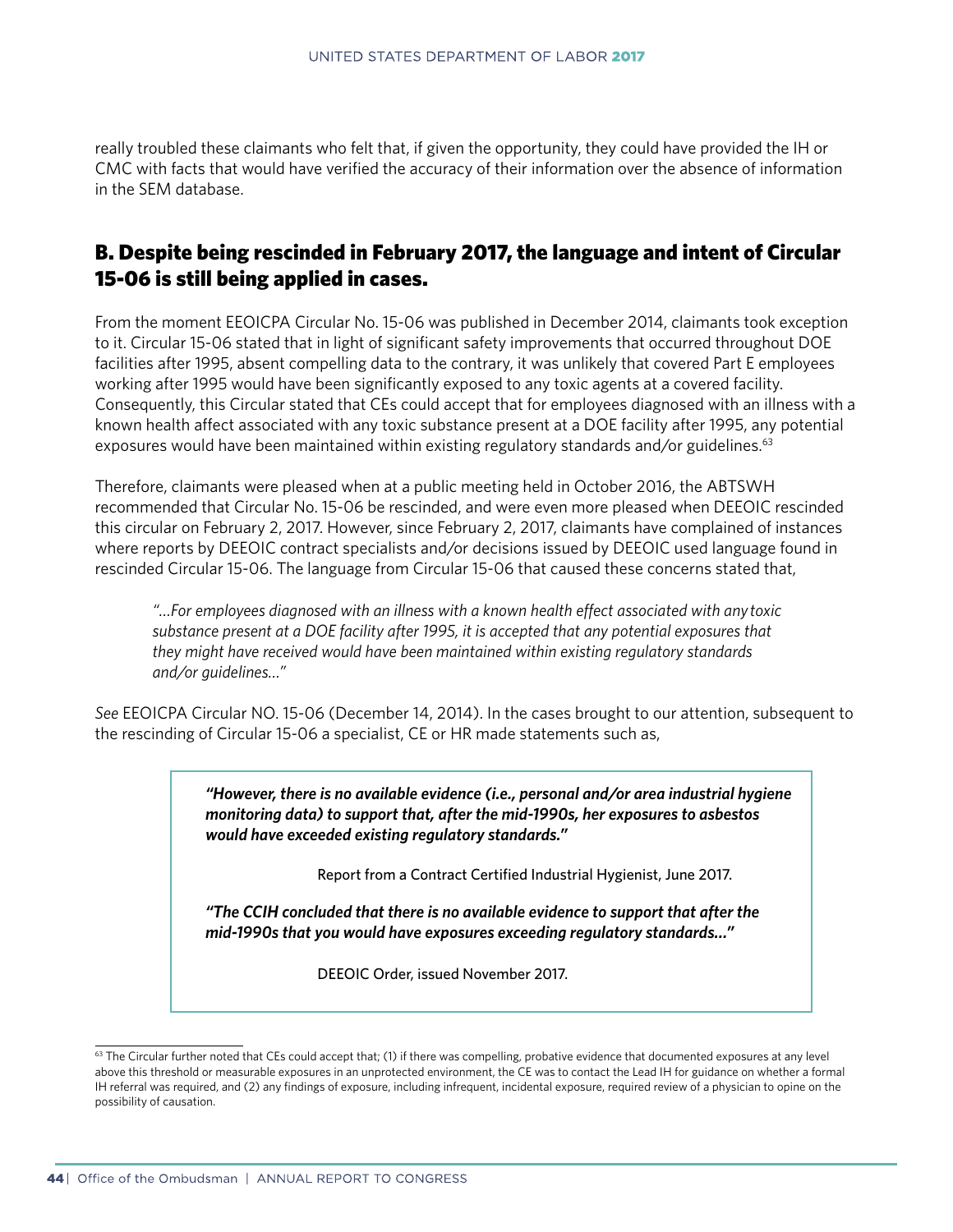The use of the language found in Circular 15-06 has led to complaints suggesting that although DEEOIC has stated that it rescinded Circular 15-06, this circular was still being applied by DEEOIC specialists, CEs and HRs in adjudicating claims.<sup>64</sup>

## C. Most DEEOIC policy changes are only posted online, leaving claimants unaware of them.

When DEEOIC issues a new bulletin, circular or other significant policy change, this change is usually announced on DEEOIC's website under "Latest Program Highlights" or under "Program News." Changes to the PM are described in EEOICP Transmittals, which are also only available online. Throughout the year, we were approached by claimants who had just learned of a change in law, policy, or procedure, and it troubled them when: (1) they first learned of the change well after the change had been made; (2) when it negatively impacted their case; and/or (3) instead of being informed of the change by DOL, they learned of the change from a friend or colleague. There were also some instances where claimants first learned of changes in law, policy, or procedure that could impact their claim when our Office brought the change to their attention. Because policy changes are only posted online:

- Claimants who did not have access to, or only limited access to the internet, oftentimes never saw these notices and thus, were not aware of these changes.
- Even when they had access to the internet, many claimants did not periodically visit DEEOIC's website to stay abreast of changes. This was especially true when their claim had been denied. After the denial of their claim, most claimants did not routinely check DEEOIC's website for updates and changes.
- Changes announced under "Latest Program Highlights" or "Program News" only appeared on the DEEOIC website for a limited period of time.

It should be noted that DEEOIC's website now contains a link that allows individuals to subscribe to receive Medical Provider Updates via email.<sup>65</sup> However, as with other online resources, it has been our observation that many claimants were unaware of them. We also found that because they did not appreciate the value of these resources, many claimants made no effort to explore these website links, even when they were aware that there were resources available online.

## D. Claimants are not advised when DEEOIC conducts internal reviews to determine if reopening of certain claims are required.

Some DEEOIC procedures require the review and identification of previously denied claims that might be impacted by a change in policy or rule. These procedures often direct each district office to prepare a list of previously denied claims (affected by the change) and to have the district office(s) or FAB review the claims on this list to determine if reopening of a claim is warranted. However, DEEOIC does not require the claimant be notified if DEEOIC's internal review determines reopening is not warranted.<sup>66</sup> Thus, we encountered

<sup>64</sup> Some claimants questioned whether DEEOIC had informed IHs and other specialists that Circular 15-06 had been rescinded.

<sup>&</sup>lt;sup>65</sup> Moreover, in 2018, DEEOIC added a link allowing individuals to subscribe to program and policy updates via email.

<sup>66</sup> DOL's procedures for the review of previously denied claims does not always limit the District Office and FAB to reopening. For instance, EEOICPA Bulletin 16-02 (Presumption Available for Accepting Chronic Obstructive Pulmonary Disease (COPD) Under Part E of the EEOICPA) outlined a procedure whereby a claim could also potentially be reversed and accepted if it was under review while at FAB. See EEOICPA Bulletin 16-02 (Dec. 28, 2015).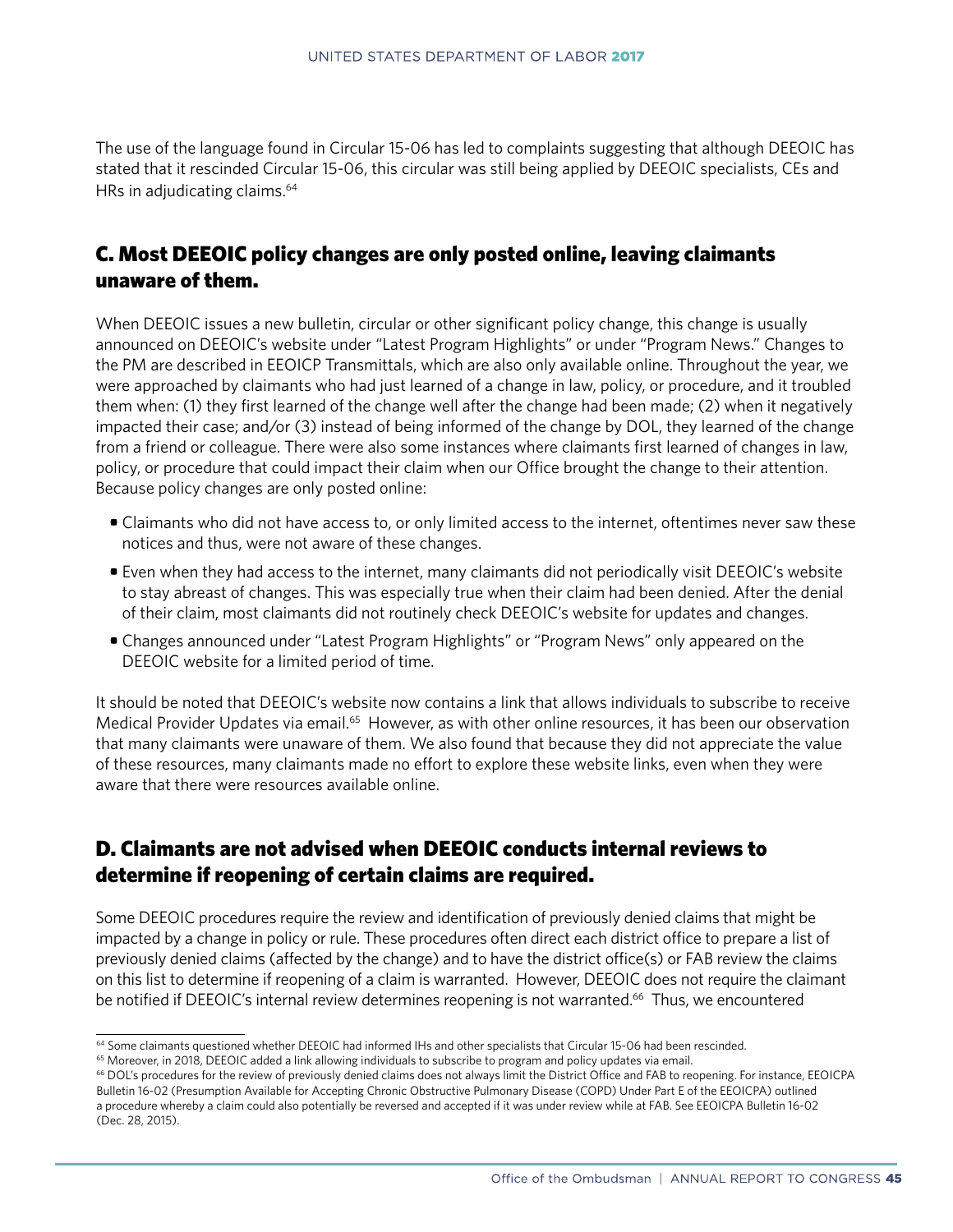claimants who learned about a change in policy from a non-DOL source and wanted to know: (1) why were they just learning about the change in law or policy; and (2) if anyone had reviewed their claim to determine if it was impacted by the change. $67$ 

When informed by our office that DEEOIC had conducted an internal review of their claim and determined that reopening was not warranted, claimants often responded by arguing that had they known about the change in policy and DEEOIC's review process, they would have wanted the opportunity to submit additional evidence. The claimants who expressed this view often felt that the change in policy outlined in these bulletins or circulars impacted what they understood to be the evidence necessary to prove their claim. Thus, these claimants argued that before DEEOIC determined whether reopening was warranted, they should have been given notice and the opportunity to develop additional evidence consistent with the policy outlined in the new bulletin, circular, or policy directive.

This argument asserting that they should have been given notice and the opportunity to develop additional evidence was frequently raised when claimants with previously denied cancer claims learned of a new SEC.<sup>68</sup>

- Some claimants noted that in pursuing their initial claim for cancer, they saw no reason to quibble over a few more days or weeks of employment they believe they should have been credited by DEEOIC. Yet, had they been notified when the new SEC was added, they would have taken the time to try to verify the extra days or weeks needed to establish 250 days of work.<sup>69</sup>
- Some claimants noted that in pursuing their initial claim for cancer, they did not consider it relevant to submit evidence showing that the cancer had metastasized. However, specified cancers can include cancers that have metastasized to the bone, lung, or kidney. Thus, we talked to claimants who stressed that had they known about the new SEC class, they would have taken the time to determine whether the non-specified cancer had metastasized to the bone, lung or kidney.

Similar concerns arose regarding other policy changes. For instance, EEOICPA Bulletin No. 16-02 not only created a presumption for accepting claims for COPD under Part E, but also outlined a procedure for reviewing previously denied claims to determine if they were impacted by this bulletin. Based on our conversations, we believe that there are claimants who, if they had been notified of this bulletin, might have made an effort to identify and submit additional evidence in order to meet the new policy criteria.

Where DEEOIC has undertaken an internal review and determined that reopening was not warranted, claimants who are aware of the policy change through their own efforts can request a reopening of their claim if they feel that they have additional evidence that should be considered. However, in many of the instances that we encountered, claimants only became aware of the change in law or policy when notified by a friend or by this office. Unless and until they are notified of the subsequent change in law or policy, claimants have no reason to think that evidence that was not initially relevant to their claim is now relevant.

 $67$  As noted before, while a notice announcing a new bulletin or circular was usually posted on DEEOIC's website, many claimants did not routinely visit DEEOIC's website to check for such updates, and thus never saw these notices. We especially found that once their claim was denied, many claimants never reviewed DEEOIC's website again.

<sup>68</sup> EEOICPA Bulletin 11-07 outlines the procedures for reviewing and processing claims under new SEC class designations, including how and when reopening decisions are to be analyzed and sent to claimants.

 $69$  In order to qualify for a SEC class, the worker must have worked for a number of work days, usually aggregating at least 250 work days, occurring either at the one particular SEC or in combination with work days within the parameters established for one or more other classes of employees included in the SEC.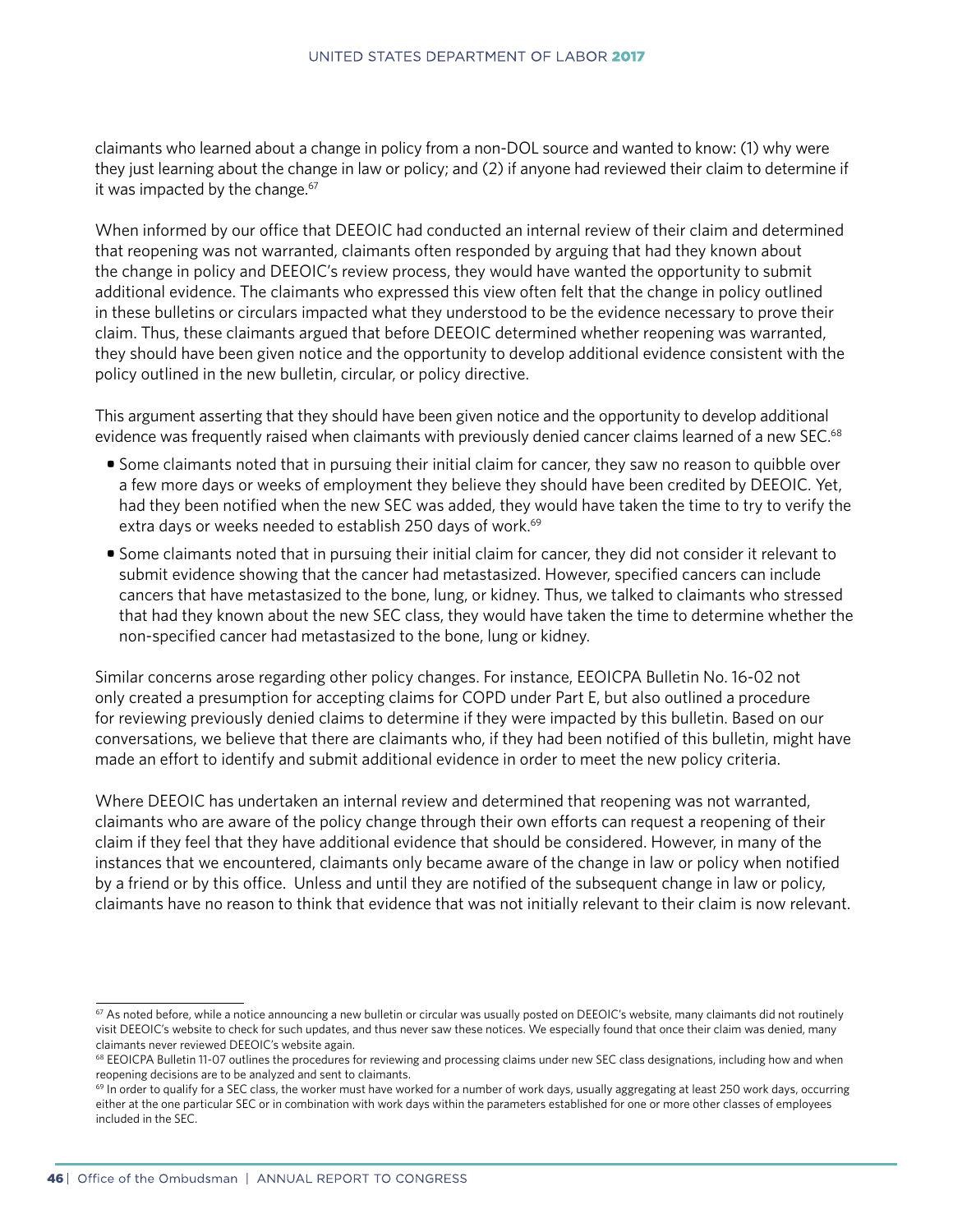## E. Are previously denied claims always reviewed?

As previously discussed, there were instances when in announcing a change in policy, the bulletin or circular also outlined the procedures by which the district office or FAB were to review previously denied claims that could be impacted by the new policy. However, there have been other instances where the bulletin or circular did not indicate whether a change in policy would result in review by DEEOIC of previously denied claims. In these instances, it has often been difficult to determine if such a review was ever undertaken.

For instance, EEOICPA Bulletin No. 17-01 (October 5, 2016) outlined what was described as a "procedural change." This "procedural change" impacted the circumstances in which a Part E survivor could elect to receive monetary compensation that the employee would have received had he/she not died prior to payment. This bulletin did not mention whether DEEOIC would perform an internal review to identify previously denied claims potentially impacted by this new bulletin. It also did not outline the steps to be taken to notify previously denied claimants of this new bulletin.

Similar concerns were raised about DEEOIC's decision to rescind EEOICPA Circular No. 15-06. At the full board meeting of the ABTSWH on November 16, 2017, DEEOIC noted that it did not have the mechanism to identify specific cases impacted by Circular No. 15-06. Rather, DEEOIC indicated that they were doing "more of a manual process."70 *See* ABTSWH—Full Board Meeting, November 16, 2017, Transcript pages 36-37. Some claimants believed that since DEEOIC could not identify all of the cases potentially impacted by Circular 15-06, then DEEOIC needed to do more to notify claimants and ARs that this Circular had been rescinded. In raising this point, it was stressed that it would not be sufficient to simply post a notice online informing claimants that this circular had been rescinded. Rather, claimants felt that this notice needed to be widely distributed.

## F. DEEOIC's approach to hearing loss claims.

Over the years and continuing in 2017, claimants complained about DEEOIC's approach to hearing loss claims. Such complaints consistently arose over whether DEEOIC's policy presumption regarding hearing loss is a legally binding rule, which if not satisfied results in the automatic denial of the claim; or whether it is, as titled by DEEOIC, a policy presumption which, if the criteria are not satisfied, allows claimants to purse their claims under the Part E standard of causation.

#### **1) DEEOIC did not follow its own policy.**

Appendix 1 of the EEOICPA PM states that Part E causation can be presumed without referral to National Office specialists if three conditions are satisfied. *See* EEOICPA PM Appendix 1, Exhibit 15.4(8) (December 2017). The first condition requires medical evidence to prove the diagnosis of bilateral sensorineural hearing loss. The second condition requires verified covered employment within at least one specified job category for a period of 10 consecutive years, completed prior to 1990. [The list of specified job categories is included in Exhibit 15.4(8).] The third condition requires that, in addition to working in a specified job category, the employee had been concurrently exposed to at least one the specified organic solvents. [The list of the specified organic solvents is included in Exhibit 15.4(8)].

 $70$  DEEOIC indicated that it had been able to identify a cohort of cases and had provided minimum lists to their claim staff to begin the process.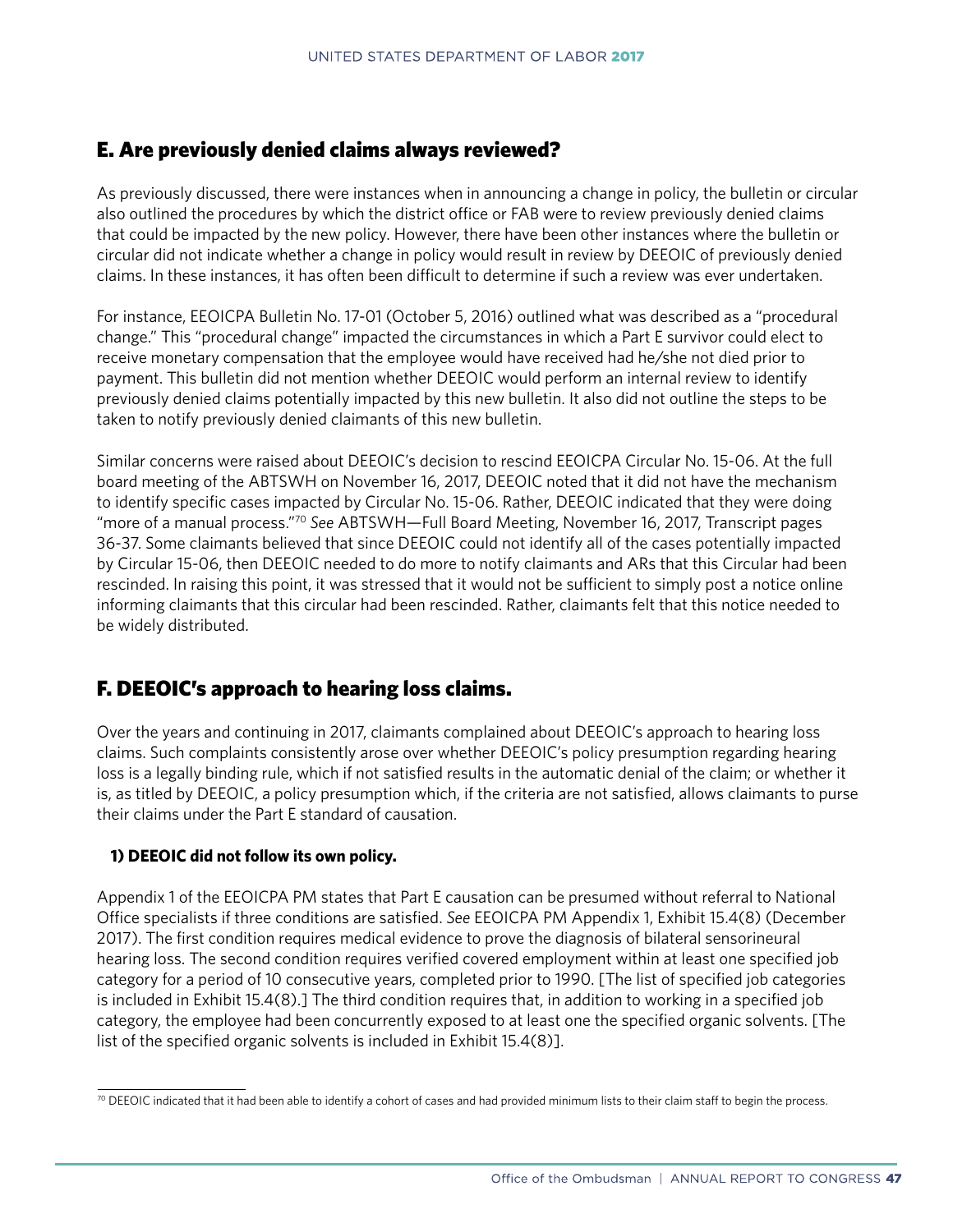We routinely received complaints asserting that DEEOIC did not follow its own policy. Claimants routinely reminded us that the PM characterized the conditions outlined in Exhibit 15.4(8) as a "presumption" and specifically stated that causation could be presumed without referral to the National Office specialist if the three conditions were satisfied. Yet, in spite of this explicit language, when hearing loss claims did not meet all three of the conditions outlined in this Exhibit, these claims were not referred to the National Office for review by a specialist, or reviewed under the Part E standard for causation.<sup>71</sup>

#### **2) Did DOL's response to our 2015 Annual Report apply to the specific issues raised in our 2015 Annual Report concerning hearing loss claims?**

In our 2015 Annual Report, we noted that with respect to claims for hearing loss, some claimants continued to grapple with whether the criteria for hearing loss claims outlined in the Exhibit 15.4(8) were a rule or a policy. We explained that in the opinion of claimants, if these criteria were a rule, then they must be met in order for their claim to be accepted. However, if the criteria were merely a policy presumption, then they expected that if their evidence did not meet the criteria outlined in the PM, their case would still be evaluated under the Part E causation and exposure standard. *See* 2015 Annual Report to Congress, December 21, 2016, page 51.

In its response to our 2015 Annual Report, DOL generally addressed our concerns about the weight given to PM provisions, bulletins, circulars, and teleconference policy notes stating that,

*"…Lack of a presumptive illness is never justification, standing alone, for a denial of a claim. A claimant is always legally entitled to prove his/her case, regardless of any presumption. The case will still be fully adjudicated, but exposure and/or a causal relationship must be proven by the claimant without the use of a presumption. Awards of benefits are routinely entered on the strength of the evidence alone, without applying any legal presumption."*

*See* DOL's Response to Office of the Ombudsman 2015 Annual Report to Congress, pages 6-7. In spite of this response, in 2017, we continued to encounter claimants whose claims for bilateral sensorineural hearing loss had been denied by DEEOIC solely because they did not met all of the criteria outlined in Exhibit 15.4(8). These claimants complained that in denying their claim for hearing loss, DEEOIC had impermissibly given Exhibit 15.4(8) the full legal force and effect of law.

> *"…Furthermore, in accordance with guidelines in the Federal (EEOICPA) PM 2-1000.18, hearing loss can be compensable under Part E of the EEOICPA if such loss arises as a result of exposure to one or more of the organic solvents listed in subsection 18b. Additionally, the employee must meet all conditions under subsection 18a as follows…"*

> > A 2015 decision shared with the Office, January 2017.

 $71$  The Part E standard of causation is whether it is at least as likely as not that exposure to a toxic substance at a DOE facility was a significant factor in causing, contributing to, or aggravating the illness; and, it is at least as likely as not that the exposure to such toxic substance was related to employment at a DOE facility. See 42 U.S.C. § 7385s-4(c).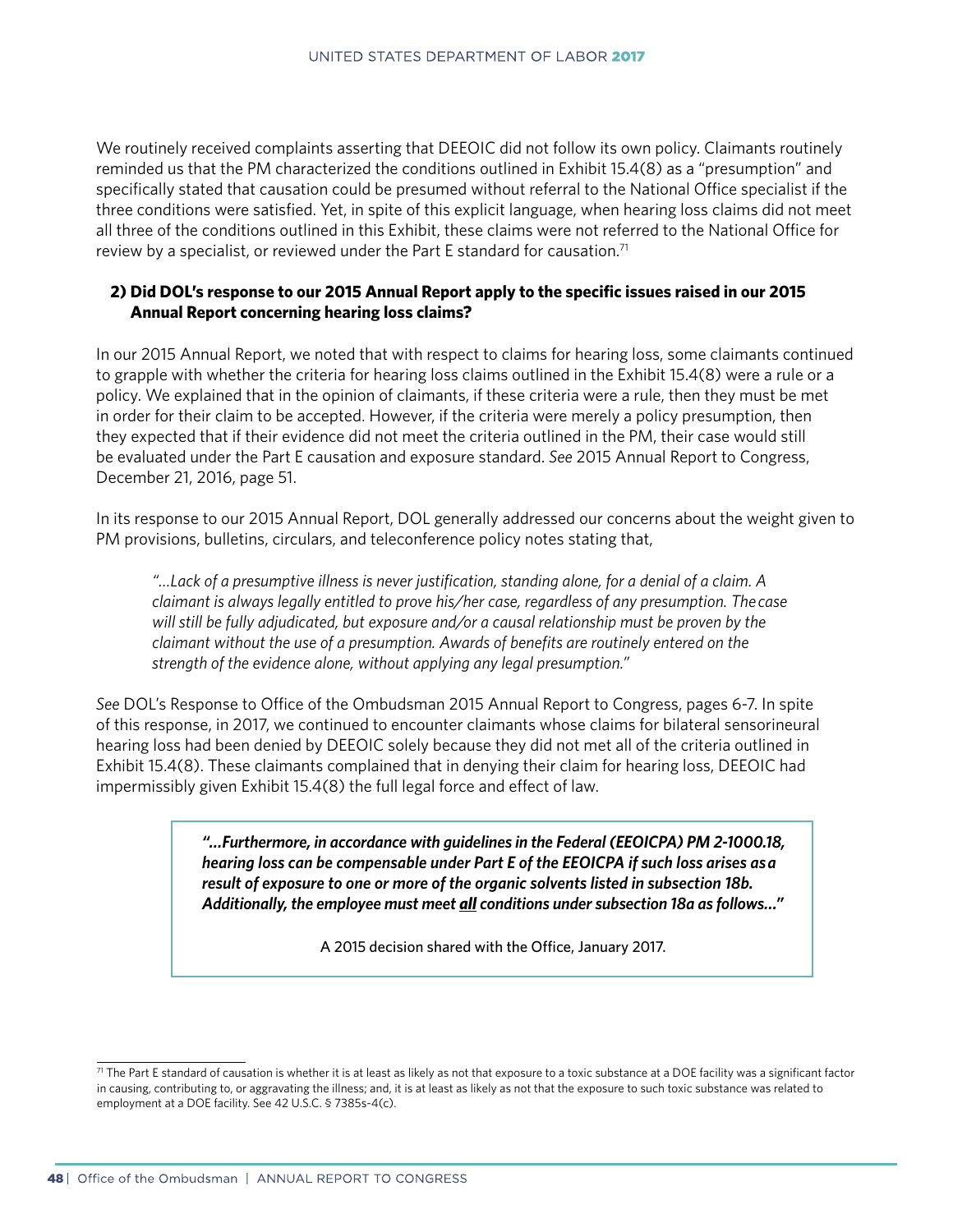*"Hearing loss is compensable under Part E if certain medical, employment and exposure criteria are met, and the guidance closely defines the specific labor categories, time frames, and particular organic solvents which are qualifying under this provision. The evidence must establish that the employee has a diagnosis of sensorineural hearing loss in both ears, and the employee was exposed to one of the specified chemical solvents, and worked within a certain job category for consecutive and unbroken period of ten years, completed prior to 1990."*

> A 2006 decision that a claimant continued to question when he/she encountered us in October 2017.

Some of these claimants also assured us that, in recent conversations, their CE had again insisted that meeting all of the criteria outlined in Exhibit 15.4(8) was the only way to be compensated for hearing loss under Part E of this program. Thus, it is unclear if DOL's response stating that claimants are always legally entitled to prove his/her case regardless of any presumption applies to claims for bilateral sensorineural hearing loss.<sup>72</sup>

#### **3) DEEOIC gives PM Exhibit 15.4(8) the full force and effect of law.**

As noted earlier, in its response to our 2015 Annual Report, DOL stated that, "[a] claimant is always legally entitled to prove his/her case, regardless of any presumption." Claimants have difficulty reconciling this statement with the language in Exhibit 15.4(8) stating that,

*This policy guidance represents the sole evidentiary basis a CE is to use in making a decision concerning whether it is "at least as likely as not" that an occupational exposure to a toxic substance was a significant factor in aggravating, contributing to or causing a diagnosed bilateral sensorineural hearing loss. Claims filed for hearing loss that do not satisfy the conditions for acceptance outlined in this procedure cannot be accepted, because these standards represent the only scientific basis for establishing work-related hearing loss due to exposure to a toxic substance. [Emphasis Added].*

Claimants contend that Exhibit 15.4(8) takes away their legal entitlement to prove their case, regardless of any presumption. They argued that unless they meet all of the conditions outlined in Exhibit 15.4(8), they are essentially precluded from establishing that their hearing loss is related to exposures sustained while working at a covered facility. For this reason, claimants argue that Exhibit 15.4(8) is given the full legal force and effect of law.

This argument is frequently raised by claimants who question the reasonableness of the criteria outlined in Exhibit 15.4(8). For instance, we encountered claimants who questioned the basis for compensating those who worked in the labor categories specified by this Exhibit while refusing to even consider whether the hearing loss sustained by those who did not work in one of these specified labor categories was caused, aggravated, or contributed to by one of the organic solvents identified in Exhibit 15.4(8). During the year, we

 $^{72}$  Exhibit 15.4(8) is included in an Exhibit 15.4 which is entitled, "Exposure and Causation Presumptions with Development Guidance for Certain Conditions."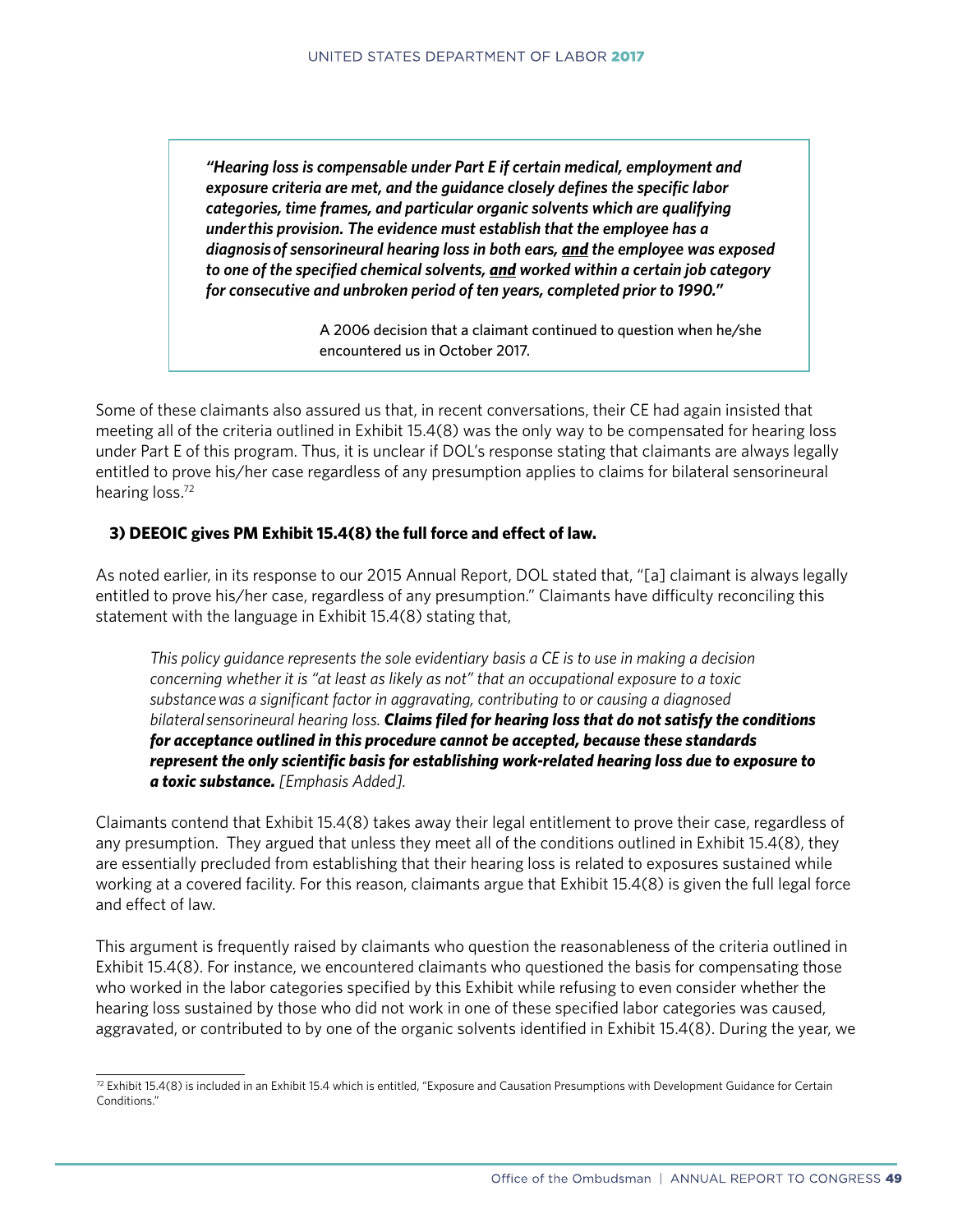also talked to claimants who questioned whether the scientific studies relied upon by DEEOIC specifically indicated that 10 consecutive years of exposure was necessary in every case. This question was frequently raised by claimants who argued that, while they did not have 10 consecutive years of exposure prior to 1990, they still should have had the opportunity to show that they sustained levels of exposures that were at least as likely as not a significant factor in causing, aggravating, or contributing to their hearing loss. Similarly, there were claimants who felt that they should have the opportunity to establish that their exposures after 1990 were no different from their exposures prior to 1990. Claimants argued that if this hearing loss provision was a policy presumption, then they should be able to challenge it because it is not legally binding on all cases. On the other hand, if this provision was to be given the full legal force and effect of law, claimants complained that they were not given an opportunity for notice and comment prior to such a rule being enacted.

#### **4) Subsection (e) of Exhibit 15.4(8) does not resolve the concerns with DEEOIC's policy towards hearing loss claims.**

Subsection (e) of Exhibit 15.4(8) provides in pertinent part,

*…If a claimant seeks to argue that the standard by which DEEOIC evaluates claims is not based on a correct interpretation of available scientific evidence, or that a toxic substance that is not*  listed as having a health effect of hearing loss exists, he or she will need to provide probative *epidemiological data to support the claim. Any claimant submission of scientific documentation including journals, periodicals, or other literature (including citations to literature) has to relate to the topic of the correlation between hearing loss and toxic substance exposure. Scientific evidence that does not relate to or reference hearing loss is insufficient.*

*See* PM Exhibit 15.4(8)(e). Claimants complained that subsection (e) did not resolve or minimize their concern over the fact that Exhibit 15.4(8) was given the full legal force and effect of law, instead of being a policy presumption.

- Claimants noted that they were prevented from establishing that, while they did not meet all of the criteria outlined in Exhibit 15.4(8), their hearing loss was nevertheless related to exposures sustained at a covered facility.
- According to subsection (e), claimants can argue that the standard by which DEEOIC evaluates claims is not based on a correct interpretation of available scientific evidence, or that a toxic substance that is not listed as having a health effect of hearing loss exists. We heard from claimants who argued that subsection (e) unduly limited the challenges that they could raise. In particular, claimants felt that Exhibit 15.4(8) did not allow them to argue that additional labor categories should be considered and/or added to the list of specified job categories chosen by DEEOIC.
- Claimants also argued that subsection (e) made it very expensive to challenge DEEOIC's hearing loss policy. Claimants feared that trying to show that DEEOIC's standard was not based on a correct interpretation of available scientific evidence could quickly become cost prohibitive. Thus, the claimants we talked to were pleased to know that DEEOIC's policy on hearing loss was being reviewed by the ABTSWH.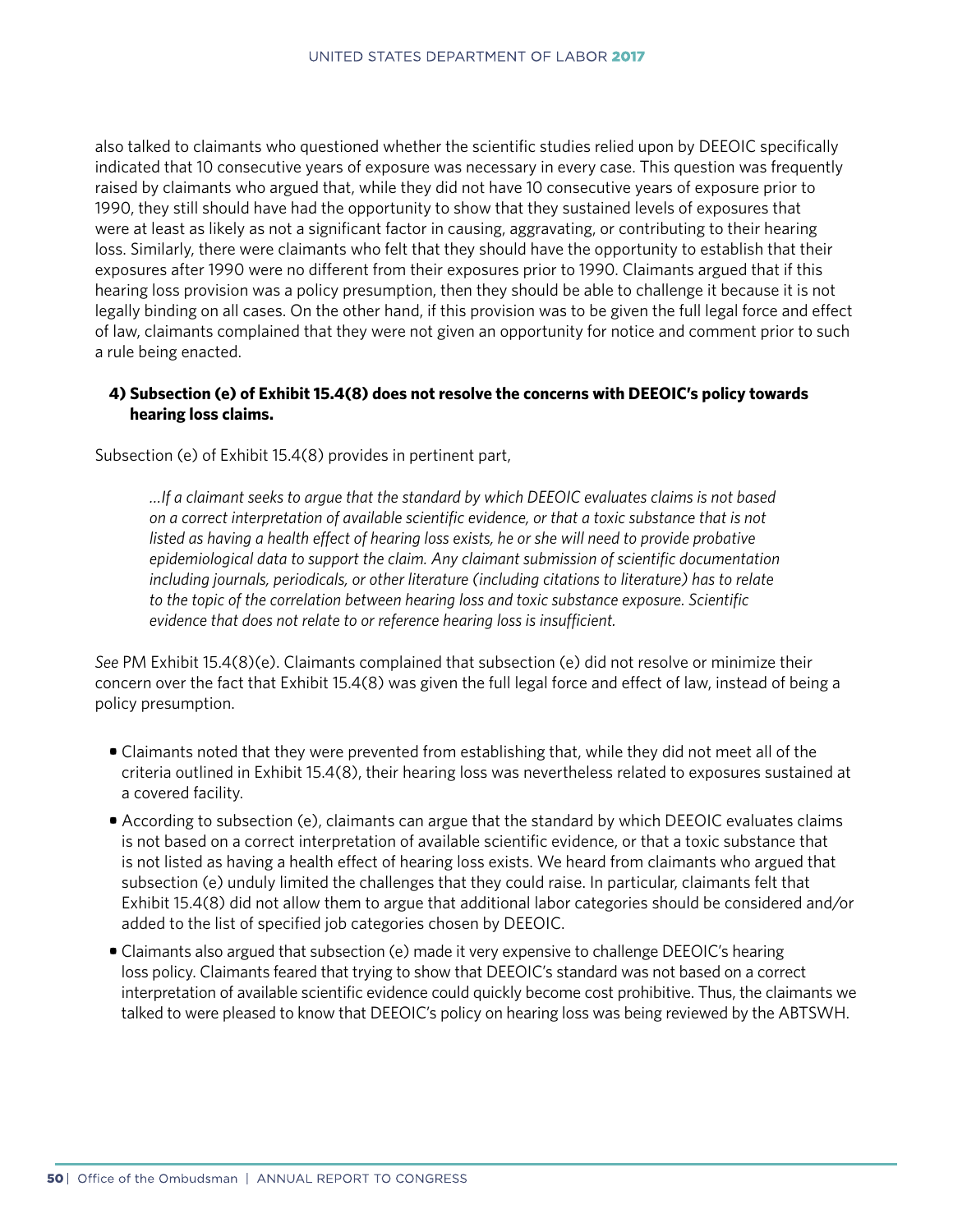## CHAPTER 9 INTERACTIONS WITH DEEOIC

## A. Telephone calls not returned.

With respect to interactions with DEEOIC, one of the most common difficulties raised by claimants in 2017 involved their inability to talk to someone when they called their CE or the district office. This difficulty is also discussed in Chapter 4.

To summarize, the complaints brought to our attention usually involved situations where claimants called the CE and when no one was available to take their call, the claimant left a message. Later, when the CE returned the call, the claimant was not available. Thus, the CE left a message simply indicating that he/she had called. We later discovered that in some instances, because the claimant did not recognize the caller or the telephone number, the claimant did not answer the telephone when the CE called back. Since the CE simply left a short message (or the claimant did not answer the telephone), if the claimant still needed to talk to the CE, the onus was on the claimant to again call the CE, who oftentimes again was not available to take the claimant's call. As a result, some claimants found themselves in a cycle of telephone tag with the CE. When we brought these observations to DEEOIC's attention, DEEOIC vowed to look into them. Subsequently, we talked to claimants who indicated that when they left a message for the CE they received a timely response. However, in a few instances claimants complained that the person who returned their call was not their CE, and thus, was unable to answer their specific questions. In addition, there continued to be a few instances where claimants complained that no one returned their call.<sup>73</sup>

> *"If you leave the house and they call and leave a message that they called you, you have to start the process all over. It makes it very difficult to speak to them. I would like them to set up an appointment so it is easier to connect with DOL and get your problems resolved…I would like to see an exact time appointment set up when the CE cannot take the call. This way you are not a prisoner waiting for their call."*

> > Statement by a claimant, April 2017.

Another issue brought to our attention was that when some claimants called the district office to speak with their CE, they were automatically transferred to someone in another district office. According to the complaints we received, the person to whom the claimant was transferred oftentimes could not respond to case-specific questions. Thus, some claimants described these interactions as counter-productive and frustrating. In one instance, in approaching our office, the claimant noted that he/she had made 19 phone calls to DEEOIC regarding the rejection of covered prescription medication by a local pharmacy. This claimant complained that although he/she had spoken to at least four different individuals in district offices and the FAB, he/she was still having trouble obtaining the necessary medication. Only after the issue was elevated to a supervisor in the National Office was the claimant's telephone call returned and the prescription issue resolved.

 $73$  In some of these instances it was impossible to determine exactly when the claimant had called the CE or district office.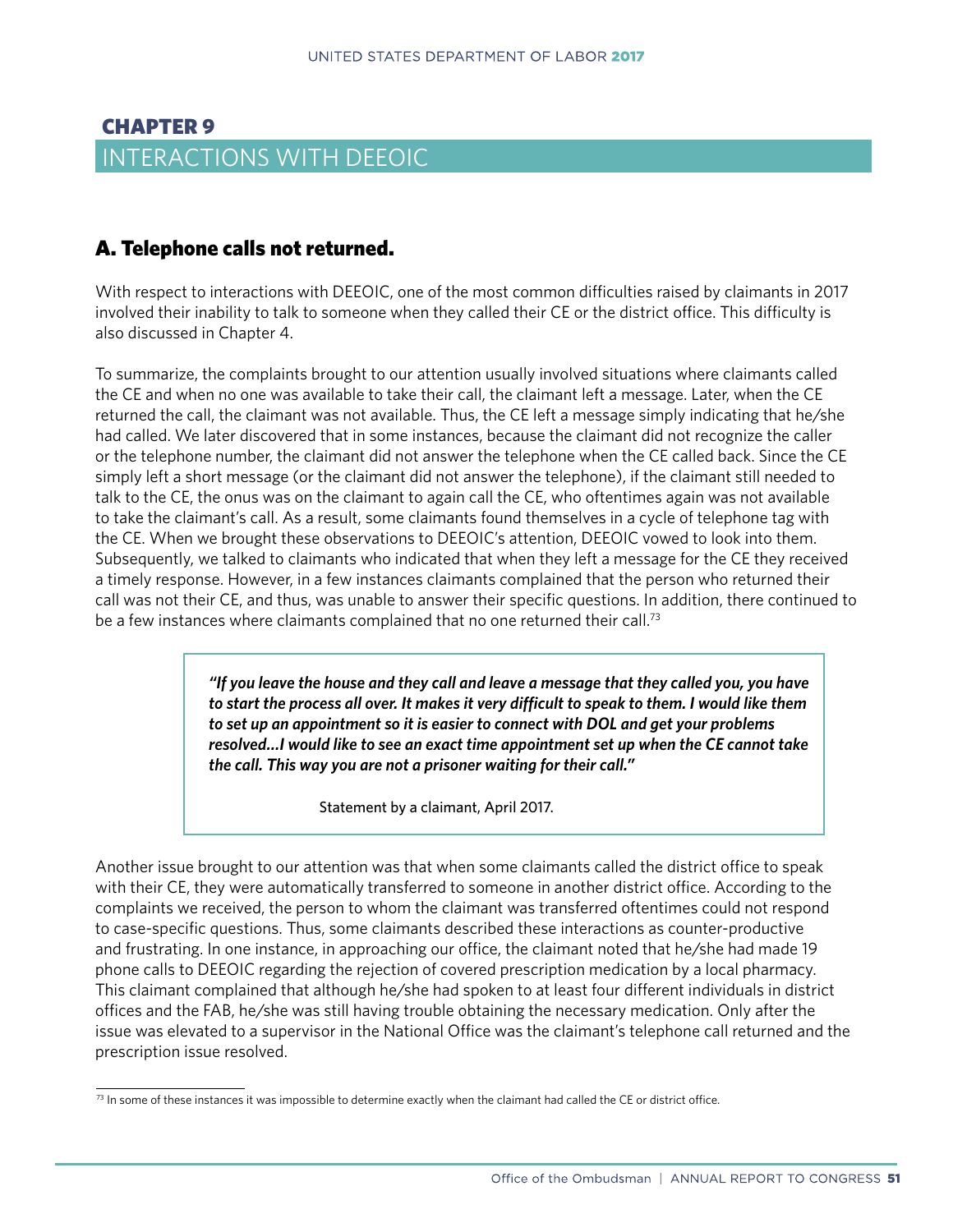We also talked to claimants who complained that when they tried to call their CE, the person at the district office who answered the telephone would not transfer them to their CE. According to these claimants, they were asked to present their question or concern to the person who answered the telephone, and while this person may have attempted to help, some claimants indicated that they did not receive sufficient assistance. The experience of having the person who answered the telephone refuse to transfer them to their CE led some claimants to suggest that in order to avoid this situation in the future, they simply stopped trying to call their CE.

## B. Inappropriate conduct.

In most instances, claimants did not call us simply to complain about an incident of inappropriate customer service. Rather, the incident of inappropriate customer service was usually just one aspect of the story that the claimant or the AR wanted to tell us. In recounting their story, claimants and ARs would sometimes mention a negative encounter or would utter a statement reflecting their dissatisfaction with the customer service they had received. Generally, when we followed up on these comments, claimants were quick to emphasize that their problem was with one particular CE or staff member, and not with the DEEOIC staff as a whole. In fact, after recounting their negative encounter with one CE, claimants would often make it a point to tell us about a positive encounter they had with another CE or DEEOIC staff member. Thus, when it came to the problems with customer service, most claimants were not looking for wholesale changes. Rather, they simply wanted an adequate means to register their concerns, in hopes of avoiding future problems. In fact, in many instances claimants felt that their problems could be resolved if they were given a new CE.74

In response to issues raised in our 2015 Annual Report about inappropriate customer service, DOL agreed that reporting and resolving inappropriate customer service issues was of the upmost importance. DOL stated that it would review and examine additional ways to publicize the process (for reporting inappropriate customer service) to the claimant community. DOL also noted that customer service complaints could be submitted to OWCP in writing, by phone, via public email, or by using the customer satisfaction surveys that were available on the OWCP website and through the OWCP Interactive Voice Response (IVR) phone system. In addition, DOL indicated that claimants could direct their complaints to a supervisory CE, unit manager, assistant district director, or district director. DOL's response concluded with a statement indicating that every complaint would be reviewed and appropriate action would be taken.

This Office does not question DOL's commitment to providing good customer service. Yet, in spite of DOL's commitment to good customer service and the various ways claimants can report inappropriate customer service, claimants continued to come to us with concerns:

> *"I just spoke to the manager at the Resource Center for XXX. XXX was very unhelpful, rude and unprofessional…"*

> > E-mail, dated June 2017

<sup>74</sup> While claimants can certainly request a new CE, it has been our understanding that such requests are not routinely granted.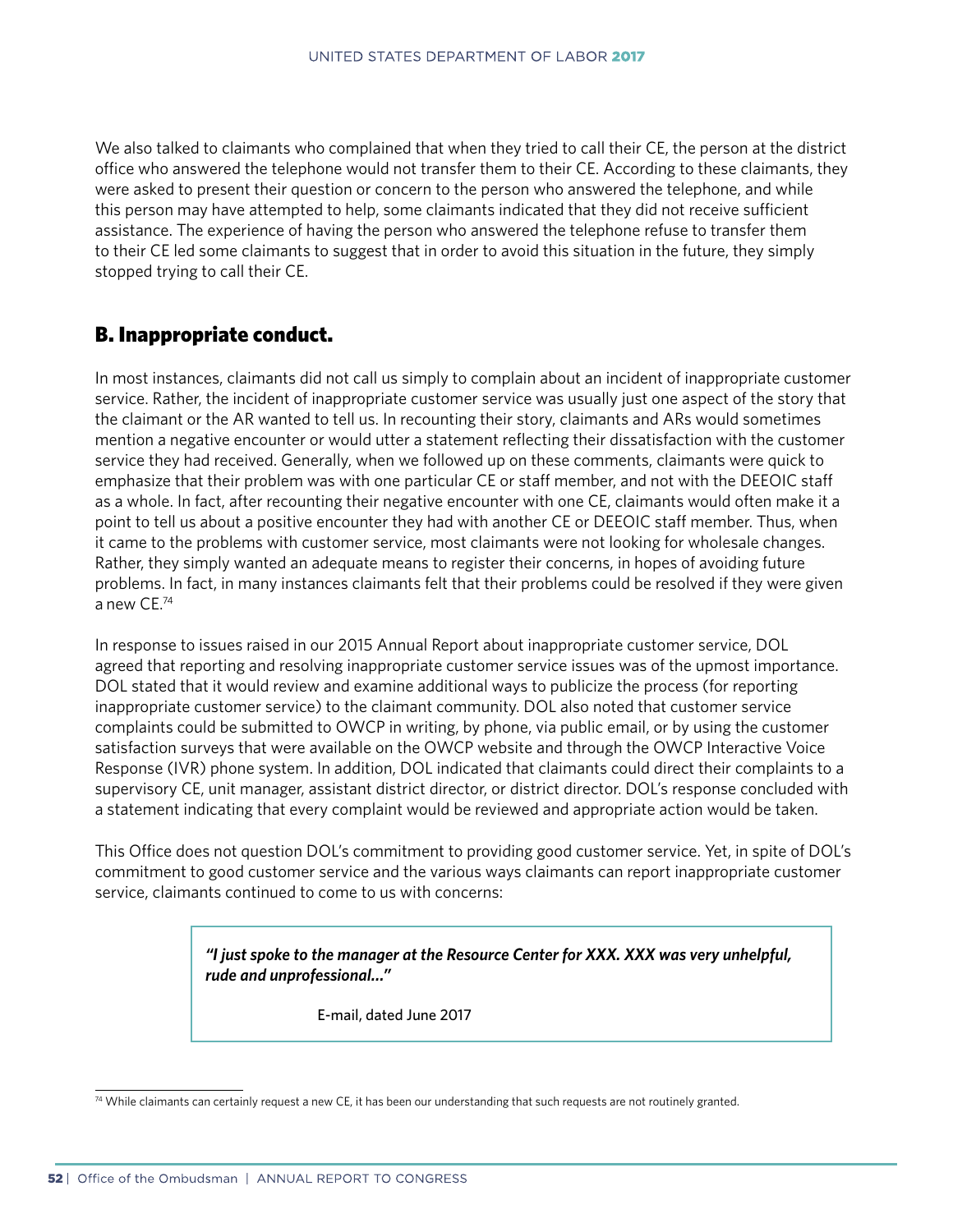*"XXX correspondence to me is rude and dismissive…"*

Letter, dated January 2017.

*"People in XXX (District Office) are "really bad people…"*

Telephone call, September 2017.

#### **1) Claimants not aware of DOL's commitment.**

In its response to our 2015 Annual Report, DOL agreed that reporting and resolving any inappropriate customer service issues is of the upmost importance. Nevertheless, in 2017, claimants who complained of encountering instances of inappropriate customer service often questioned DEEOIC's commitment to good customer service. This was especially true when the claimant felt that he/she had encountered a blatant instance of inappropriate customer service. Yet, most of the claimants who complained about inappropriate customer service had not reported the conduct to DEEOIC and oftentimes were hesitant, if not absolutely opposed to reporting this conduct. In our experience, the three main reasons that claimants did not report instances of inappropriate customer service to DEEOIC were: (1) they felt that their complaints would be ignored; (2) they feared retaliation; and (3) they did not feel comfortable reporting such conduct to the CE's supervisor, or to a general DEEOIC email address.

#### **2) Claimants fear retaliation.**

Many of the claimants we encountered admitted that because they feared retaliation, they were hesitant to report instances of inappropriate customer service. From what we can tell, in most instances this fear of retaliation was not prompted by something that had been said or done. Rather, this fear was usually prompted by the realization that CEs (as well as others associated with DEEOIC) had a lot of sway over the outcome of a claim, and that the person about whom they were complaining could be assigned to their claim for many years. Claimants routinely questioned the wisdom of leaving negative comments about a CE (or the program in general) when the CE or the administrators of this program were in a position to impact their claim, and would oftentimes be in this position for a long time. Claimants frequently reminded us that even if the claim was denied, they might later want to request reopening of that claim or want to file a new claim. Former workers routinely noted that if their claim was accepted, they might have ongoing issues related to medical benefits. Thus, claimants often expressed the need to be cautious in deciding when and where to complain about inappropriate customer service. In fact, when claimants approached us with complaints about inappropriate customer service they usually began the conversation by asking if they could be assigned a new CE. When we informed them that we could not make such a change and could not guarantee that DEEOIC would make such a change, many claimants then asked that we keep what they shared with us confidential. We also heard from claimants who questioned the anonymity of DEEOIC's customer satisfaction survey conducted after a call to the CE or other member of the DEEOIC office. Most claimants that we talked to believed that DEEOIC had the capability, if it wanted, to identify anyone who took the survey and left negative comments.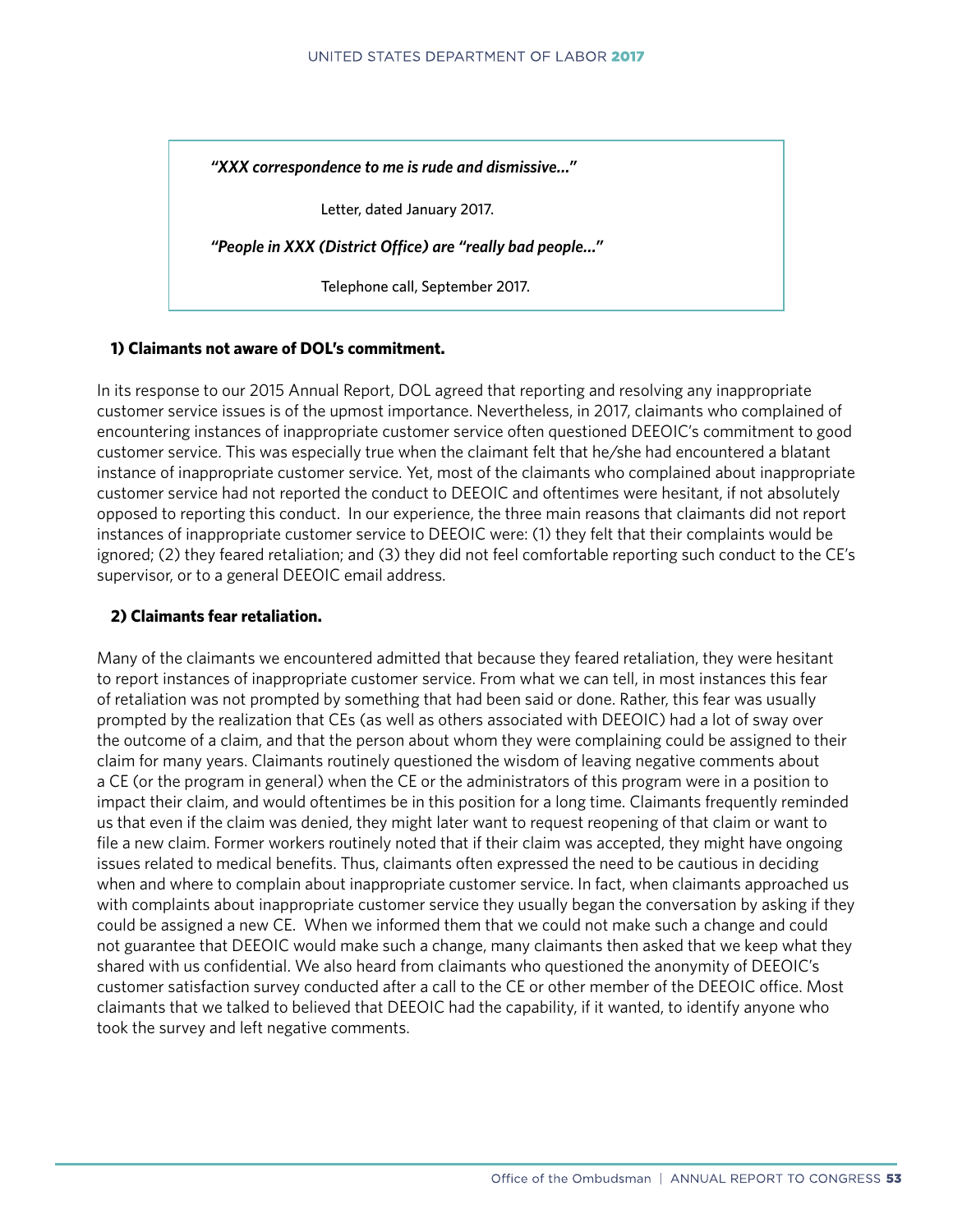#### **3) Claimants not comfortable reporting inappropriate customer service to the CE's supervisor or to a general DEEOIC email address.**

Many claimants have often told us they felt uncomfortable forwarding their complaints of inappropriate customer service to the district office where the CE worked, or blindly sending an email/letter of complaint to an unidentified person at DEEOIC. Claimants routinely expressed their fear of calling the district office and making their complaint to a supervisor while the subject of their complaint was in close proximity to the supervisor. They also did not feel comfortable forwarding their complaints to an unknown person. Rather, claimants made it clear that they preferred to send their complaints (or speak) to a specific person designated to receive and address complaints of inappropriate customer service, and, very importantly, who they hoped would not be directly involved in the adjudication of their claim.

## C. Delays.

Towards the end of 2015, we began to see an increase in complaints alleging delays in the processing of some claims. DEEOIC later confirmed it had been experiencing delays in the processing of some claims that had been forwarded to IHs for their review and reports. Subsequently, during the ABTSWH's meeting on April 28, 2016, DEEOIC announced that it had entered into a contract with a company to perform industrial hygienists work.<sup>75</sup> Those who heard this announcement hoped that this contract would resolve the delays that arose when some claims were forwarded to an IH for review.

Since April 28, 2016, there has been a decrease in the complaints involving delays that arose when claims were forwarded to an IH. However, in 2017, there were complaints alleging other delays in the processing of claims. In particular, in 2017, claimants, ARs, and home health care providers approached us complaining of delays in receiving authorization or re-authorization for home health care. It is interesting to note that while claimants were more likely to raise this issue when they encountered us at an outreach event, home health care providers were more likely to raise this issue via telephone, mail, or email. We also found it interesting that when home health providers called or wrote to us, they often came with multiple instances where they encountered (or were encountering) a delay in receiving authorization/reauthorization.

For example, one home health care provider copied our office when they submitted to DEEOIC a long list of cases where the authorization or reauthorization had been pending for more than 30 days. In September 2017, DEEOIC responded to this provider indicating that over half of the cases had been adjudicated, and that the vast majority of the remaining cases were requests for authorization where the prescribing physician had not offered sufficient rationale or justification of medical necessity to allow DEEOIC to approve the requests. DEEOIC also indicated that it was following up on those pending cases to obtain clarification or additional information from the treating physician. Approximately three months later, the same provider shared with this office another letter they sent to DEEOIC. In this letter, the provider provided a long list of different cases that had been waiting authorization/re-authorization for home health care for more than 30 days. Thus, it appeared to be an ongoing issue for this provider.

 $75$  DEEOIC previously utilized in-house IHs prior to entering into the contract with this outside company.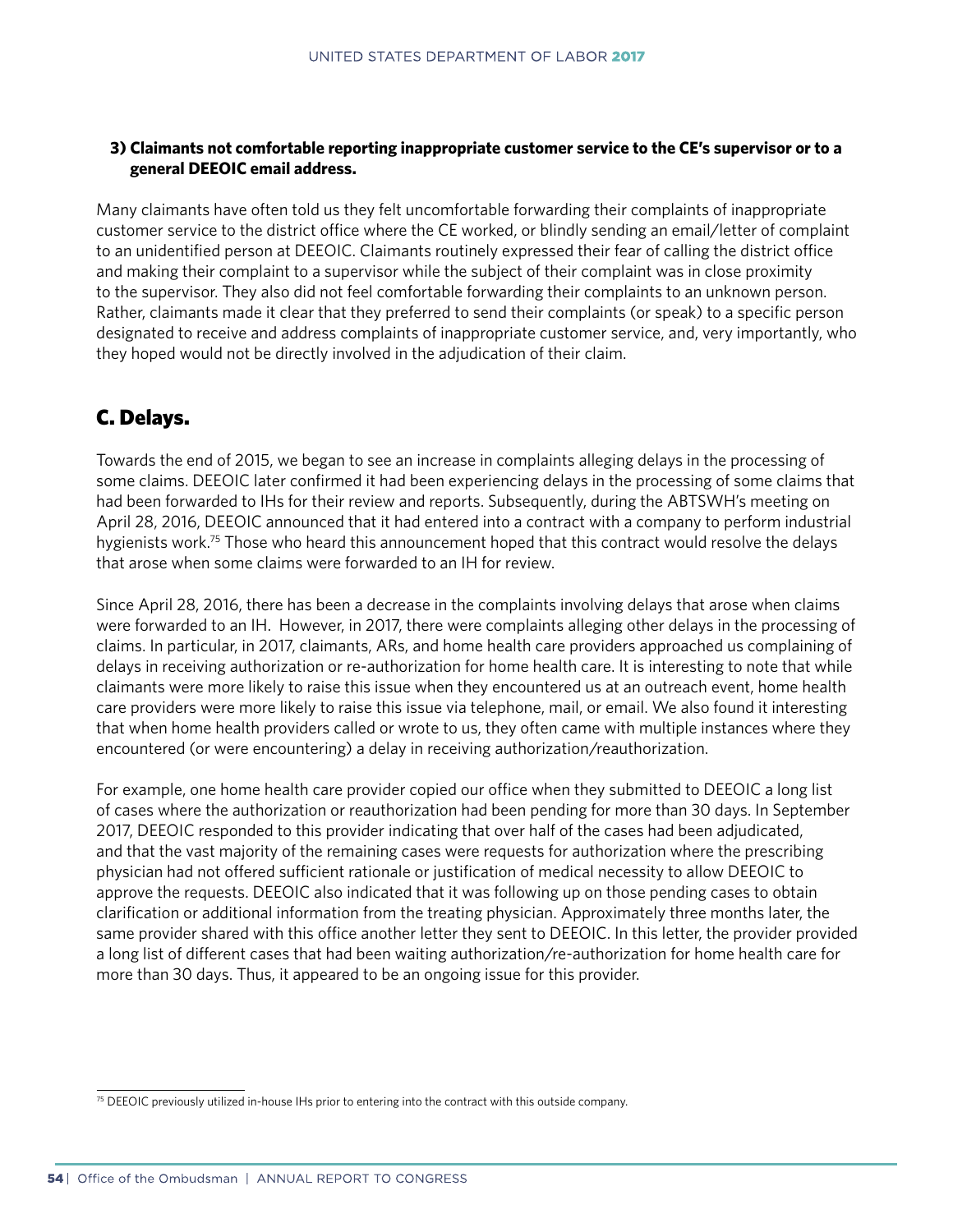A representative from another home health care provider contacted us on at least three separate occasions in 2017 to complain about delays in receiving authorizations/reauthorizations for home health care. Having talked to us before, this representative understood that without a Privacy Act waiver from the claimant or the AR, we could not inquire to DEEOIC about these claims. Still, this representative contacted us because he/she wanted to make sure that we were aware that delays in receiving authorization/reauthorizations for home health care persisted, and wanted to provide us with some insights into the frequency and extent of the delays.<sup>76</sup>

In another instance, we were presented a situation where the alleged delay not only impacted the claim filed by the employee, but also the subsequent claim filed by the employee's spouse. In September 2014, the employee filed claims identifying three distinct illnesses. A final decision issued in May 2015 denied the claims for two of the illnesses, and noted that the third claim was "pending." It is not clear why they called, but in December 2016, the local Resource Center attempted to reach out to the employee. When the family informed the Resource Center that the employee had passed away without receiving a decision on his/her third claim, the Resource Center urged the spouse to file a claim for survivor's benefits. The spouse immediately filed the claim for survivor benefits and appeared to be in line for acceptance of the claim when he/she passed away in January 2017. When the spouse passed away, there were no other family members who could qualify as eligible survivors. Yet, what disturbed this family the most was that they never received any explanation as to why the employee's original pending claim was not adjudicated following the May 2015 decision, particularly because it was the only one with the potential for a favorable outcome.

#### **1) Emergency care and lapses of care.**

For many of the claimants we encountered, a delay in receiving authorization/reauthorization for home health care meant a delay in receiving care that had been prescribed by their treating physician. Chapter 30.2(k) (December 2017) of the EEOICPA Procedure Manual permits the medical benefits examiner (MBE), in certain circumstances, to authorize home health care for a preliminary 30-day period while additional development is undertaken. We seldom, if ever, encountered claimants who were aware of Chapter 30.2(k). Rather, in contacting us, claimants would often argue that their medical condition was such that they should not have to forego needed care while DEEOIC undertook further development of their claim. This was another instance where because they were not aware of this PM provision and were not informed by a CE or MBE, many claimants never thought (or took the time) to ask whether such an option was available to them.

#### **2) Delays in reauthorizing health care strains the resources of health care providers.**

Home health care providers emphasized that they did not want to deny care to (or walk away from) patients simply because DEEOIC was slow to reauthorize claimant's care. This was especially true when the provider had an established relationship with the patient. Providers also frequently indicated that they had a moral, if not legal duty not to abandon patients. Thus, some providers complained that it strained their resources to provide services while awaiting DEEOIC's decision to reauthorize care. And they argued that their ability to provide care without a reauthorization became more problematic as the delay dragged on. This concern was raised by a variety of providers, including some who identified themselves as small companies. These small companies argued that because of their limited resources they were more severely and immediately impacted by delays in authorizing/reauthorizing home health care.

 $76$  This provider wanted us to know that in some instances claimants went without prescribed medical care as they awaited reauthorizations, while in other instances, claimants continued to receive care only because the provider did so with the hope that DEEOIC would eventually approve the reauthorization.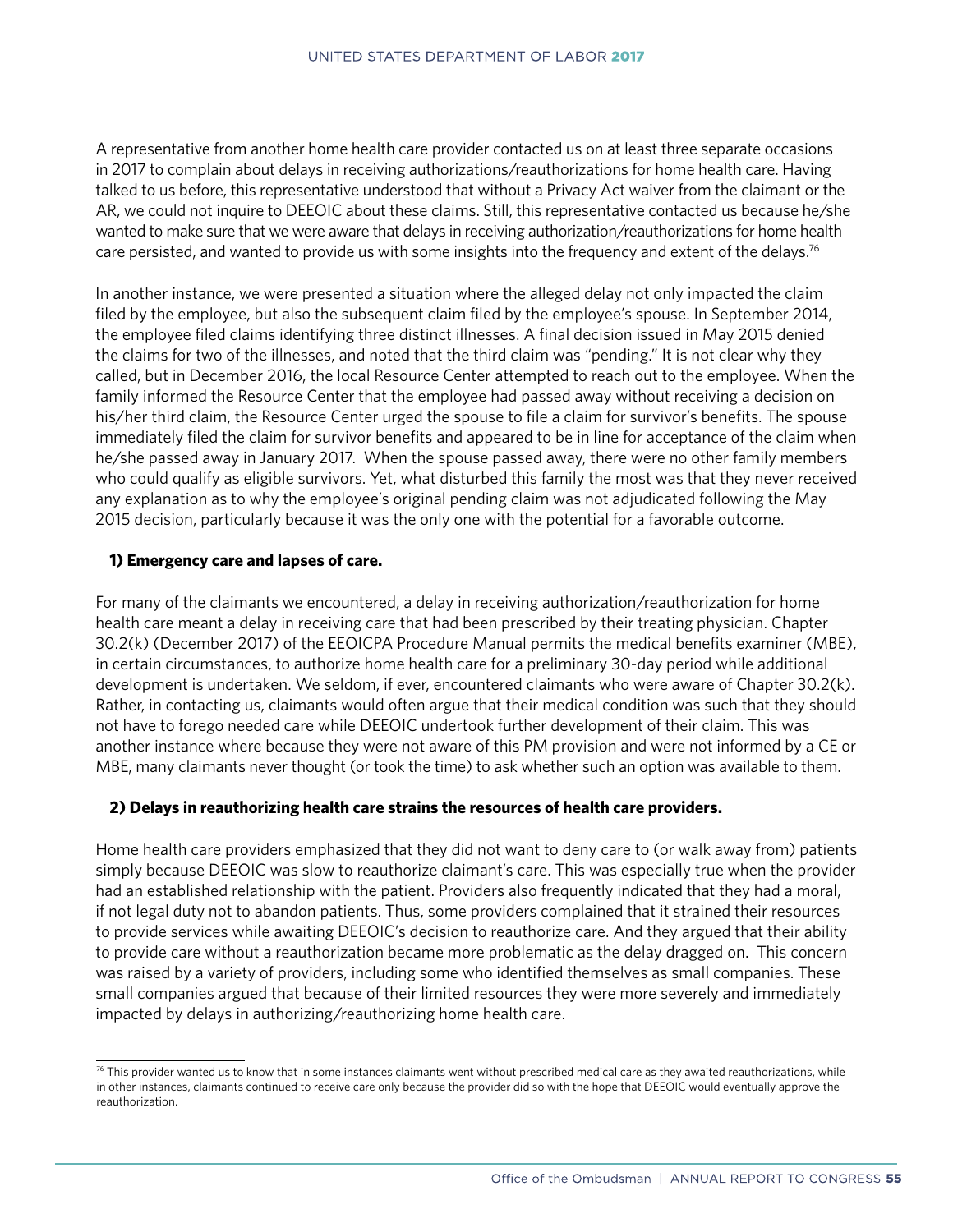#### **3) Other delays.**

 *"I applied to receive an impairment evaluation…I was told by [the doctor's office] that they could not schedule my evaluation until they received approval from [DEEOIC]. I called the branch…this morning and no one was available to tell me whether the approval had been sent…"*

Email, January 2017.

*"After requesting my file copy approximately 15 months ago, and requesting it several times, I received a copy of my file today…"*

Email, March 2017.

In 2017, the vast majority of the complaints raising concerns about delays involved delays in authorizing/ reauthorizing home health care. Still, we also received complaints alleging problems arising from delays that did not involve the authorizations/reauthorization of home health care. In particular, we talked to claimants who complained of the amount of time it took for DEEOIC to respond to the requests they submitted. While complaints alleging delays arose at practically every stage of the claim process, there were some commonalities among these complaints.

- Most of the complaints contended that claimants were not notified of delays caused by DEEOIC. Claimants asserted that they only learned about a delay caused by DEEOIC when they contacted DEEOIC, usually to inquire about the lack of progress on their claim.
- Claimants complained that when they inquired into these DEEOIC caused delays, they often received vague responses. For example, claimants routinely complained of enduring long delays while repeatedly being told that DEEOIC was developing more evidence, or the case was still under review. Repeatedly receiving the same response often increased the claimant's frustrations.
- It concerned claimants that there did not appear to be any limit as to how long their claim could be delayed by DEEOIC.
- As the delay progressed, claimants often found it troubling that there did not appear to be anyone they could turn to help them resolve the delay.

## D. Claimants advised to withdraw a claim.

Throughout the year, there were claimants who told us that they had been advised by their CE to withdraw a claim for benefits. To be clear, this is another example where claimants rarely contacted us to specifically complain about an issue. In most instances, that the claimant had been asked to withdraw a claim only came up as the claimant was recounting his/her story. The few instances where claimants raised this issue on their own usually arose when claimants wanted to know if and when they could refile the withdrawn claim. In either event, claimants usually did not understand why their CE or MBE had advised them withdraw a claim.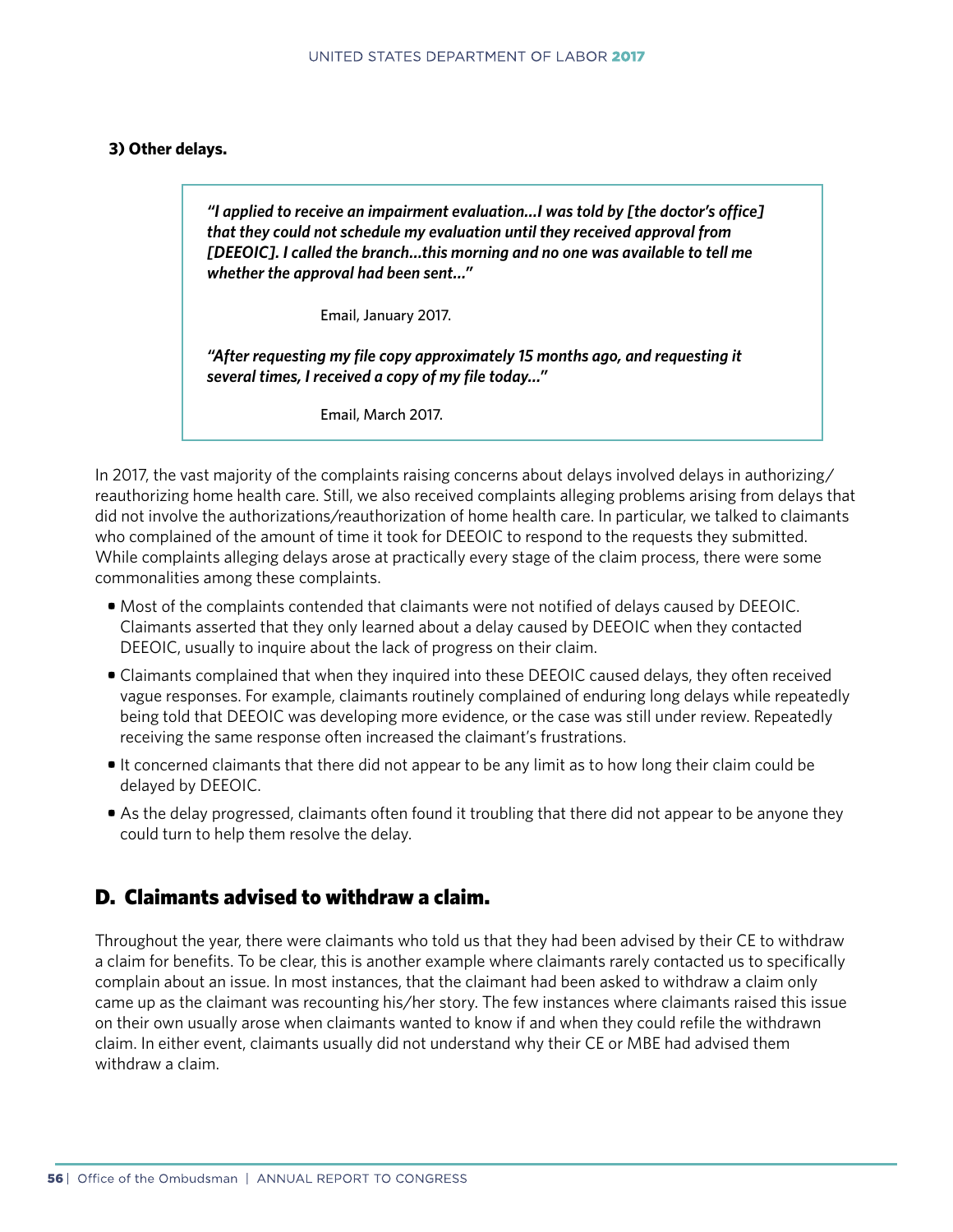When we could not explain why they had been asked to withdraw a claim, most claimants asked that we not pursue the matter. Claimants usually assumed that being asked to withdraw one claim was somehow related to the processing of another claim, and they did not want to do anything that might jeopardize their existing claim. Many claimants also feared that there would be retaliation if they started to second-guess the CE's instructions. Therefore, even when they had reservations about being asked to withdraw a claim, claimants usually preferred to wait until the existing claim had been adjudicated before questioning what to do with the claim that had been withdrawn. In all of these cases, claimants did not ask or fully appreciate how this action could benefit or potentially harm their claim for benefits.

## E. Terminal Cases.

We are aware of instances where DEEOIC went to great lengths to process a claim for a terminally ill claimant as quickly as possible. However, in other instances we encountered family members and ARs who complained when claimants passed away after filing a claim, but before compensation was paid. These family members and ARs sometimes questioned DEEOIC's handling of the claim after being notified that the claimant was terminally ill. We also encountered instances where claimants and/or their family members were not aware that DEEOIC has a process whereby it can expedite the processing of a claim for a terminally ill claimant.

As noted, DEEOIC has a procedure for expediting claims where the claimant is end-stage terminally ill. *See* EEOICPA Procedure Manual, Chapter 11.8 (December 2017). A common problem that we see is that some claimants think that expediting a claim means that certain steps normally associated with processing a claim are eliminated. This is another misconception that causes problems. In expediting terminal claims, DEEOIC endeavors to process the claim as quickly as possible, however, DEEOIC does not eliminate or skip any of the steps in the claims process.

Another problem that we encountered with such claims involved the medical evidence needed to establish that the claimant was terminally ill. The PM refers to expediting claims of claimants who are end-stage terminally ill. *See* PM, Chapter 11.8(a) (December 2017). We received complaints alleging that valuable time was lost as family members or ARs went back and forth with the CE trying to establish that the claimant was end-stage terminally ill. For example, family members and ARs complained of instances where the CE repeatedly insisted that the physician provide an estimate of how long the claimant had to live, while they repeatedly tried to explain to the CE that the physician was unwilling to provide such an estimate. It often appeared (or was stated) that the physician did not find it appropriate to try to guess how long a person had to live. There were also instances where, according to family members and ARs, the physician firmly believed that having stated that the claimant was in hospice care should have been sufficient to establish that the claimant was end-stage terminally ill, and as a result could not understand why he/she was being asked to provide additional medical documentation.<sup>77</sup>

We also received complaints from family members and ARs who questioned DEEOIC's response after they submitted medical documentation that the claimant was terminally ill. These complaints usually arose when the claimant passed away before the claim was completed, and family members or the AR felt that they did not receive a sufficient explanation for the delays they believed they encountered after notifying DEEOIC that the claimant was terminally ill.

<sup>77</sup> Some family members and ARs found it confusing that the CE would not accept a notice that the claimant was in hospice care as sufficient to establish that the claimant was end-stage terminally ill since a request for hospice care was listed in the PM as an indicator that a claimant was endstage terminally ill. See PM Chapter 11.8(a).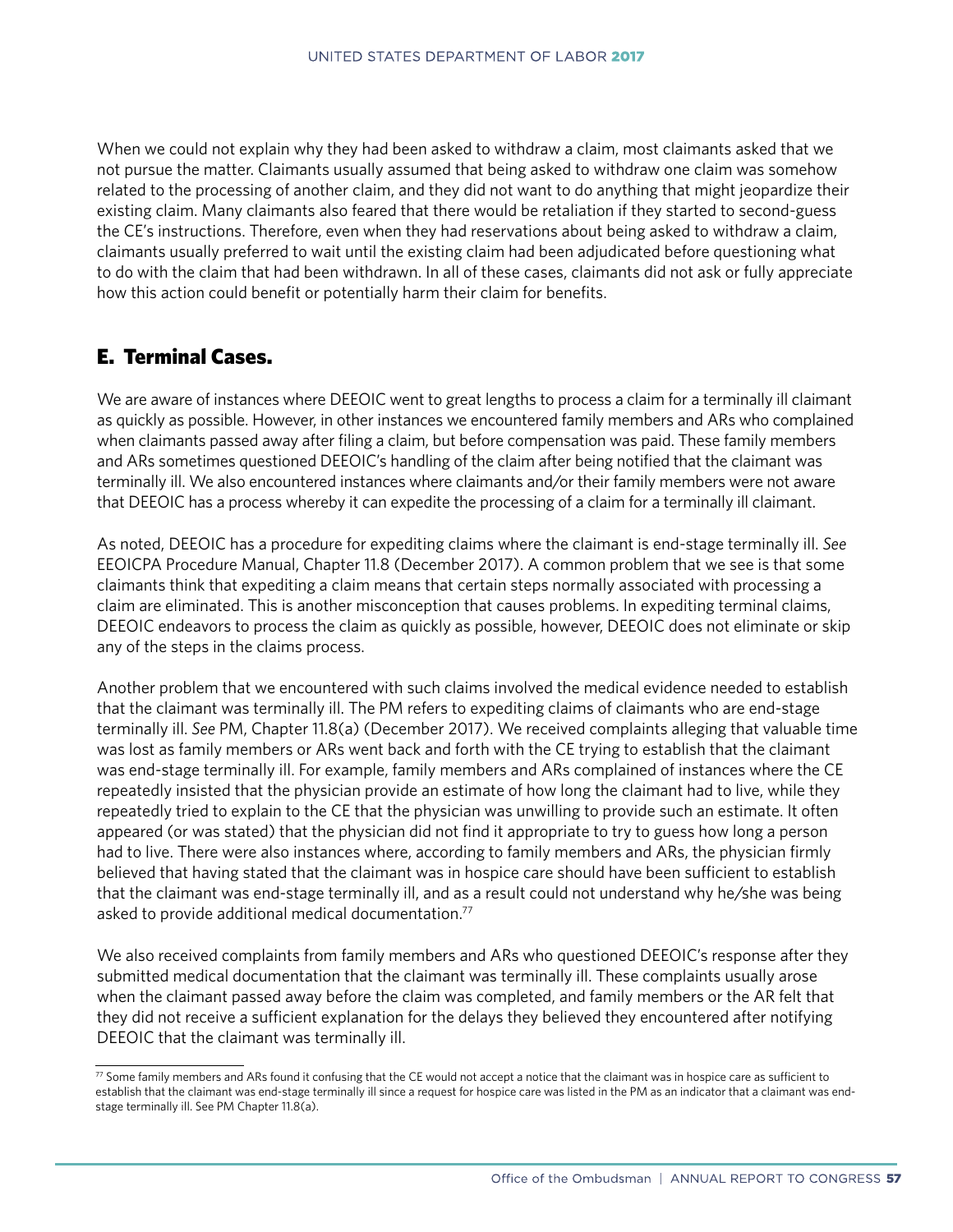## CHAPTER 10 CIRCUMSTANCES CONFRONTING CLAIMANTS NOT ADEQUATELY ADDRESSED BY THE PROGRAM

*"As my health has rapidly declined, I am unable to advocate for my claim..."*

E-mail, April 2017.

In telling their stories, claimants frequently mentioned the other life challenges they faced. In previous annual reports, we characterized these life challenges as factors that underlined the complaints that we received. However, after further reflection we realized that having to pursue an EEOICPA claim while facing these challenges is, in and of itself, the issue for some claimants.

Many claimants firmly believe that, in creating this program, Congress was well aware that many claimants would be of an advance age or ill when they first pursued their EEOICPA claim. Thus, there is a belief that in creating this program Congress intended that these life challenges be taken into consideration.

### A. Some claimants do not have the ability to process a claim on their own.

In their conversations with us, we are often told how age, health, or other challenges added to the difficulties encountered by some claimants while processing their claim. We routinely heard how a lack of mobility impacted a claimant's ability to search for records, or how cognitive limitations made it difficult for some claimants to carry out instructions they were given, especially where the instructions involved complicated legal, scientific, or medical concepts. We also sometimes talked to claimants who told us that due to cognitive limitations they simply could not remember instructions. And yet other claimants shared how their vision and/or hearing impairments made their ability to communicate with RC and DEEOIC staff very challenging.

In fact, the inability to carry out instructions was one of the main reasons claimants turned to us for help. Some claimants needed someone to explain the instructions, while others needed assistance carrying out these instructions. Claimants who lived in areas of the country where DEEOIC, our office and/or the JOTG conducted outreach often had the opportunity to sit down and have face-to-face discussions with representatives from the various agencies. However, those living in other areas oftentimes found themselves trying to determine who to call for help, or hesitant to call because they did not know what type of help they needed. We heard from many such claimants in 2017.

## B. Application of DEEOIC policies is too rigid.

Claimants sometimes complained that DEEOIC was too rigid in its application of its policies and procedures. For instance, claimants recuperating from surgery (or undergoing medical treatment) routinely questioned why they were only given 30 days to submit evidence or to respond to a request for additional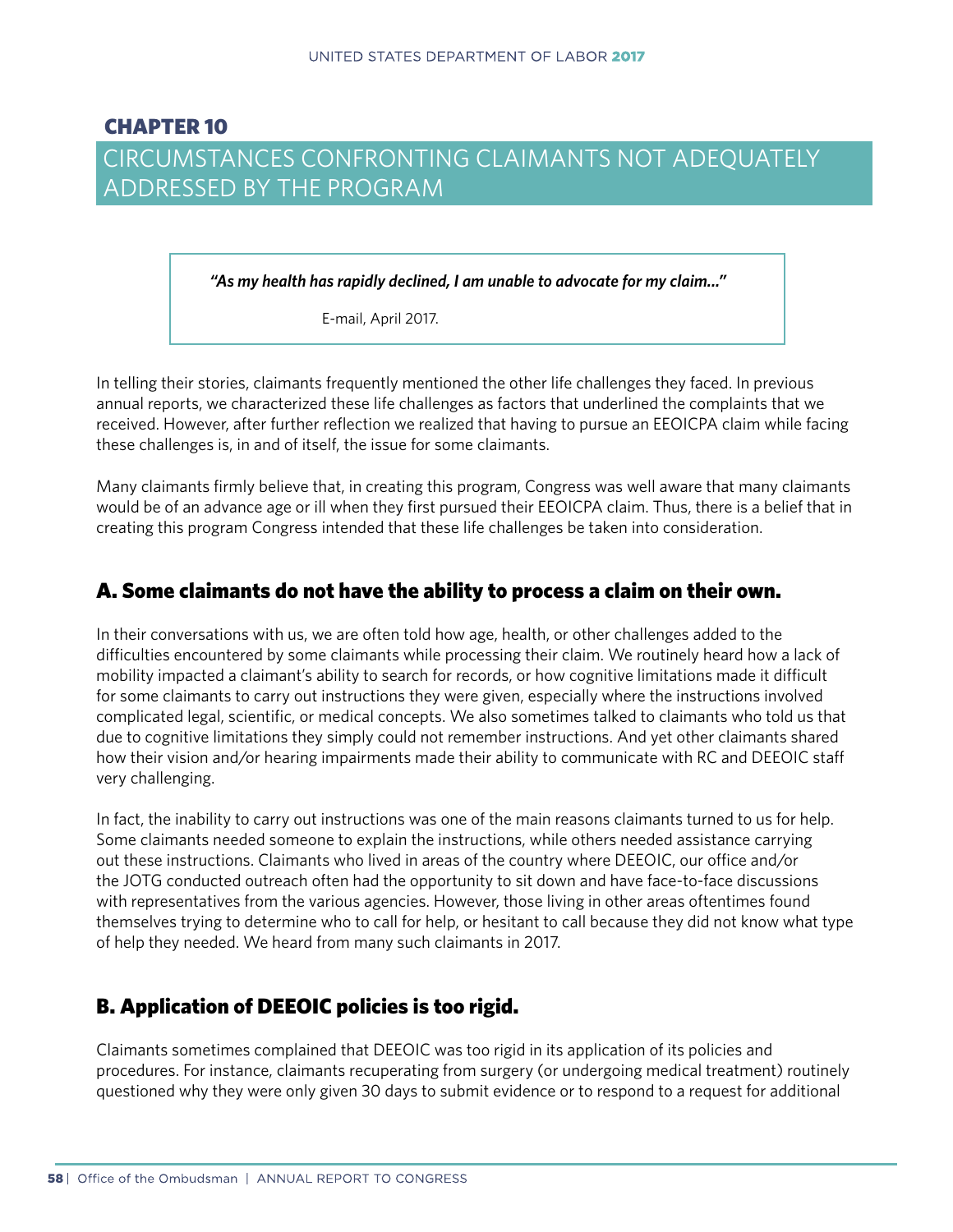documentation. And while we sometimes suggested that the CE may not have known about the challenges facing the claimant, in some instances, the CE was well aware the claimant was recuperating from surgery or undergoing medical treatment, and yet still only gave them 30 days to submit evidence. In one instance, a claimant who lived in Europe questioned DEEOIC's lack of flexibility in helping to resolve bill-pay issues.<sup>78</sup> In approaching us, this claimant noted that the nine (9) hour time difference presented a major hurdle when trying to resolve these issues over the telephone.<sup>79</sup> In particular, this claimant complained of never being able to talk to anyone when he/she called and never being available when (and if) the CE called back. This claimant fully understood that DEEOIC did not correspond by email. Yet, this claimant felt that his/her situation warranted some flexibility, especially since DEEOIC had been unable to resolve the difficulties that made communicating by telephone so problematic.

Throughout the year, we talked to other claimants who also felt that their claim presented special circumstances that warranted some flexibility in the application of the policies and procedures.

<sup>78</sup> This claimant is adamant that before moving to Europe he/she asked if moving there would be problematic, and was assured that DEEOIC had many claimants living in Europe. It is unclear exactly who gave this assurance to claimant.

 $79$  This claimant was communicating with the District Office in Seattle, Washington.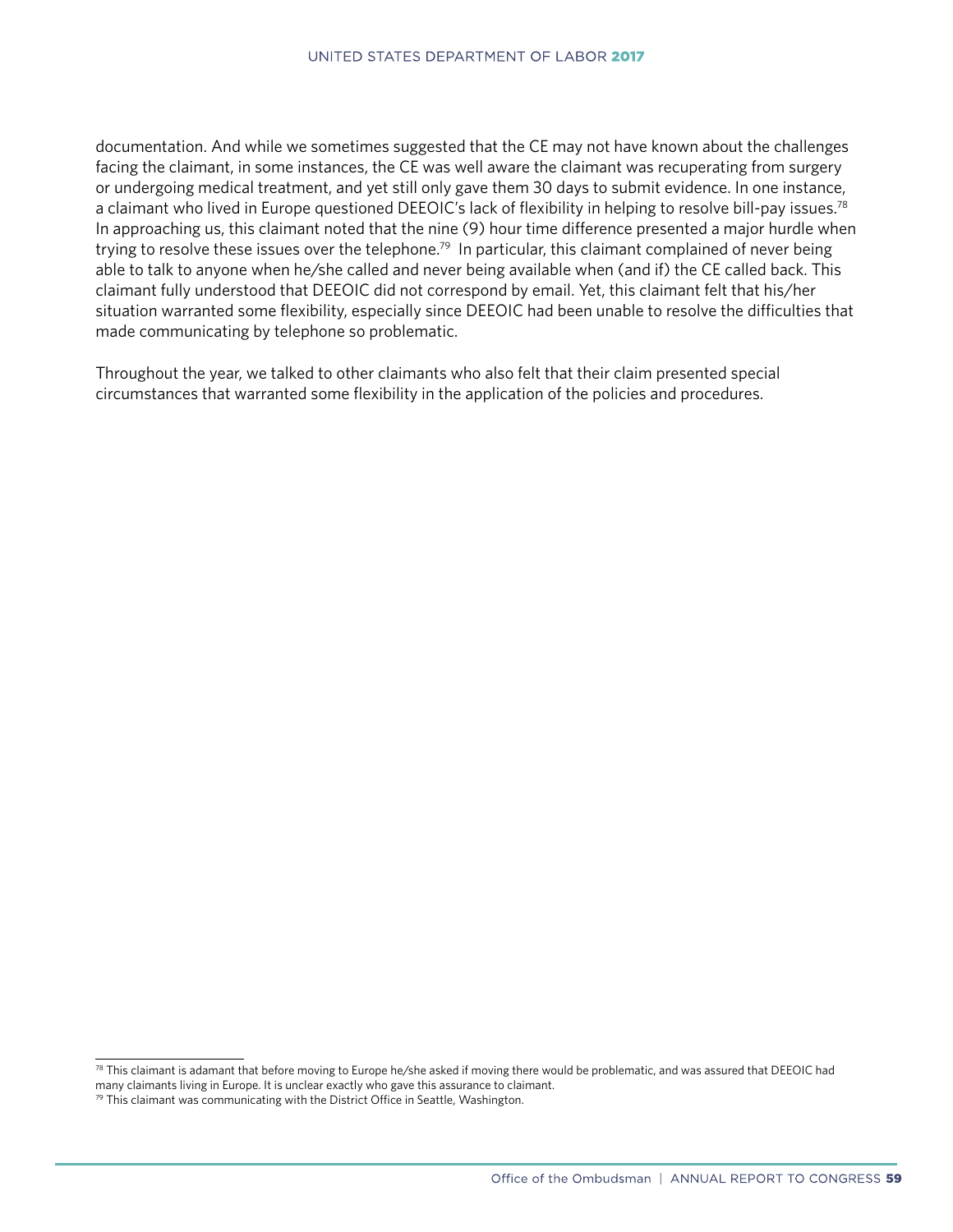# V. SUMMARY OF THE ISSUES AND DIFFICULTIES ENCOUNTERED IN 2017

Throughout this assessment of the most common issues and difficulties encountered by claimants and potential claimants in calendar year 2017, we discussed a host of issues. The following is a summary of these issues and difficulties:

## 1. Difficulties with the statute:

- a. Difficulties involving the statute must be addressed by Congress. The status of CLL as a specified cancer; difficulties related to the fee schedule; the cap on benefits; and issues involving coverage are issues that DOL does not have the authority to resolve.
- b. Some of the complaints with the statute raised administrative matters. For instance, claimants and ARs complained that it was difficult to obtain guidance when trying to understand/apply the fee schedule.
- c. Claimants questioned if it was possible to have a procedure that would allow them to file their claim, thereby establishing a date of filing, and yet postpone pursuing that claim while they addressed the other pressing life challenges.

## 2. Difficulties arising from a lack of awareness of the EEOICPA program:

- a. There are many potential claimants who still are not aware of this program.
- b. Much of DEEOIC's efforts at outreach tends to focus on areas near covered facilities.
- c. There are particular concerns regarding whether sufficient effort is being undertaken to bring awareness of this program to those who have moved away to other areas of the country.

## 3. Claimants do not understand the EEOICPA program:

- a. In spite of DEEOIC's efforts, we continue to encounter claimants who do not have a basic understanding of this program.
- b. This program is plagued by some widely held misconceptions.
- c. Some claimants complained that information was only provided if and when they specifically asked for information. This presented a problem since many claimants were not familiar with the program and thus did not know what information or assistance to ask for.
- d. Claimants complained that they received vague information, or only received pertinent information well after the information would have been most useful to them.

## 4. Difficulties obtaining assistance:

- a. Some claimants do not know where to turn for assistance, and a claimant's lack of familiarity with the program can hinder his/her ability to seek assistance.
- b. In particular, it was common to be approached by claimants who encountered difficulties trying to resolve issues related to medical bills.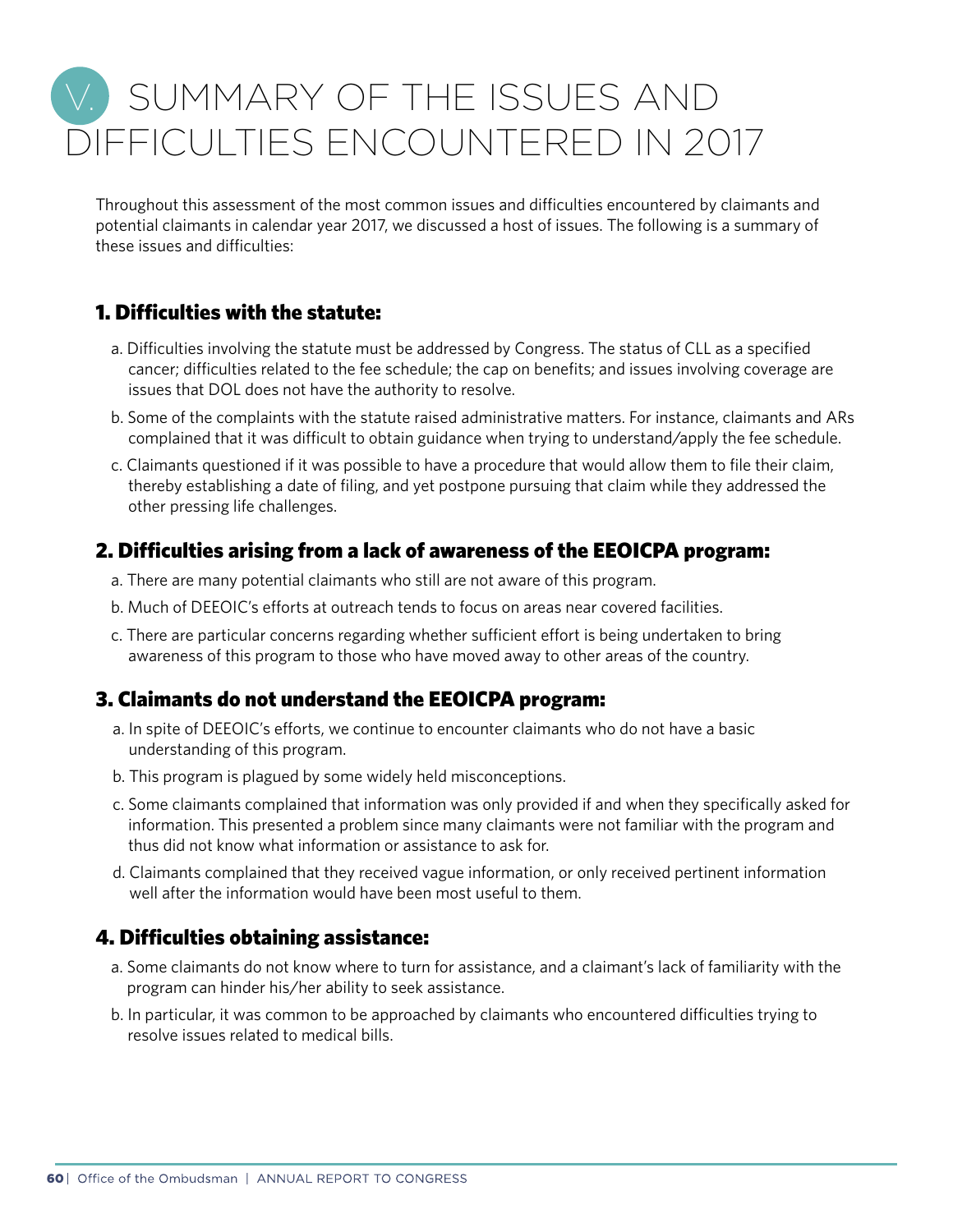- c. Claimants who do not have access to the internet or who are not familiar with using the internet are at a distinct disadvantage when it comes to obtaining information about the EEOICPA.
- d. Likewise, the use of program terminology and acronyms proved a formidable barrier to some claimant's understanding of the claim process and what was expected of them.

### 5. Difficulties obtaining representation and locating physicians:

- a. Some claimants could not find an AR who was willing to assist them.
- b. There were also instances where ARs were unwilling to assist claimants with certain aspects of their claim, usually authorization for medical treatment, medical bills, and/or durable medical equipment or home health care.
- c. Claimants also encountered difficulties finding a physician to treat them. When refusing to treat EEOICPA claimants, physicians often cited to one, or more, of three reasons: (1) prior problems getting paid; (2) not wanting to be second-guessed by DEEOIC; or (3) too much paperwork.

### 6. Difficulties locating evidence:

- a. Claimants complained that 30 days was not sufficient time to develop and submit evidence, especially medical evidence.
- b. The claimants who complained when given 30 days to submit evidence usually were not aware that they could have asked for an extension of time.
- c. Claimants questioned the assistance they received when trying to locate employment and exposure records. This question often arose when relevant records were not available. In such instances, claimants questioned the assistance they could expect from the government in gathering evidence and finding facts.
- d. While there has been improvement, some claimants continued to complain that when asked to submit additional evidence they did not receive adequate guidance outlining what DEEOIC needed from them in order to approve their claim.

### 7. Difficulties with the weighing of evidence:

- a. Claimants complained that DEEOIC did not independently assess the credibility of the affidavits prepared by claimants and close family members.
- b. Claimants complained that they were not provided an adequate opportunity to supplement the evidence they submitted.
- c. Claimants felt that DEEOIC did not credit evidence they submitted if it was not consistent with the information found in SEM.
- d. Claimants do not understand why DEEOIC specialists are provided a SOAF and documentation from their claim file before issuing a report, but neither they nor their physician are provided this documentation when being asked to produce similar reports or evidence.
- e. Claimants do not understand why they are not provided a copy of their OHQ; why they are not permitted to speak to the IH and/or CMC; or, why they are not provided DEEOIC specialist reports prior to receiving their recommended decision.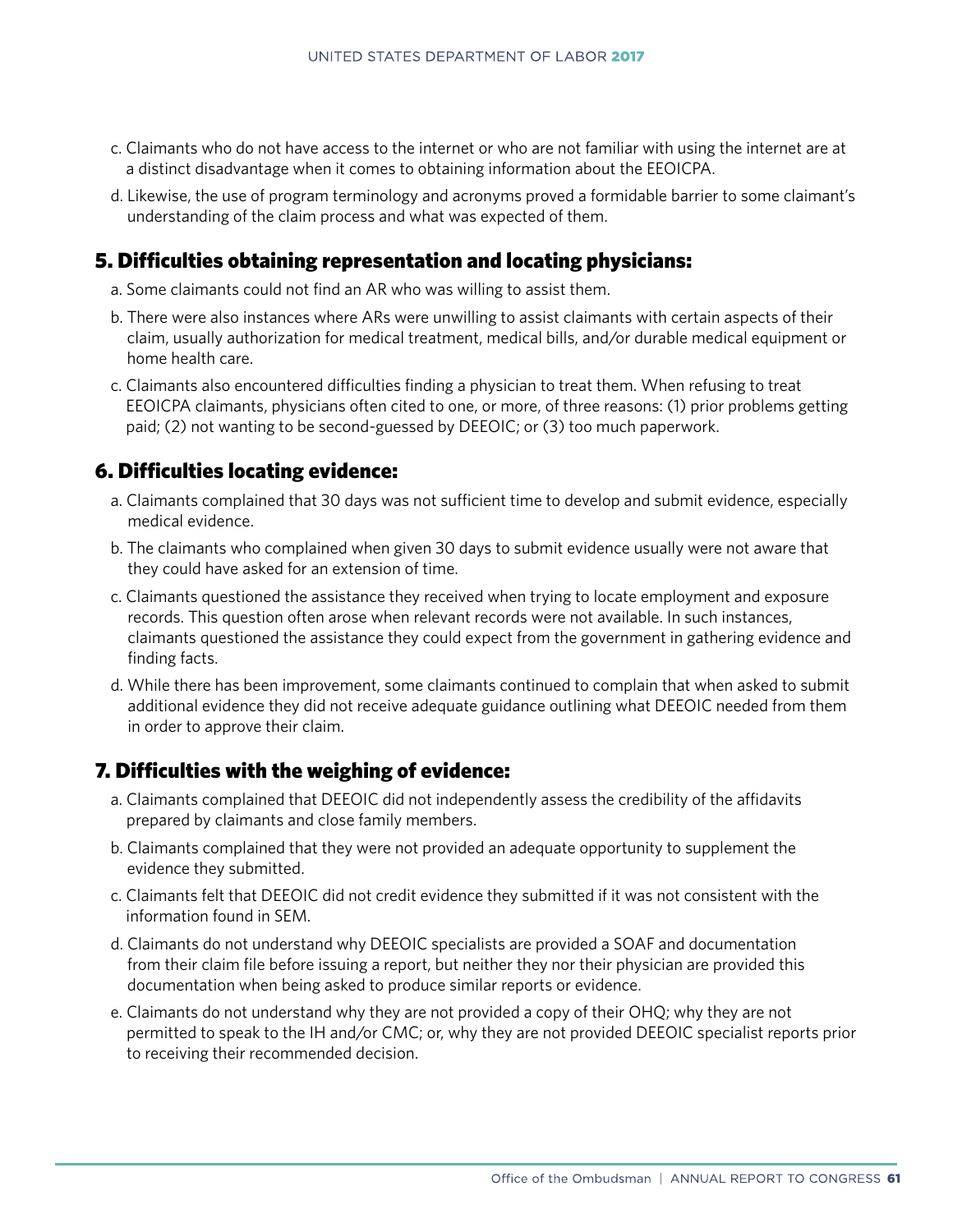## 8. Difficulties with the Adjudication Process:

- a. Claimants complained of instances where evidence they submitted was not acknowledged or discussed in the reports prepared by DEEOIC specialists and/or discussed in the decisions issued by DEEOIC.
- b. The continued use of language from Circular 15-06 in recommended and final decisions, as well as in reports prepared by DOL specialists, has spurred concerns that this Circular is still being applied in the adjudication of claims.
- c. When DEEOIC undertakes, on its own initiative, to determine if reopening of a claim is warranted, the claimant is not notified that reopening is under consideration. And if the claim is not reopened, the claimant is not informed that his/her claim was reviewed and that it was determined that reopening was not warranted. Claimants are only provided an opportunity to participate after a Reopening Order is issued and their claim is in a posture for a Recommended Decision to be issued to them.
- d. Claimants are confused by DEEOIC's current approach to hearing loss claims. In particular, claimants would like to know whether there is a presumption of causation for hearing loss, or if the presumptive language in the PM Exhibit is a rule which must be satisfied in order to have a claim accepted.

## 9. Interactions with DEEOIC:

- a. Early in the year we encountered claimants who complained that it was difficult to talk to the CE when they called the District Office. DEEOIC vowed to address this matter.
- b. DEEOIC's statement outlining how claimants can report incidents of inappropriate customer service is only available online.
- c. Many claimants are wary of reporting inappropriate customer service to the district office where the person they have a complaint about is employed. Claimants prefer to direct their complaints to a specific person who is not part of the team or office adjudicating their claim for benefits.
- d. There are continuing problems with delays. In addition to the anxiety that arises when delays occur, claimants also complain that they are not notified of delays caused by DEEOIC; and when they ask, they do not receive a full explanation for the delays they experience.
- e. It troubled claimants that there did not appear to be any limitation regarding how long a claim could be delayed.
- f. When there was a delay in reauthorizing home health care benefits, many claimants reported that they experienced a lapse in service.

## 10. Circumstances confronting claimants not adequately addressed by the program:

- a. Due to a variety of significant factors, some claimants have physical and/or cognitive limitations which prevent them from handling their claim on their own.
- b. DEEOIC does not have adequate procedures currently in place to accommodate this growing population of claimants.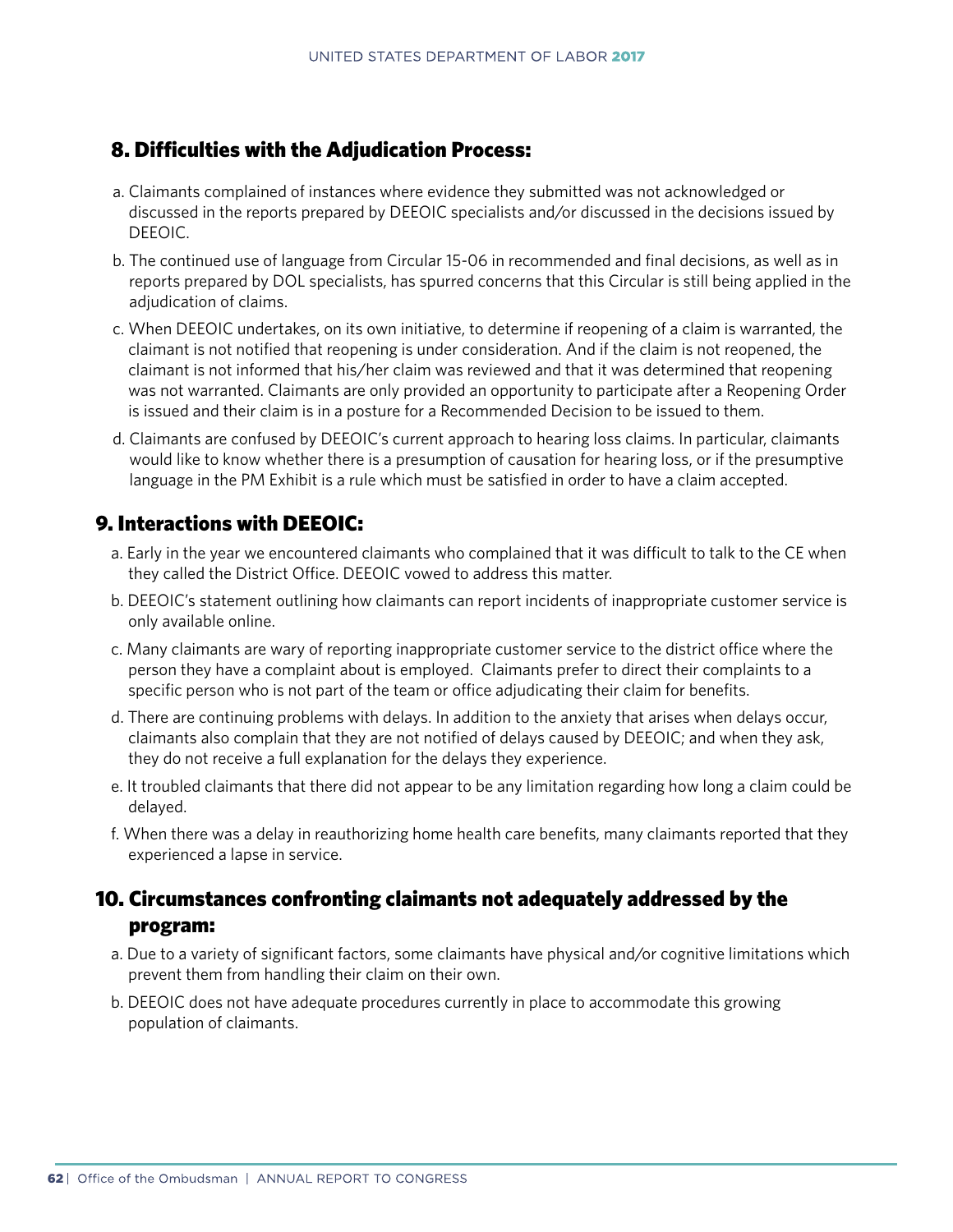# APPENDIX 1 ACRONYMS (ABBREVIATIONS) USED IN THIS REPORT

| <b>ABTSWH</b>  | Advisory Board on Toxic Substances and Worker Health                        |
|----------------|-----------------------------------------------------------------------------|
| <b>ACS</b>     | <b>Affiliated Computer Services</b>                                         |
| <b>AEC</b>     | <b>Atomic Energy Commission</b>                                             |
| <b>AR</b>      | Authorized Representative                                                   |
| <b>AWE</b>     | Atomic Weapons Employer                                                     |
| <b>BeLPT</b>   | Beryllium Lymphocyte Proliferation Test                                     |
| <b>CBD</b>     | Chronic Beryllium Disease                                                   |
| <b>CE</b>      | Claims Examiner                                                             |
| <b>CLL</b>     | Chronic Lymphocytic Leukemia                                                |
| <b>CMC</b>     | Contract Medical Consultant (formerly known as District Medical Consultant) |
| <b>CPWR</b>    | Center for Construction Research and Training                               |
| <b>DEEOIC</b>  | Division of Energy Employees Occupational Illness Compensation              |
| <b>DME</b>     | Durable Medical Equipment                                                   |
| <b>DOD</b>     | Department of Defense                                                       |
| <b>DOE</b>     | Department of Energy                                                        |
| <b>DOJ</b>     | Department of Justice                                                       |
| <b>DOL</b>     | Department of Labor                                                         |
| <b>EEOICPA</b> | Energy Employees Occupational Illness Compensation Program Act              |
| <b>FAB</b>     | Final Adjudication Branch                                                   |
| <b>FECA</b>    | Federal Employees Compensation Act                                          |
| <b>FOIA</b>    | Freedom of Information Act                                                  |
| <b>FWP</b>     | Former Worker Medical Screening Program                                     |
| <b>HHS</b>     | Department of Health and Human Services                                     |
| <b>HR</b>      | Hearing Representative                                                      |
| <b>ICD-10</b>  | International Classification of Diseases, 10th Edition                      |
| <b>IOP</b>     | Iowa Ordnance Plant                                                         |
| <b>IH</b>      | Industrial Hygienist                                                        |
| <b>IOM</b>     | Institute of Medicine of the National Academies                             |
| <b>JOTG</b>    | Joint Outreach Task Group                                                   |
| <b>MBE</b>     | <b>Medical Benefits Examiner</b>                                            |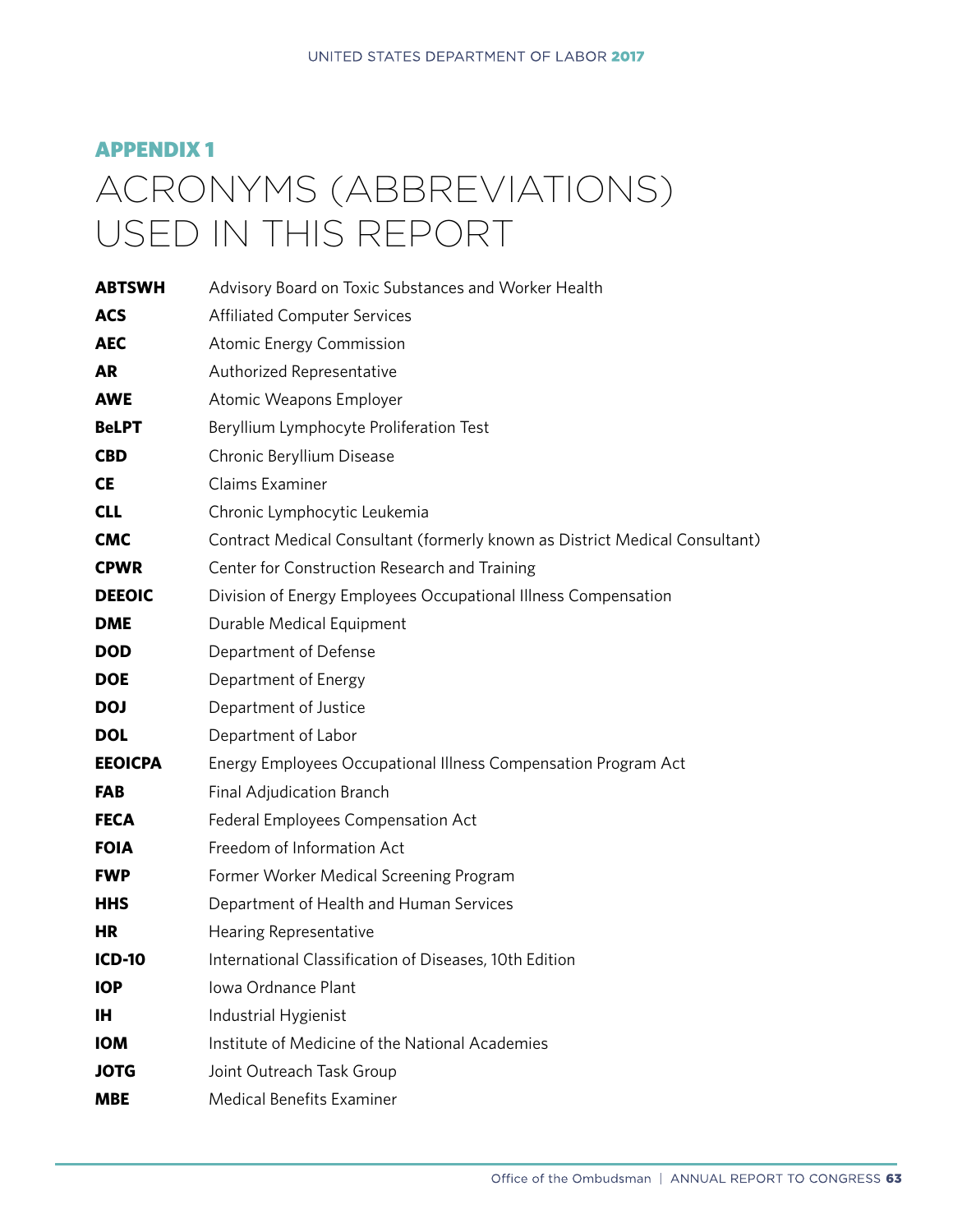| <b>MED</b>        | U.S. Army Corps of Engineers Manhattan Engineer District       |
|-------------------|----------------------------------------------------------------|
| <b>NDAA</b>       | National Defense Authorization Act                             |
| <b>NIOSH</b>      | National Institute for Occupational Safety and Health          |
| NO                | National Office                                                |
| <b>OWCP</b>       | Office of Workers' Compensation Programs                       |
| PM                | Procedure Manual                                               |
| PoC               | Probability of Causation                                       |
| <b>RECA</b>       | Radiation Exposure Compensation Act                            |
| <b>RESEP</b>      | Radiation Employees Screening and Education Program            |
| <b>RC</b>         | <b>Resource Center</b>                                         |
| <b>SEC</b>        | Special Exposure Cohort                                        |
| <b>SEM</b>        | <b>Site Exposure Matrices</b>                                  |
| <b>SSA</b>        | Social Security Administration                                 |
| <b>The Act</b>    | Energy Employees Occupational Illness Compensation Program Act |
| <b>The Office</b> | Office of the Ombudsman, U.S. Department of Labor              |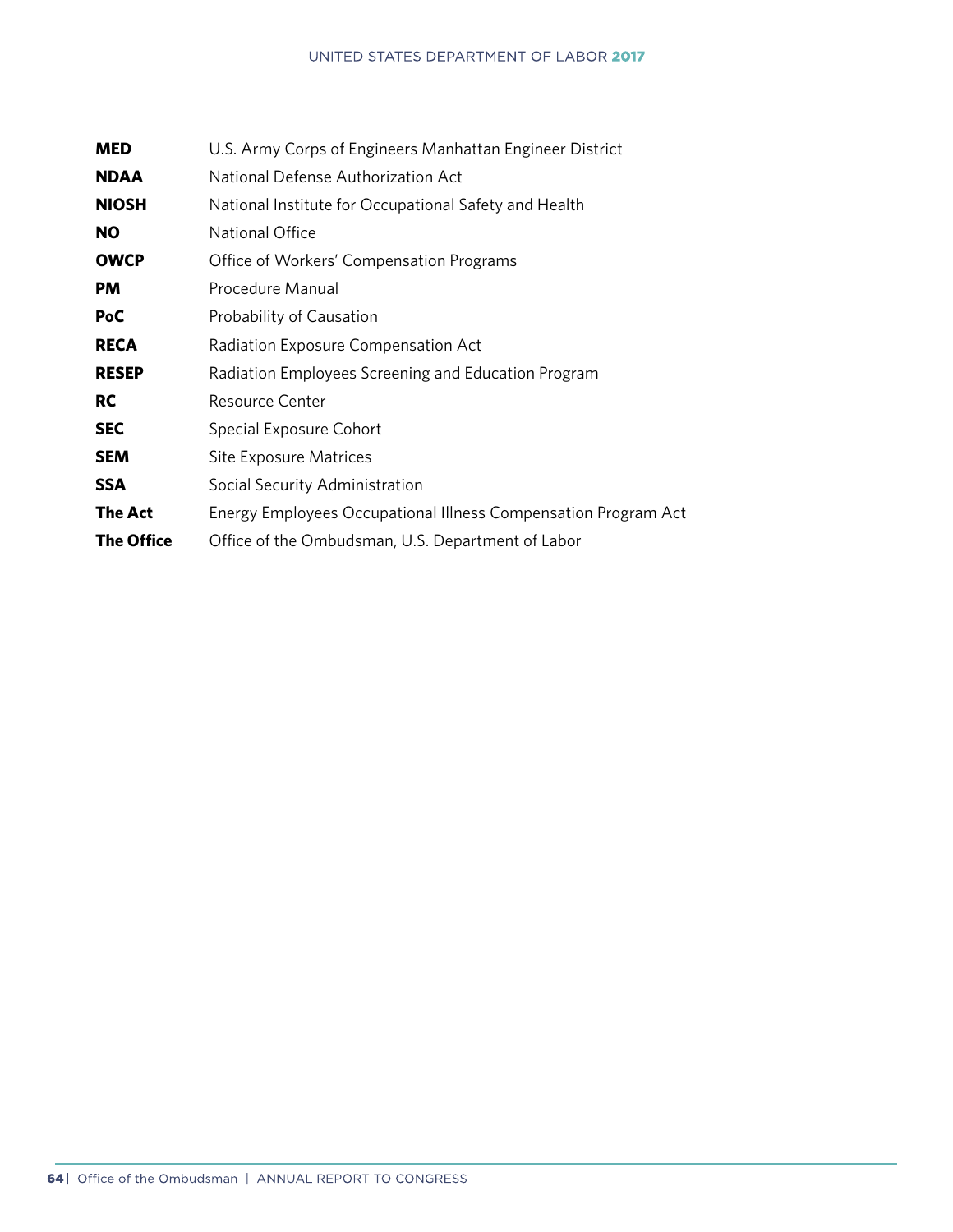#### APPENDIX 2

# COMMON MISCONCEPTIONS ABOUT THE EEOICPA PROGRAM

- 1. Some claimants believe that in creating this program, Congress intended to cover anyone who worked onsite at a facility associated with the development and building of U.S. nuclear weapons.
- 2. We routinely encounter claimants who believe that the EEOICPA only compensates those with claims for cancer.
- 3. Some claimants do not realize that if their claim is denied, they can file additional claims if they suffer new illnesses.
- 4. Because Part B specifically compensates for only four illnesses, some claimants incorrectly assume that there is a list of the illnesses potentially covered under Part E. Consequently, some claimants delay filing their claim while they first try to determine if there is a similar limitation on the types of illnesses covered under Part E.
- 5. Many claimants are not aware that they can appeal a final decision to U.S. federal district court.
- 6. The cap on monetary compensation under Part E is \$250,000. Some claimants mistakenly believe that every successful Part E claim will, over time, result in the receipt of \$250,000.
- 7. There was a belief that when a claim was expedited because the claimant was terminally ill, DEEOIC eliminated certain steps in the claims process.
- 8. While many claimants know that Resource Centers will assist with the filing of new claims, many are unaware that they will also assist claimants with a variety of other claim processes, such as help with finding a physician or resolving medical bill-pay issues.
- 9. Many claimants erroneously believe that the SEM database includes links between toxic substances and illnesses that can be aggravated by or contributed to exposure to these substances. In fact, the SEM database only includes illnesses that have a causal link to a toxic substance.
- 10. Employees of AWE employers may have worked with toxic substances other than radiation, but under the EEOICPA they are only covered for cancers caused by exposure to radiation.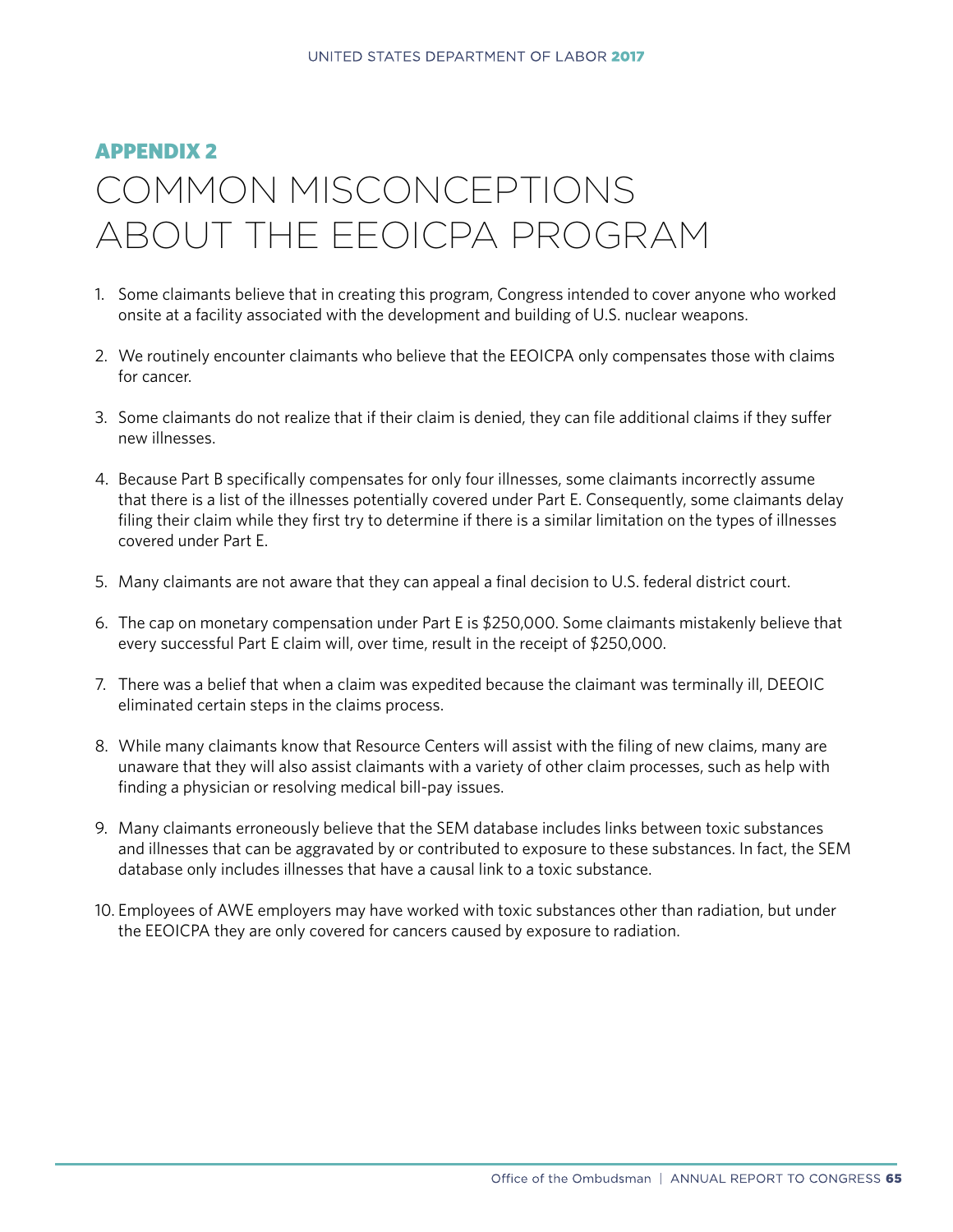# APPENDIX 3 DOL's RESPONSE TO THE 2015 ANNUAL REPORT TO CONGRESS

#### **RESPONSE TO THE OFFICE OF THE OMBUDSMAN'S 2015 ANNUAL REPORT**

#### **1 - Notification About the Program**

**The Ombudsman's summary states: "We continue to encounter claimants who contend that they only recently learned of this program. These claimants often question why it took so long for them to learn of this program. Some of these claimants find it troubling that the government never notified them of this program and instead, they only learned of this program from a friend or neighbor. Regardless of how they learned of the program, claimants who feel that there was a delay in notifying them of this program often believe that the adjudication of their claim was negatively impacted by this delay. Some believe that due to the delay evidence was destroued. There are also claimants who believe that the amount of compensation paid on their claim was impacted by a delay in receiving notice of this program. Based on our observations, we believe that there are potential claimants who still do not know about this program."**

**Response:** I agree that widespread direct notification to all those individuals potentially impacted by the nuclear weapons program has been challenging. OWCP understands the critical importance of outreach to the nuclear weapons community and welcomes ideas and suggestions on how to increase awareness.

Since the onset of the program, OWCP has utilized its network of Resource Centers (RCs) to provide an initial point-of-contact for workers interested in filing claims. These RCs, located at or near 11 major DOE sites across the country, frequently meet with various organizations in an effort to inform the community about the program. A traveling resource center was implemented to further these efforts and reach an even larger geographical area. Town Hall Meetings have also been conducted, and, more recently, OWCP has developed an informational campaign involving teleconferences and a subscription email service, specifically targeting physicians and home health care providers who are likely to come into contact with potential claimants. OWCP also meets with advocacy groups and attends a host of conferences/meetings aimed at informing workers and unions about the program.

A Joint Outreach Task Group (JOTG) was formed to allow representatives from DOL, DOE, HHS, the office of the Ombudsman for EEOICPA, and the Office of the Ombudsman for HHS's National Institute for Occupational Safety and Health (NIOSH), plus representatives from DOE's Former Worker Medical Screening Program, the opportunity to exchange ideas, share resources, and develop outreach strategies for targeting current and potential claimants. All four federal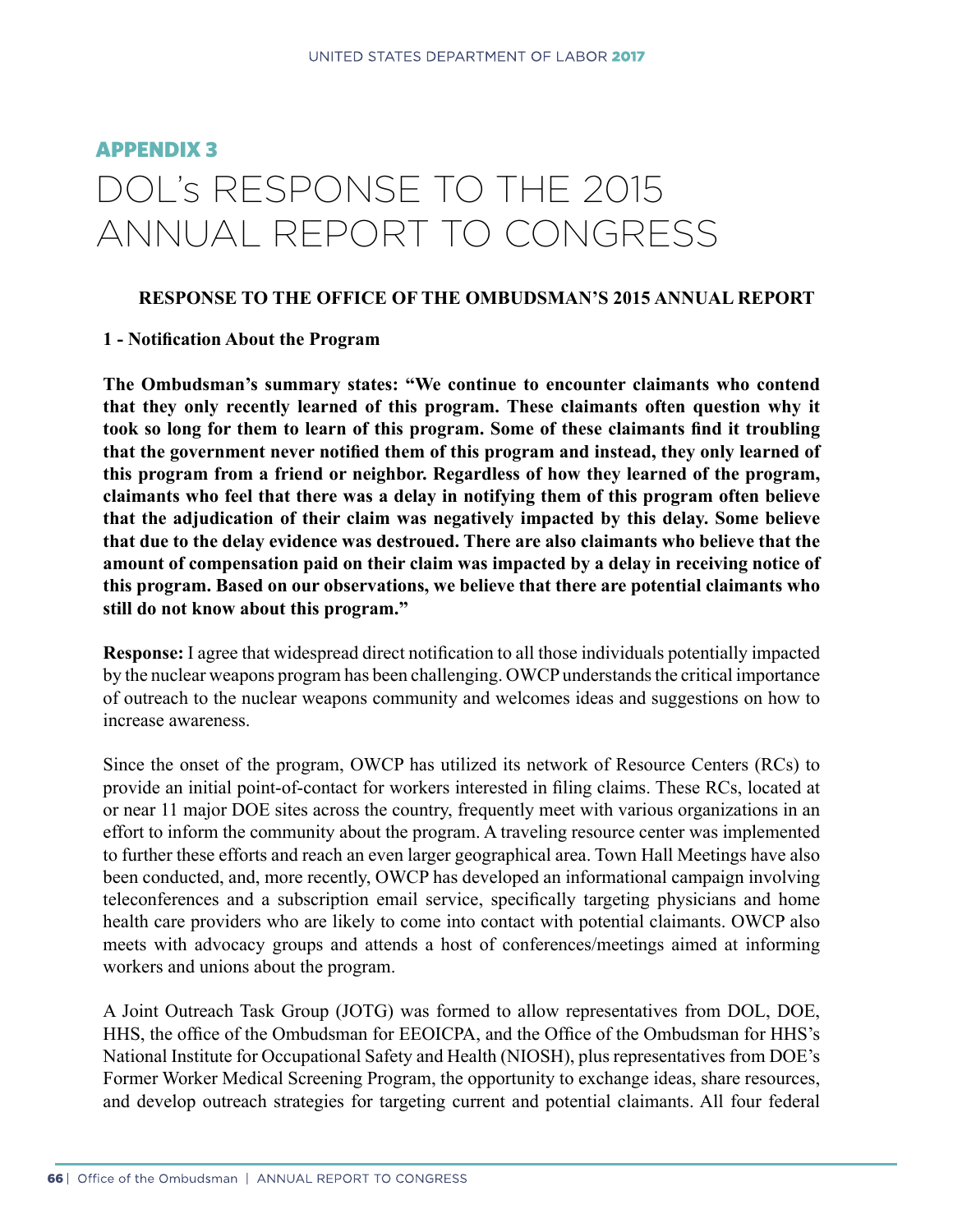agencies publicize EEOICPA via their websites and provide links to the other three sites to ensure easy access of information and resources. OWCP's EEOICPA website links to DOE's web listing containing descriptions of the covered DOE facilities, Atomic Weapons Employer facilities, and beryllium vendor facilities, in order to assist workers in identifying a possible covered employer. Information is also disseminated through brochures, pamphlets, and other printed material and publicized in press releases, newspaper articles, radio advertisements and via social media.

## **2 - Claimants' Understanding of EEOICPA**

**The Ombudsman's summary states: "Some claimants go through the entire adjudication process without ever acquiring a good understanding of how this program works, and in some instances this can have an impact on a claimant's ability to develop his/her own claim. For example, while a lot of useful information can be found on DEEOIC's website, we encounter claimants who do not know that this website exists, or do not appreciate the value of information found on this website. Moreover, even when they are aware of DEEOIC's website, some claimants find it hard to use this website because: (1) they do not have access to the internet, (2) they are unable to navigate this website, and/or (3) they do not understand the information that they locate. A common complaint suggests that in developing tools and providing information DEEOIC often appears to assume that claimants fully understand the program. However, we frequently encounter claimants whose understanding of EEOICPA is cursory at best. Claimants suggest that it would help if more effort was made to show them how to access and use the various tools/resources that have been developed. They have also indicated that they could benefit from a better guide of index directing them where to locate information."**

**Response:** I agree there are claimants who do not have access to information via the internet and many others who may not understand the information that is provided. EEOICPA is a complicated statute, and more ca be done to make both the law and the process understandable. OWCP is undertaking a review of its website and printed material with the end goal of better communication and usability of available information.

Improved written material, which answers more questions and minimizes confusion, will also have the added benefit of allowing OWCP staff to concentrate its attention on specific claimant issues. OWCP and Resource Center staff provide assistance both in person and via telephone to help claimants understand the claims process and what happens one their claims are transferred to a District Office. The claims examiners (CEs) at the District Offices also serve as contacts for any claimant questions, concerns, and "next steps." The Final Adjudication Branch (FAB) hearing representatives and CEs assist with reconsideration requests, the hearing process, remands, and final acceptances or denials. Once a claimant is awarded benefits under EEOICPA, OWCP provides additional guidance on the payment process the award of medical benefits and medical care authorization, and the medical billing process. OWCP provides toll-free numbers for claimants to use if they have questions or concerns and responds promptly to phone calls.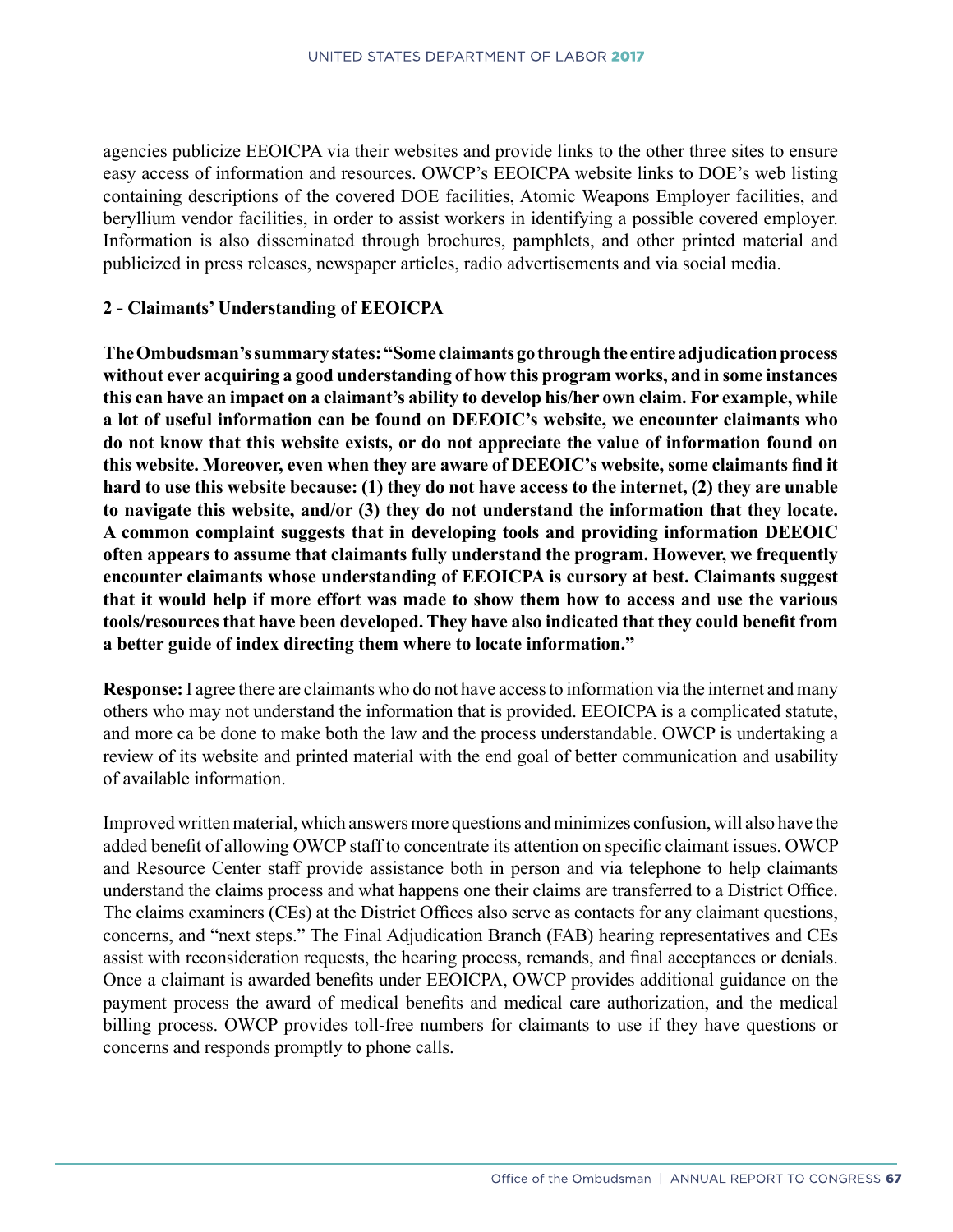## **3 - Statutory Eligibility under EEOICPA**

**The Ombudsman's summary states: "Questions arise concerning coverage under this program—specifically who is covered, the facilities covered, and the illnesses covered under EEOICPA. Claimants would like someone to explain the rationale for covering some employees and some illnesses, while other employees and other illnesses are not covered under this program. Similarly, claimants would like a better understanding as to why certain facilities are not covered under this program. Since Congress has already recognized that state workers' compensation programs oftentimes do not provide a uniform means of ensuring adequate compensation for the types of occupational illnesses and diseases related to these sites, individuals who are not covered under this program would also like someone to direct them to a program that will compensate them for the illnesses that arise from employment at these facilities."**

**Response:** The issue raised here, regarding the rationale behind the enactment of various specific eligibility provisions of EEOICPA, is not an issue with which I can appropriately agree or disagree. The statute sets out the numerous criteria for the various facilities that are covered, the employees who are covered, and the types of illnesses that are covered. OWCP's role is to impartially and accurately apply the law as written. OWCP works to faithfully execute the statute and to provide a fair approach to the adjudication of claims and the delivery of benefits under the existing law which fully considers the information provided by the claimant and the requirements of the statute. OWCP will look for ways of improving its communication when a claim is denied and look into other resources that might be of assistance to claimants.

#### **4 - OWCP's Obligation to Provide Assistance in Connection with a Claim**

**The Ombudsman's summary states: "Another common issue involves the problems encountered by claimants when trying to locate evidence. Section 7348v of the statute states that the President shall 'provide assistance to the claimant in connection with a claim . . .' 42 U.S.C. § 7384v(a). We routinely talk to claimants who believe that this provisions was passed because Congress realized that there would be instances when relevant evidence had been destroyed and other relevant information was never collected. In response to claimant's complaints that there needs to be more assistance, DEEOIC has indicated that under EEOICPA, the burden of proof is on the claimant. Claimants understand that they bear the burden of proof. Nevertheless, they also believe that 7384v must have some meaning. Therefore, claimants would like clarification as to the assistance anticipated by this provision, as well as clarification as to who is expected to provide this assistance."**

**Response:** I understand that claimant may have varying understandings of OWCP's actual statutory obligations under § 7384v of EEOICPA, and I offer the following by way of clarification. Under the EEOICPA, unless otherwise specified in the statute, the claimant bears the burden of proving by a preponderance of the evidence the existence of each criterion necessary to establish their eligibility. To help them meet this burden OWCP is required by § 7384v to provide claims assistance under Part B; specifically, assistance in securing medical testing and diagnostic services for covered beryllium illnesses, chronic silicosis or radiogenic cancer; and such other assistance as may be required to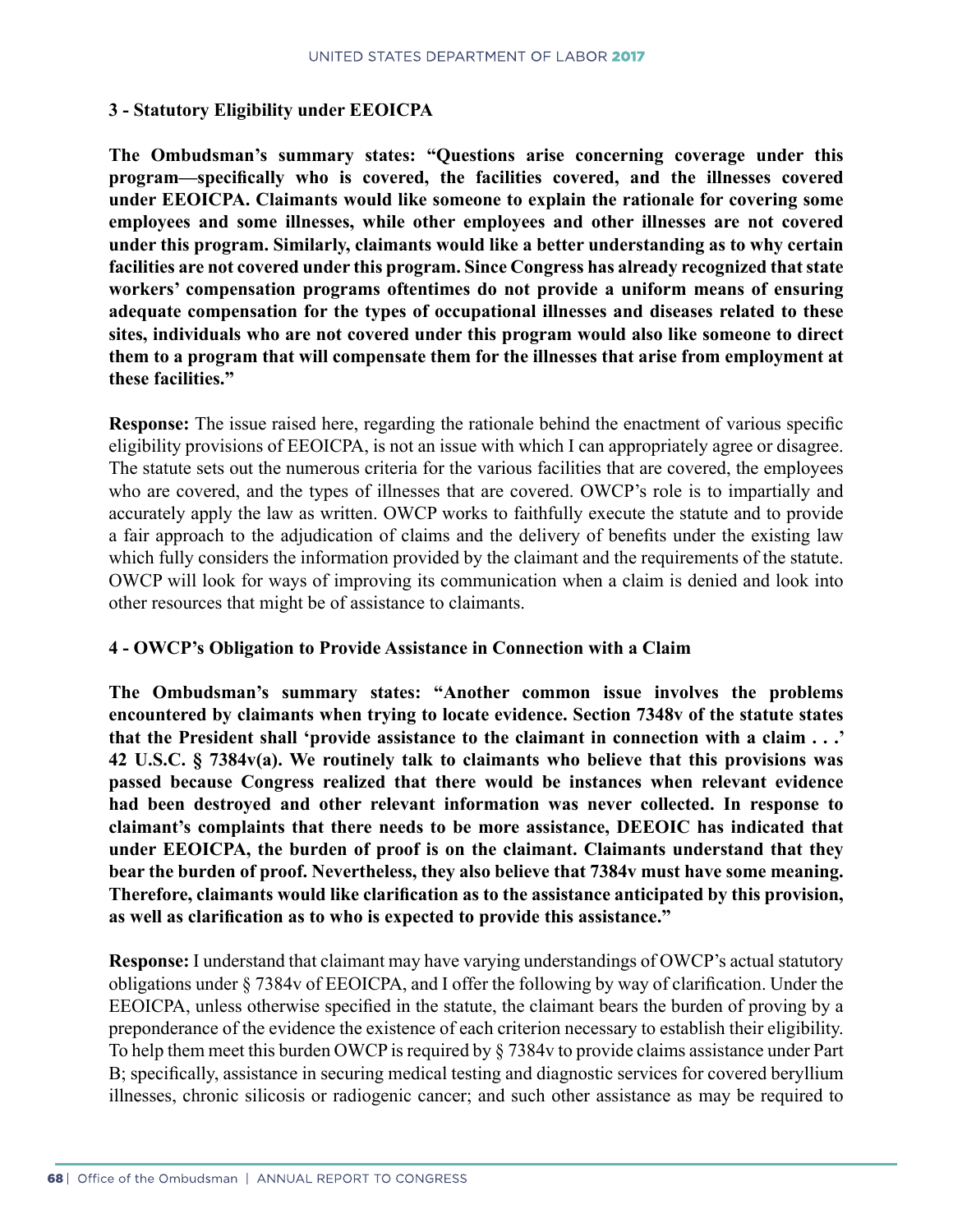develop facts pertinent to the claim. In other words, OWCP can assist claimants in gathering facts or finding evidence under Part B, but it is then incumbent upon claimants to utilize the available evidence to prove their case.

To meet its statutory obligation to assist claimants, OWCP has implemented a number of policies and processes. OWCP has further chosen to voluntarily apply the same standards of assistance to claimants under Part E. The following descriptions are some of the resources that OWCP has developed to assist claimants.

OWCP, with the assistance of DOE, conducted extensive research and investigation into sites, facilities, groups of workers (i.e., job categories, job duties, etc.), exposures, diseases, and exposure links. Based on this research, OWCP developed a relational database called the Site Exposure Matrices (SEM). The SEM contains information about the types of known toxic substanes at the DOE facilities (and uranium mines and mills) covered under the EEOICPA, the associated job categories likely exposed to the toxic substances, and the possible health effects of exposure. This assistance goes a long way toward helping claimants meet their burden of proof to establish workrelated exposure to toxic substances under Part E.

OWCP provides the services of contract medical consultants (CMCs) to assist claimants in establishing work-related causes of illnesses, particularly in cases where a claimant's treating physician may not be able to provide the necessary medical support for the claim.

OWCP also contracted for the services of industrial hygienists to conduct indicidual exposure assessments for Part E claims. This is particularly important when claimants may not have been aware of the extent of their exposure to toxic substances while performing their jobs.

OWCP works closely with DOE, DOE's Former Worker Medical Screening Program, and the Center for Construction Research and Training to help claimants verify their employment. OWCP has implemented interagency agreements with both DOE and the Social Security Administration (SSA) for access to employment/earnings records, and in the case of DOE, any retained health records or other work-related documents.

#### **5 - Weighing of Evidence**

**The Ombudsman's summary states: "While DEEOIC has made strides in providing wellreasoned decisions, the weighing of evidence continues to generate complaints. Claimants still complain that decisions (or letter decisions) merely informed them of the outcome of the claim. As one would expect, these complaints are most frequently raised when decisions merely inform the claimant that the claim was denied. Claimants contend that merely being informed that the claim was denied is not sufficient. According to claimant it is critical to know why the claim was denied—this not only helps to explain the decision, it also provides guidance as to what the claimant needs to do to further develop his/her claim. Claimants also complain that there are instances when relevant factors are not considered when evidence is weighed. These relevant factors include, the qualifications of the respective physicians; the length of time or the number of times a physician saw the claimant; the documents the**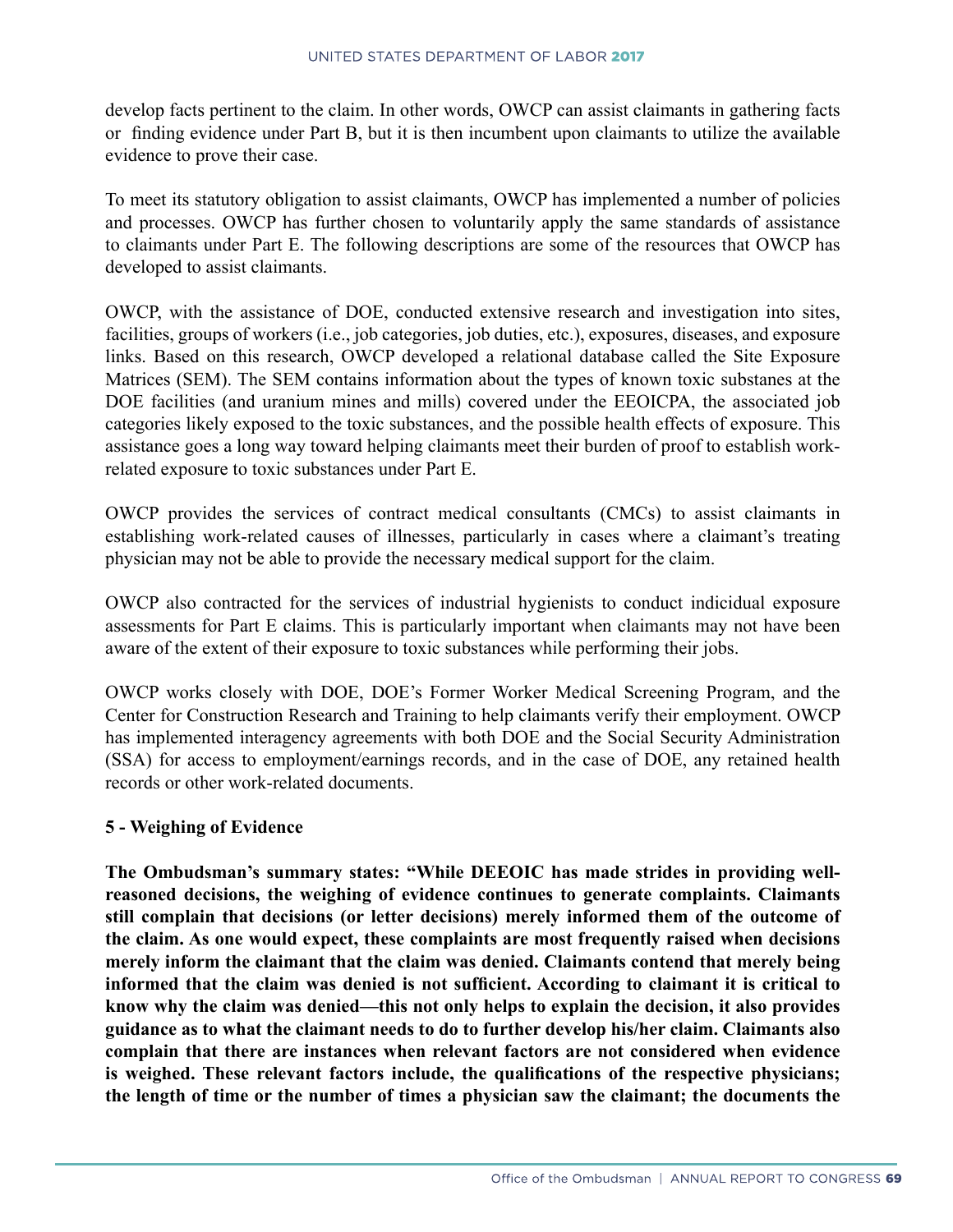# **physician reviewed in making his/her determination; as well as the physician's familiarity with the facility in question. When these factors are not even mentioned by the CE or HR, claimants question the extent to which they were recognized and/or considered."**

**Response:** I agree that the clarity of OWCP's decisions initially needed improvement. Significant improvements were implemented, and claimants are now provided with written decisions that include a more detailed explanation of why a claim was denied, information on how the evidence was weighed, and DEEOIC's rationale for the decisions. I further agree it is critically important that we continue to strive for decisions that are clear, well-reasoned, and solidly supported by the law.

The Federal (EEOICPA) Procedure Manual, which guides the actions of OWCP's claims staff, states that in writing decisions, staff must address all facets of the evidence that led to a conclusion, including any interpretive analysis relied upon to justify the acceptance or denial of a claim. Beginning in 2015, OWCP set a higher bar in terms of performance, providing additional training to claims examiners and hearing representatives, specifically to improve the quality of written decisions. OWCP has implemented an ongoing improvement process that includes feedback, editing, and rewriting of decisions. The training stresses the importance of providing a full explanation regarding the adequacy or inadequacy of evidence submitted, i.e., how each piece of medical evidence was reviewed and weighed, including the medical evidence, reports, and determinations provided by the claimant's physician. Staff are instructed that a written decision must identify that a CMC may have assisted in the adjudication of medical issues or causation and why studies or other reports may have been used or rejected in adjudicating the claim. OWCP also implemented a procedure requiring claims examiners to provide claimants with any underlying supporting documents upon which s/he relied in reaching his/her recommended decision. For example, when any recommended decision to deny a case is based, in part, on the decision of a CMC, the CMC report is provided to the claimant along with the recommended decision. The claimant then has the opportunity to object to any findings in the report at the FAB level before a final decision on his/her claim is issued.

#### **6 – Evidentiary Burdens in Proving Claims**

**The Ombudsman's summary states: "There are concerns with the application of the burden of proof. One concern involves the fact that claimants are not always certain when the 'at least as likely as not' standard applies and when the 'more likely than not' standard applies. Another concern involves the fact that some claimants believe that there are instances when the burden placed on them is greater than either the 'at least as likely as not' or the 'more likely than not' standards. For example, claimants argue that DEEOIC's refusal to rely solely on the affidavit of the worker, and to insist that there be documents in the record to support the affidavit, results in placing a higher evidentiary burden on them than that used in criminal proceedings. We also continue to hear from claimants who believe that they were required to prove facts with almost near certainty. Some claimants have suggested that the requirement to prove facts with documentary evidence often means that they must prove the fact with near certainty."**

**Response:** I disagree that OWCP applies a higher evidentiary burden to claimants in substantiating their claims that that required by the statute. I do, however, understand the frustrations of claimants in trying to meet their burden of proof. The claimant bears the burden of proving by a preponderance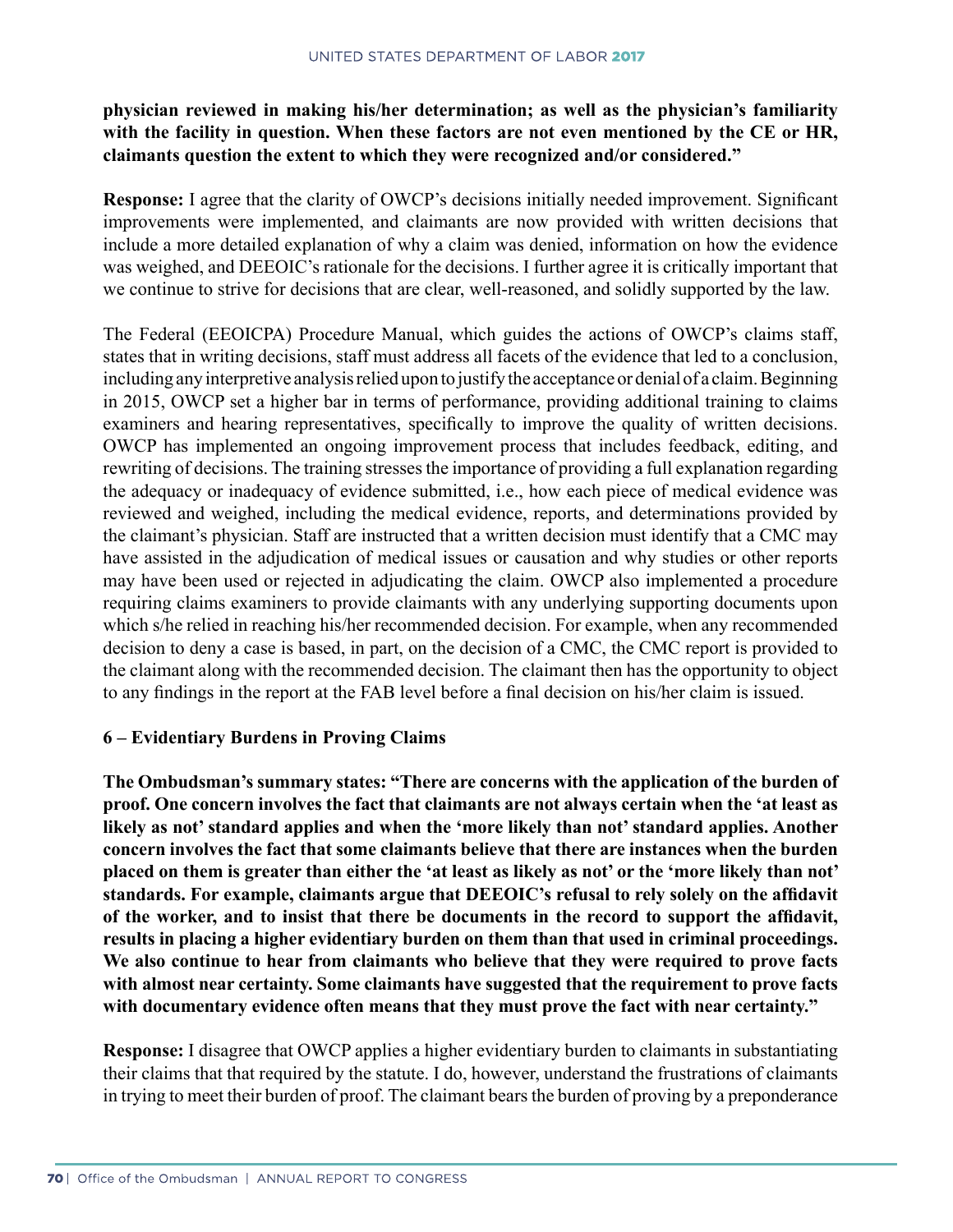of evidence the existence of each and every criterion necessary to establish eligibility under any compensable claim category. One criteria is causation, and the legal test for showing compensable causation is the "at least as likely as not" standard. While program staff see to aid claimants in establishing their entitlement to an award of benefits, the program does have a legal responsibility to apply the law. The following brief summary of the review and appeal proves may prove instructive:

- Once the district office issues a recommended decision the case file is automatically transferred to the FAB. The FAB will review the entirety of the case and may issue a final decision affirming the findings made by the district office, remand the case to the district office for issuance of a new recommended decision, or reverse the recommended decisions. Reversal, however, may occur only when the recommended decision was to deny and the FAB determines that the record contains sufficient evidence to warrant accepting the case.
- Following the final decision, the claimant has the right to request reconsideration, in which instance a new hearing representative will review the case and may either deny the reconsideration request or accept it and remand the case to either the district office for a new recommended decision or to the FAB for a new final decision.
- The claimant may also request a reopening of the case at any time following a final decision, or in the alternative, file suit in District Court.
- To provide a general sense in terms of the number of final decisions issued compared to the number of reconsiderations receive, I offer the following additional information. In FY2016, approximately 20,250 final decisions were issued by the FAB, including those requiring a hearing. That same year, 930 requests for reconsideration were received and completed. Thus, less than 4.5 percent of decisions received a request for reconsideration.

**7 – The Ombudsman's summary states: "Claimants continue to have questions concerning the weight given to PM provisions bulletins, circulars and teleconference policy notes. In particular, concerns arise when these documents are the only basis cited in drawing conclusions of law in decisions. Claimants question DEEOIC's interpretation of the word 'presumption,' particularly as it relates to policy guidance for Part E claims. Claimants assume that if a presumption exists under Part E, should they fail to meet the presumption, their case will still be fully adjudicated under the Part E standard of causation. Thus, claimants have expressed frustration and confusion when they are informed that presumptions under Part E must be met or their claim must be denied.**

**Response:** I disagree that OWCP is improperly relying on its policies and bulletins in dividing claims or otherwise improperly adjudicating Part E claims where a presumption is implicated. I nevertheless understand how this may be an area of confusion for some claimants. I offer the following explanation.

Federal agencies like OWCP use procedure manuals, bulletins, and circulars to disseminate policy and procedures to their staffs. While these documents do not have legal force, *per se*, they are meant to advise program staff and the public of how and agency interprets the statutes and rules that *do* have the force of law, and they provide the foundation for program implementation and operations.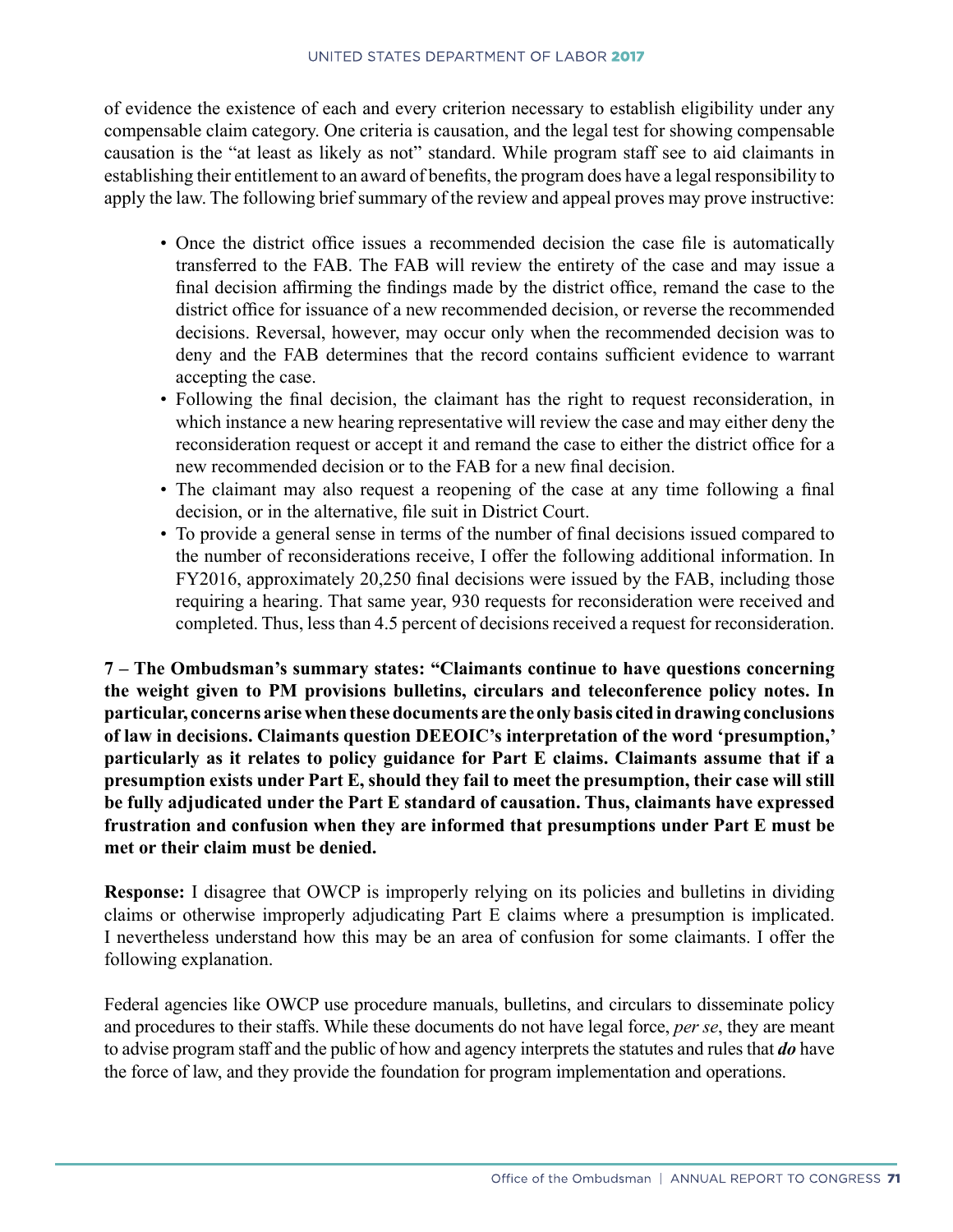OWCP conducts research to develop its procedural manuals, bulletins, and circulars and works with the department's Solicitor's Office to ensure that those and other program documents are consistent with the program's statute and regulations. OWCP publishes the material on its website making it available to the public.

Regarding the use of a "presumption" under Part E, OWCP has conducted significant research which supports the creation of certain presumptions regarding *exposure* (e.g., if an individual worked in a particular labor category for at least 250 days prior to 1995, it can be presumed that the worker had *significant exposure* to asbestos). Research also supports OWCP's creation of certain presumptions regarding *causation* (e.g., if the employee was significantly exposed to asbestos and was diagnosed with asbestosis, laryngeal cancer, ovarian cancer, or mesothelioma and had a particular latency period, OWCP can presume that the *condition was causally related to the exposure* to asbestos). We have been able to make such presumptions through research for a number of different conditions under Part E.

The fact that a claimant may not have a designated presumptive illness, however, does not mean his/her claim will be denied. Lack of a presumptive illness is never justification, standing alone, for denial of a claim. A claimant is always legally entitled to prove his/her case, regardless of any presumption. The case will still be fully adjudicated, but exposure and/or a causal relationship must be proven by the claimant without the use of a presumption. Awards of benefits are routinely entered based on the strength of the evidence alone, without applying any legal presumption.

# **8 – Home Health Care Benefits & Medical Billing**

**The Ombudsman's summary states: "In recent years, a large number of the complaints that we received involved issues related to home health care and medical billing. In a general sense, claimants believe that decisions concerning home health care need to be netter explained. For instance claimants believe that if after previously approving the same level of care DEEOIC subsequently decides it needs more information, DEEOIC ought to explain why ore information is needed and needs to be specific as to what it is seeking. In addition, claimants and providers believe that if they respond to a request for information and DEEOIC determines that the information provided is not adequate, DEEOIC should not simply resend the same request for information. Rather, claimants and providers suggest that if additional information is submitted and DEEOIC determines that this information still is not sufficient, DEEOIC ought to make an effort to better explain what is being sought."**

**Response:** I agree that additional clarity and communication regarding the requirements for home health care (HHC) medical benefits under EEOICPA would be helpful.

In FY 2016, DEEOCI took steps to create a centralized unit responsible for the review and adjudication of all HHC and other ancillary medical benefits requests. The new unit is staffed by Medical Benefits Examiners (MBEs) who specialize in the review and adjudication of HHC requests and operate under the direction of the National Office. This centralization of staff allows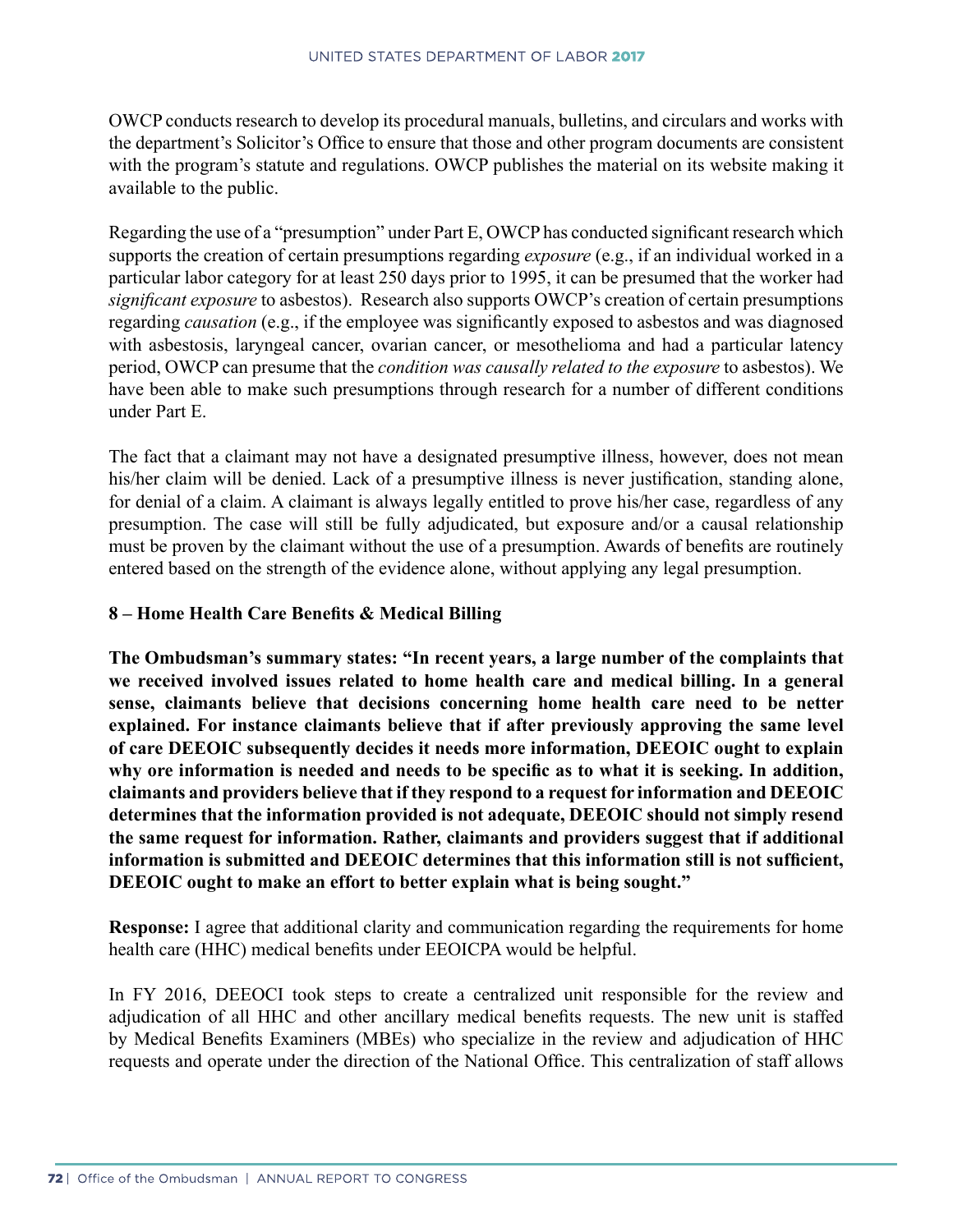DEEOIC to provide a more efficient and consistent decision-making process with respect to HHC requests and provides better communication between claimants, their doctors, and HHC providers.

All HHC authorizations require review and updated medical information prior to reauthorization. Sixty (60) days prior to expirations, MBEs send notification letters to providers and claimants reminding them of the need for updated medical information. A failure to provide updates information can result in a reminder letter again stating the need for updated medical information, A failure to produce updated medial evidence may ultimately result in a denial letter advising that care cannot be reauthorized due to the lack of necessary medical evidence. If the physician or claimant is not clear about the exact information that is needed, s/he may contact the MBE, and the MBE will seek to provide the physician or claimant with an explanation of what is required and why.

Upon receipt of medical evidence, it is the MBE's responsibility to evaluate any such evidence and determine if the information provided is sufficient to authorize the care requested. If the medical information is deficient or unclear, the MBE is to explain the nature of the deficient evidence and the specific information needed by DEEOIC in order to proceed with adjudication of the HHC request.

#### **9 – Assistance with Medical Billing Issues**

**The Ombudsman's summary states: "With respect to medical billing, claimant contend that it would be useful if more assistance was provided. If a claimant utilizes a provider enrolled in the program, that provider is able to directly submit his/her bill for payment. However, there will be instance where claimants are seeking reimbursement for bills that he/she paid out-ofpocket—such as instances where the claimant paid bills out-of-pocket while the claim was pending. Claimants believe that it is not reasonable to expect them to be intimately familiar with the bill paying process and the carious forms that must be filed. Consequently, claimant contend that it would help if instead of simply rejecting a bill, they received an explanation, in terms they could understand, outlining why the claim was denied, and where appropriate, explaining what needed to be done to correct any deficiencies. Similar concerns are raised by some providers who contend that the process for paying bills can be burdensome and that assistance is not always easy to locate."**

**Response:** I agree the medical billing approval process can be confusing, and we are working on ways to improve the system.

OWCP/DEEOIC currently utilizes a three-tiered system for medical billing. The first tier of communication involves bills that are received with deficiencies that prevent them for being processed. In these instances, the bills are returned with a letter that outlines the deficiencies that must be fixed prior to resubmission. If there are not upfront deficiencies, OWCP moves on to the second tier and either issues a payment or denial. Details concerning the denial are communicated to the submitter including the reasons for denial. OWCP will review current explanation of benefits to ensure reasons for denial are clearly articulated to ensure better understanding by claimants. The third tier involves the medical bill pay contractor call center, Resource Centers, and District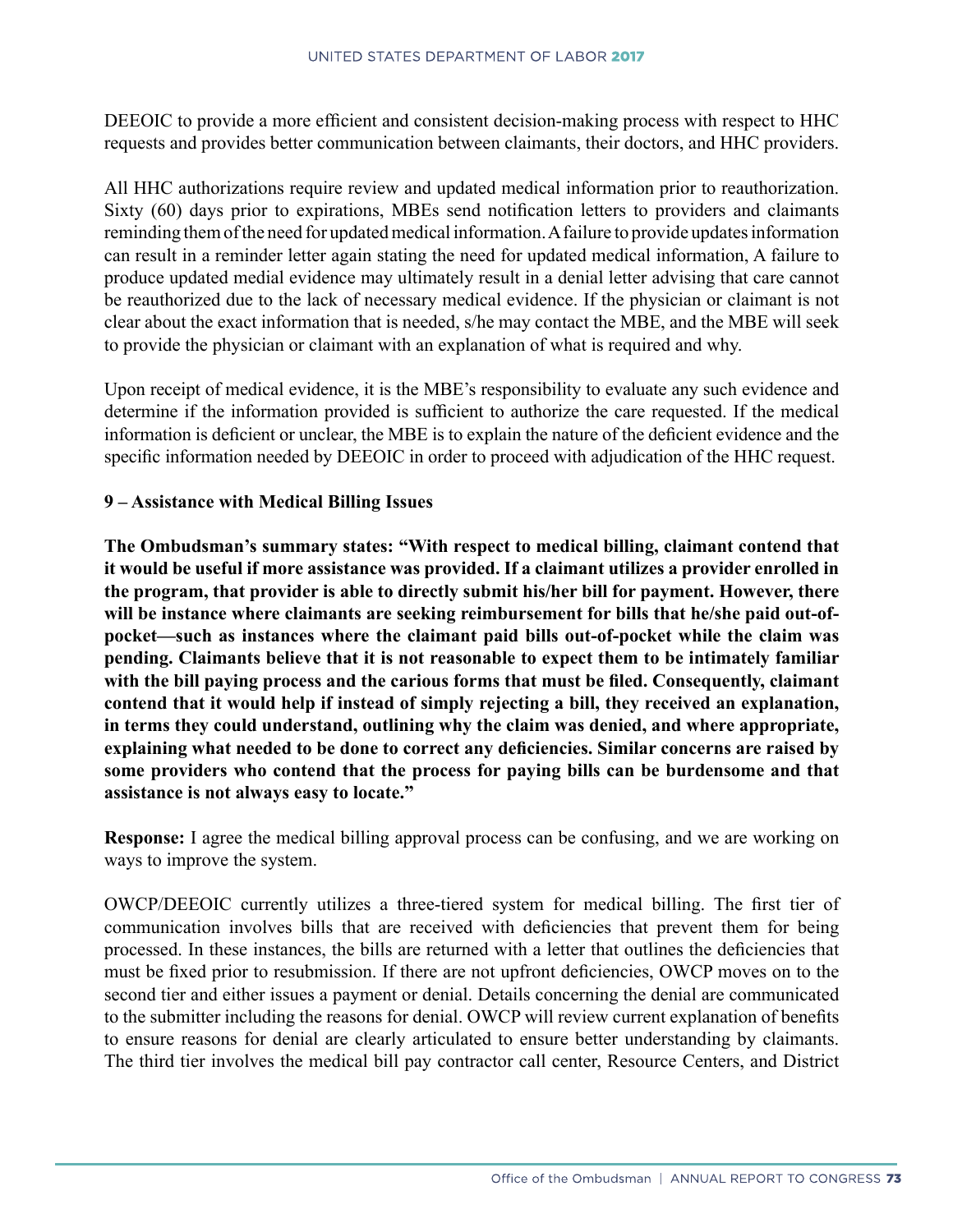Office staff, all of which are available to provide further assistance on any denials. Within the last two years, DEEOIC has begun sending out email blasts to subscribers that provide ongoing ad new information about the medical bill process and related issues. The program also now has quarterly calls with physicians and physicians' staff to answer questions about the process.

### **10 – Procedures for Reporting Inappropriate Customer Service**

**The Ombudsman's summary states: "We encounter claimants who have concerns with some of their interactions with DEEOIC. Most claimants who come to us with complaints alleging inappropriate behavior are adamant that their concerns reflect the actions of just one or two employees, and stress that their complaints are not meant to reflect on the DEEOIC staff as a whole. In fact, claimants who come to us with complaints alleging inappropriate behavior usually go out of their way to emphasize that they also encountered other staff members who were very helpful. Yet, it concerns claimants that they encounter instances where certain staff members are rude or not vey helpful. What really troubles claimants is the feeling that there does not appear to be any formal mechanism for addressing their concerns. Because DEEOIC is usually reluctant to grant a request to change CEs, claimants feel 'stuck' with a CE regardless of how inappropriately that CE may conduct him or herself. Moreover, claimant find the suggestion that they report such conduct to be useless since there is no established procedure for reporting such conduct. Claimants are usually reluctant to call a telephone number to discuss a complaint about one staff member when they do not know who they are talking to or how their complaint will be handled. Claimants frequently tell us that they fear that when they call to report an incident of inappropriate behavior, the person who is the subject of their complaint will be sitting in the next cubicle (or they will report their complaint to someone who immediately tells the subject of the complaint everything that was said.) For some claimants it would help if there was a designated procedure for reporting such complaints. Other claimants have suggested that recording all telephone conversations between CEs and claimants would ensure that DEEOIC had an accurate account of these conversations."**

**Response:** I agree that reporting and resolving any inappropriate customer service issues is of the utmost importance. Our reporting process will be reviewed, and we will examine additional ways to publicize the process to the claimant community.

Customer service complaints may be submitted to OWCP in writing, by phone, via public email, or by using the customer satisfaction surveys that are available on the OWCP website and through the OWCP IVR phone system. Claimants are encouraged to complete the phone survey after a call is conducted with their CE or other member of the EEOICPA office. The survey is anonymous. The public email for complaints is [Deeoic-public@dol.gov](mailto:Deeoic-public%40dol.gov?subject=Phone%20Survey). Claimants may also direct their complaints to a supervisory CE, unit manager, assistant district director, or district director. Every complaint will be reviewed and appropriate action taken.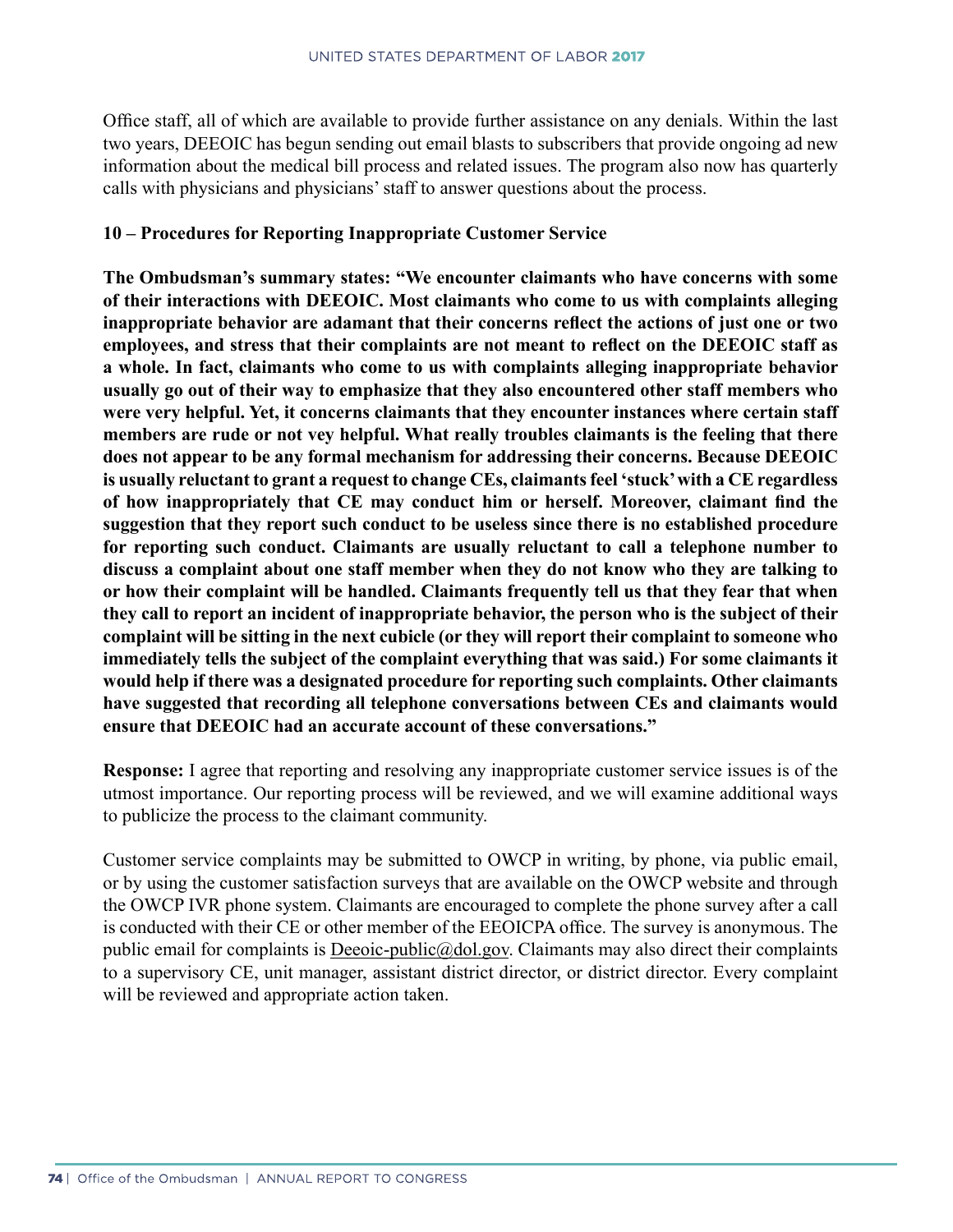## **CONCLUSION**

OWCP administers its responsibilities under the EEOICPA with the intent of following the will of Congress in enacting the EEOICPA: to pay compensation and medical benefits to all eligible nuclear weapons workers (or their eligible survivors) who incurred illnesses in the performance of duty at a covered facility. Our statistics show that as of November 26, 2017, DEEOIC has awarded compensation and medical benefits totaling more than \$14.37 billion under both Part B and Part E of the EEOICPA. During this time 117,723 workers or their families have received more than \$10.60 billion in compensation and more than \$3.76 billion in medical expenses associated with the treatment of accepted medical conditions.

Feedback from EEOICPA stakeholders is central to our collective success. Whether feedback is received via the thousands of phone calls fielded by CEs, the concerns brought to the attention of DEEOIC leadership, or the recommendations fro the Advisory Board on Toxic Substances and Worker Health, all input is important to ensuring that OWCP/DEEOIC carries out its Congressional mandate. The Ombudsman's 2015 Annual Report provides OWCP with valuable information that we will use to further improve the administration of EEOICPA.